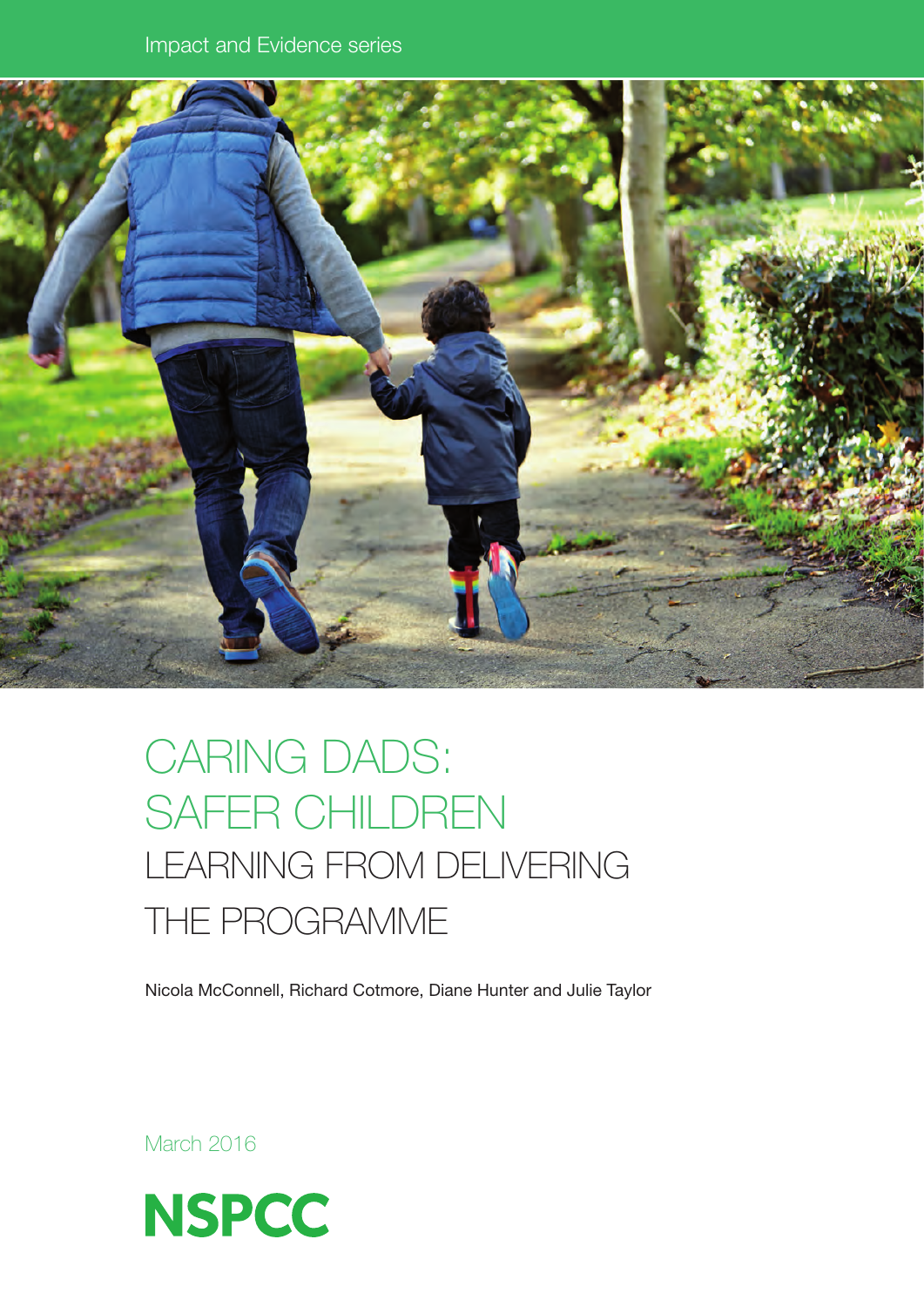# Impact and Evidence series

This report is part of the NSPCC's Impact and Evidence series, which presents the findings of the Society's research into its services and interventions. Many of the reports are produced by the NSPCC's Evaluation department, but some are written by other organisations commissioned by the Society to carry out research on its behalf. The aim of the series is to contribute to the evidence base of what works in preventing cruelty to children and in reducing the harm it causes when abuse does happen.

©2016 NSPCC. Photography by Tom Hull. The people pictured are models.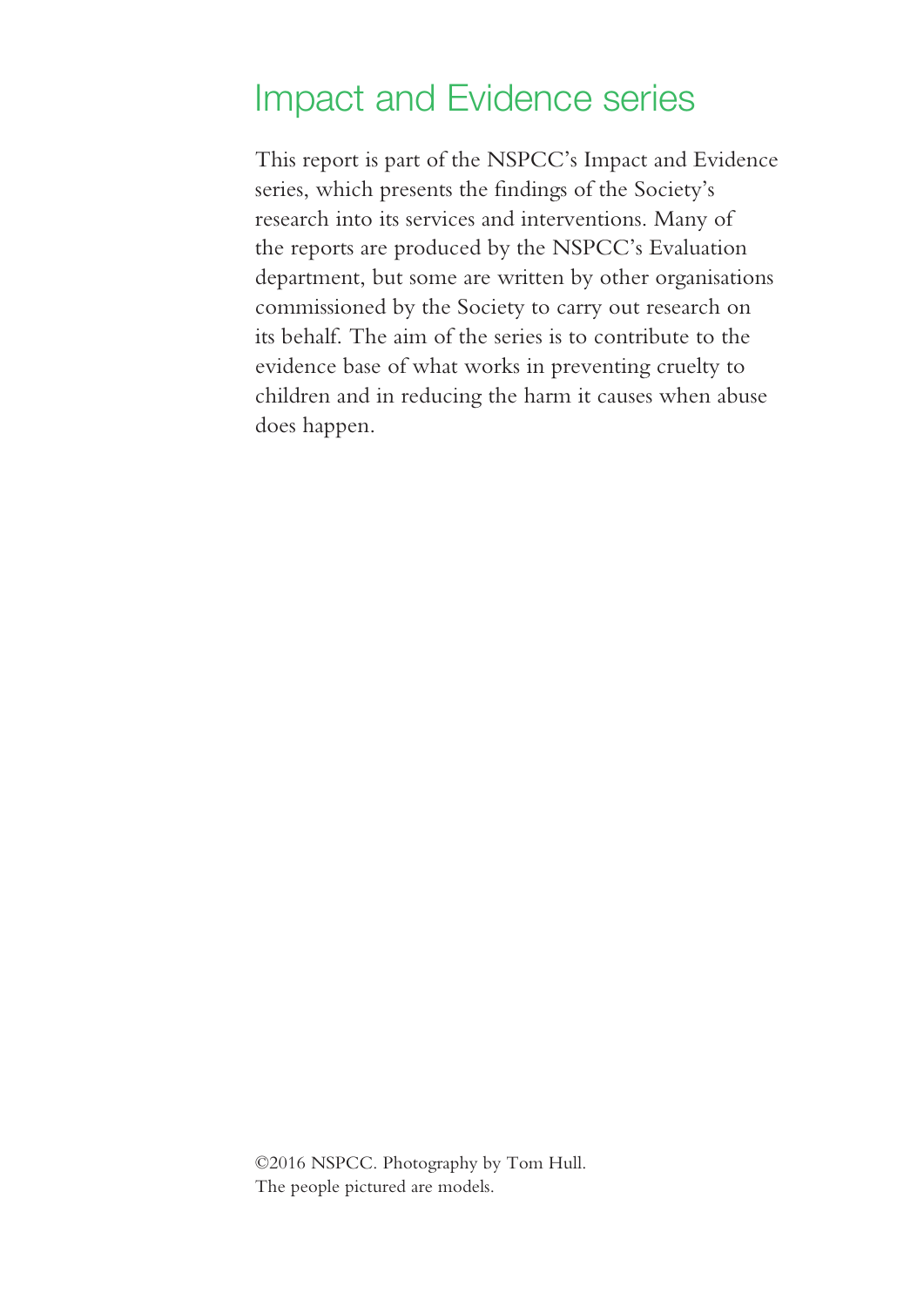# **Contents**

| <b>DEFINITIONS</b>                                                                                                                                                                                                                                        | 5                                |
|-----------------------------------------------------------------------------------------------------------------------------------------------------------------------------------------------------------------------------------------------------------|----------------------------------|
| <b>ACKNOWLEDGEMENTS</b>                                                                                                                                                                                                                                   | 6                                |
| <b>KEY FINDINGS: YOUNG PEOPLE'S VERSION</b>                                                                                                                                                                                                               | 7                                |
| <b>KEY FINDINGS</b>                                                                                                                                                                                                                                       | 8                                |
| <b>EXECUTIVE SUMMARY</b>                                                                                                                                                                                                                                  | 10                               |
| <b>MAIN REPORT</b>                                                                                                                                                                                                                                        | 15                               |
| Chapter 1: Background and method<br>1.1 The Caring Dads programme<br>1.2 Evaluation of outcomes from Caring Dads: Safer Children<br>1.3 Aims of the process evaluation<br>1.4 Method for process evaluation                                               | 15<br>16<br>18<br>19<br>20       |
| Chapter 2: Resources and skills required to deliver the<br>programme<br>2.1 What skill set is needed to deliver the programme?<br>2.2 Practitioner time spent on different activities<br>2.3 Times and venues for delivering group work<br>2.4 Conclusion | 22<br>22<br>27<br>29<br>31       |
| <b>Chapter 3: Referrers and referrals</b><br>3.1 Setting up referral pathways<br>3.2 Working relationship with referrers<br>3.3 Suitable referrals<br>3.4 Informing referrers when fathers disengaged or did not<br>change<br>3.5 Conclusion              | 32<br>32<br>38<br>40<br>43<br>45 |
| Chapter 4: Programme attrition within CDSC<br>4.1 Analysis of referrals to CDSC<br>4.2 Attrition after fathers had started the programme<br>4.3 Encouraging engagement<br>4.4 Conclusion                                                                  | 46<br>46<br>49<br>51<br>55       |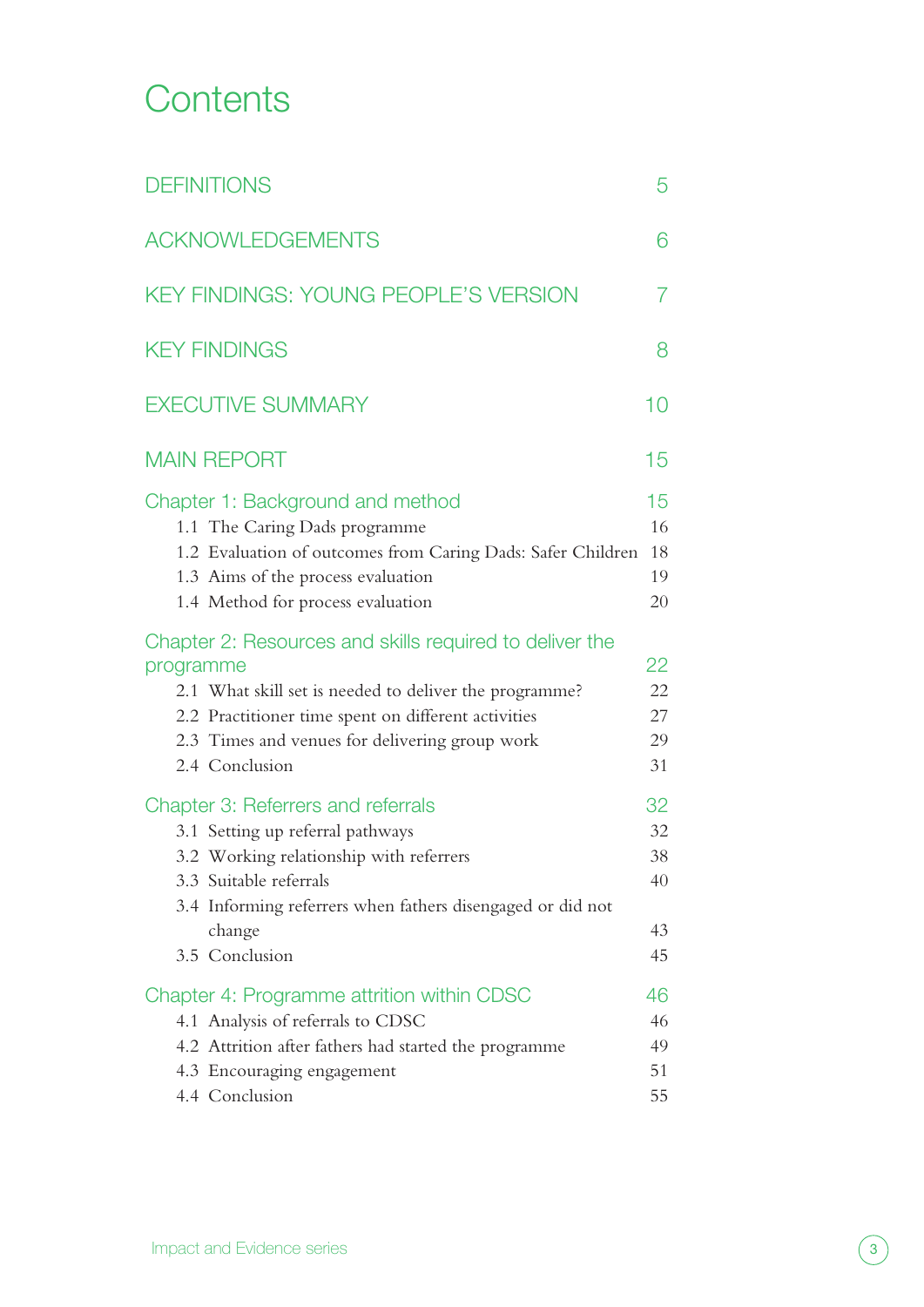| Chapter 5: Programme delivery<br>5.1 Differing views on practice prior to the group work<br>5.2 Involving partners and children<br>5.3 Impact of location<br>5.4 Delivering CDSC in a prison environment<br>5.5 Conclusion | 56<br>56<br>57<br>64<br>67<br>71 |
|----------------------------------------------------------------------------------------------------------------------------------------------------------------------------------------------------------------------------|----------------------------------|
| Chapter 6: Barriers and facilitators<br>6.1 Barriers<br>6.2 Facilitators<br>6.3 Areas to improve<br>6.4 Conclusion                                                                                                         | 72<br>72<br>76<br>80<br>83       |
| Chapter 7: Evaluation of the CDSC programme<br>7.1 CDSC teams' involvement in the evaluation<br>7.2 Ethical considerations<br>7.3 Effect of evaluation on programme delivery<br>7.4 Conclusion                             | 84<br>84<br>85<br>87<br>92       |
| <b>Chapter 8: Conclusion</b>                                                                                                                                                                                               | 93                               |
| <b>REFERENCES</b>                                                                                                                                                                                                          | 95                               |
| <b>APPENDICES</b>                                                                                                                                                                                                          | 98                               |
| Appendix A: Definition of domestic abuse                                                                                                                                                                                   | 98                               |
| Appendix B: The Caring Dads Programme                                                                                                                                                                                      | 99                               |
| Appendix C: Outcomes and questionnaires used to evaluate                                                                                                                                                                   |                                  |
| <b>CDSC</b>                                                                                                                                                                                                                | 102                              |
| Appendix D: Qualitative Interviews<br>Appendix E: Roles and responsibilities within the CDSC                                                                                                                               | 104                              |
| evaluation                                                                                                                                                                                                                 | 111                              |
| Appendix F: Tables and Charts                                                                                                                                                                                              | 112                              |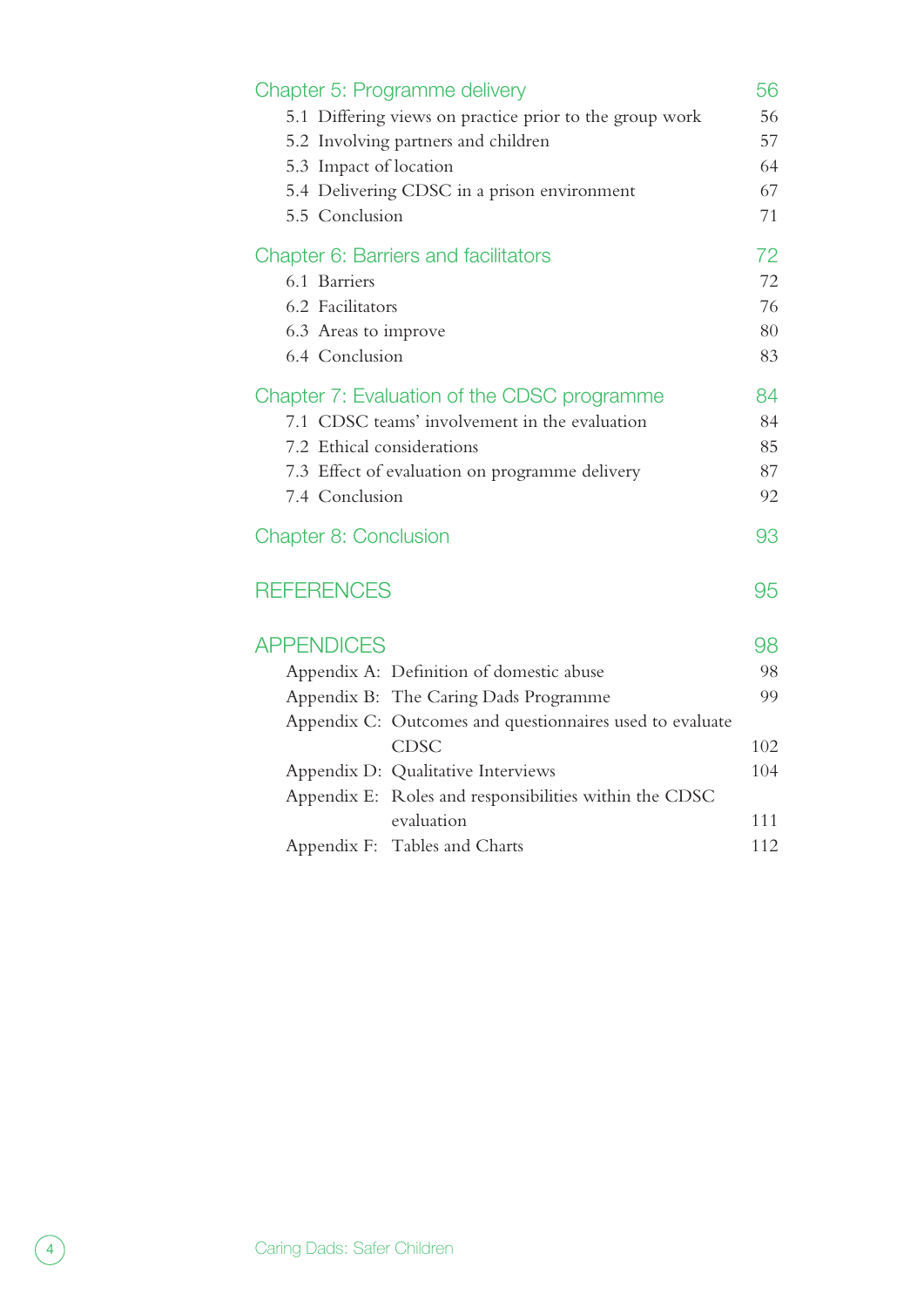# <span id="page-4-0"></span>**DEFINITIONS**

In this report, the term **father** refers to birth father, adoptive father, stepfather or any other man involved in the care of children, such as the mother's partner. A father may or may not live with the child.

The terms **mother** and **partner** are used interchangeably. In the context of this report, the father's partner is usually but not always the mother of his child. The term partner includes both the current and former partners of the father attending the programme.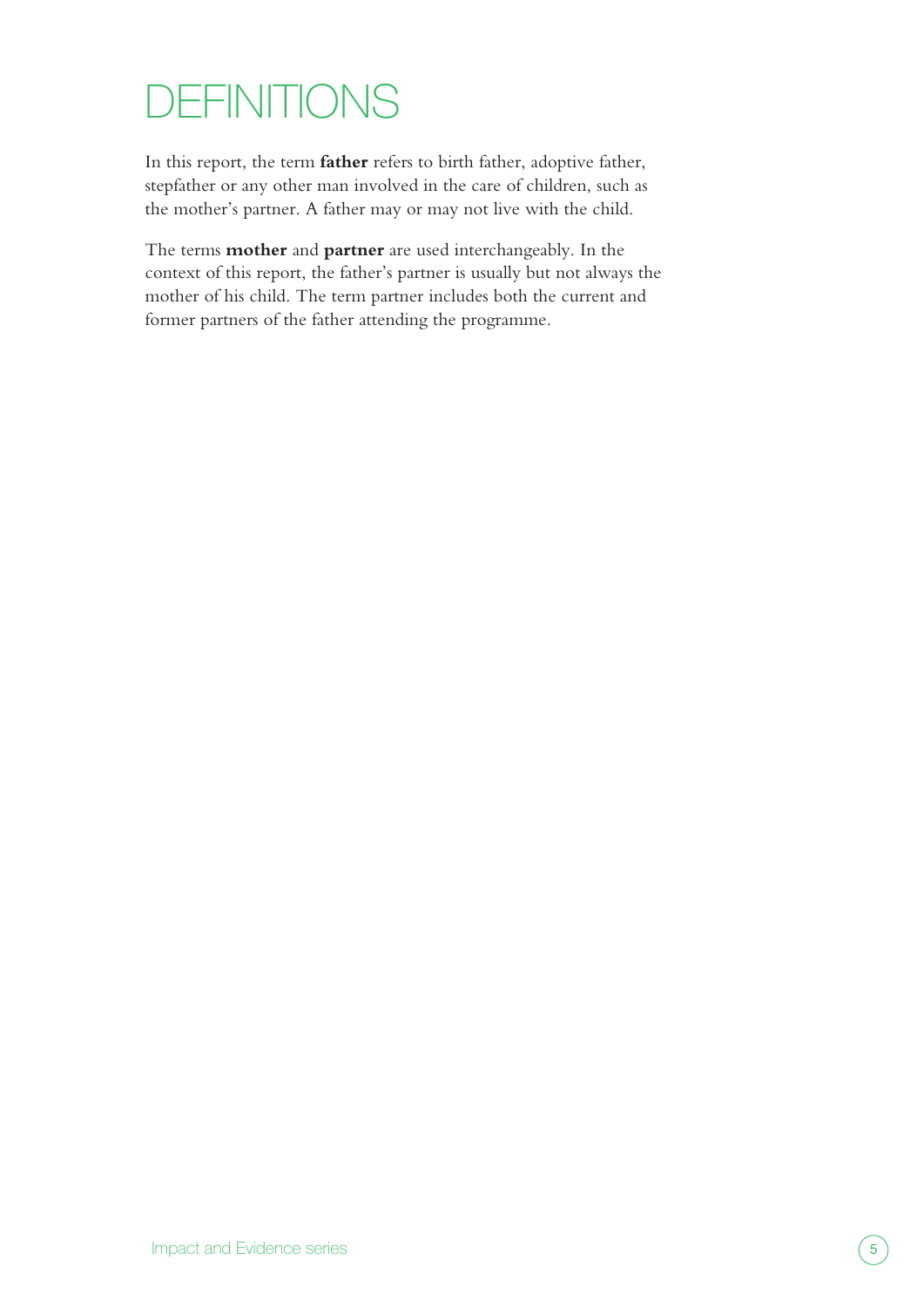# <span id="page-5-0"></span>Acknowledgements

The authors would like to thank the following people.

- **•** The fathers, mothers and children who participated in the evaluation in order to increase our understanding of the Caring Dads programme;
- **•** The practitioners and managers who participated in face-to-face interviews, webinars, meetings and also gave their insights on the results;
- **•** The practitioners from the service centre that helped to set up interviews with family members;
- **•** The members of the service delivery group for their support throughout the evaluation;
- **•** Katreena Scott, Dermot Brady and Tim Kelly for sharing their knowledge about Caring Dads and previous evaluations of the programme; and
- **•** Matt Barnard for his supervision and advice on the data collection and analysis.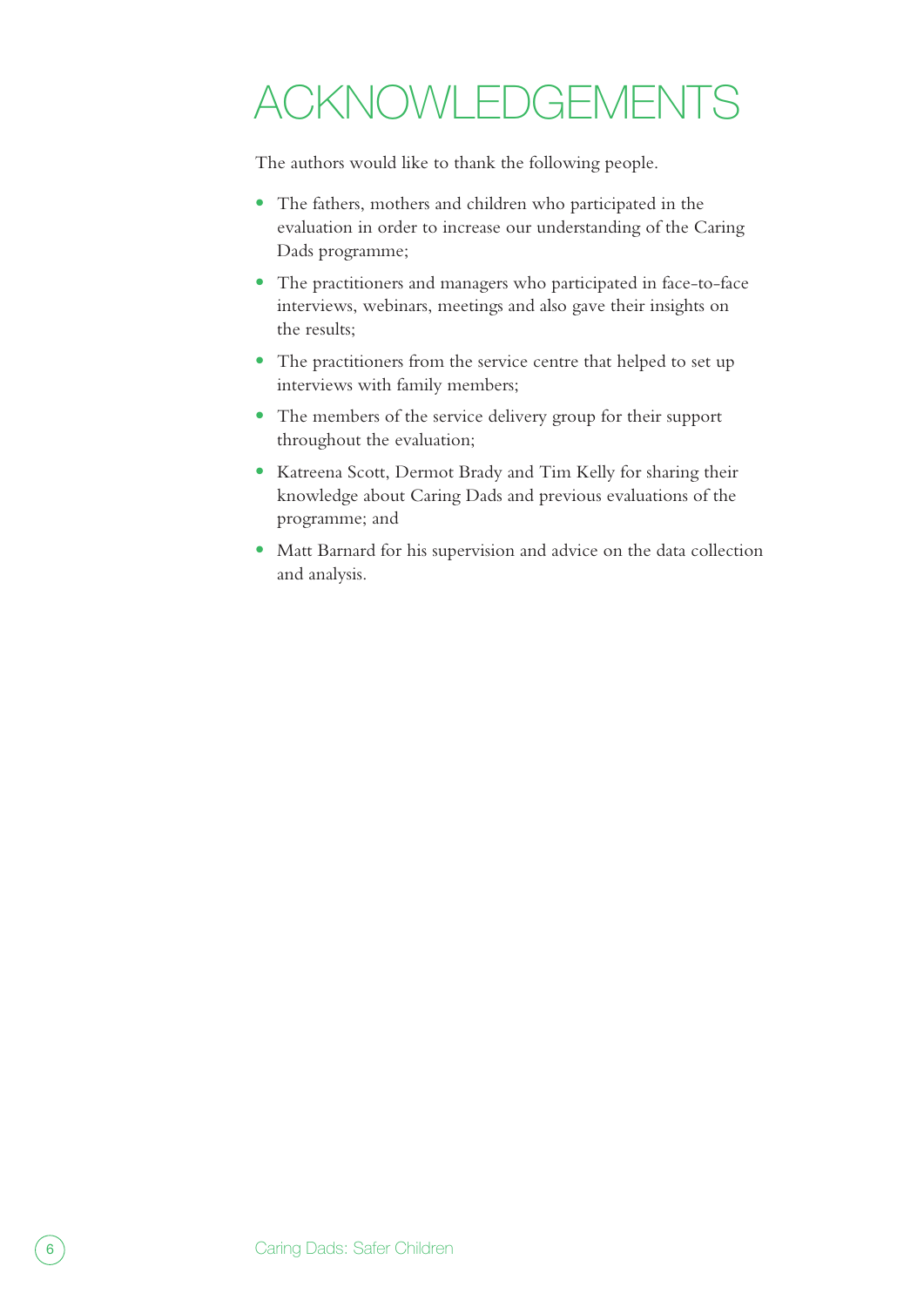# <span id="page-6-0"></span>KEY FINDINGS: YOUNG PEOPLE'S VERSION

Caring Dads: Safer Children (CDSC) is a training course that helps fathers who bully or are unkind to their family. Lots of fathers in different parts of the country have taken part in the course.

We wanted to find out what happened and we also wanted to know how to make CDSC better for everyone.

Here are some of the questions we asked:

- **•** How many fathers finish the course?
- **•** What can we do to make fathers want to finish it?
- **•** Who are the best people to teach the course?
- **•** How should we help the fathers' families?
- **•** How can we make it a better course?

We found out that half of the fathers finished the course. We also found out that the people who teach the course need to:

- **•** Be really good at talking to fathers who bully their family.
- **•** Be really good at talking to mothers and children.
- **•** Talk to other social workers to make sure everyone is safe.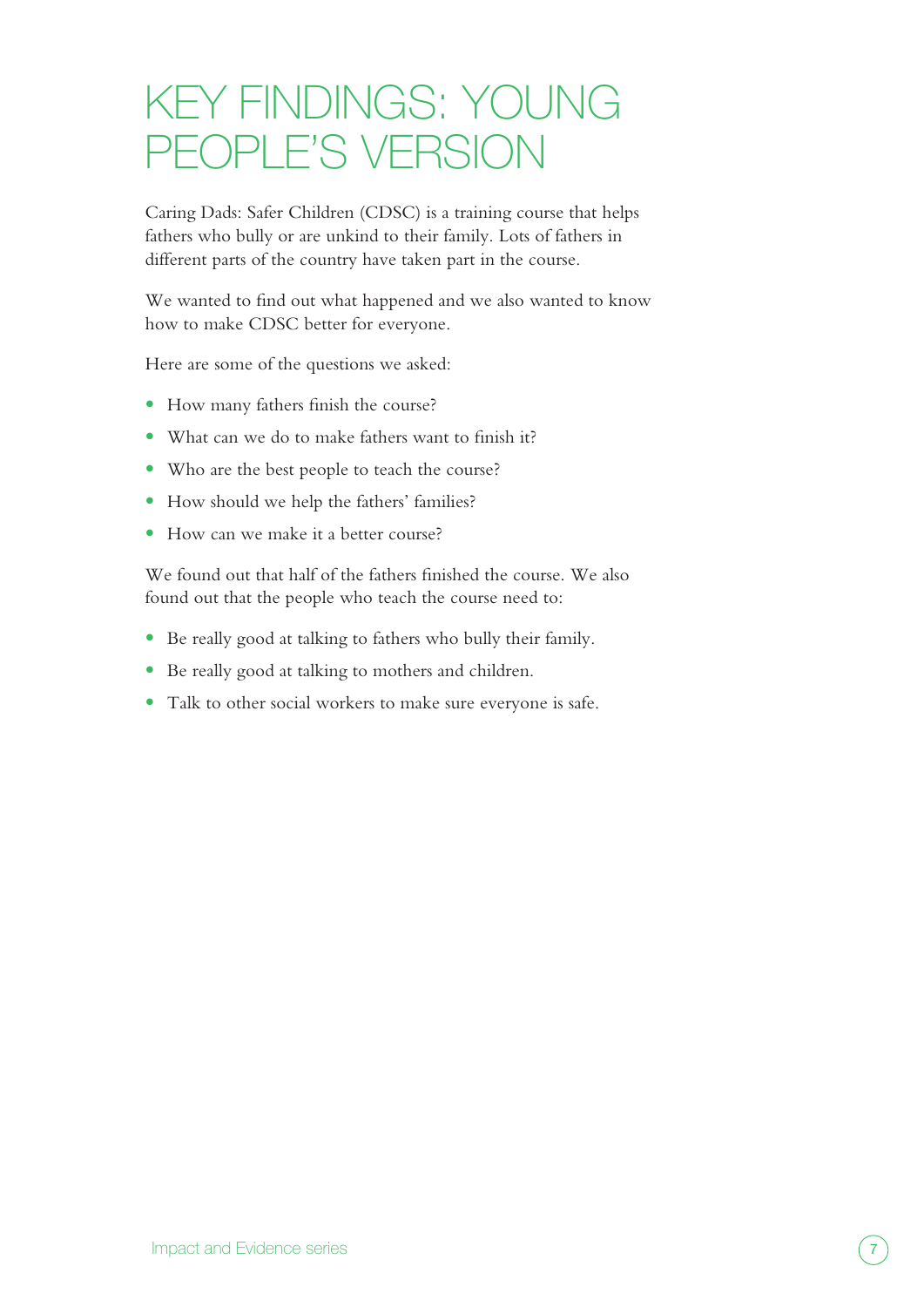# <span id="page-7-0"></span>KEY FINDINGS

This report shares our learning from process evaluation and delivering the Caring Dads: Safer Children programme. It is hoped that this learning will be of interest to other organisations delivering the Caring Dads programme or similar interventions for abusive fathers. An accompanying report: *Caring Dads: Safer Children: Evaluation Report* (McConnell et al, 2016) describes the evaluation of outcomes from the programme.

The learning summarised below is potentially significant for other organisations interested in the programme:

- **•** Delivering CDSC is complex and potentially high-risk work that requires comprehensive knowledge of domestic abuse, inter-agency working and child development. Practitioners need to be skilled at engaging resistant and violent men, and delivering group work.
- **•** Less than a third of practitioner time was spent delivering the faceto-face group work. The CDSC team needed to spend at least two thirds of practitioner time on referral, assessment, recording, planning and supervision, liaising with other professionals and contacting families.
- **•** Teams without a history of delivering Caring Dads initially found it difficult to generate referrals to the programme. Having good contacts, being persuasive and responding quickly and flexibly to referrals was important to get the programme up and running.
- **•** Maintaining the involvement of referrers during assessment and throughout the time the father attends the programme promoted safe practice and supported fathers' engagement.
- **•** Consistent with similar interventions, around a third of referrals received were not assessed as fathers refused or failed to attend the assessment, or the referral was cancelled.
- **•** Approximately half the men who attended the first session went on to complete the programme. Practitioners were able to identify strategies to successfully engage initially resistant fathers.
- **•** The programme focus on parenting and the impact of domestic abuse on children was the main motivator for fathers to participate in the group work and was also a unifying factor within the group process, enabling the group to become more cohesive before focusing upon the more challenging areas of the programme.
- **•** Practitioners wanted more time to offer a comprehensive, tailored support for the very differing needs of the fathers' families. They also complained that the evaluation process encroached upon the limited time they had available.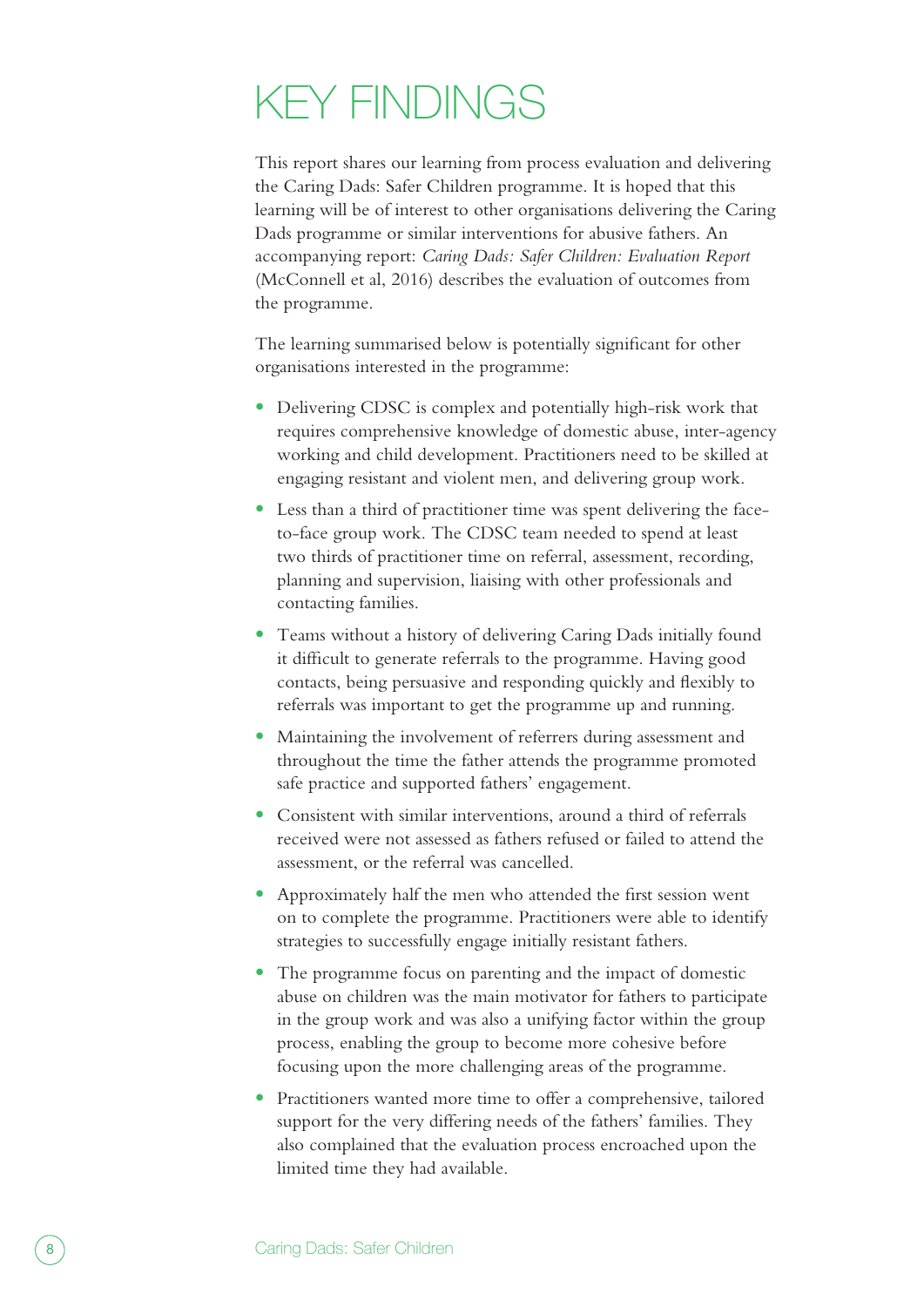- **•** The location and context within which CDSC groups were delivered had a considerable impact upon practice and group planning.
- **•** Areas for improvement in the delivery of the programme included having more supervision and time to reflect as team, greater focus on the couple relationship and further development of the support provided to families.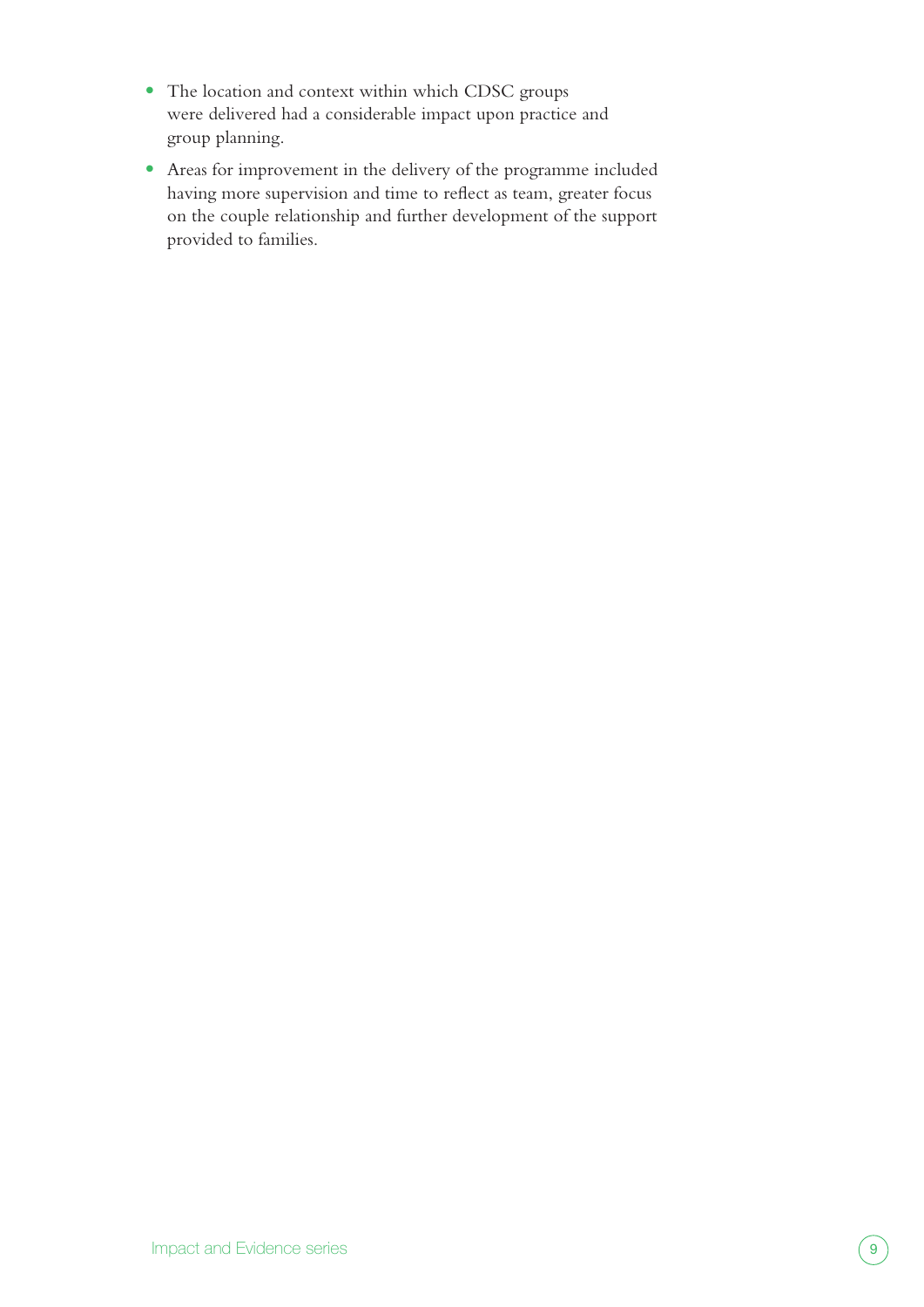# <span id="page-9-0"></span>EXECUTIVE SUMMARY

### **Background**

The evaluation of Caring Dads: Safer Children (CDSC) found promising evidence of sustained change among some fathers who completed the programme (McConnell et al, 2016). This report shares the learning from process evaluation and delivering the programme. It aims to provide greater understanding of the resources and skills required to deliver the programme and the different considerations and perspectives regarding practice and programme delivery. It also shares information about attrition, working with referrers and working with families that can guide those who seek to deliver similar programmes for abusive fathers.

Exposure to domestic abuse is associated with a long-term negative impact on children's development, health and wellbeing. In recent years, there has been greater focus on the impact of domestic abuse on children and also the interventions to prevent it. One approach delivered and evaluated by the NSPCC is Caring Dads: Safer Children, a parenting programme for domestically abusive fathers. It is one of several child protection interventions the NSPCC is evaluating in order to learn how to prevent cruelty to children effectively (NSPCC, 2009). Through CDSC, the NSPCC aimed to deliver Caring Dads as per the original Canadian programme (Scott et al, 2006) within a UK context.

The CDSC programme focuses on the fathering role to motivate men to change their abusive behaviour and reduce the risk of them further harming their children. It includes three elements: group work with fathers, partner engagement and coordinated case management. Eligible fathers attend a two-hour weekly session, usually facilitated by male and female co-workers, for 17 weeks. During this time, the programme sets out to achieve four major goals:

- 1. To develop sufficient trust and motivation to engage men in the process of examining their fathering;
- 2. To increase men's awareness of child-centred fathering;
- 3. To increase men's awareness of, and responsibility for, abusive and neglectful fathering; and
- 4. To consolidate learning, rebuild trust, and plan for the future.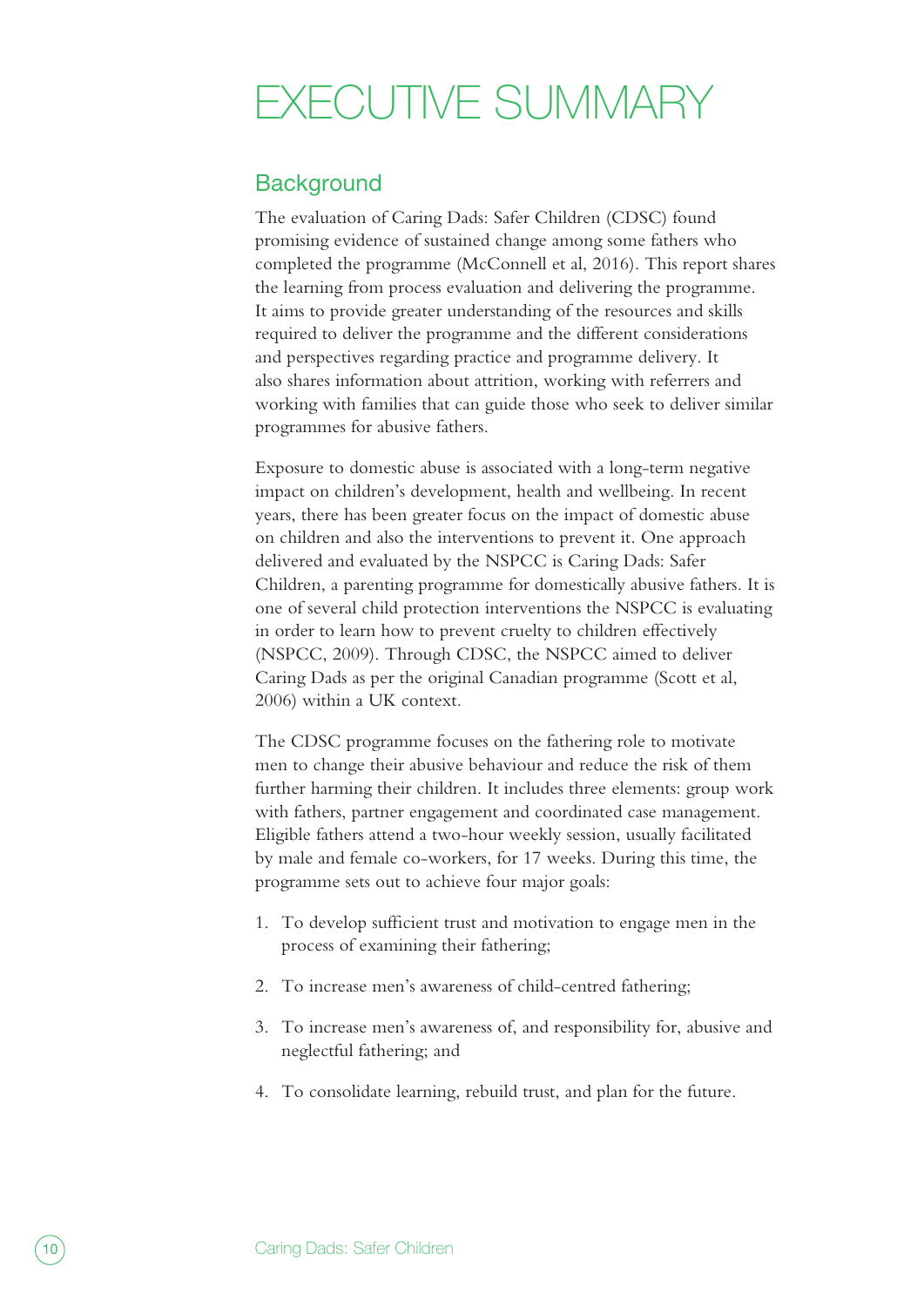While the father attends the programme, other workers within the team try to engage with his partner and children to provide them with information about the programme, make referrals for further support and provide immediate safety planning if required. Coordinated case management within CDSC involves ensuring that goals set for the father are consistent with the plans of other agencies working with the family. Referrers are kept informed of the fathers' progress and potential risks throughout the programme.

One of the aims of CDSC was to evaluate the contribution of the Caring Dads programme to ensuring that children are kept safe and to highlight that intervention with domestic abuse perpetrators should be linked to the needs of children within their family. The evaluated CDSC programme was delivered from five sites located in urban and rural areas of Wales, Northern Ireland and England between October 2010 and October 2014. The *Caring Dads: Safer Children: Evaluation Report* (McConnell et al, 2016) describes the evaluation of outcomes from the programme.

### Method

This process evaluation aimed to provide learning about the implementation and delivery of CDSC with particular focus on: (1) identifying the resources and skills required to deliver the programme; (2) referrals and the relationship with referrers; (3) understanding programme attrition and how to engage fathers and their families; (4) describing programme delivery and the impact of different contexts and locations; (5) identifying what factors support or hinder successful implementation of the programme; and (6) understanding the impact of the evaluation on programme delivery.

Using a mixed method design, the process evaluation involved a combination of interviews with the CDSC practitioners and managers; analysis of questionnaire data completed by fathers, their children and the children's mothers; and also analysis of management information and case record data. Data was collated and analysed using NVivo, Microsoft Excel and SPSS.

## **Findings**

The process evaluation provided the following learning about the implementation and delivery of the programme.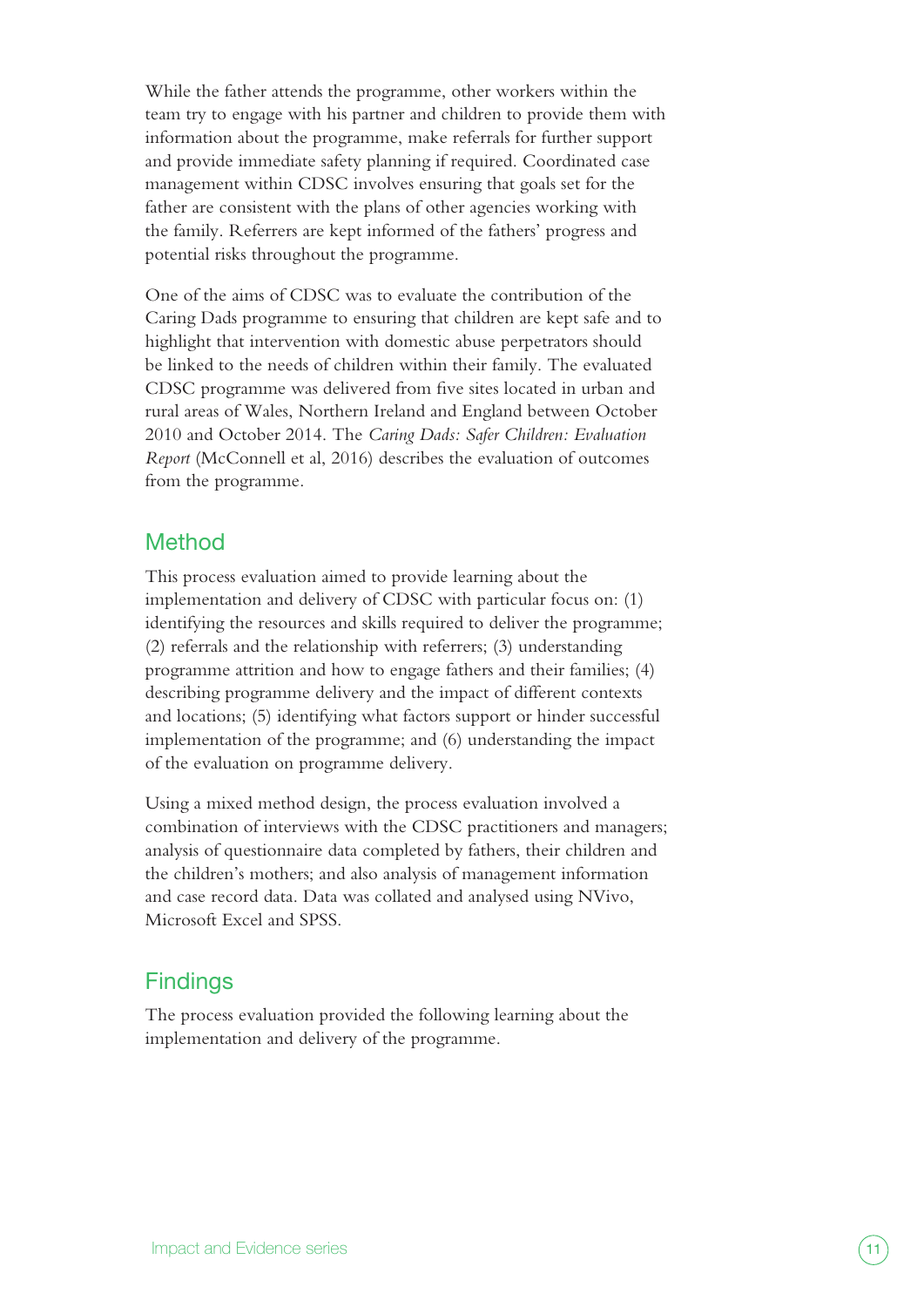#### Resources and skills

Delivering CDSC is complex and potentially high risk work that requires a particular **skill set** from those delivering the programme. Previous experience of working with fathers and families where there was domestic abuse, and of safeguarding and inter-agency working is essential. To deliver the programme content effectively, practitioners working with the fathers had to be good at facilitating groups, engaging resistant fathers, and have a comprehensive knowledge of child development.

Facilitating the group work is only one component of the programme. Organisations need to understand that practitioners will need to spend at least two thirds of **practitioner time** on referral, assessment, recording, planning and supervision, liaising with other professionals and contacting families.

Choosing a **venue** for the group work required consideration of how fathers travelled to the building, the entrance and how fathers were greeted, confidentiality and safety for the fathers and other building users, and then also the equipment and facilities needed to run and record the group work.

#### Relationship with referrers

Despite the prevalence of domestic abuse cases on local authority social workers' caseloads, it was sometimes difficult for teams without a history of delivering CDSC to **generate referrals** to the programme. Having good contacts, being persuasive and responding quickly and flexibly to referrals was important to get the programme up and running. Ongoing communication with referrers, ensuring that the quality of the work and reporting is high, and contributing to local safeguarding forums helped to maintain referrals once the programme was established within an area.

Maintaining the **involvement of referrers** during assessment and throughout the time the father attends the programme promoted safe practice and supported fathers' engagement. Although teams accepted self-referrals, they preferred to have the additional security of working with fathers who were referred as part of a multi-agency approach to working with the whole family, as there were concerns that only a partial picture of what might be happening would be available when fathers self-referred.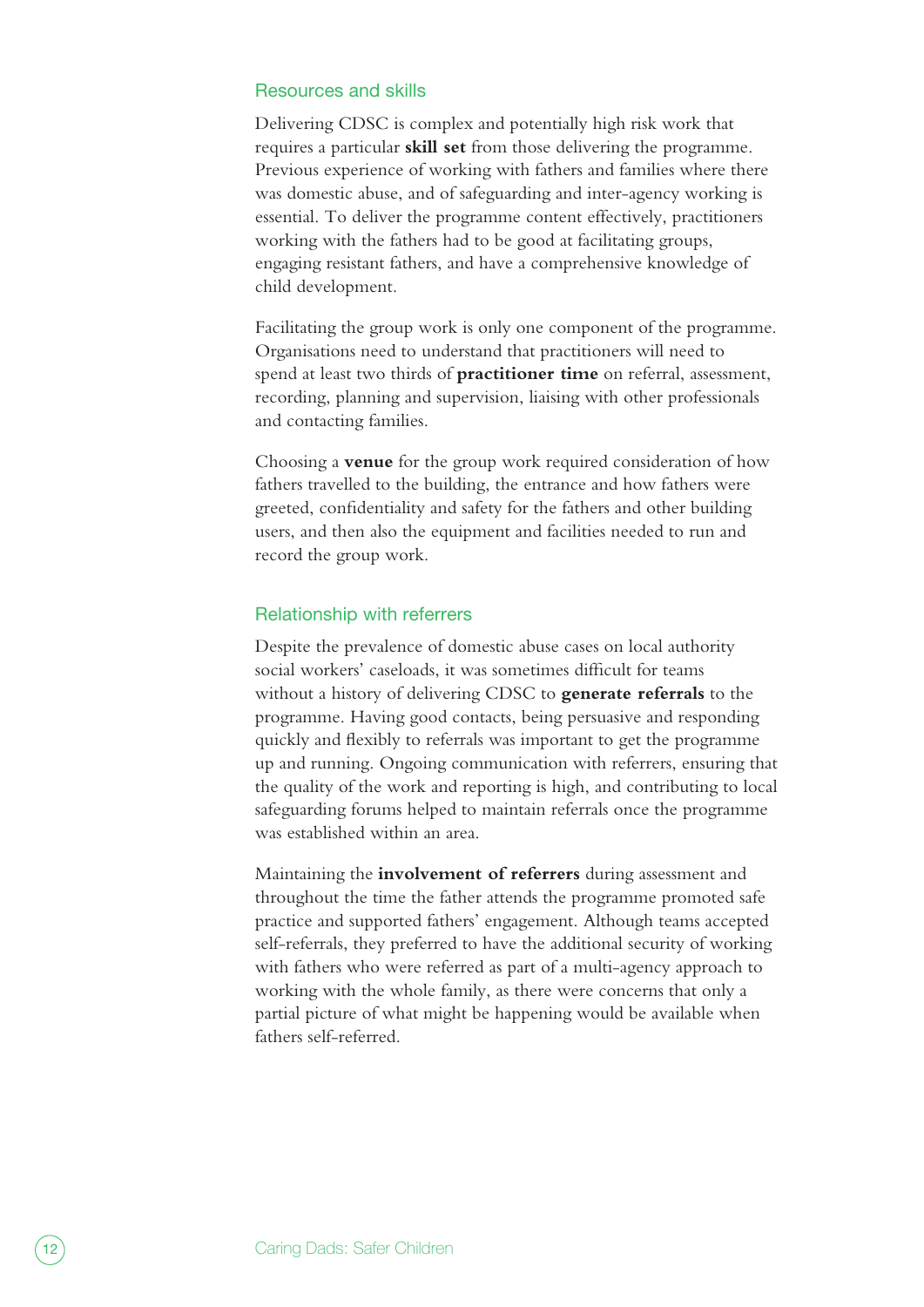#### Attrition and engagement

Attrition from CDSC occurred at three different stages: prior to assessment; during assessment; or during the programme. Consistent with similar interventions, around **a third of referrals** received were **not assessed**, as fathers refused or failed to attend the assessment, or the referral was cancelled.

Approximately **half the men** who attended the first session went on to **complete the programme**. Most of the fathers who left mid-programme did so during the first few weeks. If fathers can be sufficiently motivated and engaged prior to and during the first weeks of the programme, the majority will go on to complete it.

Strategies that enable practitioners to successfully **engage resistant fathers** include: increasing opportunities for practitioners to work with fathers so that they become used to communicating with them; having a non-judgemental attitude; using motivational interviewing techniques to encourage fathers to identify their own positive reasons for changing; retaining focus on the child's needs to motivate both the father and also the practitioner to persevere; and recognising whether the father is ready to change at the time he is referred.

#### Programme delivery

According to practitioners, the programme **focus on parenting** and the impact of domestic abuse on children was the main motivator for fathers to participate in the group work and was also a unifying factor within the group process, enabling the group to become more cohesive before focusing on the more challenging areas of the programme.

Programme engagement of **partners and children**, although welcomed as an opportunity to provide them with information and obtain better insight into what was happening within a family, was often considered lacking. Practitioners wanted more time to offer comprehensive, tailored support for the very differing needs of the fathers' families. They also complained that the evaluation process encroached upon the limited time they had available with the families.

Differences in views on **assessment and reporting** practice between practitioners appeared to be determined by the extent to which they felt it was their role to focus solely upon the father's suitability for and learning from the programme or to provide a more comprehensive assessment of risk.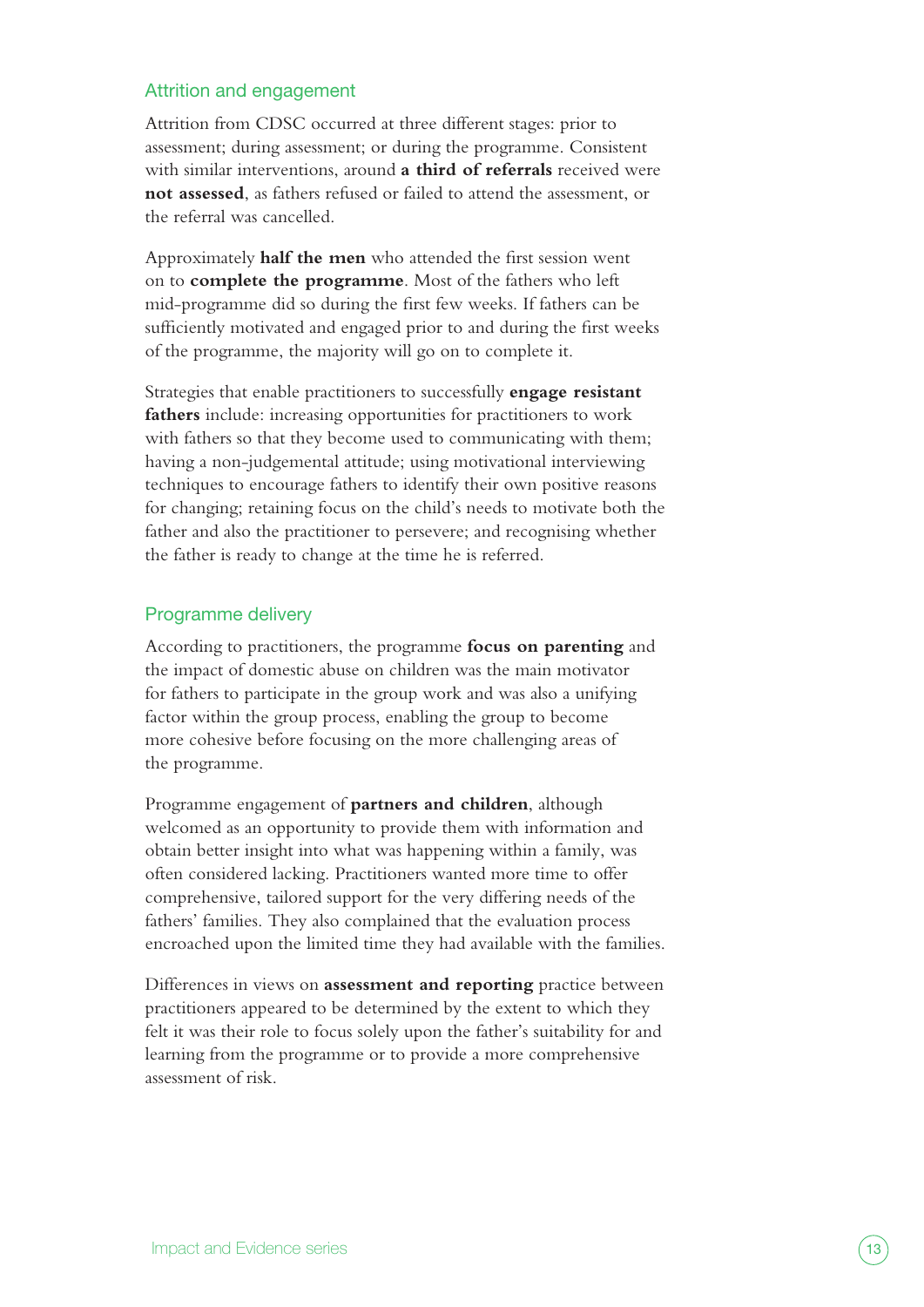The **location and context** within which CDSC groups were delivered had a considerable impact upon practice and group planning. The experiences of teams delivering the programme in rural or remote areas, post-conflict communities, and prison settings provided useful learning for organisations wishing to deliver Caring Dads or similar programmes elsewhere.

**Areas for improvement** in the delivery of the programme included having more supervision and time to reflect as a team, greater focus on the couple relationship and further development of the support provided to families.

## **Conclusion**

Domestic abuse is one of the main reasons why children are on a child protection register or plan within the UK. It is, therefore, vital that we develop ways of working that intervene to prevent children's exposure to domestic abuse.

Implementation of the Caring Dads programme involves complex work that must always prioritise the needs and safety of the father's children and partners, above those of the father perpetrating abuse. This process evaluation has enabled the NSPCC to obtain learning from the delivery of the programme that we hope can inform others with an interest in Caring Dads or other similar programmes.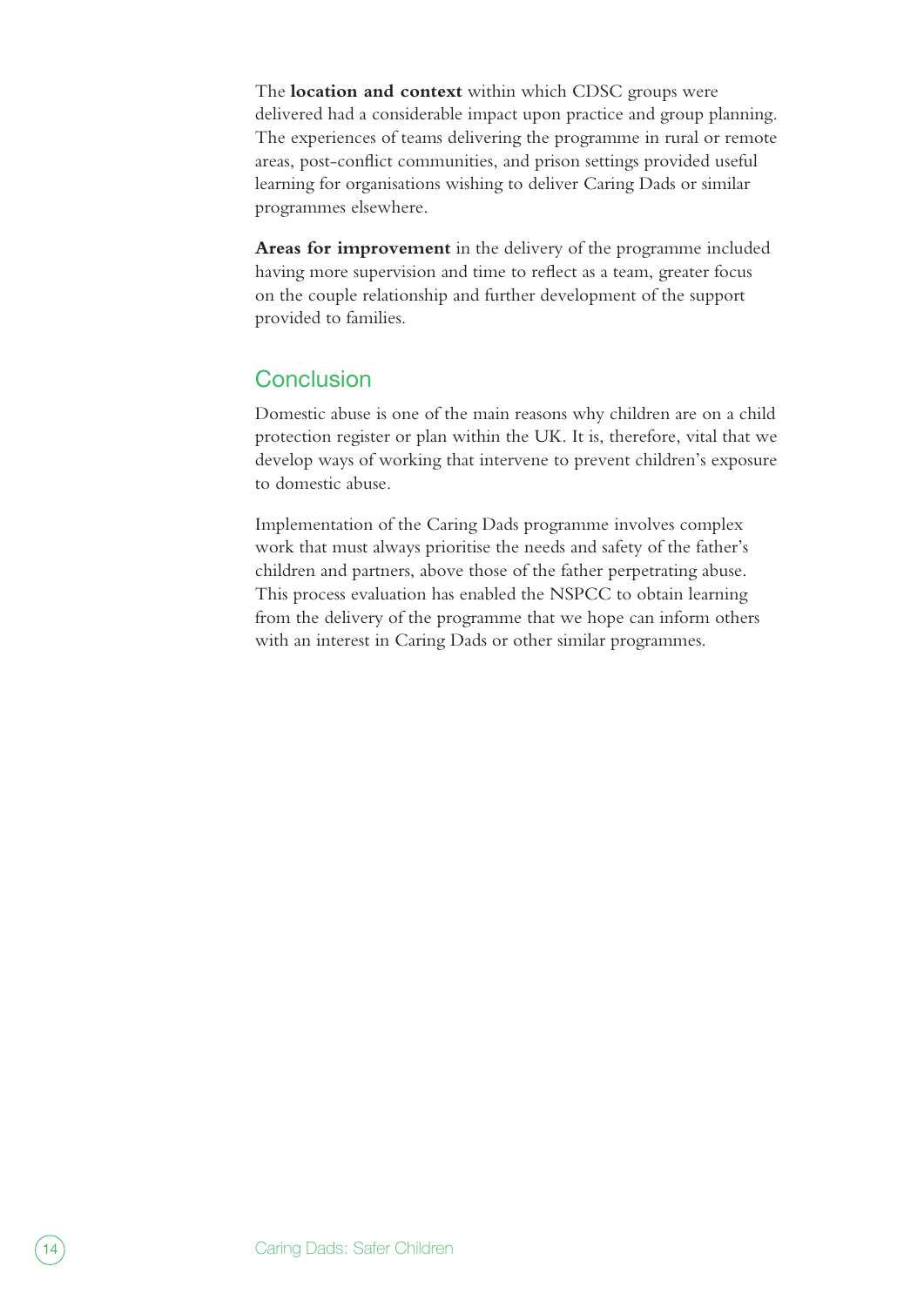# <span id="page-14-0"></span>MAIN REPORT

# Chapter 1: Background and method

Exposure to domestic abuse is associated with a long-term negative impact on children's development, health and wellbeing. Domestic abuse is legally recognised as harmful to children in the *Adoption and Children Act 2002* (England and Wales); in the *Family Homes and Domestic Violence (Northern Ireland) Order 1998*, and in the *Family Law (Scotland) Act 2006*. In Wales, measures included in the *Violence Against Women, Domestic Abuse and Sexual Violence (Wales) Act 2015* apply equally to children as to adults. The legislation in each jurisdiction recognises that in households where domestic abuse occurs, children are usually present (Walby & Allen, 2004). This not only puts them at risk of physical harm, but also emotional harm through seeing or hearing family members being abused or being used by the perpetrator to threaten or undermine the other parent (see Appendix A for the full definition of domestic abuse).

In recent years, there has been greater focus on the impact of domestic abuse on children and also the interventions to prevent it. One approach delivered and evaluated by the NSPCC is Caring Dads: Safer Children (CDSC), a parenting programme for domestically abusive fathers. Although it is acknowledged that domestic abuse can take place between same-sex couples, and overall rates of abuse are similar between men and women, severe and chronic physical violence tends to be perpetrated by men more than women (Scottish Government, 2008; Richardson-Foster et al, 2012) and, therefore, efforts to reduce the perpetration of domestic abuse are usually focused on men. The *Caring Dads: Safer Children: Evaluation Report* (McConnell et al, 2016) describes the evaluation of outcomes from the programme. This accompanying report shares our learning from process evaluation and delivering the programme. We believe our learning will be useful for practitioners, managers or service commissioners who have an interest in the Caring Dads programme. We also hope that the report is relevant to a wider audience who are interested in working with fathers within child protection or those working with domestic abuse perpetrators.

This background chapter describes the Caring Dads programme, the CDSC evaluation, and the aims and method for the process evaluation.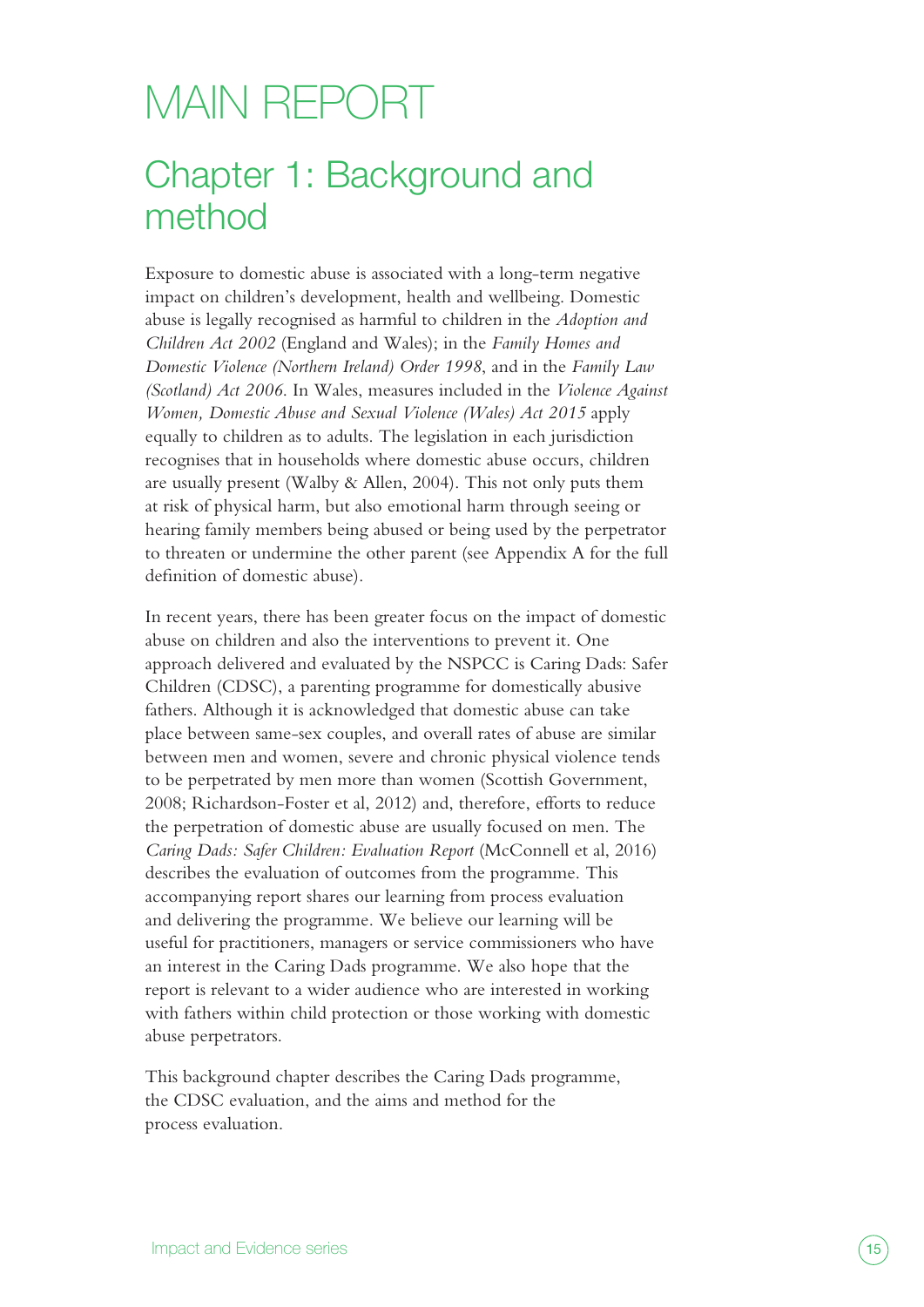### <span id="page-15-0"></span>1.1 The Caring Dads programme

Originating from Canada, Caring Dads is a parenting programme for abusive fathers. With a primary commitment to the safety and wellbeing of children, the programme uses the men's role as father to motivate them to change their abusive behaviour and reduce the risk of them further harming their children (Scott et al, 2006). Caring Dads is aimed at fathers with abusive parenting behaviours but the programme lends itself particularly to men who have perpetrated domestic abuse. It is distinct from other programmes aimed at domestic abuse perpetrators in a number of ways. First, it is a parenting programme, but it differs from most parenting programmes that usually give precedence to the parents' ability to make the best decisions for their family.

As the fathers attending Caring Dads have already demonstrated that they may put their children at risk of harm (Scott, 2010), an intervention that can help them to change their decision-making and behaviour is required. Second, while Caring Dads seeks to stop partner abuse, it does not purport to be a domestic violence perpetrator programme as understood within a UK context (Respect, 2012), although many of the considerations for service delivery will be similar. Equally, attendance at Caring Dads should not be considered an alternative to the criminal justice sanctions.

The Caring Dads programme includes three elements: group work with fathers, partner engagement and coordinated case management.

#### Group work with fathers

Fathers referred to Caring Dads are assessed for their suitability for the group. To be eligible, the fathers must:

- have abused or neglected their children, exposed them to domestic abuse, or be deemed to be at high risk for these behaviours;
- **•** currently care for or have contact with their children;
- be sufficiently motivated to attend group sessions; and
- **•** have some, however limited, acknowledgement of their abusive behaviour.

Fathers for whom there is evidence of sexual abuse of children are not considered suitable for the programme.

Eligible fathers attend a two-hour weekly session, usually facilitated by male and female co-workers, for 17 weeks. During this time, the programme sets out to achieve four major goals: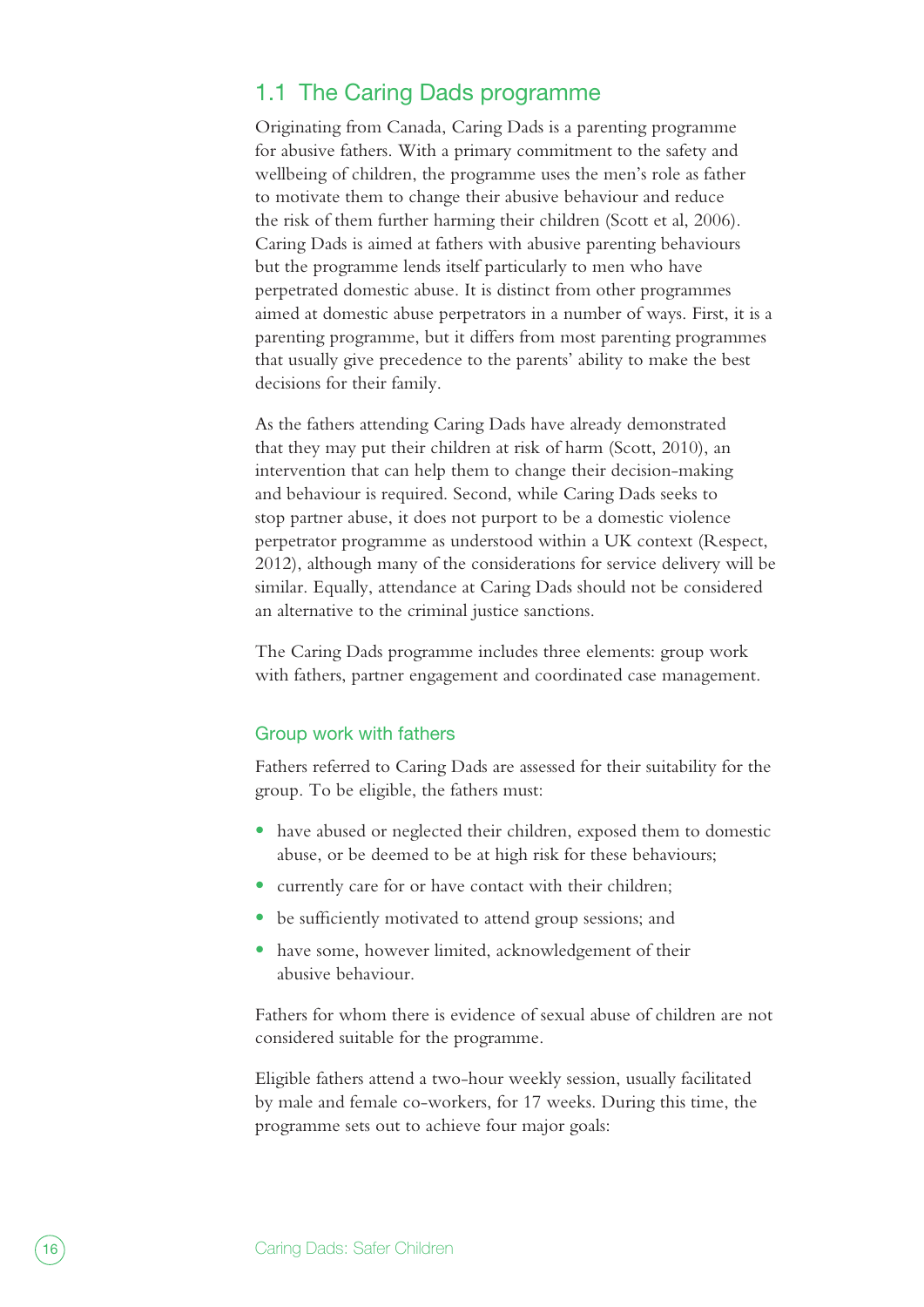- 1. To develop sufficient trust and motivation to engage men in the process of examining their fathering;
- 2. To increase men's awareness of child-centred fathering;
- 3. To increase men's awareness of, and responsibility for, abusive and neglectful fathering; and
- 4. To consolidate learning, rebuild trust, and plan for the future.

The sessions and activities that contribute to these goals are presented in Appendix B. They include child-centred fathering; recognising unhealthy, hurtful, abusive and neglectful fathering behaviours; the relationship with the child's mother; and rebuilding trust and healing. Each father's progress is reviewed with him halfway through the programme. At the end of the programme, the group facilitator will write a report on the father's knowledge, comprehension and application of the programme concepts and any recommendation for further services or intervention.

#### Partner engagement

While the father attends the programme, other workers within the team try to engage with his partner and children to provide them with information about the programme, make referrals for further support and provide immediate safety planning if required. Keeping partners informed about the father's attendance on the programme is a risk management strategy, and it is a condition of his attendance on the programme that he provides details of his partner and children.

When partners are willing, the workers keep regular contact to monitor risk from the father while he attends the programme. The partner engagement workers within CDSC also surveyed the families and administered questionnaires as part of the evaluation of the programme.

#### Coordinated case management

To ensure that child safety and wellbeing remain paramount, the delivery of Caring Dads is aligned with child protection services, domestic abuse services, family courts and criminal justice systems. Implementation of Caring Dads involves coordinated case management with referrers who are kept informed of the fathers' progress, and potential risks identified during the programme. Caring Dads workers ensure that goals identified for fathers during the programme are consistent with those of professionals working with his family (Scott, 2010).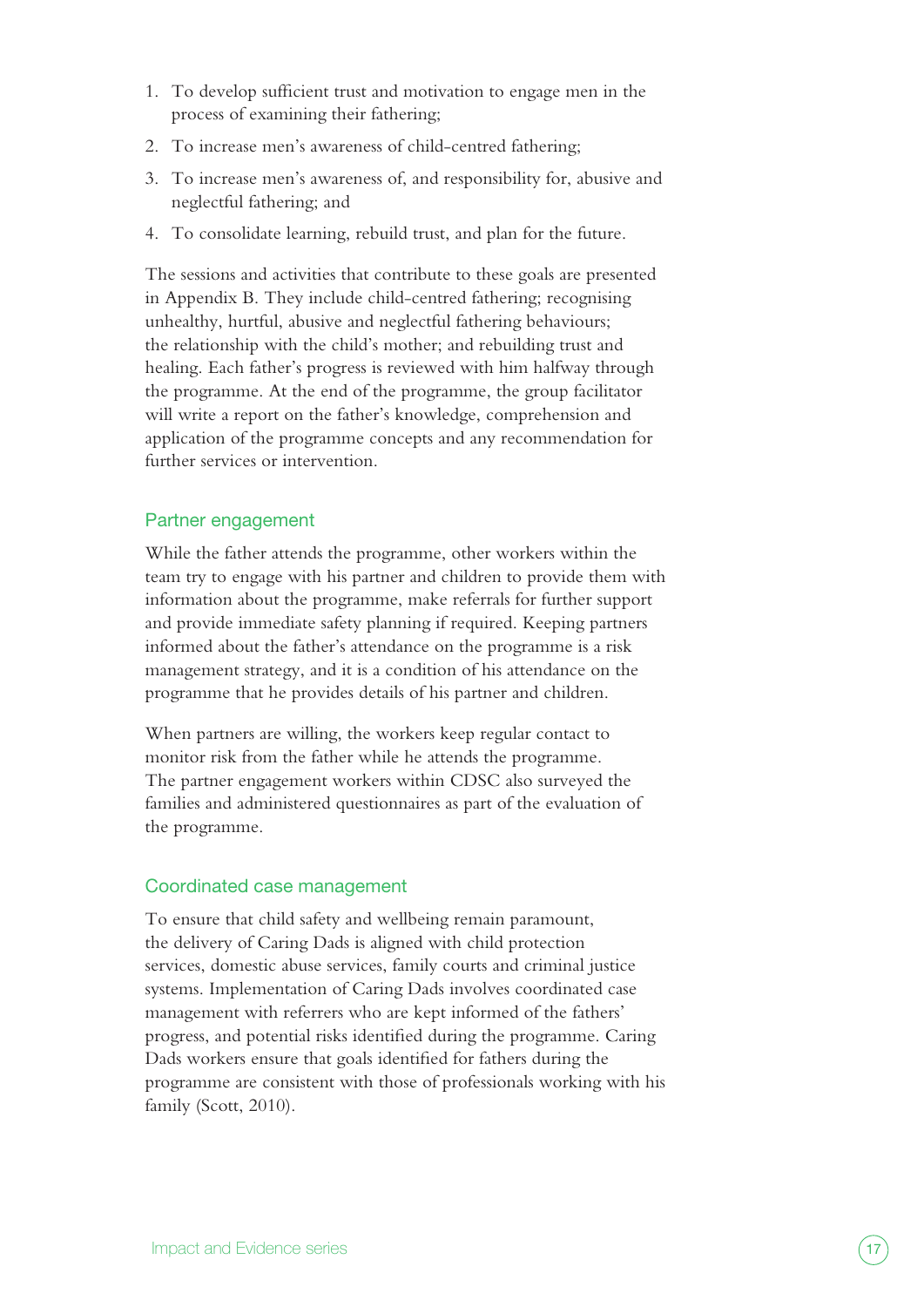## <span id="page-17-0"></span>1.2 Evaluation of outcomes from Caring Dads: Safer Children

CDSC is one of several child protection interventions that the NSPCC is evaluating in order to learn how to prevent cruelty to children effectively (NSPCC, 2009). CDSC aimed to deliver Caring Dads as per the original Canadian programme within a UK context. One of the aims of CDSC was to measure the success of the programme in ensuring that children are kept safe and to reiterate that intervention with domestic abuse perpetrators should be linked to children within their family.

The evaluated CDSC programme was delivered from five sites located in urban and rural areas of Wales, Northern Ireland and England between October 2010 and October 2014. Previous evaluations of the Caring Dads programme had produced promising findings about its effectiveness (Scott & Lishak, 2012; McCracken & Deave, 2012). Two studies within the UK both found that the main mechanism for change was the fathers' ability to identify the impact of their behaviour on their children (Kaur & Frost, 2014; McCracken & Deave, 2012). However, McCracken and Deave (2012) also found that some fathers did not appear to accept responsibility for their actions or aggression towards women.

Studies of programmes aimed at violent fathers or male perpetrators of domestic abuse rarely examine whether outcomes for children improve when their violent father attends a programme (Rayns, 2010; Alderson et al, 2013). The evaluation of CDSC attempted to fill the gap in knowledge about the impact that such programmes have on children and those caring for them.

CDSC was evaluated using a mixed method design that included a pre-test and post-test element to examine the extent to which the programme's intended outcomes for fathers, partners and children improved. It was anticipated that fathers successfully completing the programme would be more child-centred in their fathering and willing to take responsibility for previous abusive fathering behaviour. This would enable them to develop better relationships with their families, thus reducing the risks they posed to children and partners, with consequent improvements in the family's wellbeing.

Where possible, the evaluation participants were followed up six months after the programme to find out if any changes were sustained beyond the end of the programme. The evaluation also aimed to learn more from the perspectives of children and partners, and also from delivering the programme across different settings within a UK context.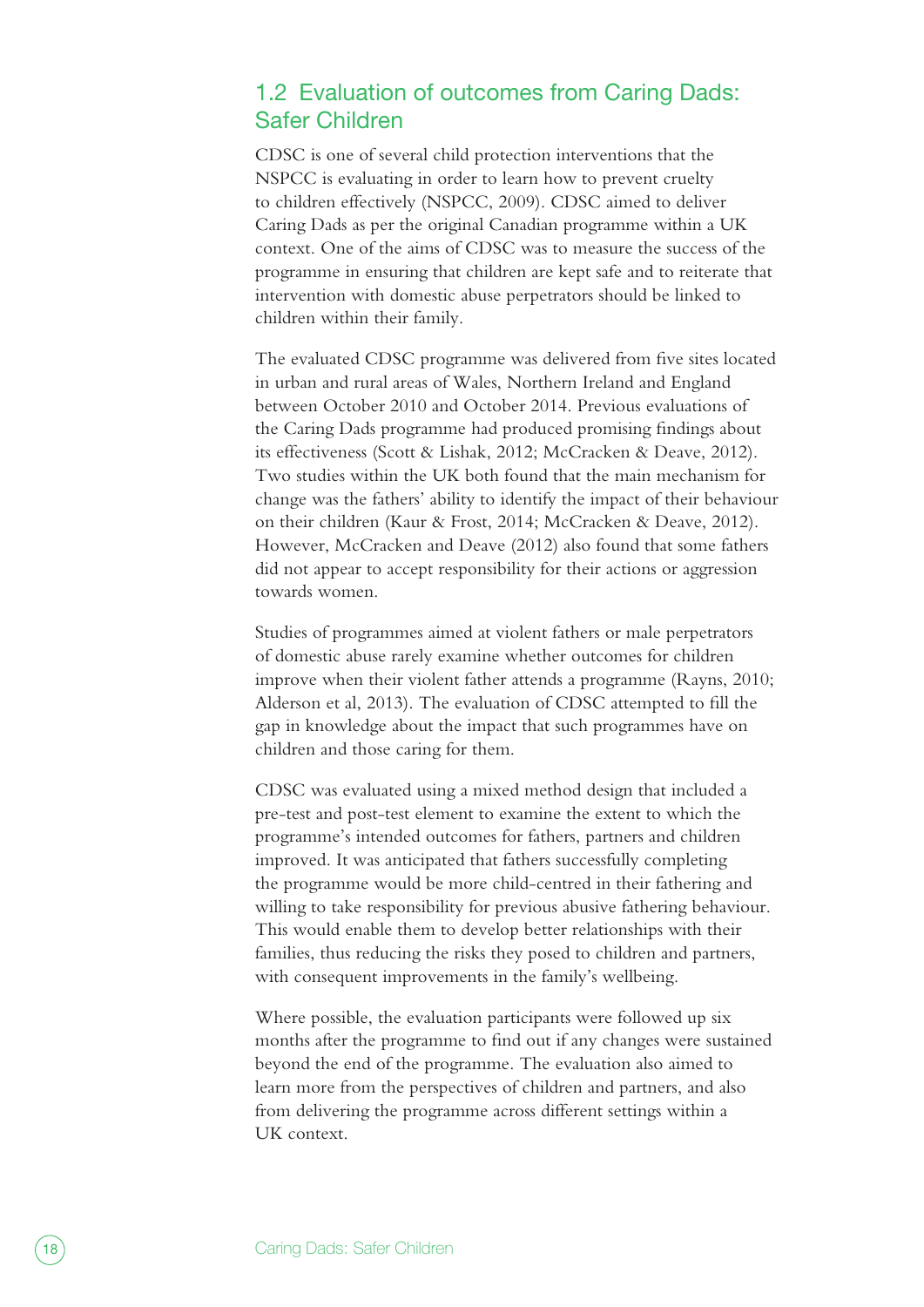#### <span id="page-18-0"></span>Main outcomes findings

Overall, the evaluation of CDSC found evidence of sustained change among some fathers who complete the programme, based on measurements of their parenting stress and their behaviour towards children and partners. This is likely to contribute to the outcome of increased feelings of safety and wellbeing among children and partners, for which there was some promising evidence from partners post-programme and at follow-up. Quantitative data from children was insufficient to draw any conclusions. Case notes, qualitative interviews and also children and partners' survey comments illustrated that CDSC can bring about positive improvements in the father's behaviour. However, they also illustrated that some fathers who complete the programme do not change sufficiently and their contact with their families should continue to be monitored. CDSC was found to be a constructive way of working with abusive fathers, providing opportunities to explain to a father exactly how he needs to change, and also for practitioners and referrers to gain understanding of the current risk he posed to his family. Differences between the perspectives of children and their parents demonstrated the importance of evaluating parenting programmes from the child's perspective where possible, despite the many challenges that this entails. For more information about the background, method and findings of the CDSC outcomes evaluation see *Caring Dads: Safer Children: Evaluation Report*  (McConnell et al, 2016).

### 1.3 Aims of the process evaluation

In addition to evaluating the outcomes and effectiveness of the CDSC, the NSPCC sought to learn from the process of delivering the programme. According to HM Treasury:

"Process evaluation primarily aims to understand the process of how a policy has been implemented and delivered, and identify factors that have helped or hindered its effectiveness"

(HM Treasury, 2011, pp.82)

Therefore, this process evaluation report seeks to provide learning about the implementation and delivery of CDSC within a UK context, with particular focus on: (1) identifying the resources and skills required to deliver the programme; (2) referrals and the relationship with referrers; (3) understanding programme attrition and how to engage fathers and their families; (4) describing programme delivery and the impact of different contexts and locations; (5) identifying what factors support or hinder successful implementation of the programme; and (6) understanding the impact of the evaluation on programme delivery.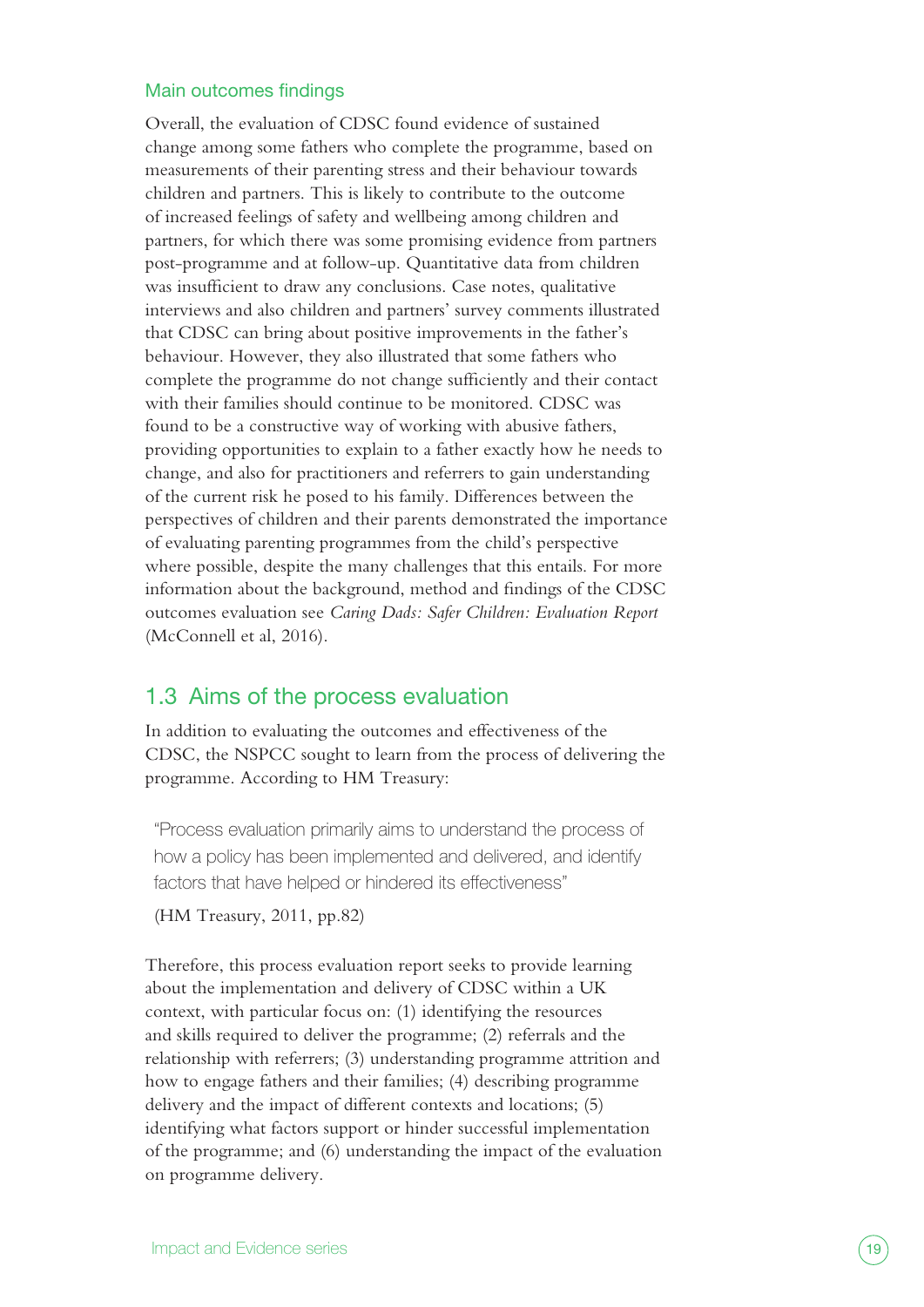### <span id="page-19-0"></span>1.4 Method for process evaluation

Interviews with the CDSC practitioners aimed to describe the differing ways that the CDSC programme can benefit and reduce risks to children; identify what aspects of the programme contribute to the wellbeing of children, including working with referrers and other agencies; describe the impact of different contexts and locations on the delivery of the programme; and identify what factors support successful implementation of the programme within a UK context. The topic guide for interviews with practitioners can be found in Appendix D. Although used primarily to evaluate outcomes, questionnaire data was also used to assess whether the programme was more effective with some individuals more than others. Fathers, their children and the children's mothers completed questionnaires at three time points: prior to the start of the programme to obtain baseline data; at the end of the programme to observe any changes that had occurred during the programme; and six months after the programme to observe whether the changes were sustained. Table III in Appendix C presents the measures used with each group of respondents. CDSC practitioners also conducted face-to-face surveys with partners and children at the same time points. Data was collated and analysed using Microsoft Excel, SPSS, and NVivo. For more detailed information about the questionnaire, survey and interview data used to evaluate CDSC see *Caring Dads: Safer Children: Evaluation Report* (McConnell et al, 2016).

The final element of the evaluation method was to analyse management information and case record data, including the closing summary statements from the case record system. This routinely gathered data provided information, from the group facilitators' perspective, on each father's progress during the programme or reasons why he may have dropped out. When the closing summary provided insufficient information, the case record would be checked for further information. Two case record exercises were conducted: midway during the evaluation to analyse referrals for reasons for attrition (discussed in Chapter 3 of this report); and at the end of the programme to analyse outcomes for the children of fathers who completed the programme (see Chapter 4 and Appendix G in *Caring Dads: Safer Children: Evaluation Report* [McConnell et al, 2016]).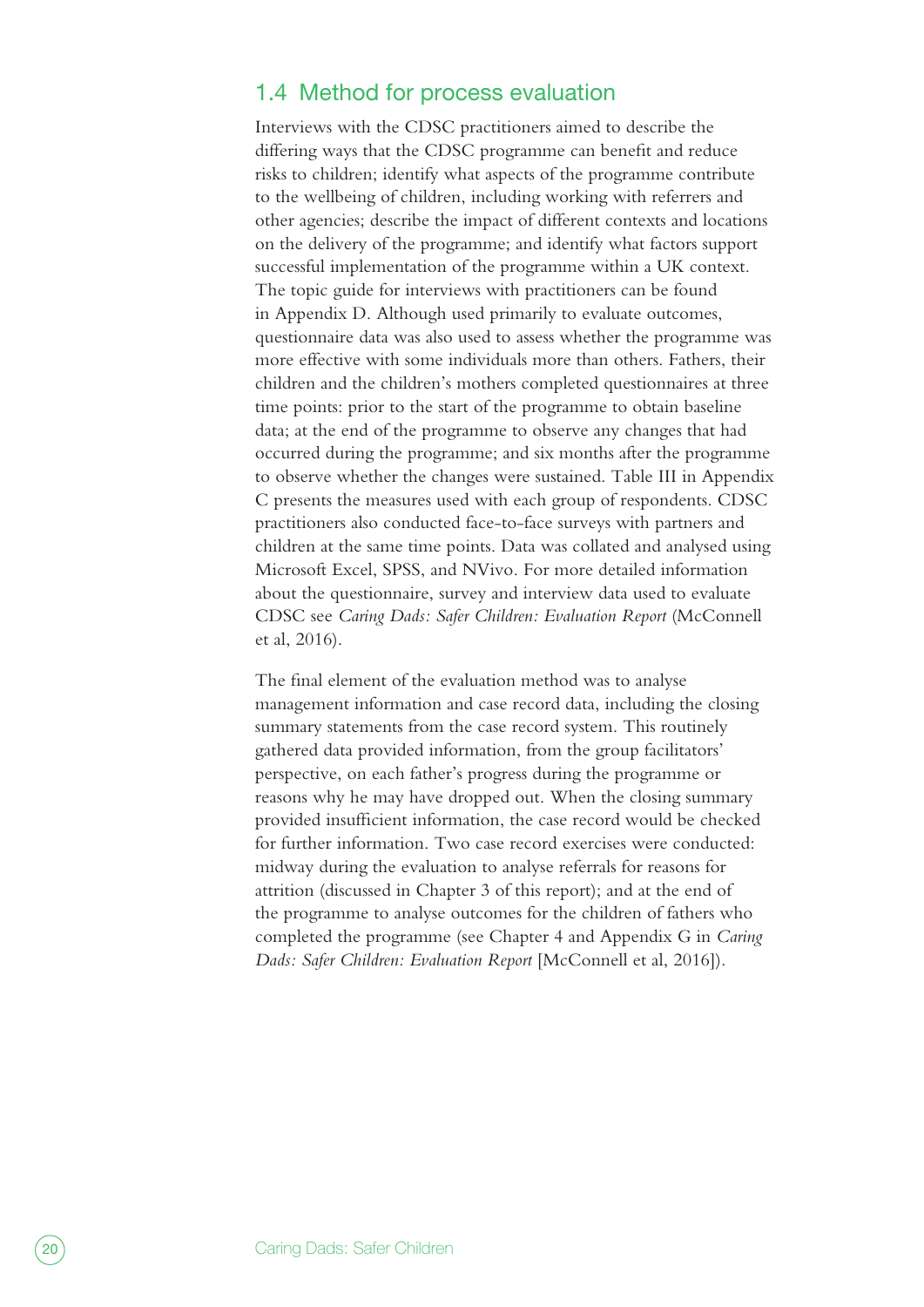#### **Limitations**

This report is largely based on learning imparted by CDSC practitioners and team managers, and, therefore, largely reflects their perspectives only.

#### **Ethics**

The evaluation was approved by the NSPCC Research Ethics committee, which meets the requirements of the Economic and Social Research Council and the Government Social Research Unit. Further discussion of ethical issues can be found in Chapter 6 of this report.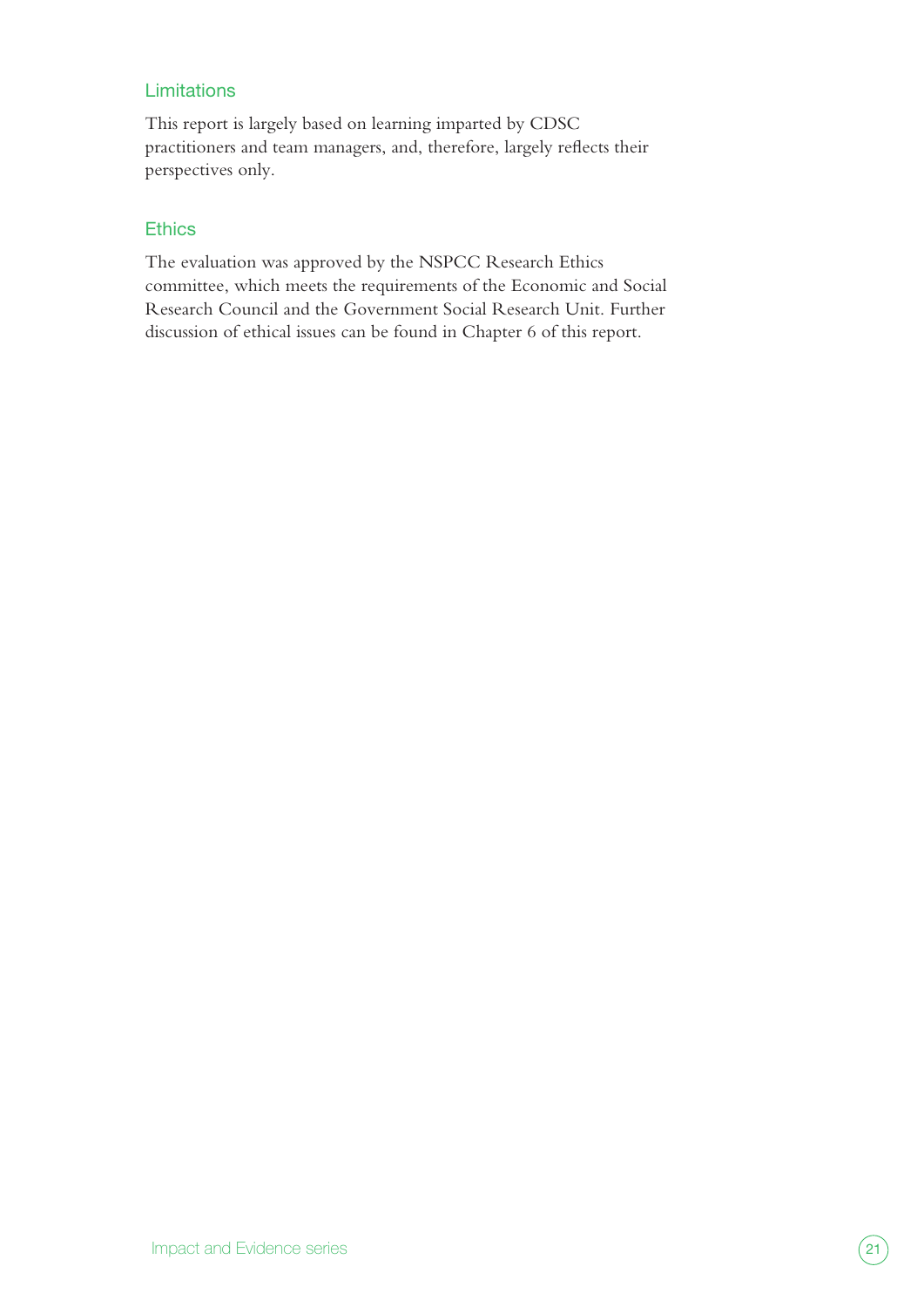# <span id="page-21-0"></span>Chapter 2: Resources and skills required to deliver the programme

This chapter shares learning about the resources and skills required to deliver CDSC. This includes consideration of the skills and attributes required within the CDSC team, the number of practitioner hours spent on different programme activities, and practical considerations about the venues for delivering the programme.

# 2.1 What skill set is needed to deliver the programme?

In consultation with the programme authors, the following criteria for skills and experience were required for all NSPCC practitioners delivering the CDSC programme:

- 1. A comprehensive understanding of the nature of domestic abuse and the potential effects on women and children.
- 2. A comprehensive understanding of working with resistant/ violent men.
- 3. An understanding of motivational interviewing.
- 4. An in-depth knowledge of child development.
- 5. Experience/knowledge of delivering group work programmes.
- 6. A comprehensive understanding of working in an inter-agency context addressing domestic abuse in the community.

It is notable that some of the criteria refers to knowledge and understanding rather than direct experience, as it is rare for any one practitioner to have this breadth of experience. Fortunately, many of the CDSC practitioners were already working with abusive fathers and included some whom had received training directly from the programme authors. However, to ensure that there was common knowledge and understanding of each of the criterion across all of the practitioners delivering CDSC, internal training was held for team managers and practitioners prior to delivery.

The interviews with practitioners and managers asked them to reflect on the skills, experience and attributes they believed were needed to deliver the programme. One of the main themes arising from the interviews was that practitioners' **attitude** could be as important as their experience. Having a positive attitude, not writing people off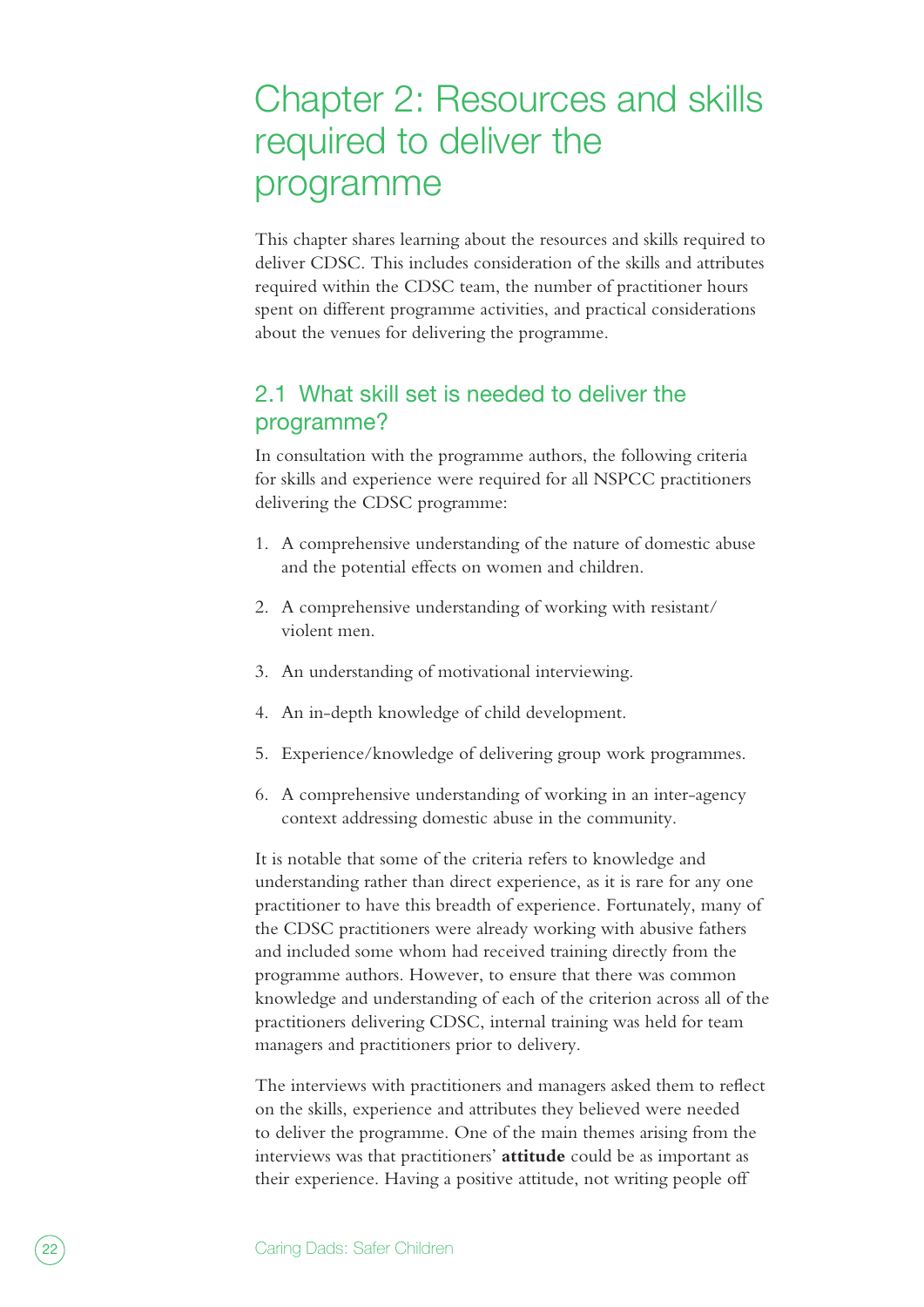and retaining the hope that people can change their behaviour was essential to enable the practitioners to remain motivated to work with difficult situations:

"Domestic abuse in itself is scary. It is very challenging work. You have a certain mind set, I think you need to have, and it is a bit of hopefulness around change and trying to effect change with those people who we would class as at the high risk end of the scale of perpetrators."

#### (Group facilitator)

Practitioners with a background in social work felt that the value base underpinning their training supports the idea that people have the capacity to change their behaviour if provided with correct support and opportunities:

"I think the underlying value base in all our work in terms of social work is about providing the opportunity for change and facilitating that. And whether it is with the young people or with adults, if the service has those values that we provide we see that people can change and we provide those opportunities. And I think regardless of the client base then that would follow through. I think that's why the programme does work, is because it does recognise that people can change and the model itself does allow for that."

#### (Group facilitator)

It was also important that the practitioners assessing and facilitating groups with fathers actually wanted to do the work. It was much harder for group facilitators to monitor group dynamics and also pick up on comments relating to safeguarding if their co-facilitator was less enthusiastic and the burden of managing the group was not equally shared.

#### Previous experience

Practitioners' reflections on the experience required to deliver CDSC mirrored the six criteria identified by the NSPCC in agreement with programme authors. Practical experience of each of the criteria, although not usually held by every individual practitioner, was essential to have within a team delivering the programme as it could often help the team to anticipate and avoid potential problems before they occurred. Practitioners who had previously worked with families where there was **domestic abuse** were more experienced in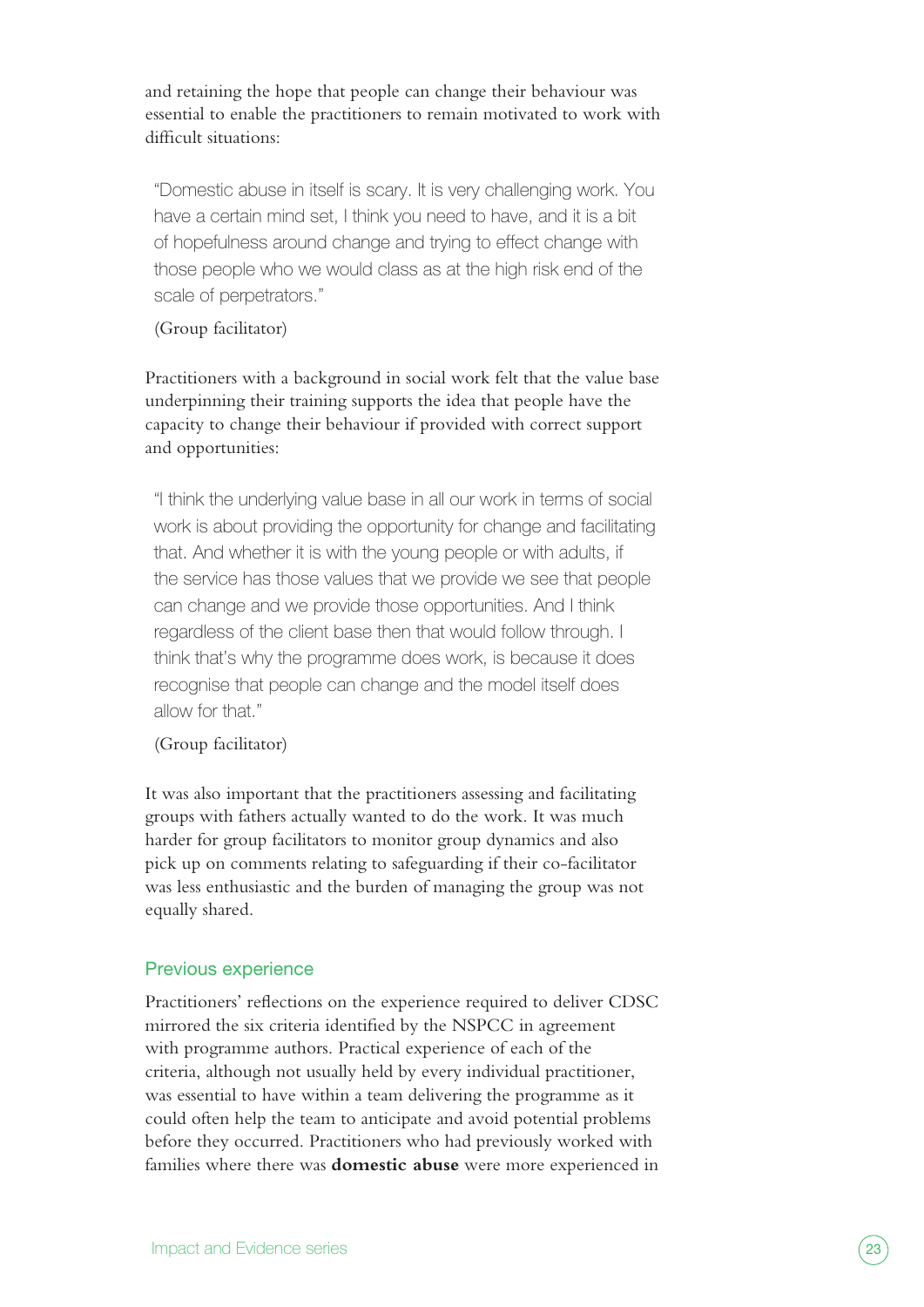identifying the signs and risk factors of ongoing abuse. This expertise was useful, not only for practitioners who met with partners and children who might observe signs and indicators of ongoing abuse while they were talking with families, but also helped the practitioners who assessed the fathers or facilitated the group work, who needed to use their knowledge of domestic abuse so that they could confidently challenge some of the things that the fathers were saying to them:

"But it would be helpful if you had knowledge about domestic abuse, particularly sometimes because of the type of the men you're working with and sometimes they can be very manipulative. Sometimes they can be very controlling, so you also feel you need to be strong, you need to be able to challenge them, challenge them respectfully, and so knowledge [of domestic abuse] would help, definitely."

#### (Group facilitator)

Knowledge of how domestic abuse is strongly correlated with other forms of child abuse was important, as was having knowledge of **inter-agency working** and what to do when additional safeguarding concerns might arise so that they can be responded to quickly:

"I think you really need to have a very good baseline understanding of domestic abuse and what it looks like and the correlation between it and child abuse; whether that be child sexual abuse, child physical abuse, emotional, psychological or whatever... I think that professionals need to understand the entrenched correlation between all of that. And obviously the knowledge of safeguarding and procedures…because of the high level of risk that you are working with in terms of the risk the perpetrators pose."

#### (Group facilitator)

The CDSC practitioners thought it was helpful when their team included group facilitators with experience of **working with fathers**. Several of the practitioners had previously worked in environments where a high proportion of the client group were men: for example, probation, mental health or drug and alcohol services. Practitioners with a probation background could also draw upon their experience in talking to men about their offending behaviour and their theoretical knowledge of perpetrator work: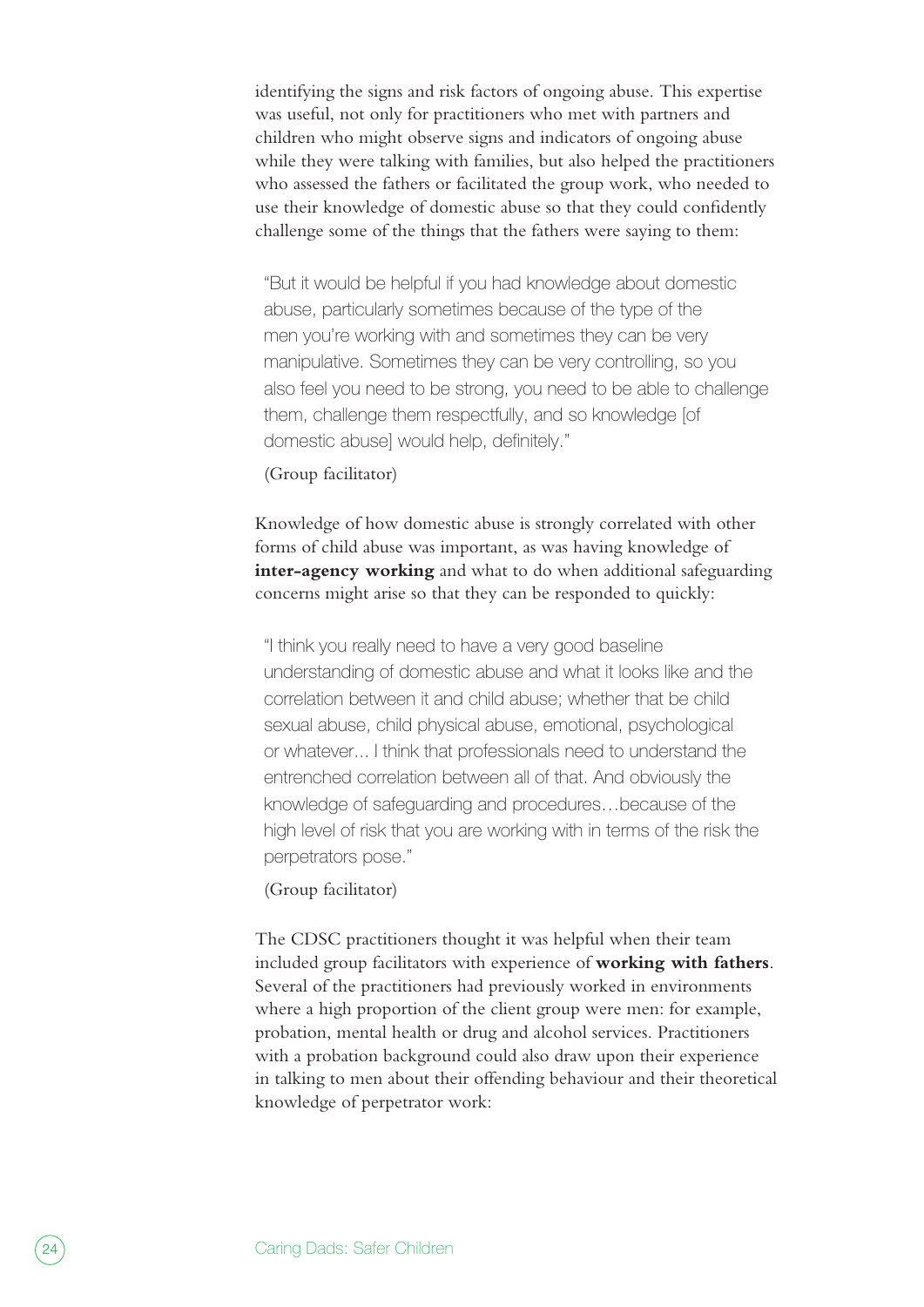"I've got a different field of experience to a lot of the other facilitators I work with, coming from a probation background, a perpetrator work background as opposed to a social work background, it helps me understand a lot more in terms of theories of perpetrating offences generally and domestic abuse offences…I've got experience…I can draw on…how to engage men, how to talk to them about their offending behaviour and the impact it might have on victims, but these are all things that are bread and butter to probation officers, where it might be something that's perhaps more unusual for a social worker to do, and challenging men around difficult and possibly dangerous behaviours."

#### (Group facilitator)

Teams with workers who had different professional backgrounds seemed to appreciate and complement each other's skills. Facilitators with a probation background who might be used to delivering a 'pure perpetrator programme' like the IDAP (Integrated Domestic Abuse Programme) valued having their social work colleagues' knowledge of parenting to deliver the Caring Dads content. Although social work knowledge and experience was seen as important to have within the team, it was not necessarily essential for every worker, as this comment from a group facilitator who had trained workers with a family support background suggests:

"From my experience of training people who don't have a social work background…you could see the potential there that they could take the programme and use it appropriately with their target audience. Because I think it takes a range of skills and abilities for the whole programme. I think because we are so encapsulated within the NSPCC and working in partnership with the Trust, that we mainly focus on the social work aspect of everything. But there are so many other people out there who are extremely skilled."

#### (Group facilitator)

However, other practitioners did have concerns about the programme being delivered when none of the professionals had a social work background or a very robust sense of safeguarding. Group facilitators needed to be very aware of fathers who might try to minimise how abusive behaviour affected their family or use their learning or attendance on the programme to further undermine their partner.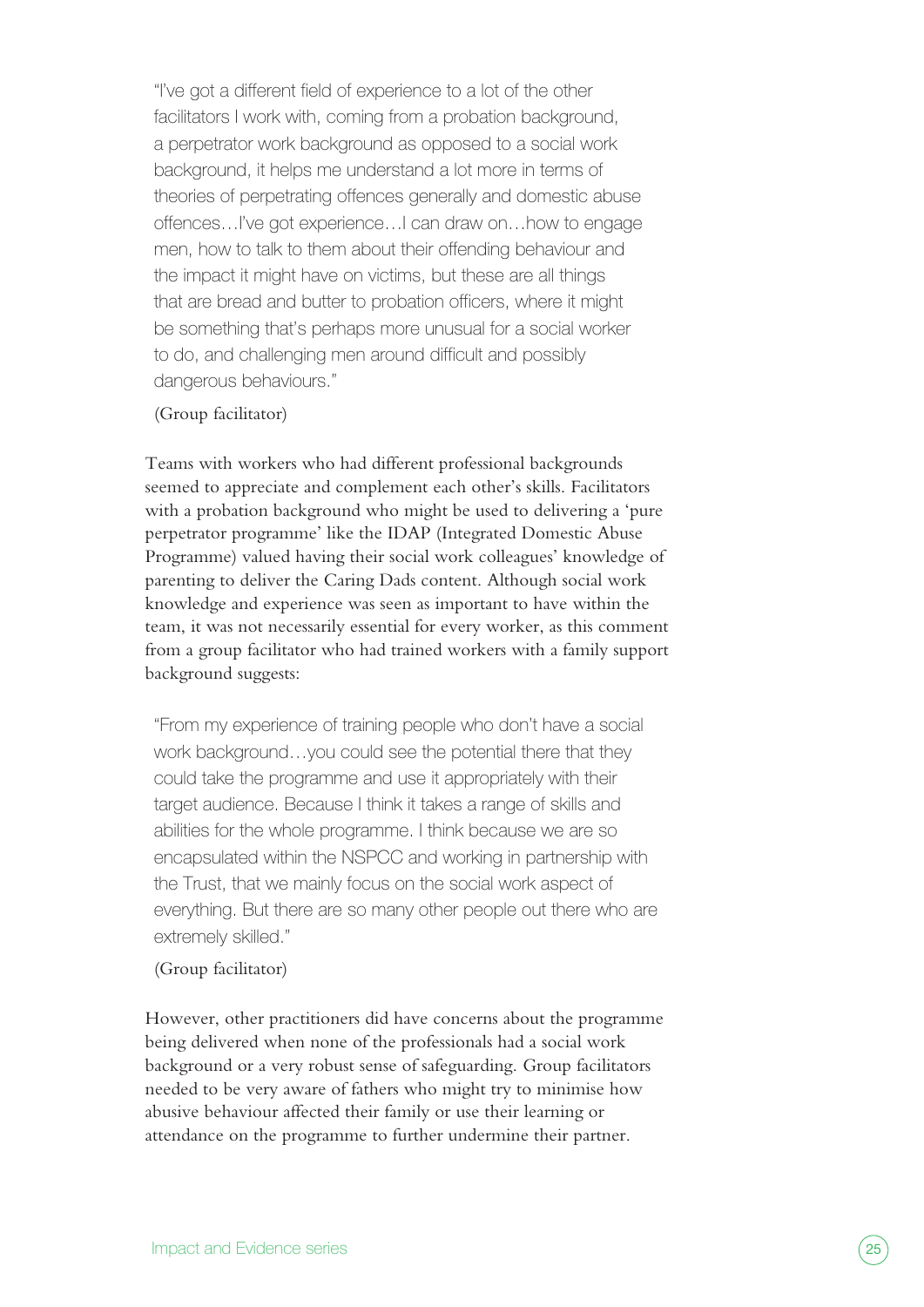"It's about making sure that people who do this work have a really robust sense of safeguarding in child protection, because the material can be harnessed and used against women and children...Making sure that we put a really robust kind of health warning into that,...that we don't just say, 'Here you go' and work with these violent men."

(Team manager)

#### Ability to engage resistant service users

Fathers referred to CDSC present additional challenges for practitioners as they were often particularly resistant to engaging with services. Practitioners' attitudes, assessment skills, **non-judgemental** stance, and knowledge of **motivational interviewing techniques** were all seen as important in helping to encourage fathers to become committed to staying on the programme and examining their behaviour. Skills in engaging service users were equally important for practitioners working with the fathers' families, so that family members felt able to meet with and trust the practitioners and understand the purpose of the programme. Service user engagement is discussed in more detail within Chapter 4 of this report.

#### Other knowledge and skills needed for programme delivery

Once fathers and their families were engaged, other skills and knowledge were needed to be able to deliver CDSC. Group facilitators needed comprehensive knowledge of **child development** so that they could deliver the programme content and respond to fathers' questions about their children as they arose:

"Your understanding of child development, I think it's a big thing because you're bringing that education and awareness to the dads, you're helping to build that and focus that, that is part of the programme."

#### (Group facilitator)

The child development and parenting elements of the programme were considered to be particularly useful, providing a lot of learning for the fathers. Group facilitators capable of reflection about their own interactions or work with children were able to pass on what they had learnt.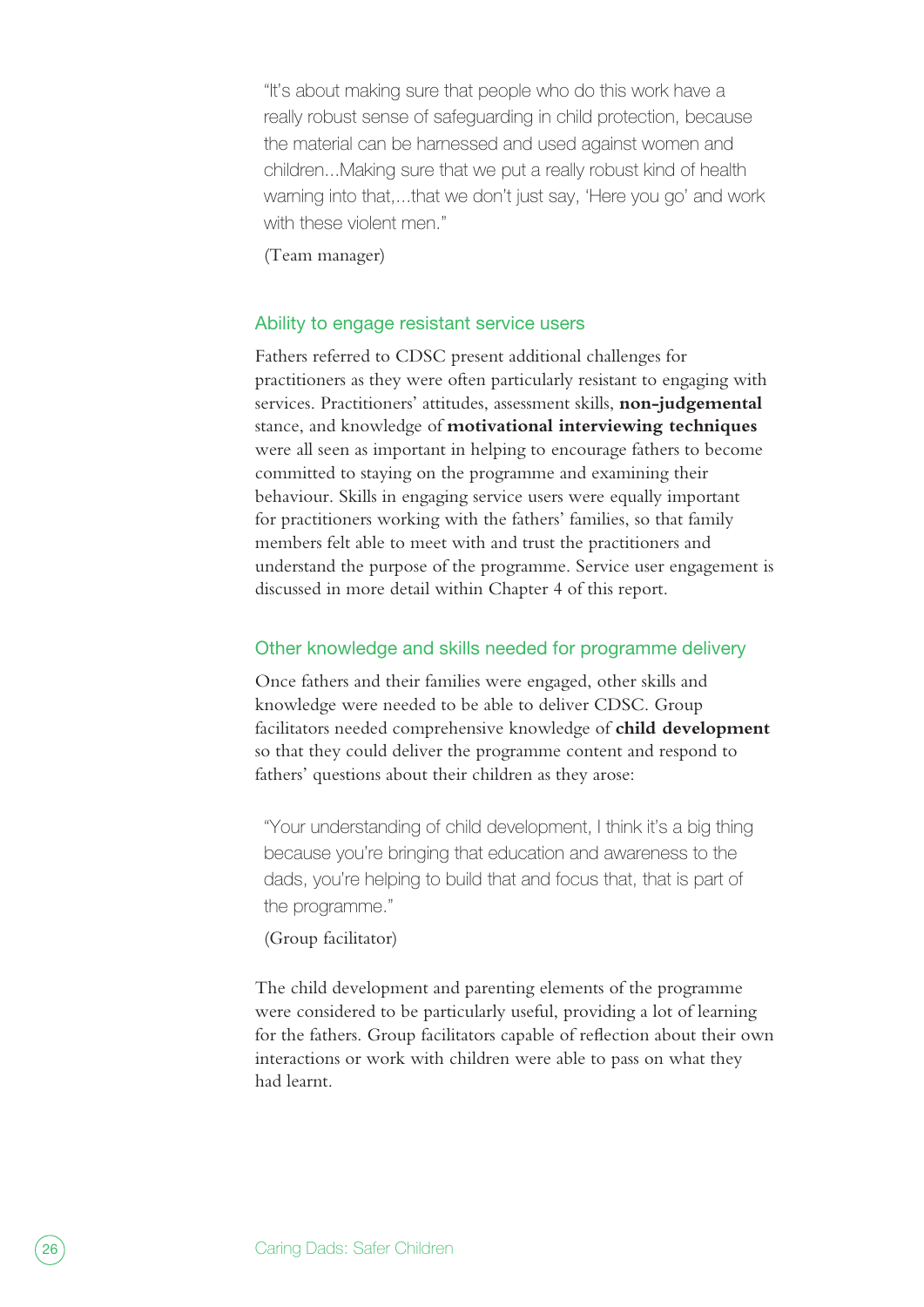<span id="page-26-0"></span>Practitioners and managers identified practical experience and theoretical knowledge of **group work** as key to helping group facilitators to run the groups effectively. Facilitators needed good group work skills, not only to engage fathers and retain them on the group but also to encourage them to participate and get the most out of the group process:

"I think a lot of the time that men would drop off the group was down to inexperience really of how to engage men, how to pull them in. Because [the facilitators] would come back and say 'Oh, Mr Jones is really quiet, he doesn't say a lot', well that's up to [facilitators] then to be able to make sure he's not sat there."

#### (Team manager)

Team managers supervised the group facilitators and watched recording of the group work so that they could feedback on what worked well and what could be improved. Managers noticed that the facilitators' level of skill in being able to engage and retain fathers on the group varied. Rather than teaching, more experienced group facilitators were able to get the fathers to speak and describe situations that eventually provided the facilitator with more evidence of how he was parenting his children and what he had learnt from the group:

"It's all about building that relationship up. And I think when I looked at some of the tapes it was a lot of talking at men and that's not what group work is for, you're not teaching them, you're trying to pull it through. So I think all of this leads to having a better informed assessment of that guy at the end and to see what strategies he's picked up to implement with the children, it's not enough to write the report to say he's attended, and he did this and he did that, it's putting evidence in it."

(Group facilitator)

## 2.2 Practitioner time spent on different activities

Service managers were asked to estimate the number of practitioner hours spent on the different activities required to deliver the CDSC programme. The estimates were based on average figures and experience of the teams they managed and may not accurately reflect practice in all of the CDSC teams. Table 1 presents the number of practitioner hours required per person and per group. It is intended to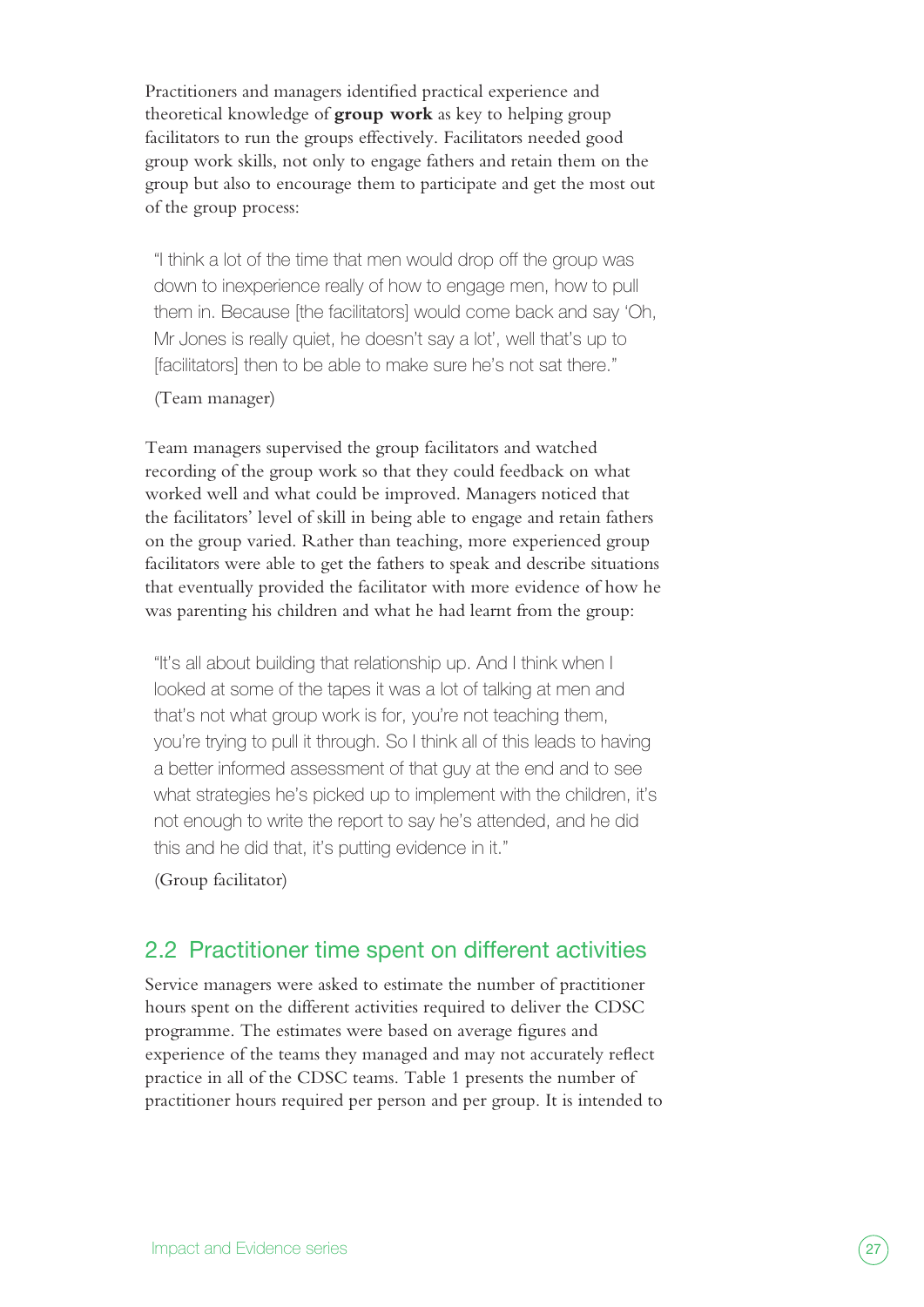provide a basis for developing costings for practitioner hours based on the NSPCC's experience of delivering the programme.

| Activities and assumptions                                     | Hours<br>per<br>group | Hours<br>per<br>person |
|----------------------------------------------------------------|-----------------------|------------------------|
| Activities relating to the father (assuming 6 fathers)         |                       |                        |
| Prior to group work                                            |                       |                        |
| Referral (including recording) 1.5 hrs x 12 men/6 men          | 18.00                 | 3.00                   |
| Assessment (including recording) 3 hrs x 10 men/6 men          | 30.00                 | 5.00                   |
| Group delivery                                                 |                       |                        |
| Share of group delivery (2 workers x 17 sessions x 2.5 hrs)/6  | 85.00                 | 14.17                  |
| Share of group and individual recording (17 x 2 hrs) for 6 men | 34.00                 | 5.67                   |
| Planning and debriefing per case                               | 34.02                 | 5.67                   |
| Coordinated case management                                    |                       |                        |
| Group supervision, including partner engagement workers        | 12.00                 | 2.00                   |
| Professional liaison                                           | 36.00                 | 6.00                   |
| Reporting                                                      |                       |                        |
| Mid programme review (including recording)                     | 9.00                  | 1.50                   |
| Programme completion report (including recording)              | 21.00                 | 3.50                   |
| Fathers group total                                            | 245.00                | 46.51                  |
| Partner/children engagement (assuming 5 partners)              |                       |                        |
| Partners (average 5 x 3 hrs)                                   | 15.00                 | 3.00                   |
| Children (average 5 x 1hr)                                     | 5.00                  | 1.00                   |
| Travelling for home visits                                     | 25.00                 | 5.00                   |
| Partner/children engagement total                              | 45.00                 | 9.00                   |
| Total practitioner time per father/case                        | 290.00                |                        |

Table 1: Number of practitioner hours spent on different CDSC activities

The number of practitioner hours estimated was based on the CDSC average of six fathers participating in a group and the following two assumptions. First, as fathers dropped out of the programme prior to and during the group work, to create a group of six fathers the CDSC team would need to process twelve referrals and assess ten fathers. Second, assuming six men attended the group, the team would need the staffing capacity to be able to engage with approximately five partners; although it should be noted that the numbers of partners engaged with the programme varied considerably between teams and between groups. Table 1 provides an indication of practitioners' hours only and does not include hours for administrative support, team manager time supervising the practitioners or other senior management, evaluation, development and organisational costs.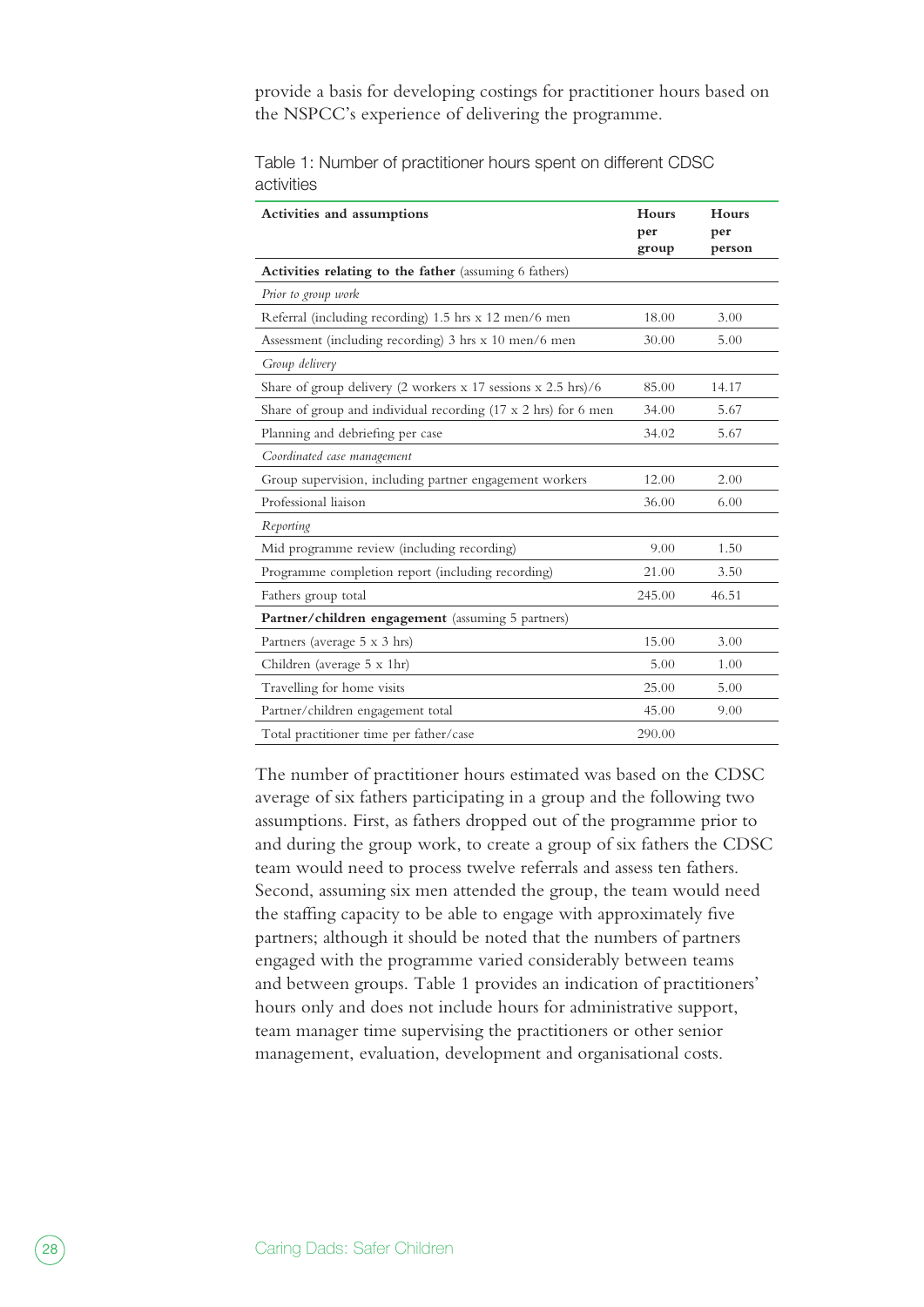<span id="page-28-0"></span>Although the largest proportion of practitioner time was spent delivering face-to-face group work to the fathers, it constituted less than a third of the total time spent on delivering different programme activities. One sixth of practitioners' time was spent before the group work began, on liaising with referrers and associated referral processes, and, of course, assessing whether fathers were suitable to participate in the group. Assessment represented 10 per cent of the practitioners' time, as did reporting the fathers' progress, which was done both at mid-programme and on programme completion. Approximately 15 per cent of the CDSC team's time was spent on engaging the fathers' families. One sixth of the time was also spent on case management. This would include liaison with other professionals working with the father and his family, and group supervision involving the partner engagement workers and the group facilitators. Views on the amount of time allocated to assessment are discussed in Chapter 5 of this report.

### 2.3 Times and venues for delivering group work

CDSC teams held groups for fathers during the daytime and in the evening. The evening groups were usually considered more convenient for fathers who worked during the daytime or who had to travel longer distances to attend. One practitioner commented that: "it's not about prioritising men but it is about acknowledging that lifestyles can be different for men than they are for women". Most teams took referrals from a wide geographical area so it was not unusual for some of the fathers to travel for over an hour to attend a group. Even when fathers had a choice about whether to attend an evening or daytime group, other commitments or contact time with their children could affect whether they were able to attend.

Most groups were held at the service centre where the CDSC practitioners were based. The service centre buildings are designed or adapted to provide a range of services and interventions for children and families to help prevent child abuse or support children recovering from abuse. Most service centres are easily accessible, although one was located on the edge of a city so the fathers usually needed to get a taxi to attend if they did not have access to a car. Some centres had several different groups and services taking place during the week, which meant there was sometimes competition for the larger rooms where practitioners could run groups. As many of the groups were for children, service centre staff had to ensure careful timetabling of the groups and additional arrangements were in place to ensure confidentiality and safety. For example, at one location fathers would be asked to meet in the reception and were collected by the group facilitators before they could enter the main building.

"face-to-face group work…constituted less than a third of the total time spent"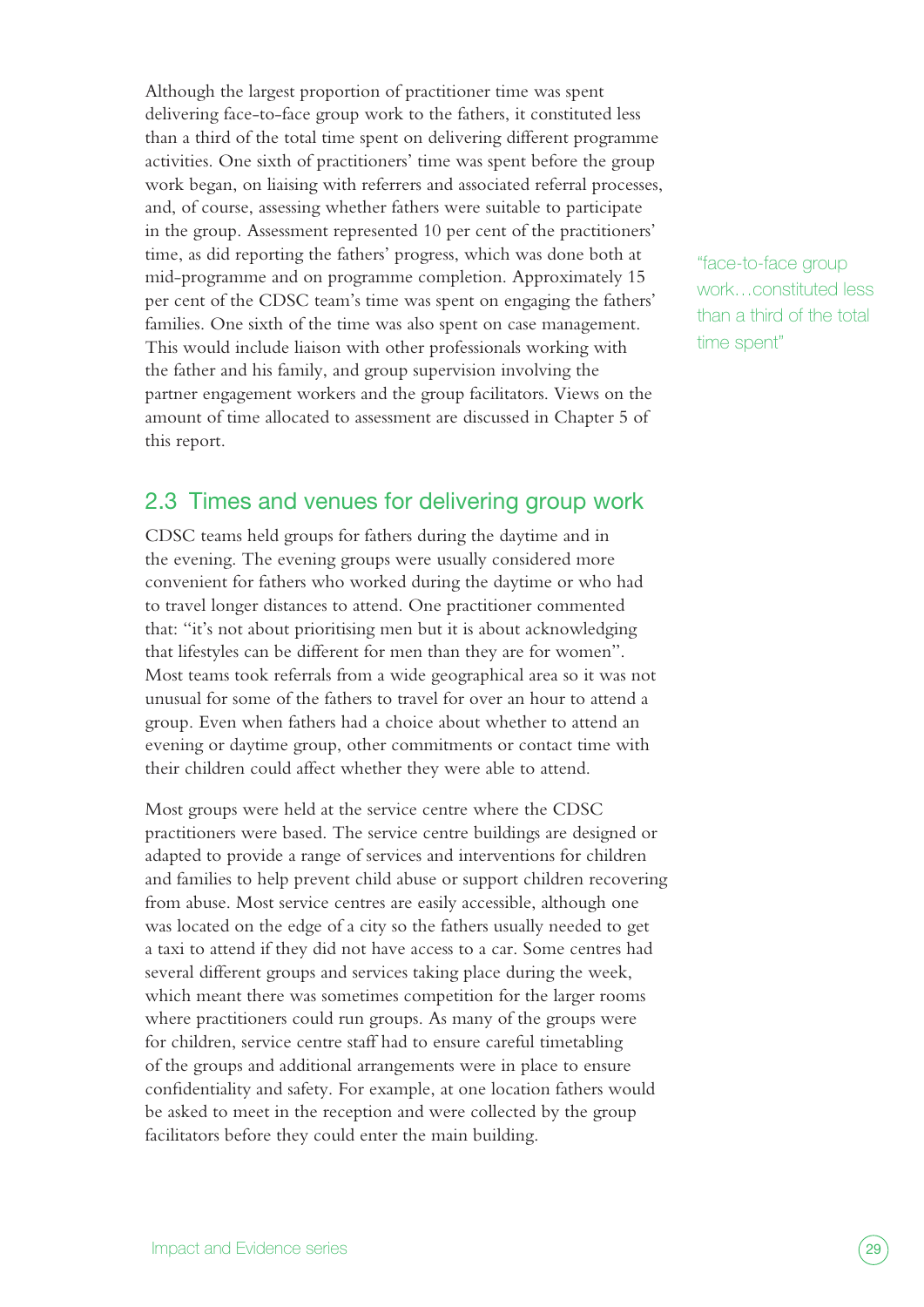Although most groups were run from the service centres, a few groups were run from different locations so that fathers referred from a particular area would not have so far to travel. This sometimes proved to be more challenging than anticipated as it was not until the teams tried to deliver the group work from a different location that they recognised how many additional things they needed to consider about the physical building and their control over the environment that were already in place at the service centre. Managers and practitioners needed to think about the following: how fathers travelled to the building; the entrance and how the fathers were greeted; confidentiality and safety for the fathers and other building users; and then also the equipment and facilities need to run and record the group work:

"You can't disclose any information about the men [when working from a different venue]. There needs to be a receptionist. We need to be there at the beginning to be there to set up and to welcome them. There needs to be an entrance in and out. There were already cameras on the ceiling fortunately. We had to ensure that there was transport, somewhere for the men to smoke. The building was actually very good. You would not think that any of the men were going there to attend a group. Then of course there is the DVD and the getting a TV and things like tea and coffee. What I didn't want is for anything to go missing and then for any of the men to get the blame – [fortunately] that did not happen. What you need is an environment that is friendly but also one that our partner agencies would feel is safe."

(Team manager)

Practitioners said that they had some feedback from fathers that they felt judged by other users of the building, even though they probably did not know why they were there. So the practitioners being there to greet fathers arriving for evening groups at other venues was important, particularly evening groups held at times when it would be unusual to attend a meeting within the building.

The importance of having control over the environment in which the group was delivered was experienced at its most extreme for the practitioners who delivered groups within the local prison, where the competing needs of worker safety and father's privacy meant that none of the rooms provided were ideal for the group work, as will be discussed later in Chapter 5.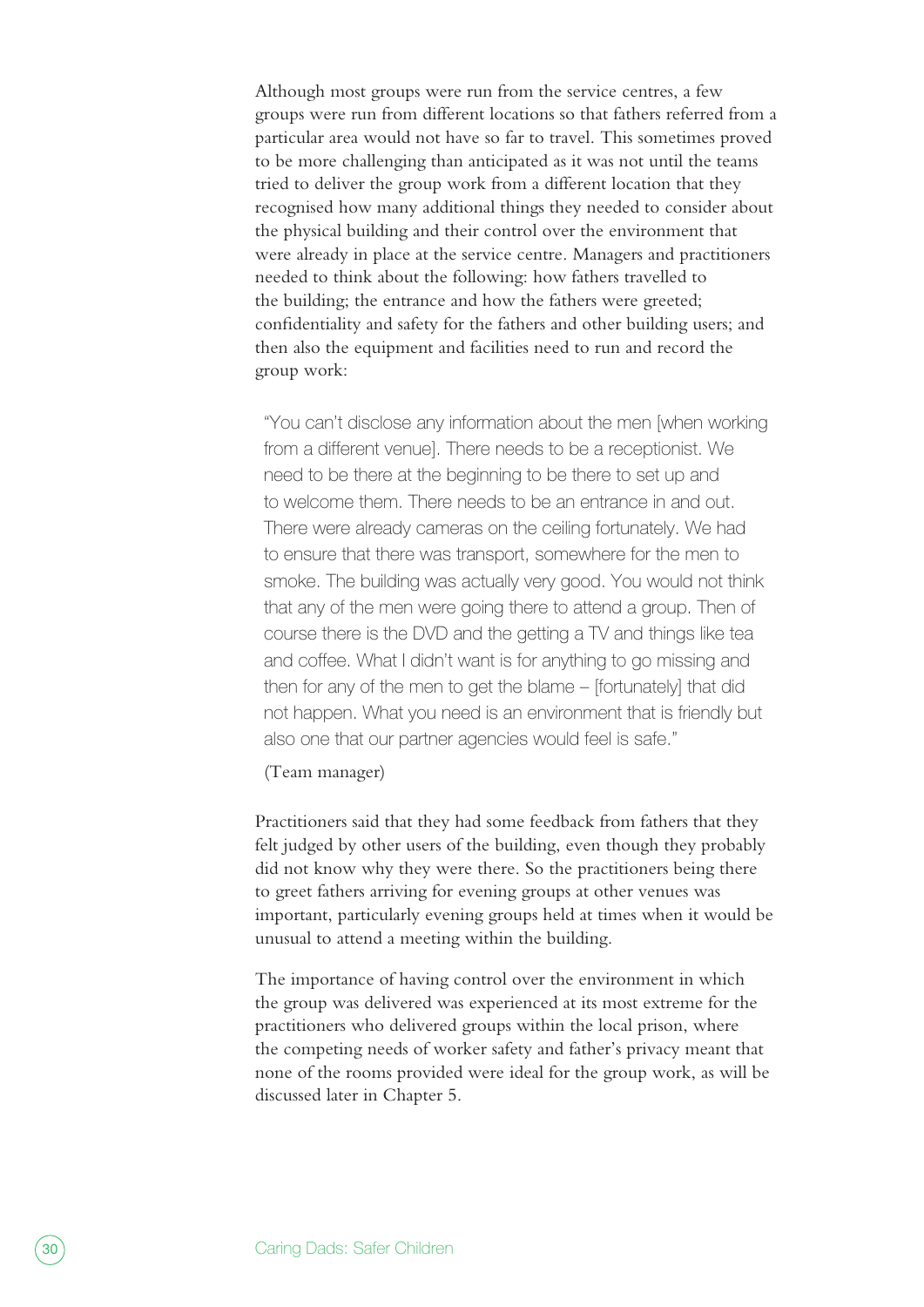## <span id="page-30-0"></span>2.4 Conclusion

It was recognised that CDSC was complex and potentially high-risk work that required a particular skill set from those delivering the programme. It was essential to have previous experience of working with fathers and families where there was domestic abuse, and of safeguarding and inter-agency working so that any increased risks could be quickly identified and addressed within the team delivering the programme to run it safely. To deliver the programme content effectively, the practitioners had to be good at facilitating groups, engaging resistant fathers, and have a comprehensive knowledge of child development. Less than a third of the practitioners' time was spent actually facilitating the group work with the fathers. Other time was spent on referral, assessment, recording, planning and supervision, liaising with other professionals and contacting families. Teams delivering the programme also had to give careful consideration to the venues where the group was held.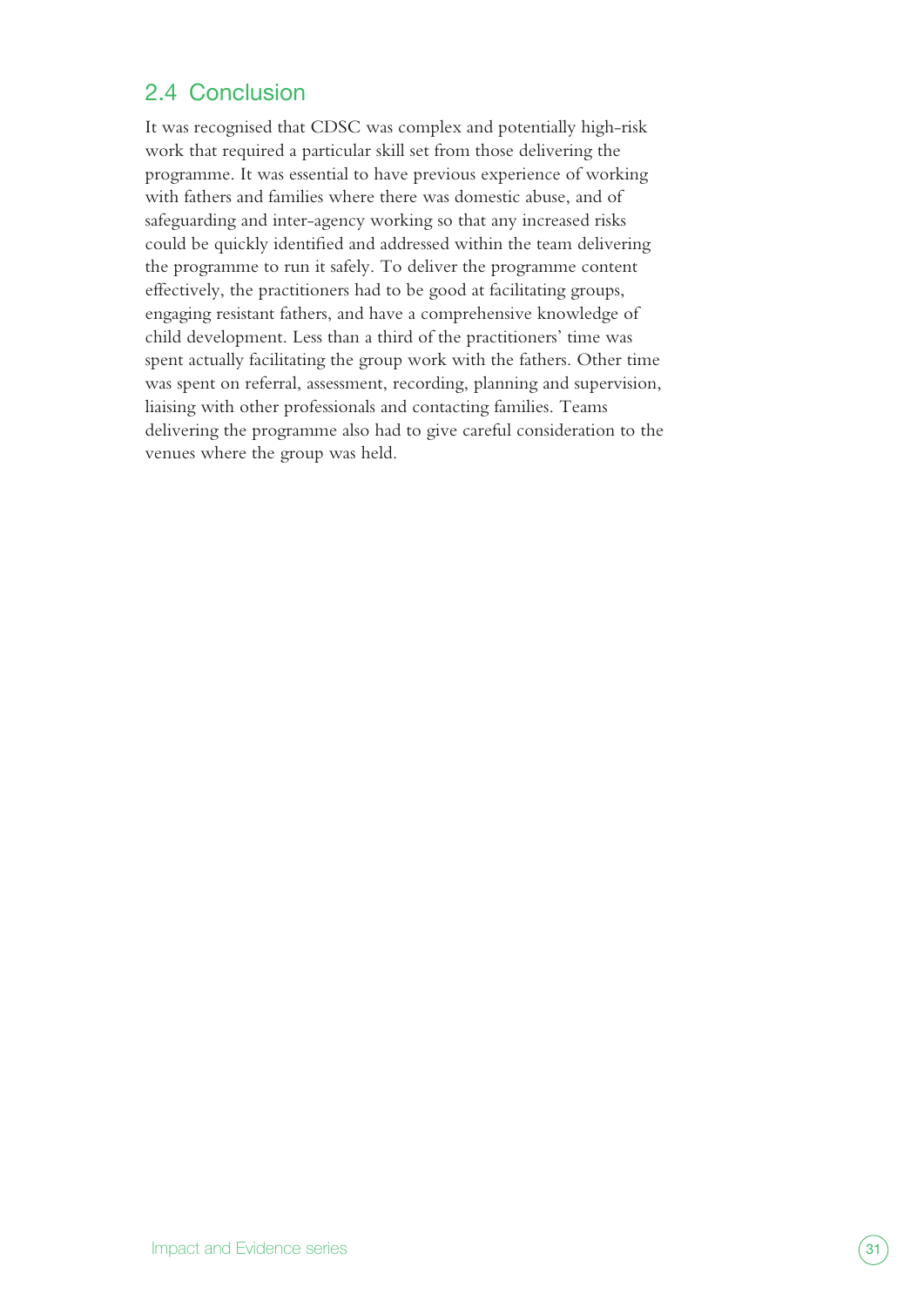# <span id="page-31-0"></span>Chapter 3: Referrers and referrals

Over three quarters of referrals to CDSC came from social services; other referrals came from the Children and Family Court Advisory and Support Service (CAFCASS), probation and health services. Five per cent of fathers had self-referred. One team held two groups within the local category B prison. The majority of partners had social services or other agencies working with them. This chapter discusses how the CDSC teams set up their referral pathways, how they managed referrals, and the working relationship with referrers.

### 3.1 Setting up referral pathways

Group work interventions are potentially more difficult to set up than services that involve individual work as the intervention cannot begin until there are sufficient referrals to create a group. The teams that found it easiest to get their referral pathways for CDSC established were those who had delivered Caring dads previously. Local referring agencies were more aware of what they were doing and which men the programme was most appropriate for. This meant that these teams soon received enough referrals to create their first CDSC groups and start delivering the programme.

Most of the teams asked to deliver CDSC had either previously delivered Caring Dads or were already known locally for domestic abuse work. This proved to be advantageous or disadvantageous to setting up referrals for CDSC, depending on what had happened in their local area. One team described how their referrals pathways were in place from the outset because they were already known for their domestic abuse work. They also thought that it helped that the local authority had a team that worked specifically with domestic abuse, so a lot of referrals came from them. Another team manager estimated that 40 per cent of referrals came from one dedicated domestic violence team; the other 60 per cent were referred by four or five social work teams that were not specifically focused on domestic violence.

Another team, who were also known for their domestic abuse work with mothers and children, talked about how they had had to rebuild their relationship with their referring local authority who were very disappointed that the previous domestic abuse service was withdrawn and was replaced by CDSC. It took several months to generate sufficient referrals to run the group and the team estimated that it took approximately 18 months to get established and known for delivering CDSC to the extent that referrers were seeing the benefit of the intervention and were willing to recommend it to colleagues.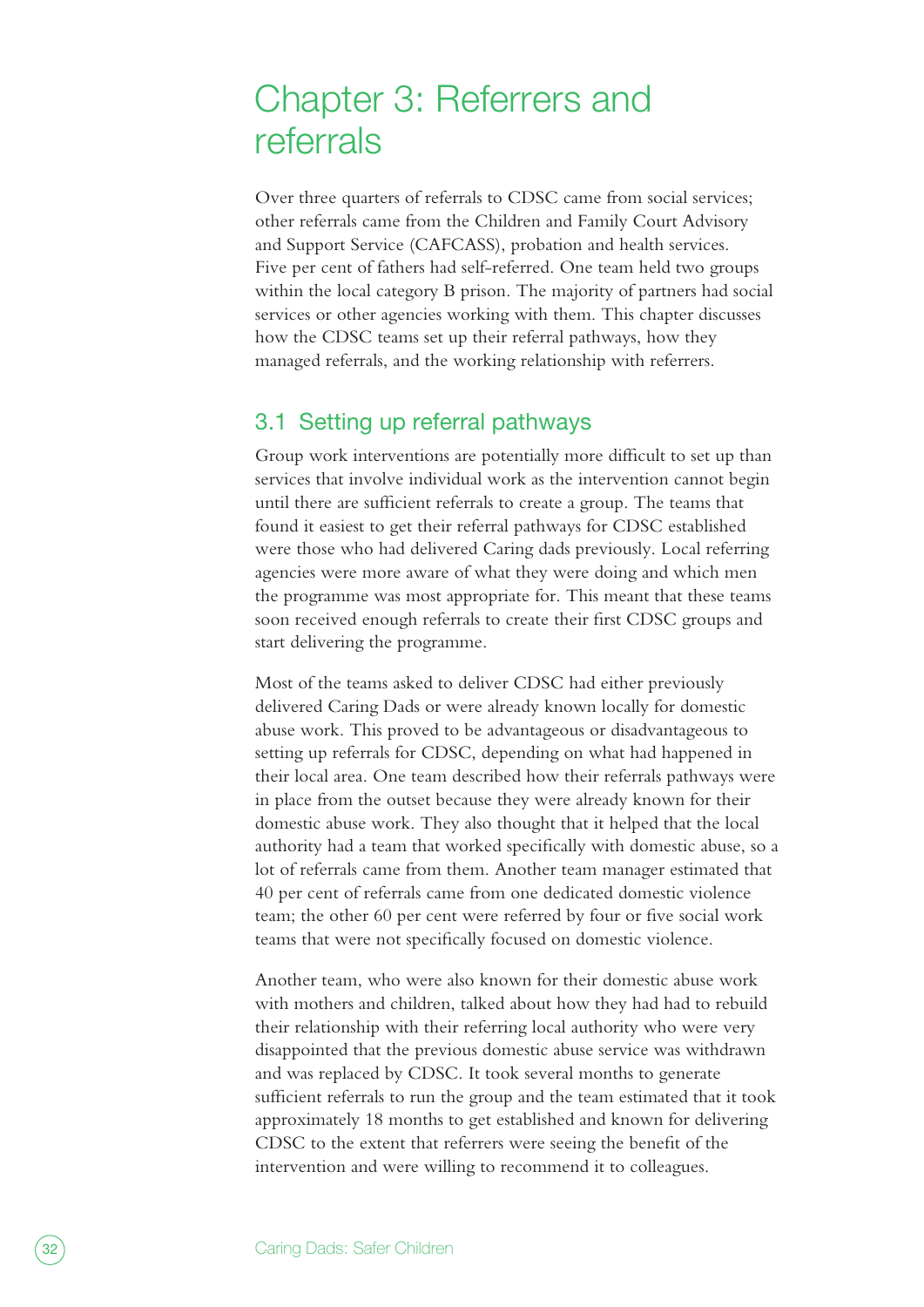"The intention [was] that we'd get to a position where we'd be able to get constant referrals so we'd be doing one group and assessing participants for the next group at the same time so we'd be in that position where nobody would have to wait that long but we just never ever got sufficient numbers…the last group was the first time we got sufficient numbers to get a group going."

#### (Team manager)

Unfortunately, by the time the team were receiving sufficient referrals to run groups and assess for the next group, concurrently the NSPCC had already decided to withdraw the service due to the previously low numbers of referrals. Demand for CDSC is dependent on the priorities of the local authority and also what other domestic abuse services are available in the local area.

The local authority where the CDSC service was withdrawn subsequently made domestic abuse cases a higher priority across the authority following an inspection:

"…and then the [local authority] plan changed…the local authority was suddenly, what's the phrase, picked up on domestic abuse through inspections and then the phone started…this was after we'd finished, the phone started going, sort of saying, 'It's part of our plan, we want you to deliver this'."

#### (CDSC practitioner)

The lesson from this sequence of events seems to be that service providers should recognise that it can take a long time to explain a new service and set up referral pathways, particularly if some relationships required rebuilding after a previously established service has been withdrawn and the new service offered has not been prioritised locally.

One of the established CDSC teams generated similar numbers of referrals to all of the other CDSC service centres sites combined. The team manager was asked what they had done to establish their referral pathways. She said that at the beginning it was very important to be flexible and to respond quickly to referrals. Once the service was established, it was easier to maintain referrals and credibility through word of mouth and participation in case conferences and meetings: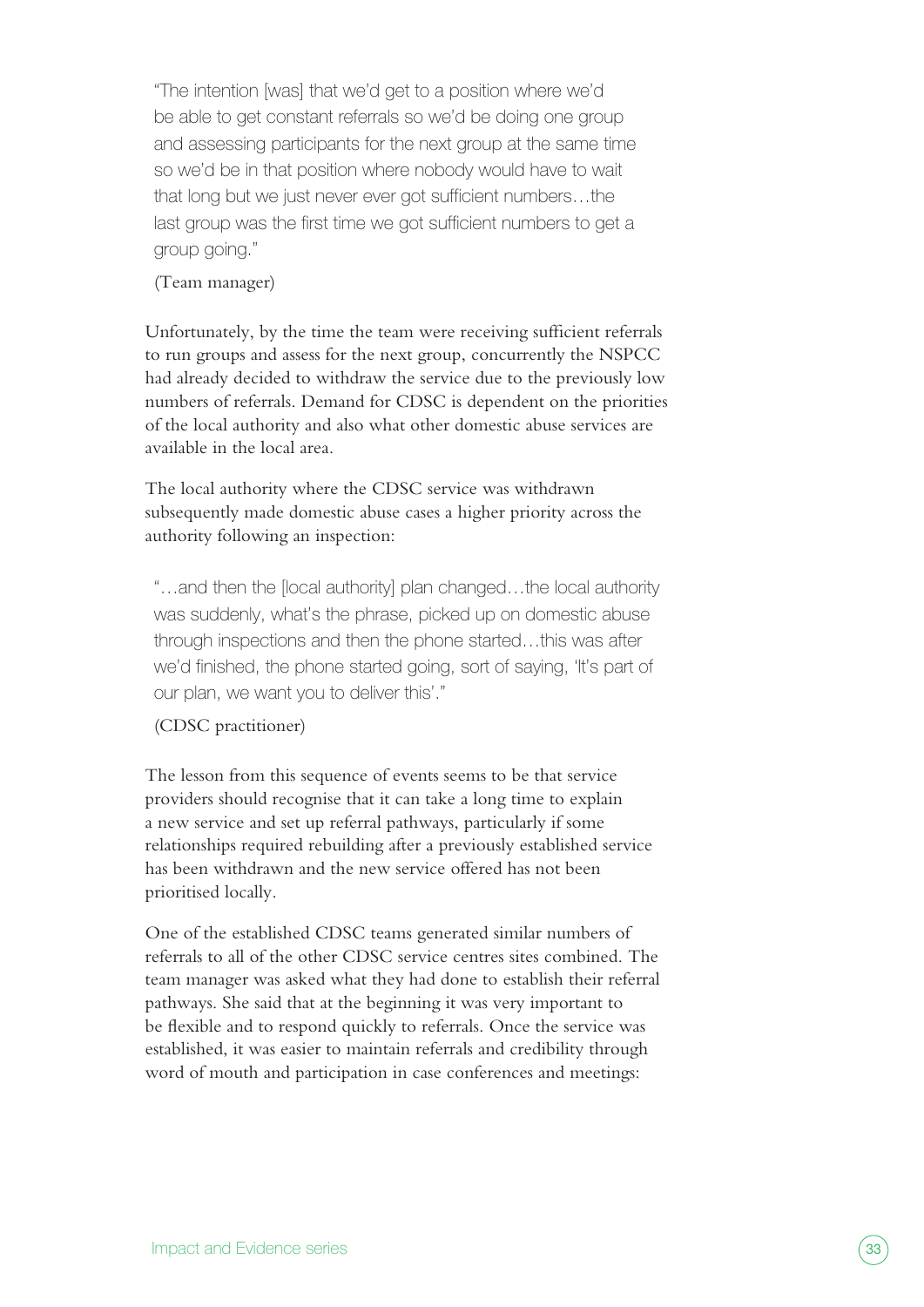"It is all to do with the set up and the way you run the group. The people we are dealing with, their situations are very volatile – it is very much day to day and being able to respond quickly. So for setting up the service it is about maintaining momentum and continuity, being able to carry out the assessment quickly and get them onto the programme. Also social workers don't always stay in place for long so you need to respond quickly. Once it is established then it is easy to get known through word of mouth among the social work teams...Going to case conferences and meetings also helps to gain credibility. And it's a brilliant programme, it fits well with social care."

#### (Team manager)

The manager also stressed the importance of being flexible and trying to help get fathers onto the programme, recognising that the referrers were often under a lot of pressure:

"I also learnt that it is important to be flexible, not to think you are a cut above. They [the referring social workers] are under a lot of pressure and if occasionally they had forgotten to refer someone I would try to help them. Still do a proper assessment and ensure programme fidelity, but if I was able to push a man through so that he could attend the next group and it was going to work I would try to help them."

#### (Team manager)

Existing relationships and reputation also helped other CDSC teams to maintain regular referrals. There were several examples given for how the CDSC teams' relationships with their local referrers were enhanced. One practitioner was seconded from the local trust and, therefore, had good contact with her former colleagues. Most teams tried to participate in external forums for domestic abuse, for example most of the referrals for some groups were from the local MARAC (multi-agency risk assessment conference).

One practitioner also emphasised the importance of local recognition of the quality of the work delivered by team, evidenced by the reports they produced and their contribution to the process of protecting children: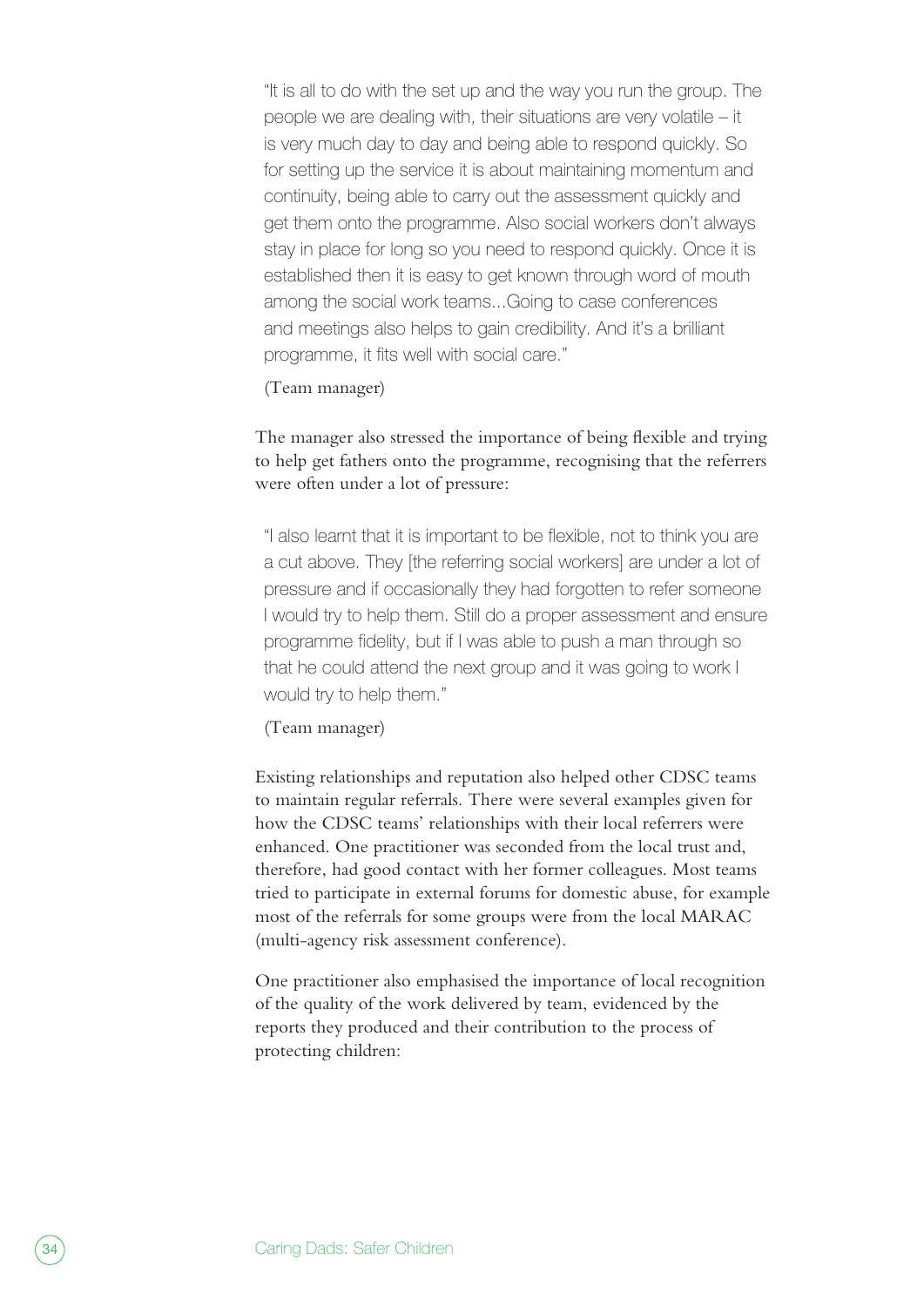"And I think the quality of the service that we provide in terms of our recording and our minutes of meetings and discussions or attendance at case conferences...there's written reports for reviews, attendance at core group meetings. So it's very visible, you're present, it would be extremely rare for something to happen, for a meeting to be called, and the [practitioner] involved wouldn't be there providing a written report and talking to that and giving an opinion, contributing to the decision-making, and I think that's really valued."

#### (CDSC practitioner)

Having similar programmes in the local area can also have a good or a bad effect on numbers of referrals. Ideally, programmes with a slightly different focus can coexist and be complementary. One practitioner described how a similar non-mandated perpetrator programme in their area had not had a great impact on referrals. Some fathers had attended and benefitted from both programmes:

"But that [programme] hasn't actually had any impact [on referrals], and if anything we've had a couple of men who have done that programme and then come to the Caring Dads. It's actually quite interesting to see that they're so much further ahead in grasping and processing the stuff, and have been a really good influence within the group in terms of making comments and suggestions to other participants in the group."

#### Usually, other similar programmes had a different focus. For example, in one area there was a local group ran by Relate:

"The Relate group is a pure domestic violence intervention, whereas we're much more saying we are a parenting intervention that does address issues on domestic abuse. So we're going for a slightly different target audience."

#### (Team manager)

This practitioner felt that the two programmes could work well together; the CDSC team could cover parenting and child development work with lower risk fathers and signpost higher risk fathers to a programme that focused purely on domestic abuse. However, most of the practitioners acknowledged that without effective communication about whom a programme was most appropriate for, the number of referrals reduced if there was another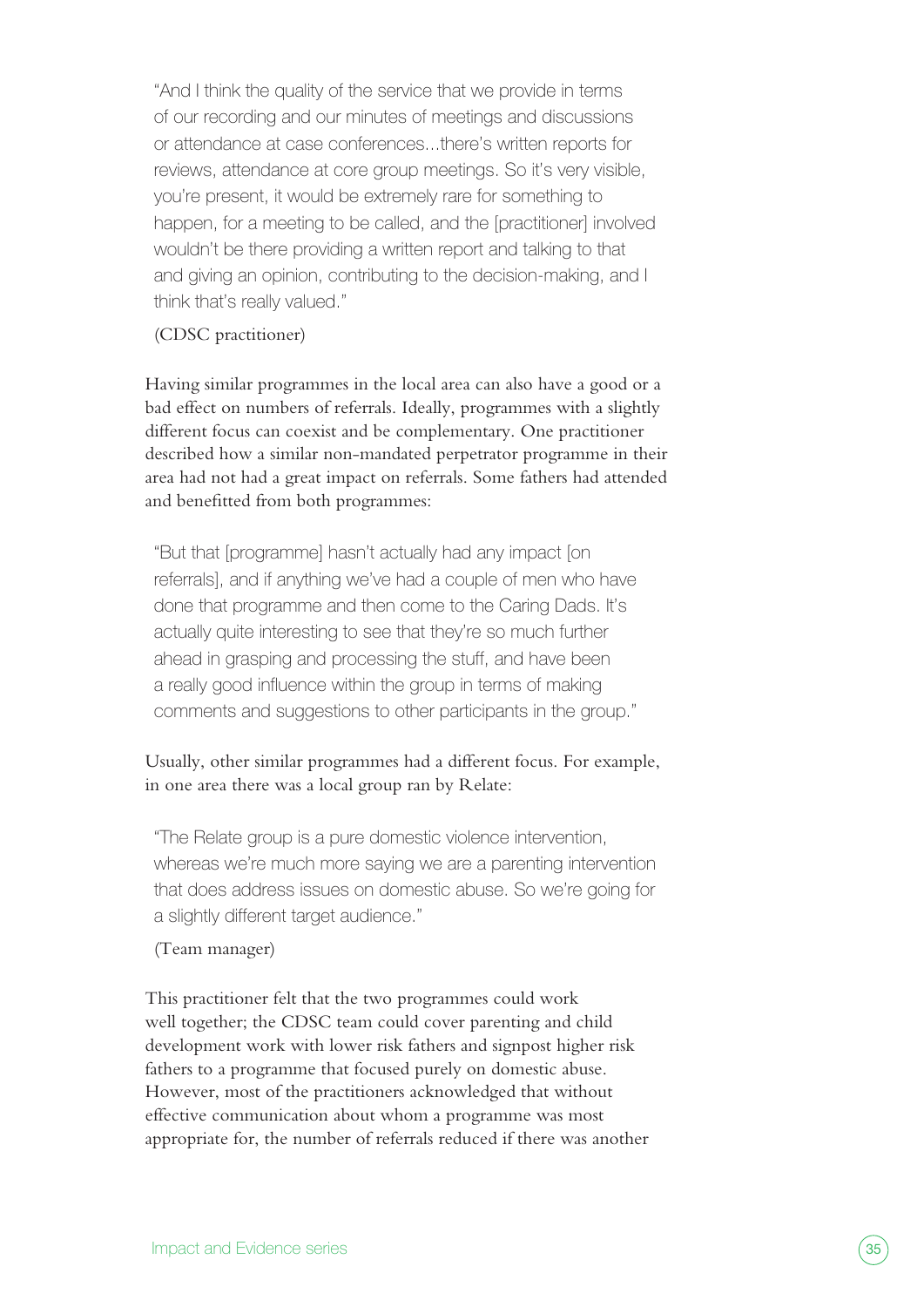similar programme in the local area. Perhaps surprisingly, some teams had very few referrals from the probation service who might want to refer men who would benefit from further input after a probation-led perpetrator programme:

"I don't think I have ever processed one to be honest. Now in fairness because we're being so well fed by Social Services, I probably haven't gone out to actually push that referral route. I know that we offered to go and do a presentation in one of the Probation Offices but they didn't feel it would be of any use to them."

#### (Group facilitator)

Teams tried to maintain regular contact with potential referrers and also key people within the referring organisation who would be able to promote the service to colleagues and their direct reports. Often, when the team met with potential referrers they would appear enthusiastic about the programme but it would not translate into referrals:

"Every single time we went to a team meeting, every time it would be sort of like, 'I've got more than enough to fill up your whole group by myself'. [But] that never translated into referrals."

(Group facilitator)

Staff turnover in some areas was high, so contact with different referring teams needed to be made regularly. Practitioners tried working from the local area office so that they could sit alongside referrers, and discuss cases that might be suitable referrals; however, they found that often the referrer social workers were under such pressure that they did not have time to think about making a referral:

"[The referrers] could say to you, 'Yeah I've got loads', but they just didn't have time to sit down and fill the form in. So we even went round but they were all so busy no one even came into the room. So we went round to desks and it's like, 'Oh, later on'."

#### (Group facilitator)

It was difficult for new CDSC teams to demonstrate the benefits of taking the time to refer to their service without a previous track record of successful intervention. Once they had this, teams could strategically pitch the programme in the right places by speaking to senior managers, supervisors, and, perhaps most importantly, speaking to ground level social workers.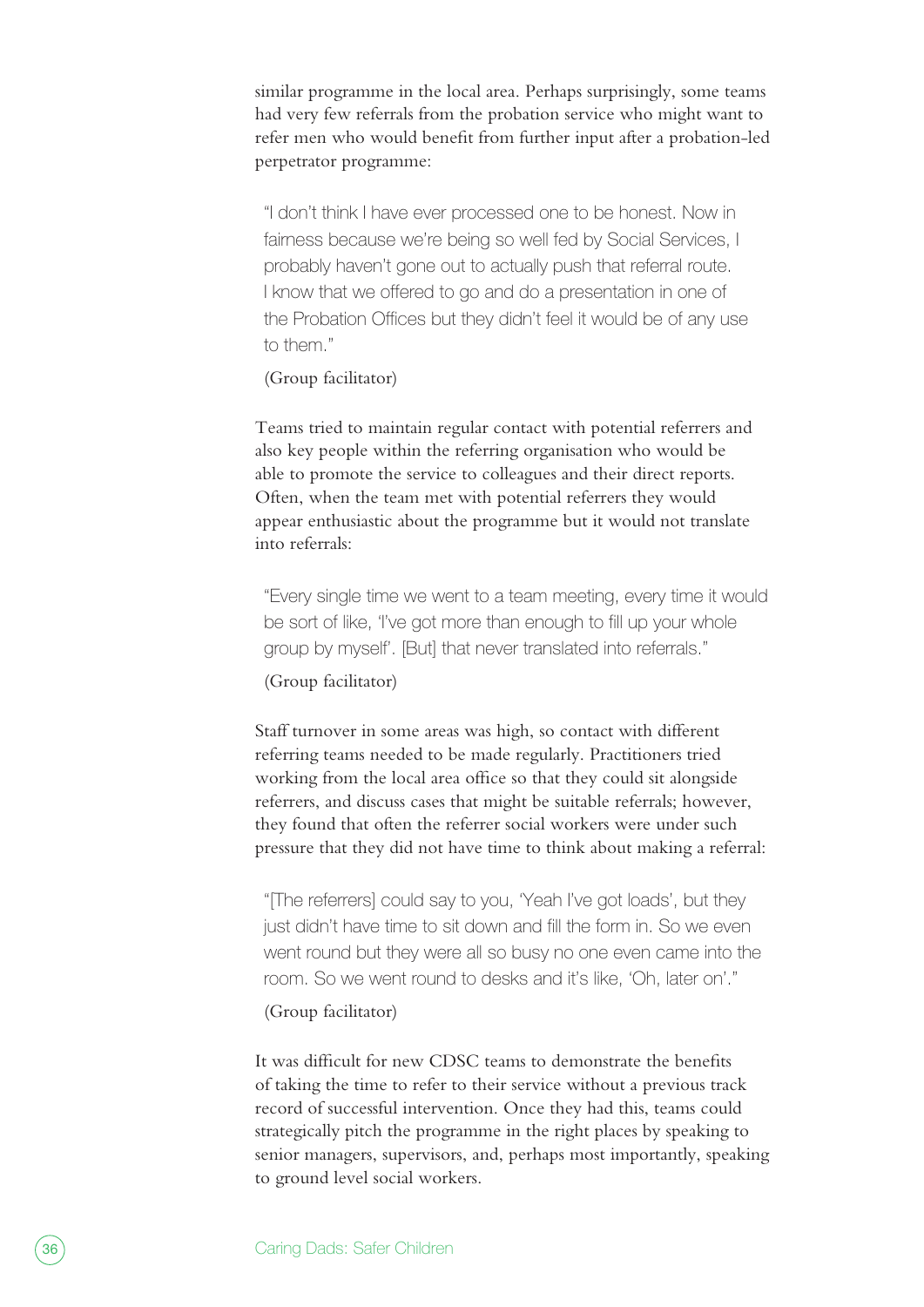"Ground level social workers talk to each other, once you talked to them and explained how the programme can help them with a family [they will start to refer]."

### Managing a high volume of referrals

Given the prevalence of domestic abuse, there is potentially huge demand for services like CDSC, particularly among fathers who presented with mid to lower end of risk and behaviours. Teams with established referral pathways eventually had to find ways of managing the high volume of referrals that they were receiving. In the following quote, a team manager describes a process to manage referrals so that the number of assessments is balanced in order to obtain a sufficient number of fathers to run a group:

"There's a spreadsheet for each group with the facilitators and a start date identified ahead of time. There are 20 slots on that spreadsheet, and as men are referred in, [practitioners] will put their names on to the group on a first come first served basis, and once there are 20 names on that list, that group is closed, and then you would then go on to the next group which is due to start and they're roughly two month intervals...Approximately four to five weeks before the group is due to start, we divvy out the 20 assessments to be done between all of the Caring Dads' facilitators. So basically what you're doing, as a facilitator, you're only ever going to assess 20 men in any two-month period...If a social worker phones us up and says, 'I've got Joe Bloggs, I want to refer him to Caring Dads, can you put him on your next group please?', what we do is we open up the group planner and we say, 'Sorry, the April group is full. The next available group for this man is going to be June,' and then that social worker can make a choice, 'Well yes, okay I will refer him', or 'It's going to be a four-month wait now, I won't refer him, I'll try and find a different intervention'. So it's a way of us managing how much work we're doing at any one period of time."

### (Team manager)

The manager's previous experience of running groups was that, from 20 referrals, between one third and one half of the fathers would not start the group, meaning between 10 and 13 fathers attended on the first day of the group. The team would expect between a quarter to a third of those fathers to not complete the group: this would provide more manageable numbers but still a good sized number of fathers for group work.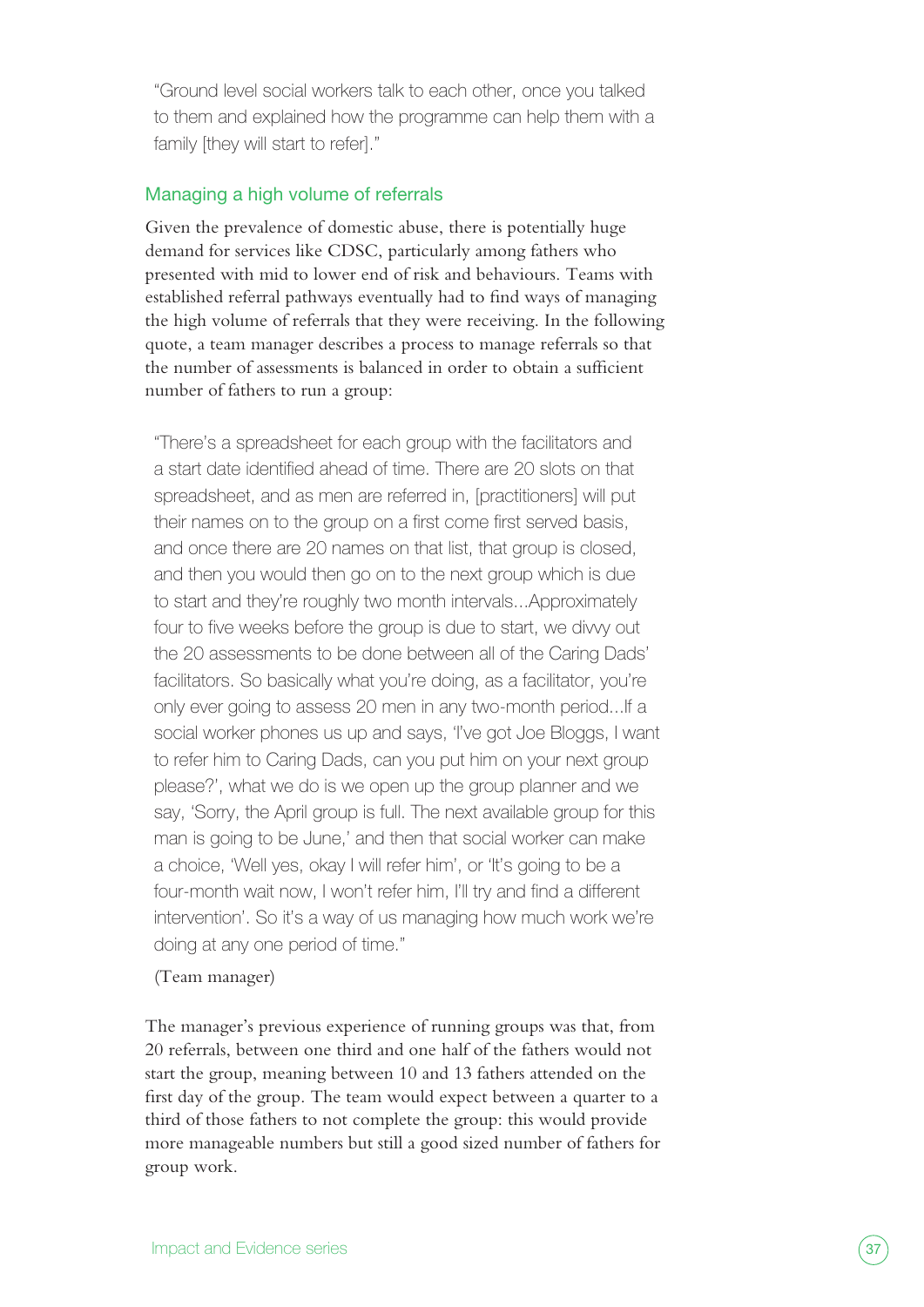"involvement of the referring social worker during the assessment…could provide a more accurate background"

# 3.2 Working relationship with referrers

The case note reviews suggested that some teams encountered more difficulties making the initial contact with fathers and partners. It was not clear why this was the case. It is possible that this was because of differences in recording or the quality of information the referrers provided. It might also have been due to the length of time between when the referral was received and inviting the father to attend an assessment meeting. For some fathers, anything more than a very short period of time often meant his telephone numbers and living circumstances would change. It might also be affected by whether the referrer had attempted to motivate the father to participate in CDSC before the referral was made or to what extent the CDSC team followed up details if they could not get a response. What is clear is that, regardless of any of these possibilities, it was important for the CDSC team to have a close working relationship with their referrers.

There are a number of different points at which the CDSC team connect with referrers to discuss the father they have referred: receiving the referral; during assessment; during the mid-point review; and via the final report. Core group meetings, case conferences or Looked After Children reviews were formal points at which the CDSC team would also meet with referrers, plus ongoing emails and telephone calls regarding the father's attendance or issues arising from either the group work or partner engagement work.

Practitioners recommended having the involvement of the referring social worker during the assessment, as least for the first half hour, as they could provide a more accurate background and prevent fathers from minimising previous incidents. These practitioners described a case where they knew that the father had minimised really serious incidents because they had previously worked directly with his children – so they arranged his subsequent session with the referrer present. It was important to maintain relationships and the interest of the referrer throughout the programme. This was done by keeping the referrer informed and up to date:

"…giving updates to a social worker on how the guys are getting on, whether there's any issues or just general feedback, are things going well. We do keep the referrers closely involved in terms of giving updates and the whole process through from the referral meeting to review meetings to sharing of reports. So I think they feel valued then, they feel that you just don't forget about them."

(CDSC practitioner)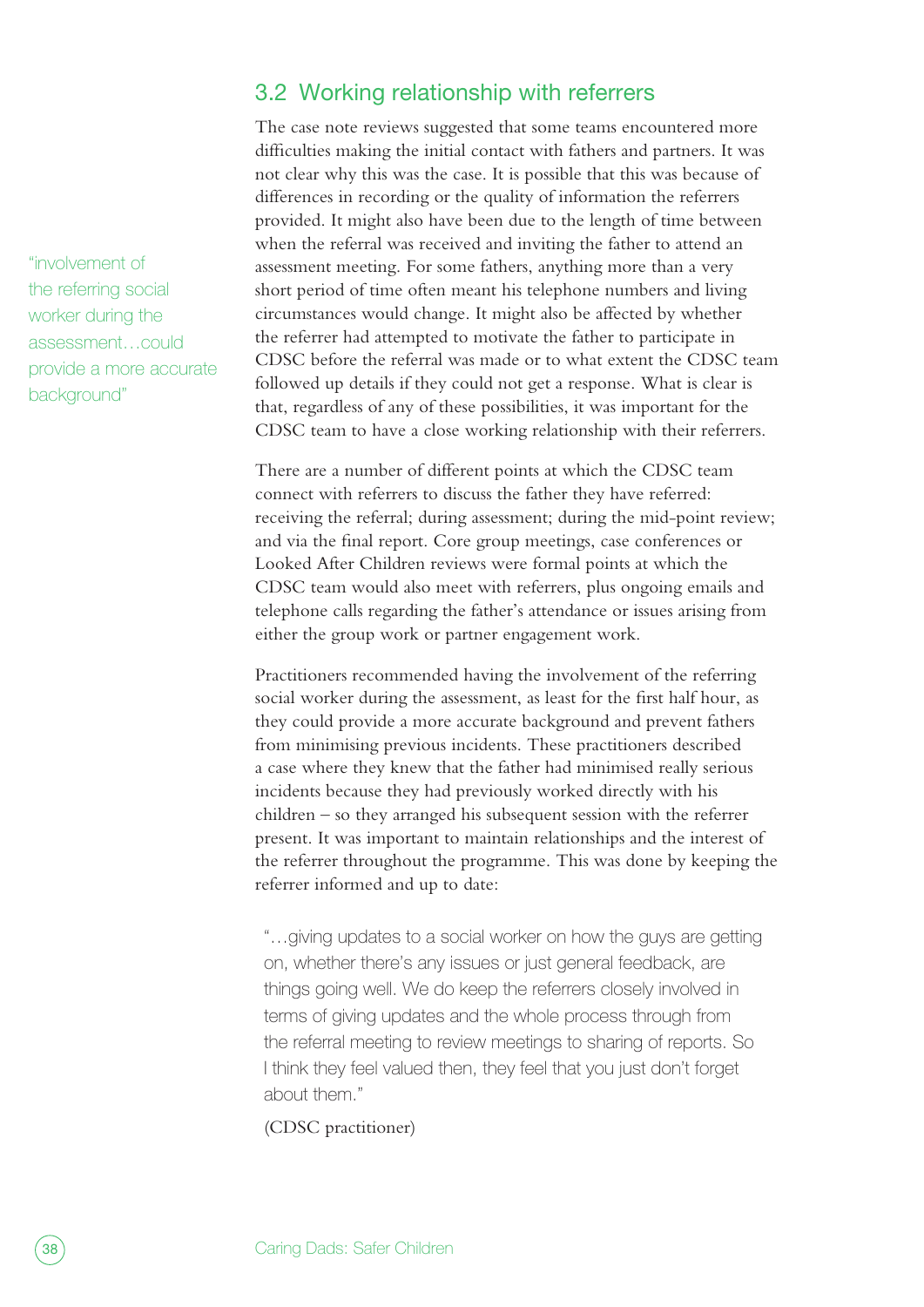Referrers sometimes needed guidance about how the father should be monitored while he attended the programme. There were concerns that some referrers regarded the programme as the last thing that needed to happen before a father returned home, without paying much regard to whether he was fully engaged or even considering changing his behaviour.

"I think for some social workers, and…this might be reflective of their pressures in their roles, maybe there can be a sense of relief, 'Somebody else is working with him, that takes the pressure off me, I don't need to do so much, I don't need to be as involved,' which I think is a dangerous position for them to be in and it's not helpful for us."

### (Group facilitator)

Although the CDSC team had no control over local authority systems and decisions, they tried to influence practice by encouraging social services to stay involved while a father was on the programme and to be cautious about changing the child protection plan too early. Occasionally, when the social worker managing a case has intended to deregister a child and move them onto a Child in Need framework because the father is attending a programme to address the highlighted concerns, the CDSC team have urged caution:

"They're the lead professionals, so in some respects you have to respect their judgement on it, but I think it is our role to be the checks and the balances to that and say, 'Well, is this really appropriate? Yes, we are doing an intervention, but it is only part-way through and we haven't got any kind of evidence that it's been successful'. And are you giving the right message to this man if you say, 'Right, we're reducing the level of scrutiny now'? For some men it might be appropriate if they've been on a long journey with the Social Services Department, for other men it might not be."

### (Group facilitator)

Another reason why the CDSC teams were keen for referrers to remain involved is that they believed that fathers were more likely to disengage from the programme if the additional pressure or support from social services was not present. Generally, the working relationships between CDSC teams and referrers appeared to be good. It was not always easy to get hold of referrers so that they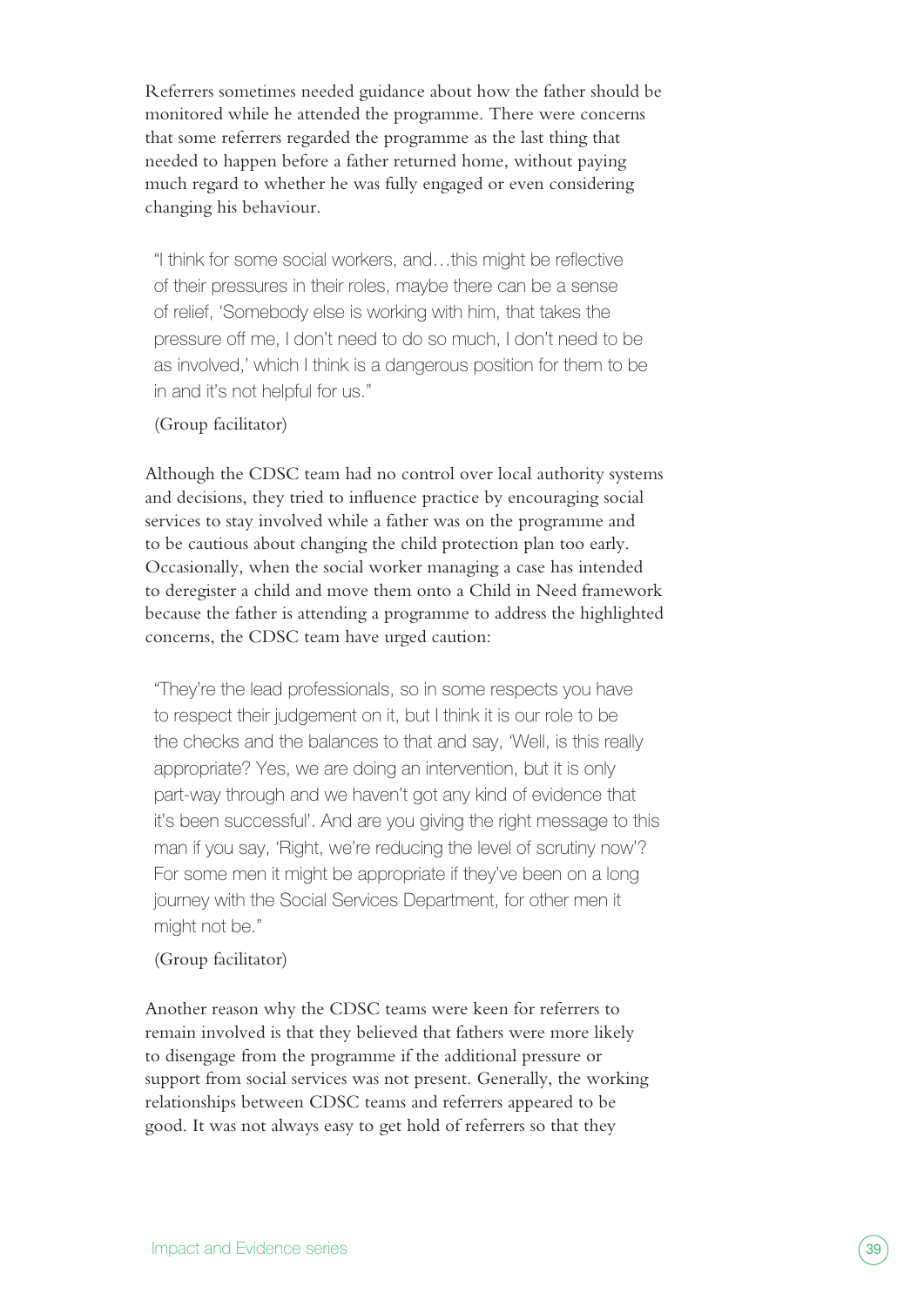could attend assessments; however, teams tried to get around this by arranging appointments at a time and place that was convenient for both the father and the referrer. Practitioners were usually confident about social services monitoring the father's family while he attended the programme. Occasionally, workers felt that they needed to speak to referrers again to clarify a position and check whether it was appropriate or not, usually because they disagreed with the referrers' thresholds for managing a risk. However, during the four years that the programme was evaluated, none of the interviewees had ever felt the need to use any formal escalation process with another agency to address their different perspectives on a need or risk.

# 3.3 Suitable referrals

Decisions about fathers' suitability for CDSC are based upon their children's needs. This meant that the most dangerous fathers, with whom further involvement with their children was not in the child's interest, were not suitable for CDSC and should be screened out during the assessment and referred to more appropriate programmes, such as the IDAP (Integrated Domestic Abuse Programme):

"For me, domestic abuse comes in two broad categories: you've got the men who are systematic and very kind of instrumental abusers, they're doing it on purpose and for thought out outcomes. Then you get the other men who react angrily to situations, they can't cope with social situations or alcohol, whatever, but their abuse is not premeditated. Those are the men really that I think Caring Dads has got real, real benefits over something like IDAP."

(Group facilitator)

There appeared to be a role for the CDSC practitioners to provide guidance to referrers about which men were most appropriate to refer to the programme. Some men were ineligible for the programme, either because of a lack of contact or no acknowledgement from him that he was suitable for the programme:

"If you look at those folders there are loads of names of referrals that came in, and then I mean like, I remember one guy didn't have kids even."

(Group facilitator)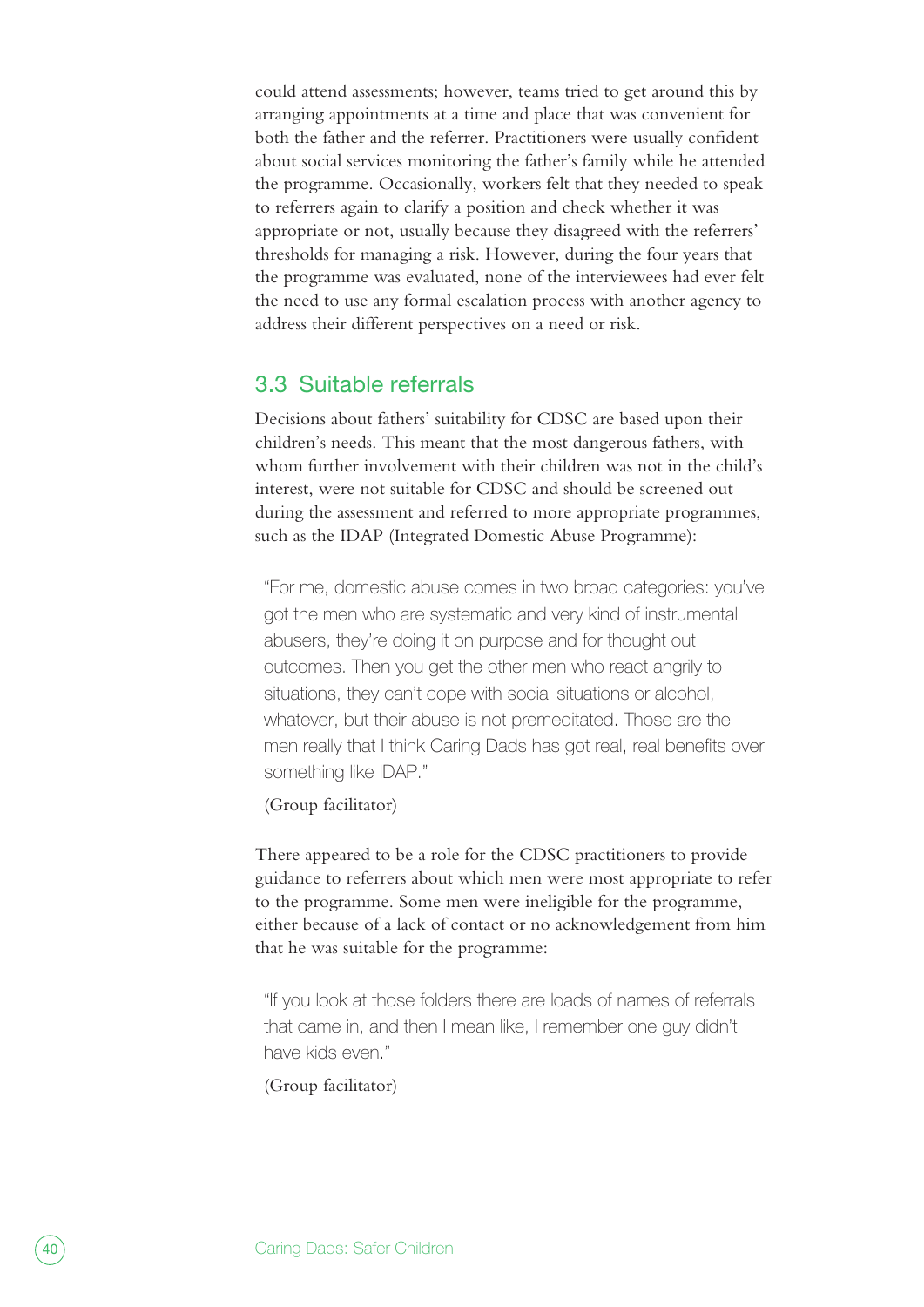It was helpful if the referring social worker had spoken with the father and obtained some acknowledgement, however minimal, that he had been or was a high risk of being abusive. Occasionally, during the assessment, a father would say he was the victim rather than the perpetrator of abuse, in which case the referral would be considered unsuitable:

"The social worker will say 'Well we actually feel that you're the perpetrator'. He says 'No you've got it all wrong' and we're getting into who's right and who's wrong. So they just sort of say 'We can't take this [referral] 'cos either you're a victim, which [means] this group isn't suitable for you, or you're a perpetrator but you're not able to kind of accept those [ideas] and this group's not suitable for you then until that happens. So some work needs to be done to work [out] which one of those two you fit in' [..laughs..] and that's the social worker's role because in the middle of this you've got children."

(CDSC practitioner)

It was unhelpful when fathers whom the referrer did not expect to engage were referred to the programme. Practitioners believed that some referrals were made to provide further evidence that the father was not willing or able to change his behaviour. This meant that time that could have been spent on a more motivated father was wasted:

"That was the biggest problem...The local authority were referring men as part of a process to prove that they weren't willing to change or engage, and they would quite often be set up to fail."

### (Group facilitator)

There were good examples of long-established relationships with referrers leading to improved practice and more suitable referrals. Established teams began to accept increasingly more complex cases and one team noticed that, over time, the fathers referred appeared to be younger men and there were more referrals involving pregnancies. The team thought this was because domestic abuse is increasingly taken more seriously so intervention with families was happening at an earlier stage.

The proportion of fathers who had self-referred decreased across all centres by the final year of the evaluation.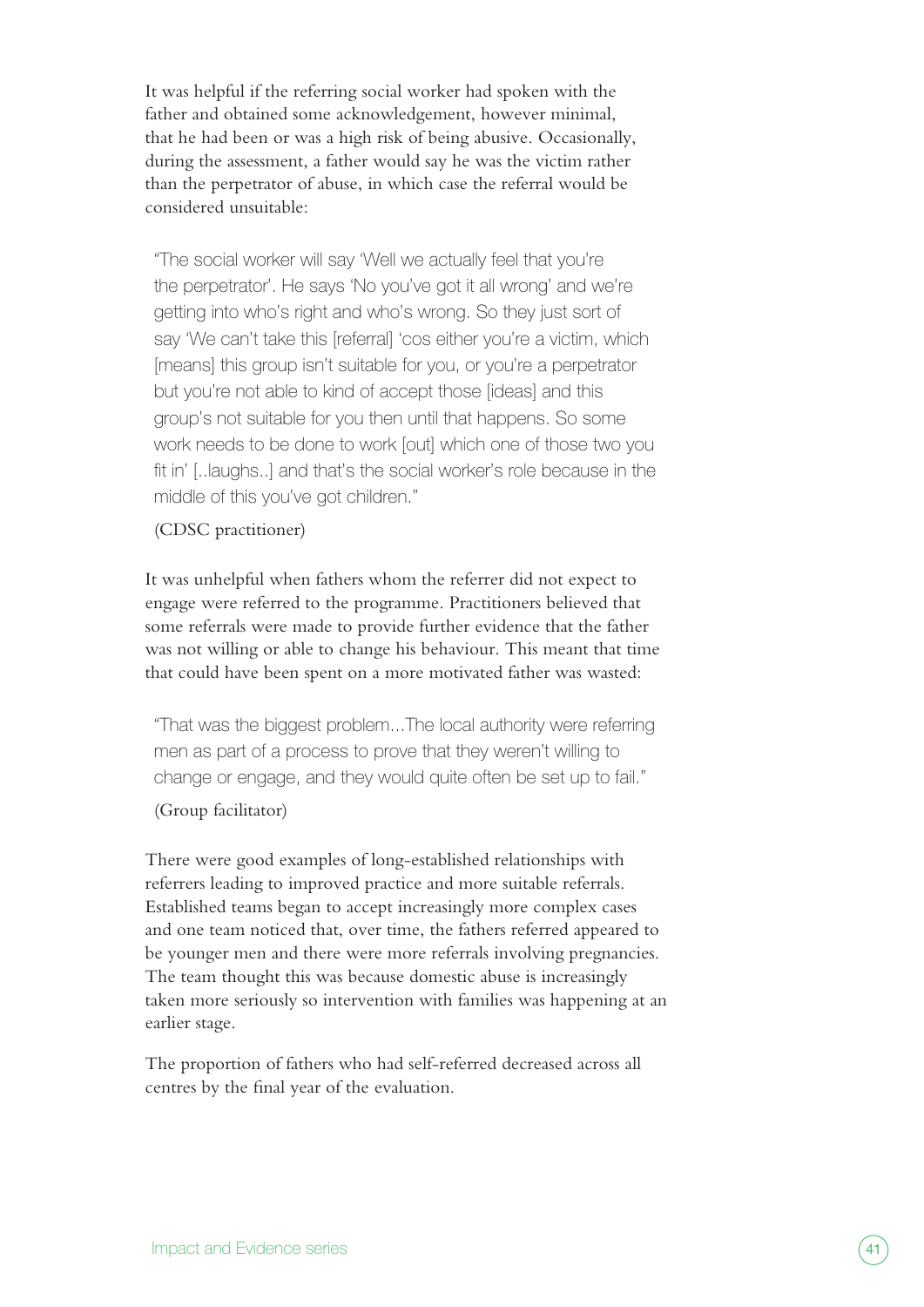#### Concerns about self-referrals

Managers and practitioners were often wary of working with fathers who had self-referred to the programme, or had been encouraged to do so by his solicitor. During the assessment, it was important to question the father about his motivation and check that his self-referral was not merely an attempt to strengthen his position in a dispute over contact. As the involvement with the family via CDSC partner engagement was relatively limited, most practitioners preferred to have the additional security of social services or CAFCASS involvement so that information about the father and his behaviour towards his family was coming in from other sources and providing a more holistic picture.

"It is not a multi-agency approach when they self-refer and the programme was not set up to work with these men alone. Social services or CAFCASS involvement provides a balance. Without that check I will always question his motivation. We write the report, but nobody else is involved and I don't feel comfortable with that – the report might be used to support his case against his partner."

(Team manager)

However, most of the practitioners did not feel that the challenge was so big that they should refuse all self-referrals. One balance was that fathers had to agree that the CDSC team would inform his partner and social services about his participation. Sometimes, a father was categorised as a 'self-referral' but this was not really the case.

"I remember one guy that actually completed the referral form himself but it was the social worker who was trying to test his motivation and was saying 'I'm not doing this for you, I'm telling you, you know this service is there, you need to do it'… Now having said that, once he had done that, the referrer was totally on board and came to the referral meeting. But it was like 'I'm not messing about anymore, you have to actually do this for yourself'."

(Group facilitator)

Other fathers had self-referred but the team already knew the details of his circumstances, having previously worked with his family. It is good practice to share children's assessments with both parents. Some fathers self-referred to make amends after hearing about the impact of his behaviour on his child.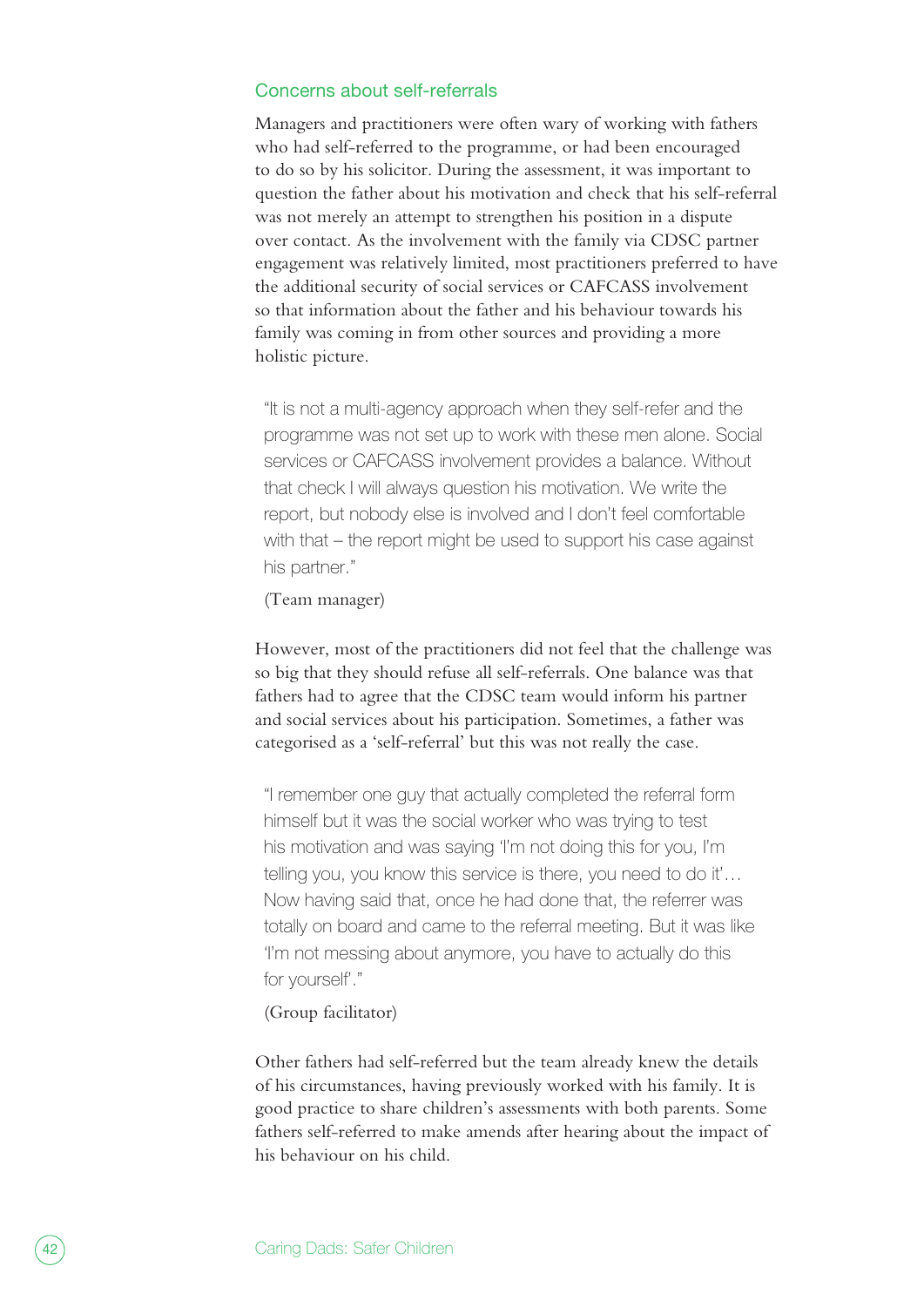"What tends to happen in the ones that we have had selfreferrals is that we have done a [domestic abuse] assessment and we're sharing it with the dad...or what the child has felt and seen. They usually (a) feel quite surprised and shocked and (b) quite remorseful and usually quite guilty and then feel like 'Well what can I do?' and we will say 'Well we can offer you support through the Caring Dads' and that's when they said 'Ah I really want to do that'."

(CDSC practitioner)

# 3.4 Informing referrers when fathers disengaged or did not change

Practitioners were asked what they did when fathers disengaged from the programme. The first action would be to inform the referrer if the father failed to attend or could not be contacted. Usually, this news was unlikely to be a surprise to the referrer as "quite often, if he's disengaging from this, he's disengaging from everything".

Similarly, when practitioners had concerns about fathers who had completed the programme, the referrer should already be aware, as it was the role of the CDSC team to highlight their concerns to both the father and the referrer throughout the programme.

"If we were concerned about his contact with the children, that would be something that would have been highlighted throughout, it wouldn't be something that's...at the end we'd be thinking, 'Oh we're concerned'. So it would be something that was already out there. So in terms of our end report…it would probably be saying that we're not seeing a shift or a change or these things are still being said, or whatever. So it would be quite explicit I suppose and just be supporting the original concerns."

## (Group facilitator)

One team discussed an example where a father was asked to leave the group because of his attitude. The practitioner's role was to hold the father accountable for his behaviour and emphasise to both the father and referrer that the father had not completed work so nothing in his current situation should change.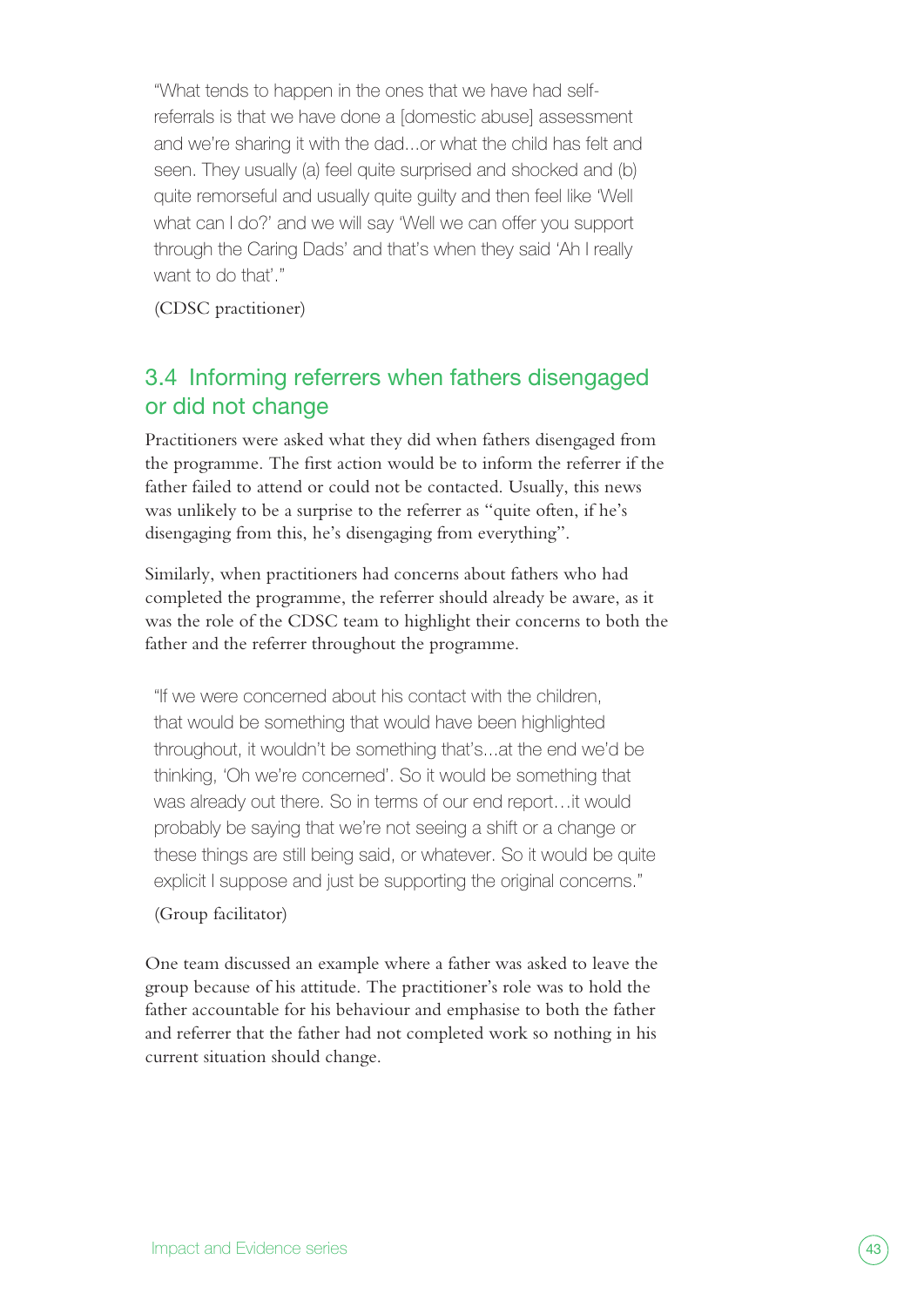"So it's about holding them accountable for their behaviour…For the guy that was asked to leave because of his attitude…what is emphasised then to the referrer is that he hasn't done this work, that he has a history of domestic abuse that we consider him to be eligible [to attend CDSC] and to need to do this work. So that we are highlighting that there are still risks for the children within this family and that is our professional opinion, that he needs to undergo work and that there should be no, in our opinion, no changes should be made to contact or decisions about his children until there is more evidence gained to suggest that this man has made any changes; it's not sufficient to be trundling along there."

### (CDSC practitioner)

Practitioners felt that their recommendation should be taken seriously as there were examples of men completing the programme that did not change their behaviour or only temporarily changed their behaviour, which had damaging consequences for their children and partners. The practitioners' ongoing relationship with referrers meant that they continued to hear what had happened with fathers several months after they had left the programme.

"Obviously there have been a few very disappointing stories, one we know ended up back in prison. That was for car related crimes. But still in terms of good fathering and good parenting he obviously didn't translate his learning into practice from the Caring Dads because regardless of what offence it was that took him back, he is now an absent father again. So we know about him and we know there were two that have definitely reoffended. Again that's anecdotally through their social worker, so it would have been after the six month follow-up, but we know there have been incidents, one of them with the partner that came through partner engagement, which was very disappointing, and one with a new partner, and they were quite serious."

#### (Group facilitator)

Fathers who dropped out were sometimes re-referred; the case notes suggested that approximately half of the fathers who were rereferred went on to complete the programme. One learning point that a manager suggested was that fathers who dropped out of the programme should not be allowed to automatically join the next group. They should be required to demonstrate how their motivation has changed since the previous occasion.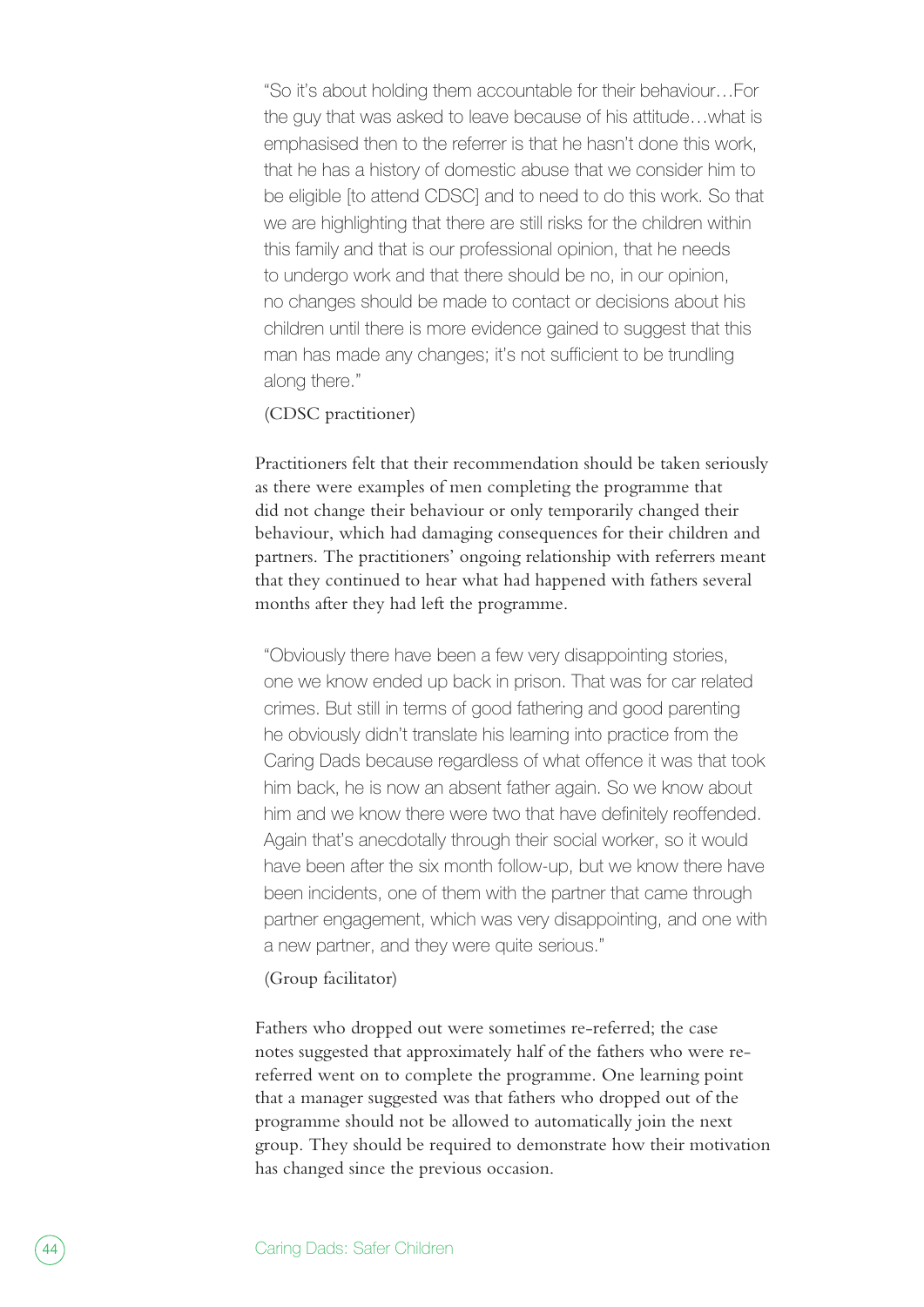"What I would change is that if somebody dropped out I would not put them straight onto the next group anymore. I would give them a period to wait – say three months in between, which allows you to close the case and see if their motivation has changed; get a bit more reassurance about that. It is important for the culture of the programme too: if you miss a group you can come onto the next programme – that is not a good message for the men or for their families."

(Team manager)

# 3.5 Conclusion

Domestic abuse is one of the main reasons why children within the UK are on a child protection register or plan (Jütte et al, 2015; Scottish Government, 2015). Established CDSC teams received more referrals to the programme than they had the capacity to work with. However, setting up the service can be difficult and CDSC teams had to work hard to become established within an area before potential referrers regularly considered using the intervention with families on their caseload. Regular communication, consultation and team working with local referrers and other similar services helped maintain referral pathways. It was particularly difficult for teams who had to repair relationships and encourage referrals to CDSC when the previous domestic abuse service they delivered was withdrawn, or if work with perpetrators was not a local priority. Having a close working relationship with a referrer prior to and during a father's attendance provided additional oversight and motivation, and encouraged further suitable referrals from the referrer.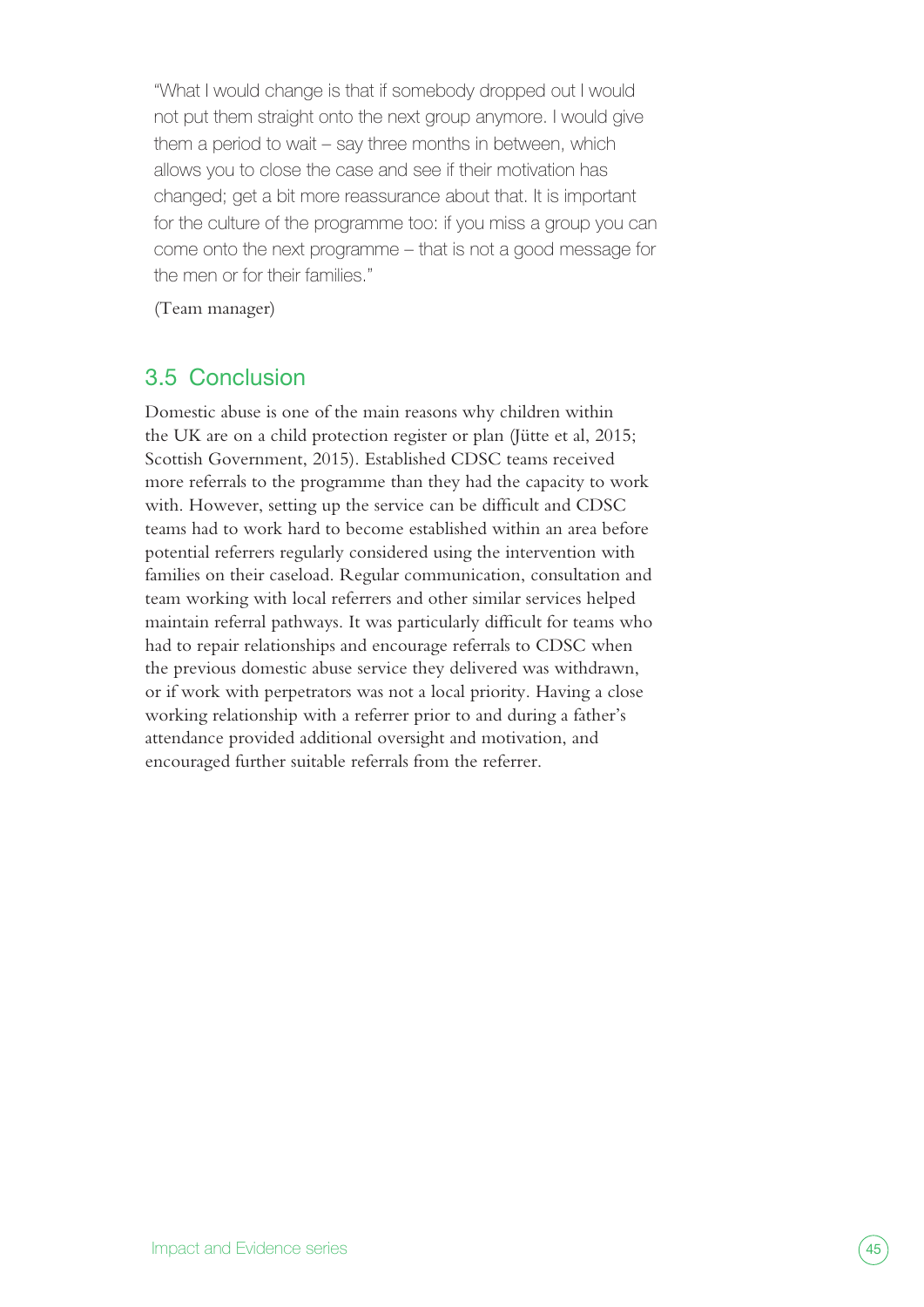# Chapter 4: Programme attrition within CDSC

This chapter explores programme attrition by discussing when referred fathers leave the programme and their reasons for doing so. It also looks at when fathers who start the programme are likely to leave and the strategies used by practitioners to engage and retain the fathers and their families on the programme.

# 4.1 Analysis of referrals to CDSC

A high level of attrition is one of the main problems encountered when trying to evaluate a programme like CDSC (NICE, 2014). It took four years to gather sufficient evaluation data from adults involved in the programme for meaningful analysis and that time was still insufficient to obtain enough data from children. Concerns midway through the evaluation about the numbers of fathers completing CDSC compared with the number of fathers referred to the programme led to a case note review to explore at what stages of the process the fathers dropped out of the programme and the reasons why. This was a separate exercise undertaken prior to the analysis of outcomes recorded for children of fathers who completed CDSC reported in the outcomes evaluation report (see Appendix G in McConnell et al, 2016).

Evaluation of attrition within programmes is useful in that it helps service providers anticipate likely patterns of attrition, how this will affect programme resources and also what areas of programme delivery might require further attention or improvement in order to minimise attrition. Other evaluations of Caring Dads or similar services have recorded what happened to those referred to the programme (Donovan & Griffiths, 2015; Hood et al, 2014; Kaur & Frost, 2014; Stanley et al, 2011). Common issues include failure to attend assessment appointments, being assessed as unsuitable, and being accepted onto the programme but failing to attend any sessions. Unlike CDSC, where all fathers are required to attend the first session (or attend a catch up before joining the second session), some programmes continued to accept men for the first few sessions before the group was closed.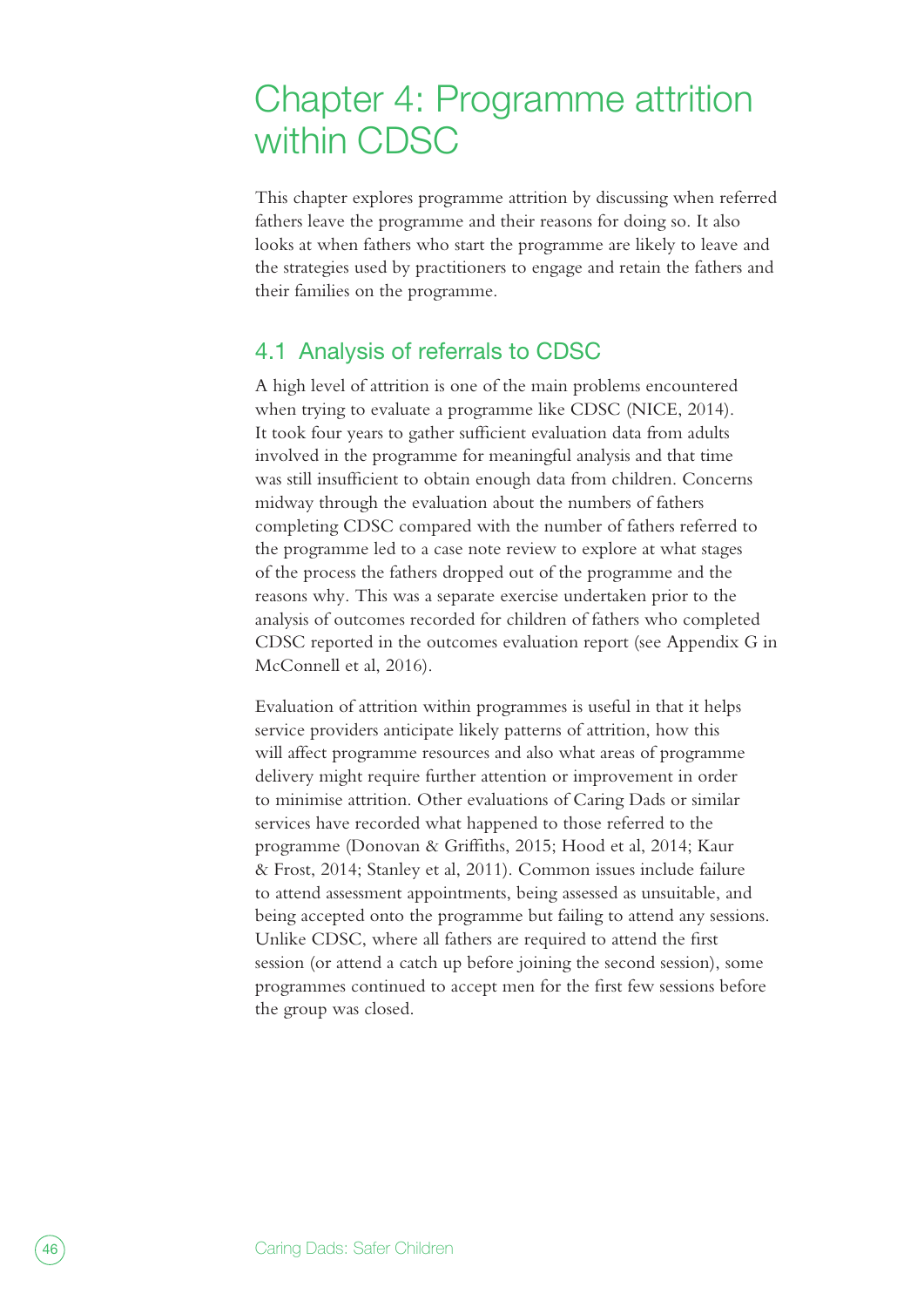Attrition from CDSC occurred at three different stages: prior to assessment; during assessment; or during the programme. Around a third of fathers referred, refused or failed to attend the assessment, or the appointment was cancelled when further information or developments meant they were no longer eligible or able to attend (for example, no contact with their child, imprisonment or evidence of sexual abuse). Similarly, new information disclosed during the assessment could mean that the father was no longer eligible for the programme, or practitioners' assessment concluded that he was insufficiently motivated to begin the programme at that time.

Unsuccessful referrals to CDSC provided an opportunity for agencies to learn more about the risks posed by fathers. As the CDSC teams would inform referrers if fathers failed to attend appointments or were assessed as unsuitable, the referrer, therefore, acquired information about his eligibility or motivation that could inform their decision making about his children. This was particularly useful in circumstances when there were concerns about both parents, or when the parents were in dispute over access to their children. Unusually within social care, CDSC offers a violent and abusive father a chance to attend a specific intervention that can help him change and improve his relationship with his children. If the father is not taking this opportunity, then that is useful information for a referrer to know.

Although the programme was not mandatory, the fathers referred may not feel it is entirely voluntary, particularly if they have been referred by the family court or if they have been informed that further access to their children is dependent on completing the programme. If in such circumstances, the father is refusing to cooperate then again that is useful information to help social services or CAFCASS make decisions about his children.

Figure 1 illustrates the number and percentage of fathers who left the programme at each stage and the different reasons why they left the programme.

"Unsuccessful referrals to CDSC provided an opportunity for agencies to learn more about the risks posed by fathers"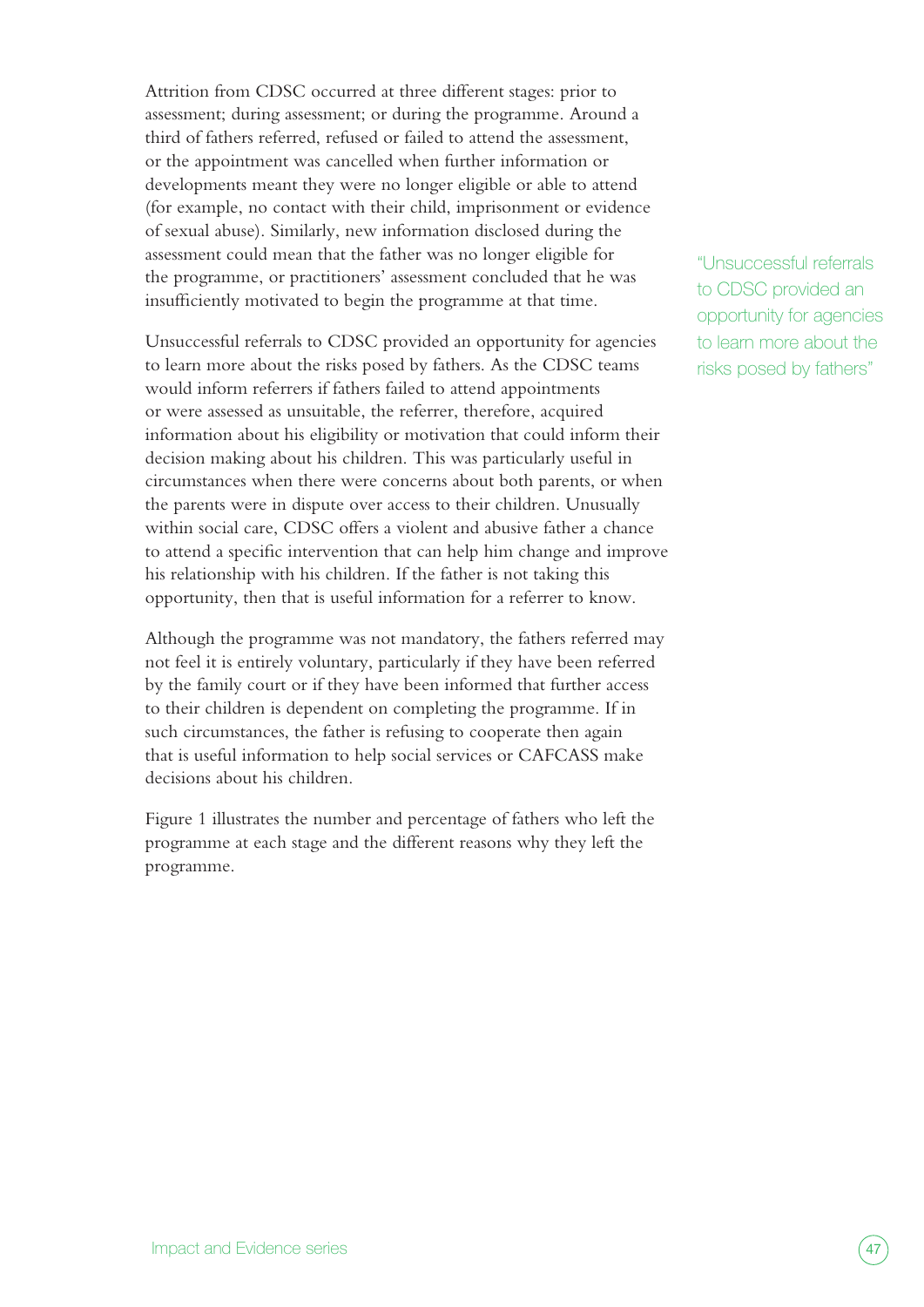Figure 1: Analysis of referrals (n=548)

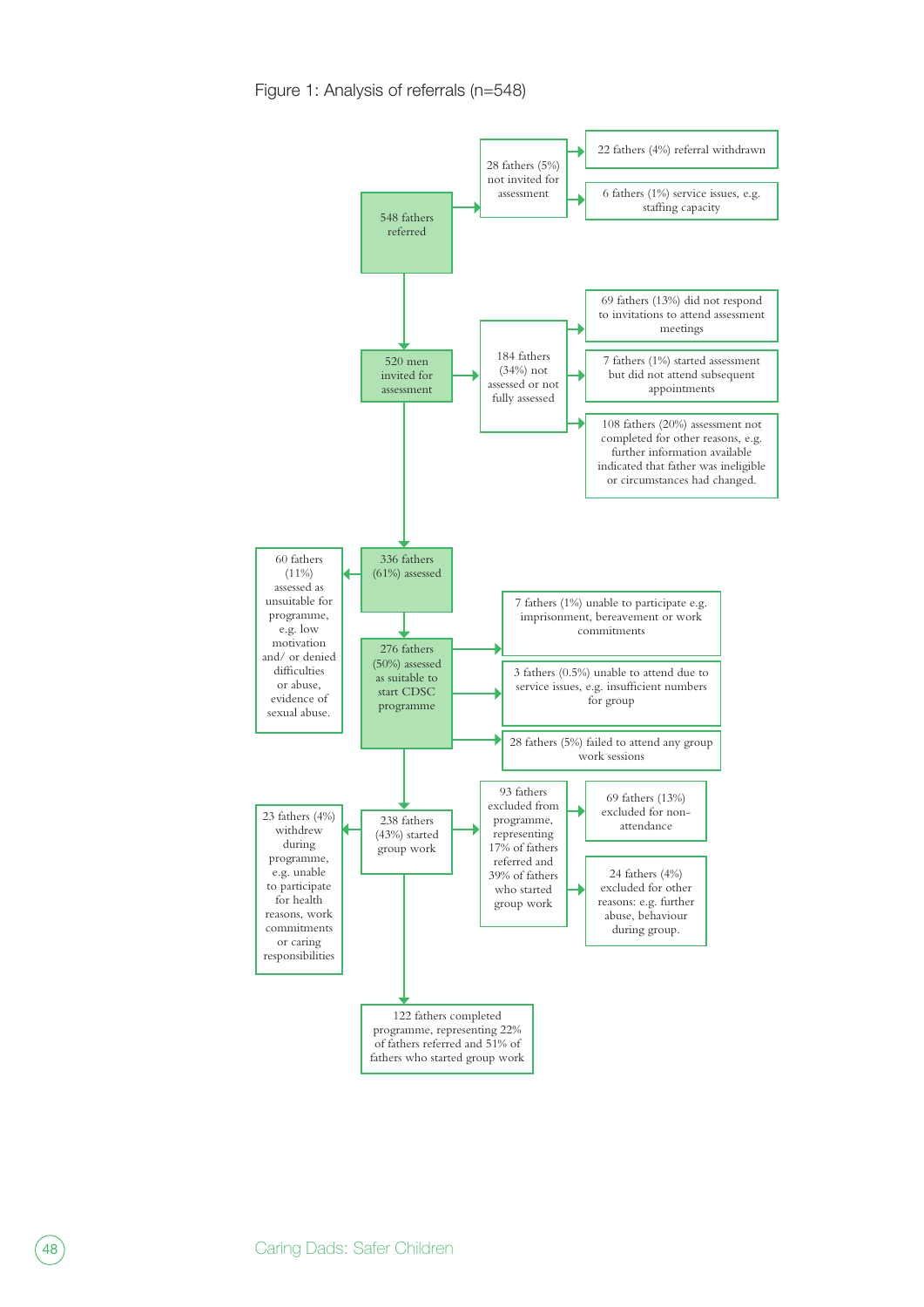Approximately half the men who attended the first session went on to complete the programme. Fathers were excluded during the programme if they breached the no-abuse contract, failed to attend, or failed to participate or progress. Again, this was vital information to pass onto referrers as research suggests that the risk of further abuse increases for men who drop out of domestic abuse interventions (Scott, 2010). Making judgements about when a father should be excluded was a professional challenge. Teams tried to be consistent about asking fathers to leave the programme if their attendance was erratic, even if the father was very remorseful, as described in this example:

"We had to make a decision. And he was gutted, he really was. I do generally believe that he wanted to come back, but rules are rules, and if we stop [one] man from doing it we can't let someone else go on, it's not fair on everybody else."

(Group facilitator)

A small number of men (4 per cent) had to withdraw from the programme for reasons unrelated to their conduct or attendance. Factors like illness, a change of work pattern or family responsibilities also meant that fathers had to unavoidably withdraw from the programme.

# 4.2 Attrition after fathers had started the programme

To further understand attrition after the father had started attending the programme, practitioners were asked to record the number of sessions a father attended before he dropped out. Data on the number of sessions attended was provided for two thirds of the fathers who dropped out of the programme; this is presented in Chart 1 below.



Chart 1: Number of sessions attended before father dropped out of the programme (n=95)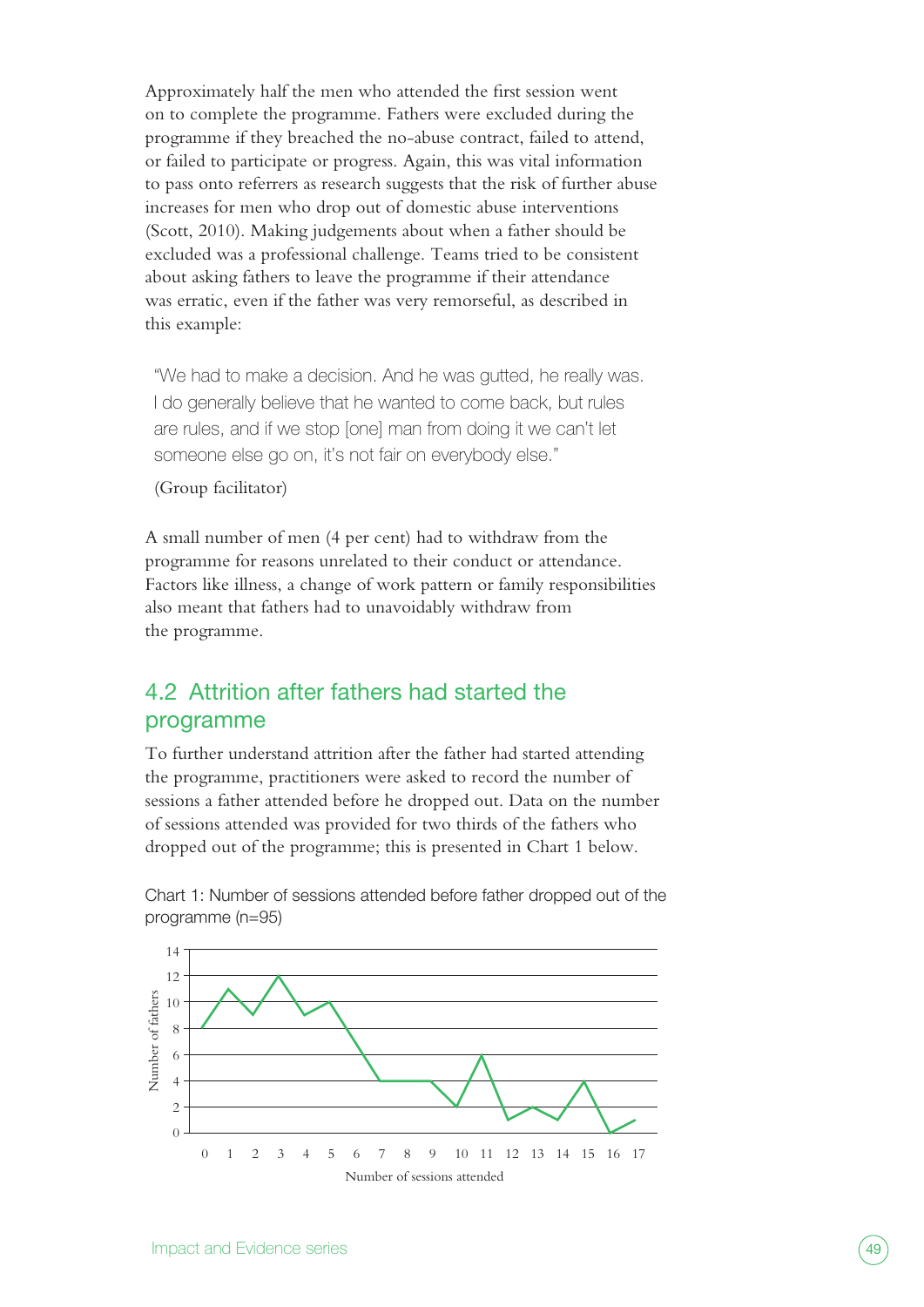"if fathers can be sufficiently motivated and engaged prior to and during the first weeks of the programme, the majority will go on to complete"

Over 40 per cent of fathers who dropped out of the programme did so during the first few weeks. It is during this period that the programme facilitators are trying to develop sufficient trust and motivation within the group of fathers so that they can begin the process of examining their fathering. Attrition appeared to tail off by the sixth session, with approximately 70 per cent of those fathers who would eventually drop out having already done so. By this time, the fathers attending the programme should be becoming more aware of child-centred parenting, before they move onto the potentially more challenging sessions of the programme that require them to examine and take responsibility for their own abusive behaviour. The data suggests that if fathers can be sufficiently motivated and engaged prior to and during the first weeks of the programme, the majority will go on to complete it – the key is for them to see the value of the programme early on. Prioritising the motivation and engagement of fathers at the beginning of an intervention is consistent with findings from other research (Donovan & Griffiths, 2015; Lambert, 2013). Within psychotherapy, when an individual's progress is monitored session by session, it has been found that those who respond early to treatment are the most likely to recover (Lambert, 2013). This reinforces messages from the previous chapter about the importance of having workers who are personable, non-judgemental and skilled at being able to engage resistant fathers.

Pre-programme measures for fathers who completed and dropped out of the programme were compared to look for differences between the two groups. Fathers exhibiting higher levels of commitment at the beginning of the programme, according to the group facilitators' assessment, were more likely to complete the programme. None of the other factors measured within the evaluation appeared to have any bearing on whether fathers completed the programme (Appendix C lists the standardised measures used with fathers attending CDSC). Fathers who completed the programme reported similar scores at the beginning of the programme for parenting stress, parenting behaviour and controlling behaviour towards partners as the fathers who dropped out of the programme. It would have been interesting to test whether the nature of the main concern about the father or the referrer's assessment of the level of risk he presented had any effect on whether he was likely to complete the programme; however, this information was not collated in a way that enabled this to be tested.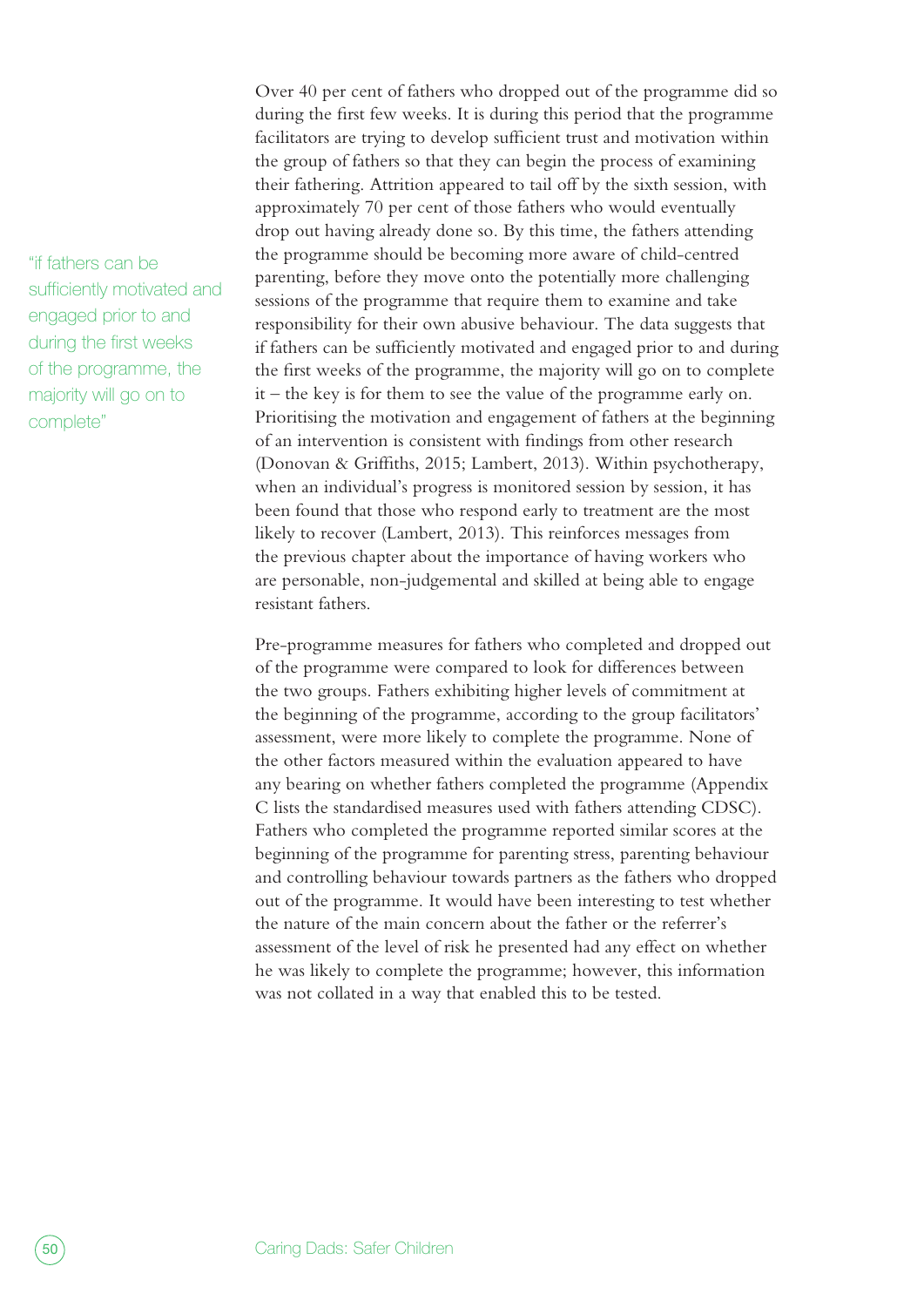# 4.3 Encouraging engagement

Feedback from the partners and practitioners suggested that many of the fathers were initially reluctant to attend the programme. Attitudes and motivation often changed as rapport between group members and facilitators increased and fathers began to understand the benefits of improving their parenting. Practitioners tried to be honest and respectful with the fathers and flexible about appointments where possible. Managers felt that for staff members who were not experienced in working with domestic abuse perpetrators, developing the skills needed to engage with this group of men was the main priority, as for a variety of reasons they were likely to be more difficult to engage than service users that the practitioner may have encountered in their previous work.

"The biggest amount of time I used in the development process was about engagement and engaging with particularly…this group of service users that are very resistant, that are very frightened, they're very defensive, they're very manipulative. They're a very challenging group of service users. For any of my staff...coming in, I would spend a significant amount of time getting them to read up about working with men generally, working with men and the child protection system, and then working with men trying to engage them in this kind of group work programme."

(Team manager)

Practitioners were asked what skills and experience they thought helped to engage fathers attending CDSC.

#### Working with resistant fathers

In addition to those who had previously delivered Caring Dads practitioners in Northern Ireland had worked with abusive fathers through the NSPCC's Domestic Abuse Recovery and Support service. Through working within this model, it became more common for the team to regularly contact fathers. One practitioner explained that the more frequently she had tried to work with the fathers within families where there was domestic abuse, the better she became at engaging them: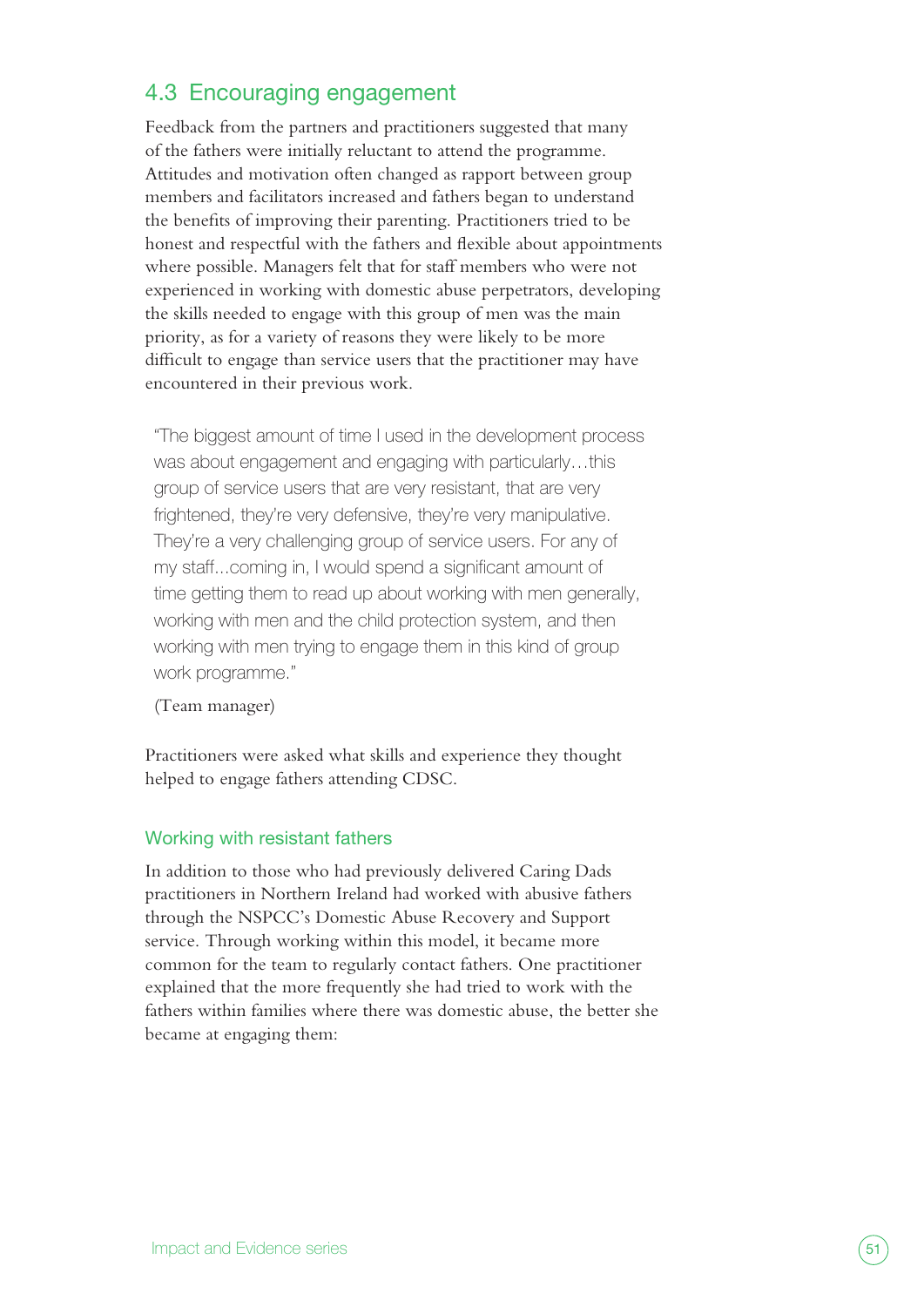"I suppose it was experience of talking to them on the phone, gauging, listening to what their fears were. So, if I got a few men that moaned about 'the woman's just putting words in her mouth' then I think I probably just got better at how I came across, how I put it: the sentences that I used and the language that I used and the reassurance possibly. I think I just got to know what they were worried about and what was annoying them."

(CDSC group facilitator)

### Motivational interviewing

Practitioners thought that their knowledge of motivational interviewing techniques helped them to engage with fathers and reframe issues for them both before and during the group. Motivational interviewing helps practitioners to guide a conversation with a father so that he will become more committed to changing his behaviour because he can identify his own interests and reasons for changing (Miller & Rollnick, 2012).

### Non-judgemental

Previous experience of working with individuals who had been exposed to abuse reinforced the importance of retaining a nonjudgemental approach to working with the fathers. One practitioner described how his work with looked after young people made him aware that it was important to consider the whole person that you are working with and not just particular behaviour:

"Some of them were offenders, some of them were perpetrators of sexual abuse and physical abuse and stuff like that, and for me, it helped me realise that you're working with the person and the behaviours don't make the person. It might be part of what they do, but it's not them fully. I've also been trained in systemic family therapy and that's where I sort of come from in my mindset, and that influences how I work and behave within Caring Dads. I'm also very heavily influenced with the solution focused stuff that we do...that sort of mind-set and attitude where you're not being judgemental, trying to see the bigger picture."

(Group facilitator)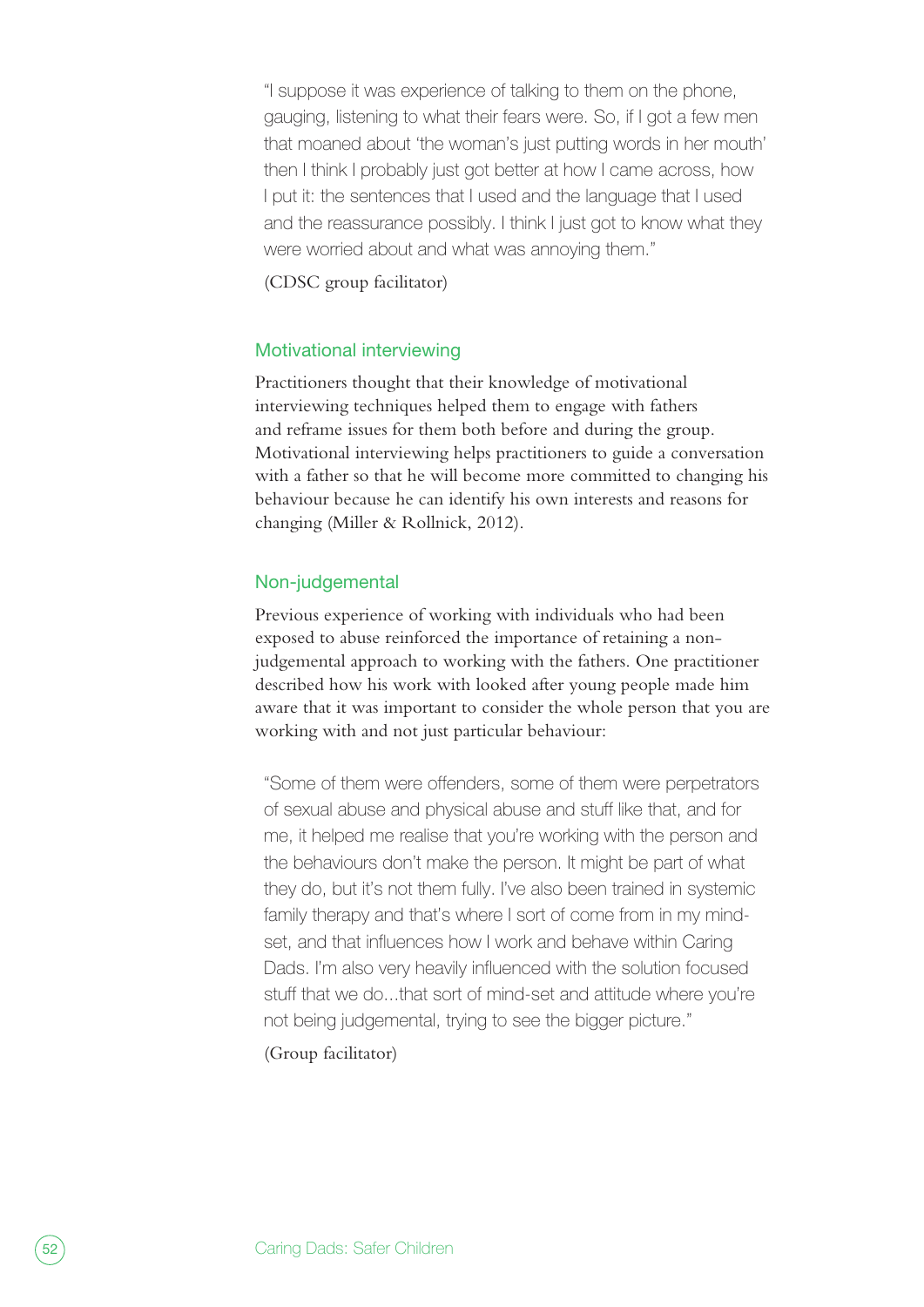Practitioners aimed to be open-minded and non-judgemental, reassuring fathers and allowing a working relationship to build that would enable the practitioner to help the father and ultimately his children.

"You have to be open-minded, which is very, very difficult because you do have perpetrators of domestic abuse who hurt children and hurt their partners, but for me, you need to have an awareness of that, but that awareness shouldn't [affect] how you work with them and it's always key to keep the focus that you're working with the child invariably through the father, and if you can help him to behave more appropriately it will be a better outcome then for the child. So no matter what, all the work that we do is child-focused and child-centred."

### (Group facilitator)

This quote alludes to the balancing act that must be maintained during the assessment and group work. The practitioners need to engage with and demonstrate that they understand the father but not excuse or collude with his abusive behaviour.

### Retaining focus on the child

Practitioners said that keeping their focus on the father's children helps them to retain a neutral stance that encourages change. Knowledge of the experiences of children living with domestic abuse helped practitioners to challenge fathers who tried to minimise the effect their behaviour had on their children.

"And they say, 'The children were up the stairs', and this and that, and we can get back with our own evidence and our own experience, and say 'Hold on a minute, we know what the impact is on the children who are up the stairs, who mightn't have heard anything', again trying to make it more child-focused…The impact on the mother if a physical assault happens, and seeing the aftermath of that…the child may not see it happen to the mother but sees the black eye the next day, and what is the child thinking after that?"

#### (Group facilitator)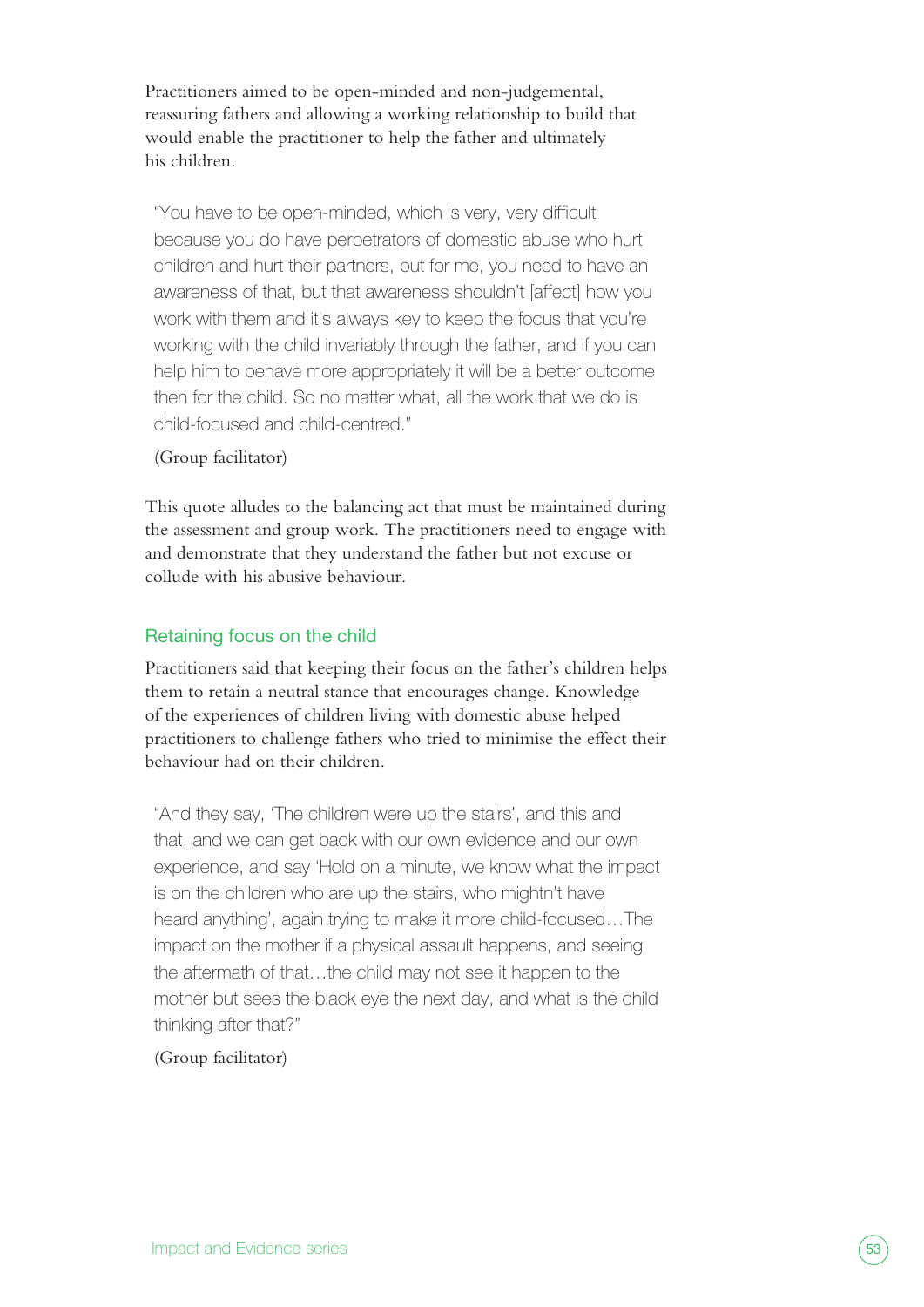#### Assessing readiness for change

Practitioners also needed to be skilled in recognising and assessing whether the father was mentally ready to participate in the group at that particular time. Some referred to fathers' stages within a change process and whether he was at the right stage to start reflecting on his behaviour.

"Where people are and what they need at specific points in their lives in terms of, kind of, their readiness for a group if other things are going on in their lives in terms of drug and alcohol issues, it's about seeing the person as a whole and really looking at the impact that other things in terms of assessing where they are, are they ready to be able to engage in this at this point?"

### (Group facilitator)

Generally, the CDSC teams were good at assessing fathers' readiness for the group. Group facilitators recorded their opinion on each father's commitment to the programme when he started and finished the group as part of the evaluation process. Three quarters of the fathers judged to have high levels of commitment from the beginning completed the programme, whereas a similar proportion of fathers whose commitment was considered low or lower than average at the beginning eventually dropped out.

#### Engaging partners

Being personable and able to engage with service users was also important for the practitioners who worked with the partners and children, who understandably were often wary of being involved with the programme.

"I think you really have to engage well, communicate well, you have to be open and honest with ladies that you're engaging with and the children, non-judgemental. And I think having the ability to build a relationship because you're only meeting these ladies once in the initial visit so it's a very short space of time that you have to make an impression on them that they can start to trust you."

(Partner engagement worker)

Arranging a face-to-face visit at the earliest opportunity was found to be more effective at engaging partners than sending letters or phone calls.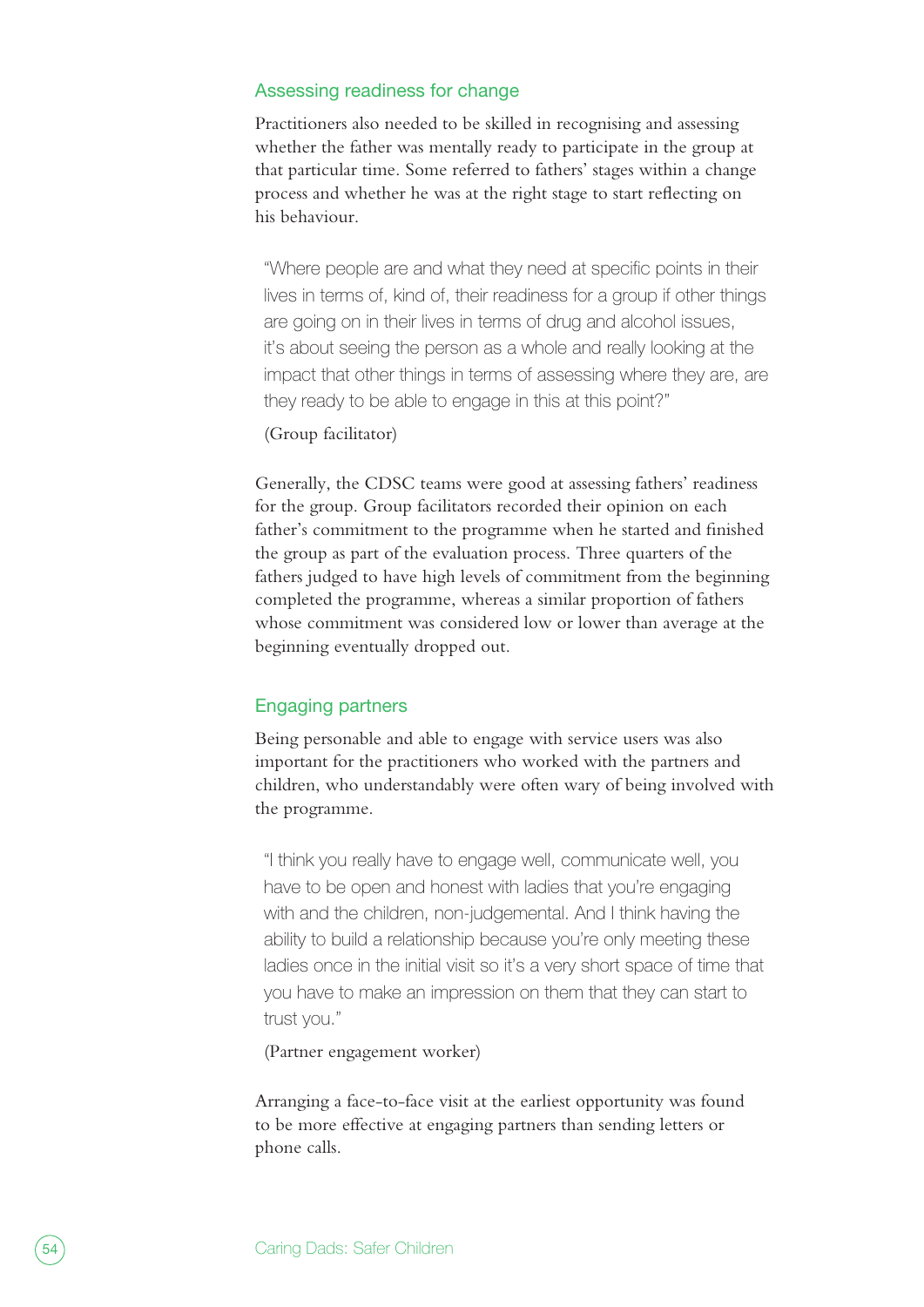"I prefer now to do a phone call and make a home visit [appointment] and go out and do that home visit for a face-toface, rather than send a letter out saying, 'My name is [name] and I am a social worker with the NSPCC. Your ex-partner has been invited onto this programme, we are offering you…' – and they don't even read the letter because they've half a dozen letters from other places."

### (CDSC practitioner)

A face-to-face visit provided an opportunity to put the partner at ease and get a sense of how things were by spending time with her, by reading her body language, as the practitioner felt it was easier for partners who were having difficulties to 'put on a mask' over the telephone. However, face-to-face visits, along with the associated travelling time, could take up a large proportion of the practitioner time, which teams felt there should have been more allowance for. It should be noted that many partners were reluctant or refused to engage with the programme. However, the majority of partners who did agree to meet with the practitioners were satisfied with the contact and the information they received.

# 4.4 Conclusion

Attrition from services aimed at domestic abuse perpetrators tends to be high (NICE, 2014); therefore, being able to engage the fathers referred to the programme is an essential part of getting the programme up and running. Many practitioners within social work lack the confidence and skills to engage effectively with fathers (Donovan & Griffiths, 2015). This is a skills deficit that can increase risks for the children of 'hidden men' if practitioners fail to engage them (Brandon et al, 2011). Strategies that enable practitioners to successfully engage resistant fathers include: (1) increasing opportunities for practitioners to work with fathers so that they become used to communicating with them; (2) having a non-judgemental attitude towards the fathers; (3) using motivational interviewing techniques to encourage them to identify their own positive reasons for changing; (4) retaining focus on the father's child's needs to motivate both the father and also the practitioner to persevere; and (5) recognising whether the father is ready to change at the time he is referred.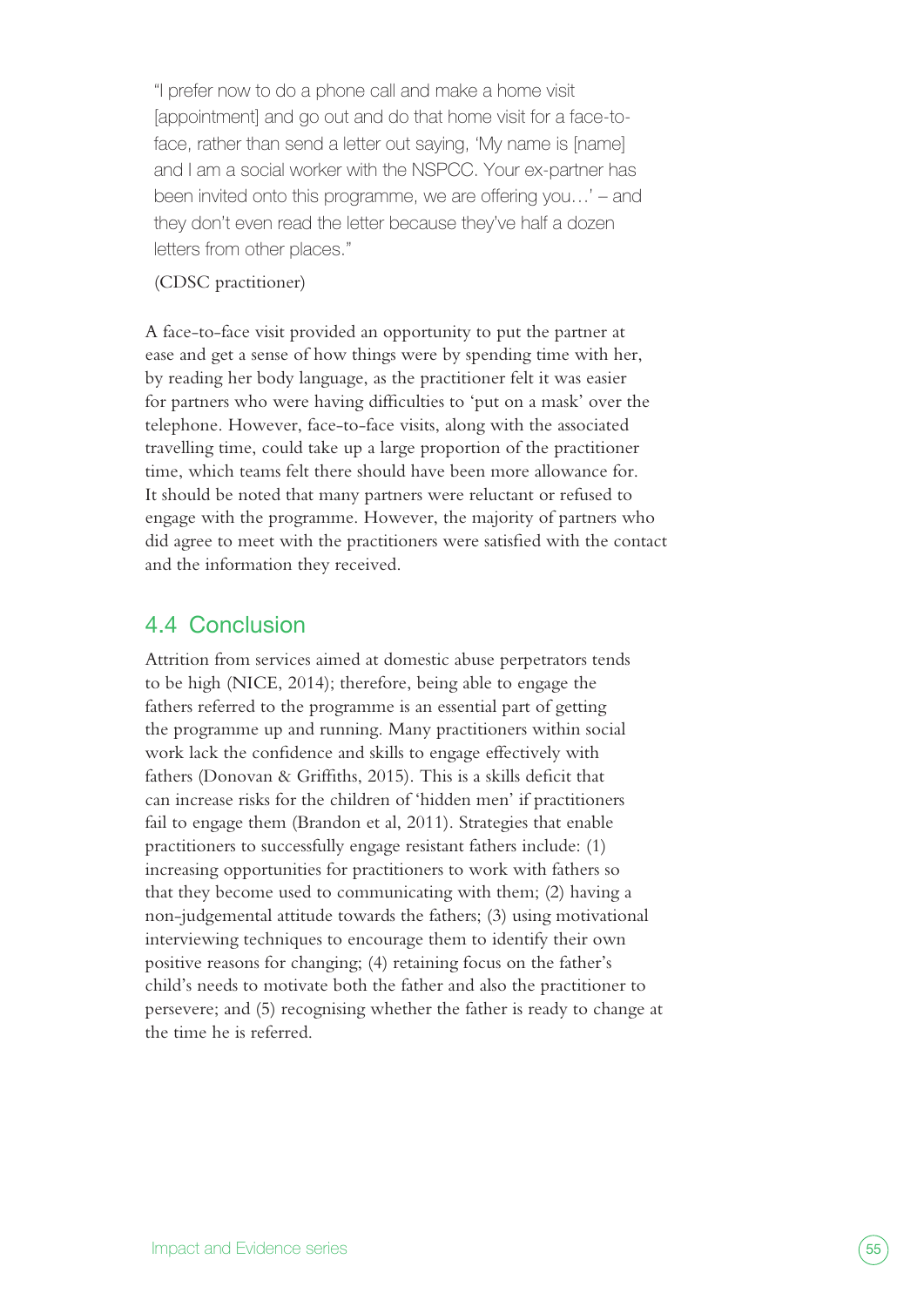# Chapter 5: Programme delivery

This chapter discusses practitioners' views on assessment and reporting, and the involvement of partners and children. It also discusses the impacts of location and environment on programme delivery, including delivering the programme within a prison.

# 5.1 Differing views on practice prior to the group work

Practitioners and managers differed in their views of the purpose and time allocated for assessment. Some viewed the screening of high-risk fathers as insufficient and wanted more time allocated for assessing the fathers, as two sessions was considered not enough.

"We have developed skills in how to elicit information from these men…they come in here with all of their anxieties and suspicions because they've been through the process with social services and they are very anxious and suspicious of what it is we are trying to achieve...a couple of sessions for assessment just isn't enough because sometimes you need two sessions just to get that man to get relaxed enough so that he is going to talk to you."

To ensure the safety of the families while fathers attended the programme, partners (including ex-partners) and children were contacted to gather their views on the impact of the intervention. It was, therefore, a condition of their attendance the fathers provided the relevant contact details. There were differing views on when exactly was the best time to contact partners, particularly as so many fathers would drop out of the programme between referral and starting the group work. Some practitioners felt strongly that contact with families should happen at the earliest stage so that information from families that might contradict what the fathers had said could contribute to the assessment.

"The assessment process is very much based on the dad's information…Family support ...doesn't kick in until the dads are already accepted for the group. But actually a lot of that information is quite critical and might need challenging. So, I felt maybe the process of assessment, the timing of [partner engagement] maybe needs to be a bit earlier and engaging them much sooner."

(Partner engagement practitioner)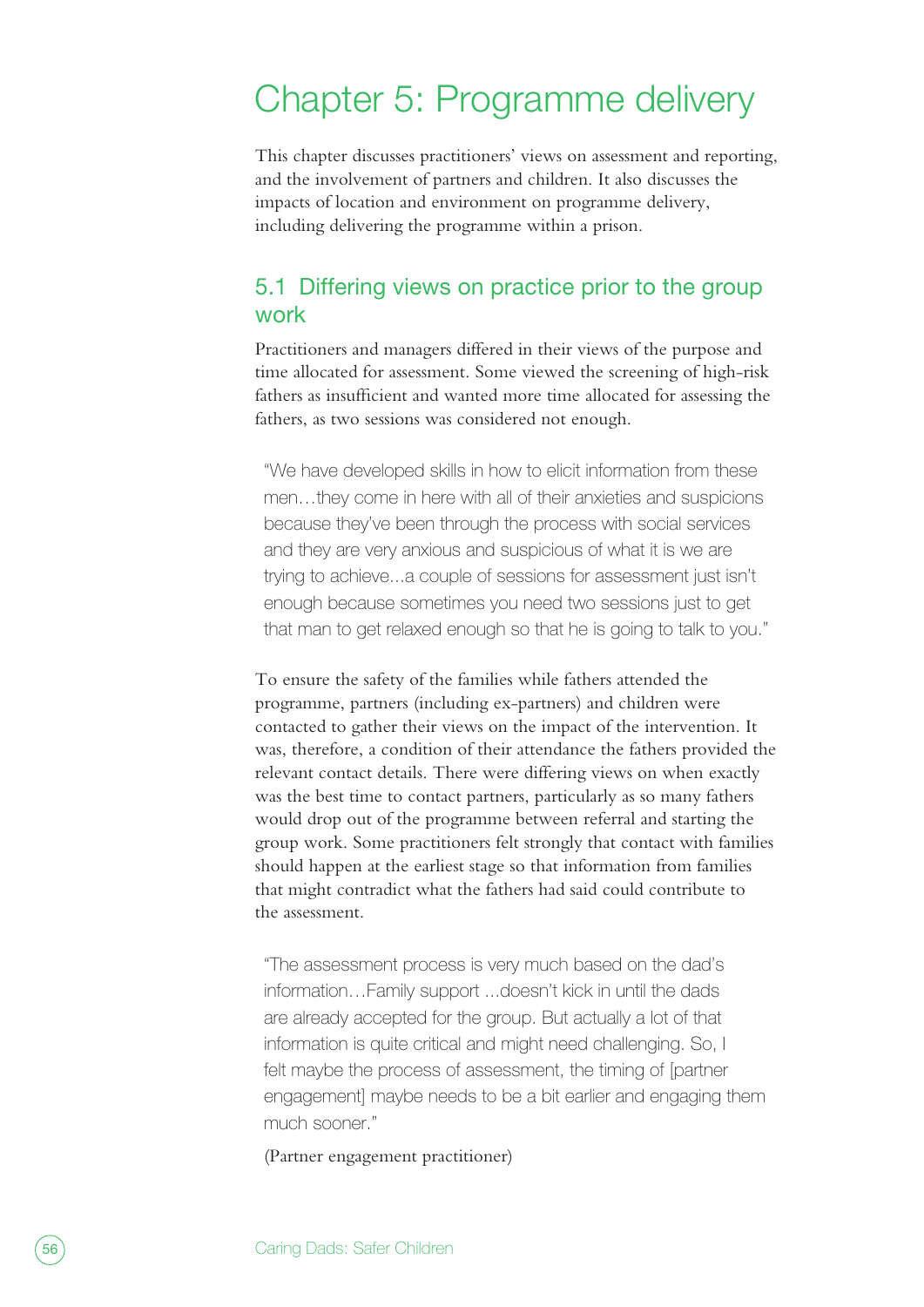In contrast, others emphasised that the role of CDSC assessment was to assess the father's suitability for the programme only and it should not become a risk assessment. For these practitioners, it was also important to be clear about the purpose of reports that they shared with other agencies: that they were only reporting on what happened during the programme and, therefore, only providing a partial picture of what was happening.

"You have to be clear about the purpose. You have to be careful about a group work report – it is not a risk assessment; it is just about what happened in the group. It is only part of the jigsaw."

#### (Team manager)

There were also differing views on whether it was useful for fathers to have to wait to start the group after being assessed as suitable. While some practitioners did not want the father to wait too long after assessment, wanting to retain momentum if the father had engaged well during the assessment, others thought it was quite useful for the men to wait a short period to start the group after they had been assessed, providing a chance for them to reflect and prepare to change:

"The men will say what does go through the mind is this nonabuse contract and they hold on to that even if it's a long time for them, if they have to wait for the actual start of the group, that that is on their minds and I think that does show that they are where they need to be in terms of the cycle of change…I suppose it's that external motivator, until they get on to the course and then we start to internalise those motivating factors."

(CDSC practitioner)

# 5.2 Involving partners and children

Despite often having very different needs and perspectives, partners who engaged with CDSC were usually positive about the programme and valued being provided with information by someone who was easy to talk to and approachable (McConnell et al, 2016). Practitioners felt that the partner engagement element of the programme could give a voice to partners and children: it was not just the father's perspective or his behaviour in the group that was being considered. However, others questioned the extent to which partners were in a position to be fully open, as sharing information about the father's behaviour might result in him being removed from the programme.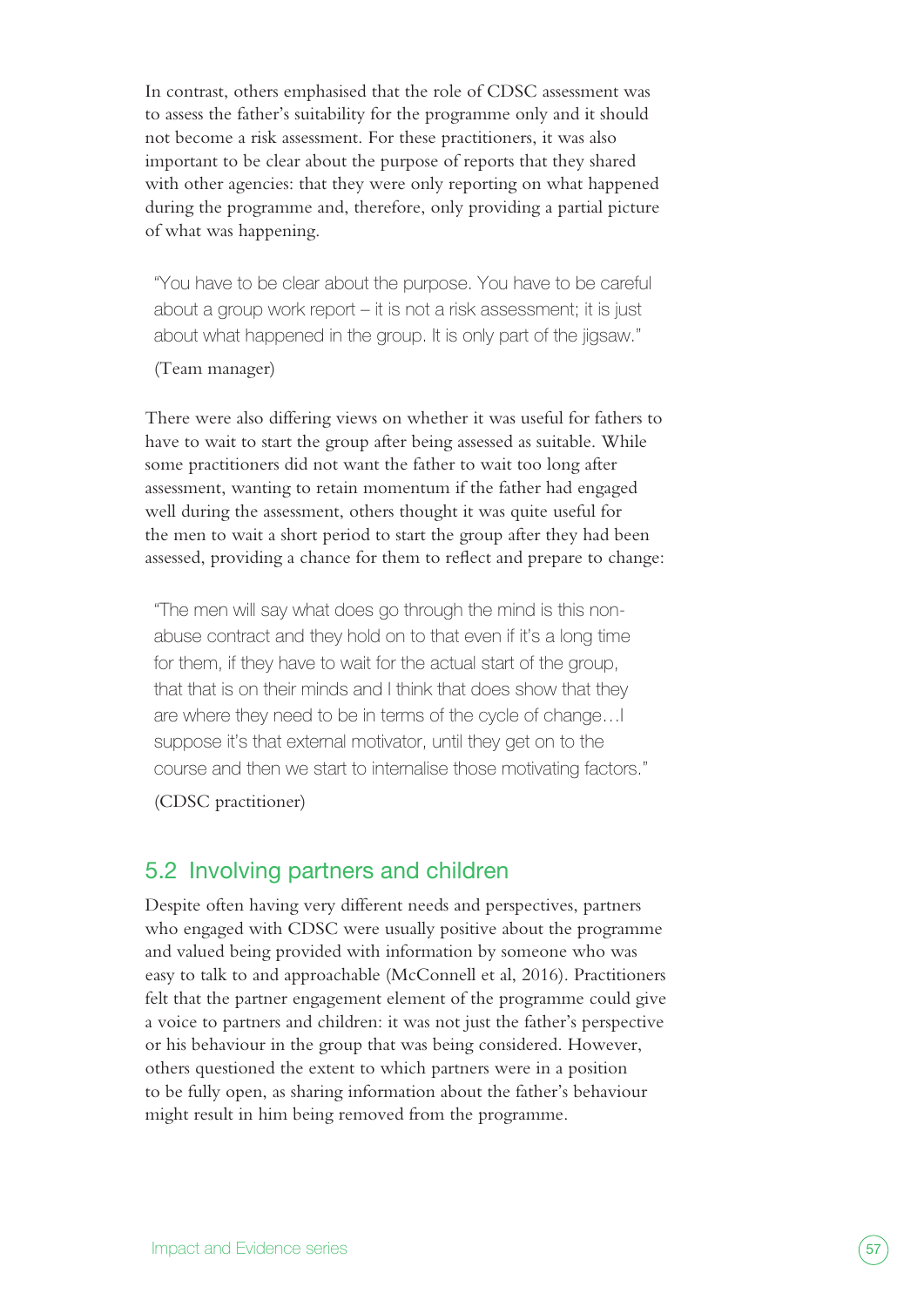### Communication between group facilitators and partner engagement practitioners

Practitioners thought that another benefit of partner engagement was that the two sides of the CDSC team – the group facilitators and the practitioners providing partner engagement – could work together to provide a fuller picture of what was happening within the family, which could inform the group work and also other agencies supporting the family. However, this was sometimes difficult to achieve as the two groups of workers were sometimes presented with a very different story.

"[Fathers] could present quite well in the group; we're dealing with men that can be quite manipulative... yet actually there were still indicators happening that we were picking up on from family support. But it was quite hard to merge that. I suppose because they are very separate pieces of work, separate workers, and obviously you want self-reporting from them, but...there were still some indicators that actually things weren't still okay."

(Partner engagement worker)

It was, therefore, very important to have a common understanding and a close working relationship between the two sets of practitioners within the CDSC team, through joint supervision and team working. One practitioner described how at the start of each programme he would agree a set time that he would meet weekly with the partner engagement practitioner, his preference being shortly after the debrief from the group:

"I prefer as soon as the Caring Dads is over and the debrief is done, go and get in the partner engagement at that point but if you'd got a practitioner that wasn't available that day, you might say, 'Right, well can we do it first thing the following morning then?' ...If you have that weekly conversation then the partner engagement worker might be more likely to say, 'Oh I met with the child last week and forgot to tell you A, B, C'."

#### (Group facilitator)

When this worked well, practitioners described how group facilitators would use information provided by their colleagues to discuss a parenting concern within the group in a general way so that all the fathers could talk about the problem and no individual would think that it was based on an issue specifically to do with them or their family.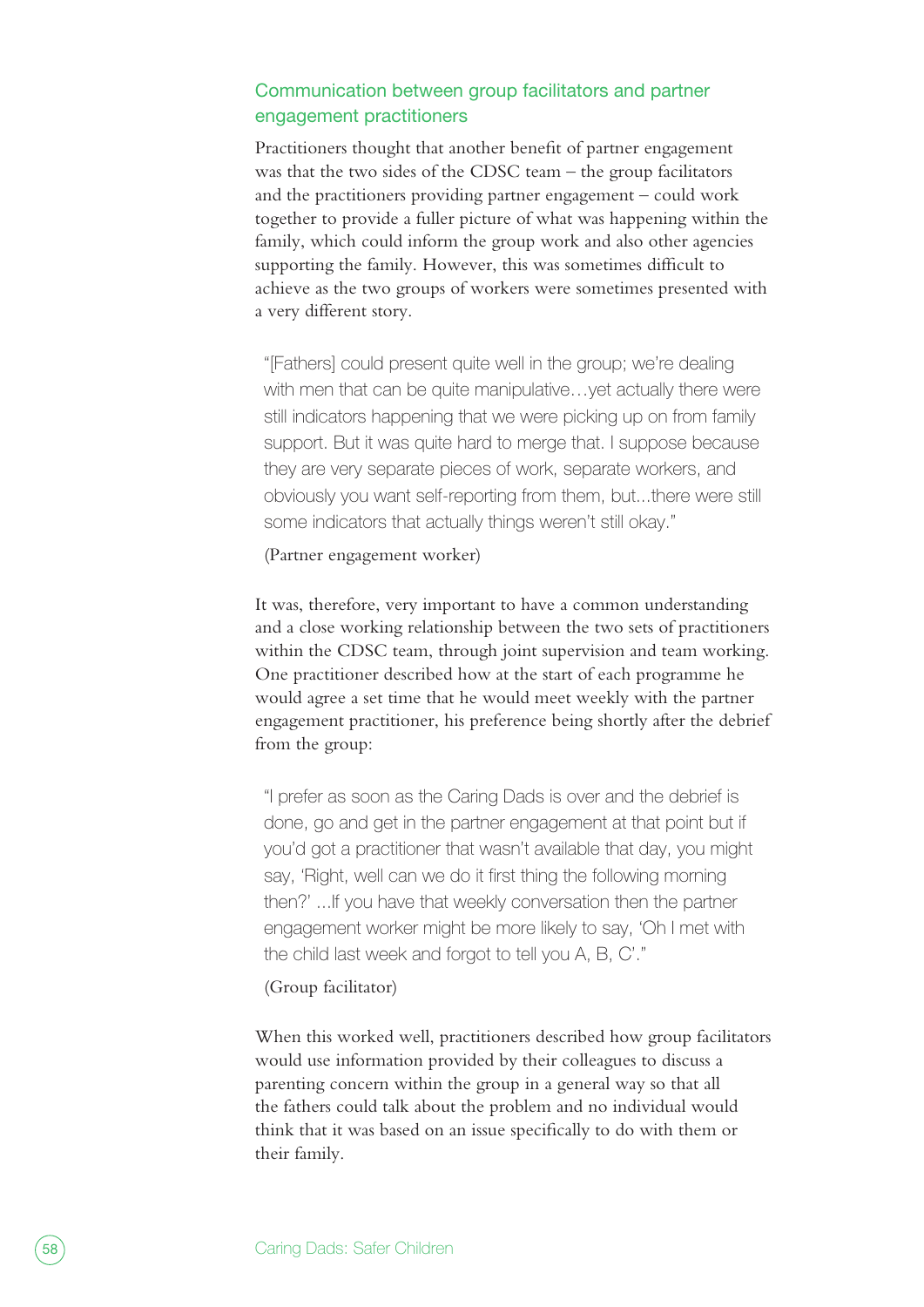"Getting information from partners is really important – to get a different view and test theories out in a safe way. You can elicit information from dad without ever putting the partner at risk – you can let dad think that your questions are based on something that he has already told you."

### (Group facilitator)

Some of the CSDC teams were able to swap the roles of group facilitators and partner engagement for different groups so that the practitioners would get experience and understanding in both roles within the programme.

## Including partners' perspectives

Visits to partners enabled practitioners to keep detailed notes of what the partner said, what was seen and how things were at the time of the visit; however, partners' perspectives could not be included at all if they chose not to engage with the programme, and this would be reflected in programme reports.

"It's been really difficult for practitioners to write reports where there has been no partner engagement, where the ex-partners have…refused to engage…all you're doing is writing to what this man had done and present it within the group and you can't verify it but I think we've been very clear in the report to state that."

## (CDSC practitioner)

The extent of partner engagement within CDSC varied by group and by team. For example, the case notes from one team indicated the proportion of partners contacted who were recorded as having "declined partner engagement" was much higher than the other service centres, suggesting a systematic difference in either practice or recording. On the other hand, even the CDSC teams who frequently met with partners occasionally had groups where none of the partners chose to meet a practitioner. This was often determined by the status of the partner's relationship with the father.

"In the [current group]…we had seven women who were partners of the seven men. In other groups you've got men who have no partners or haven't seen their partners for five years or they're with a very new partner who actually knows nothing about the stuff before."

## (Group facilitator)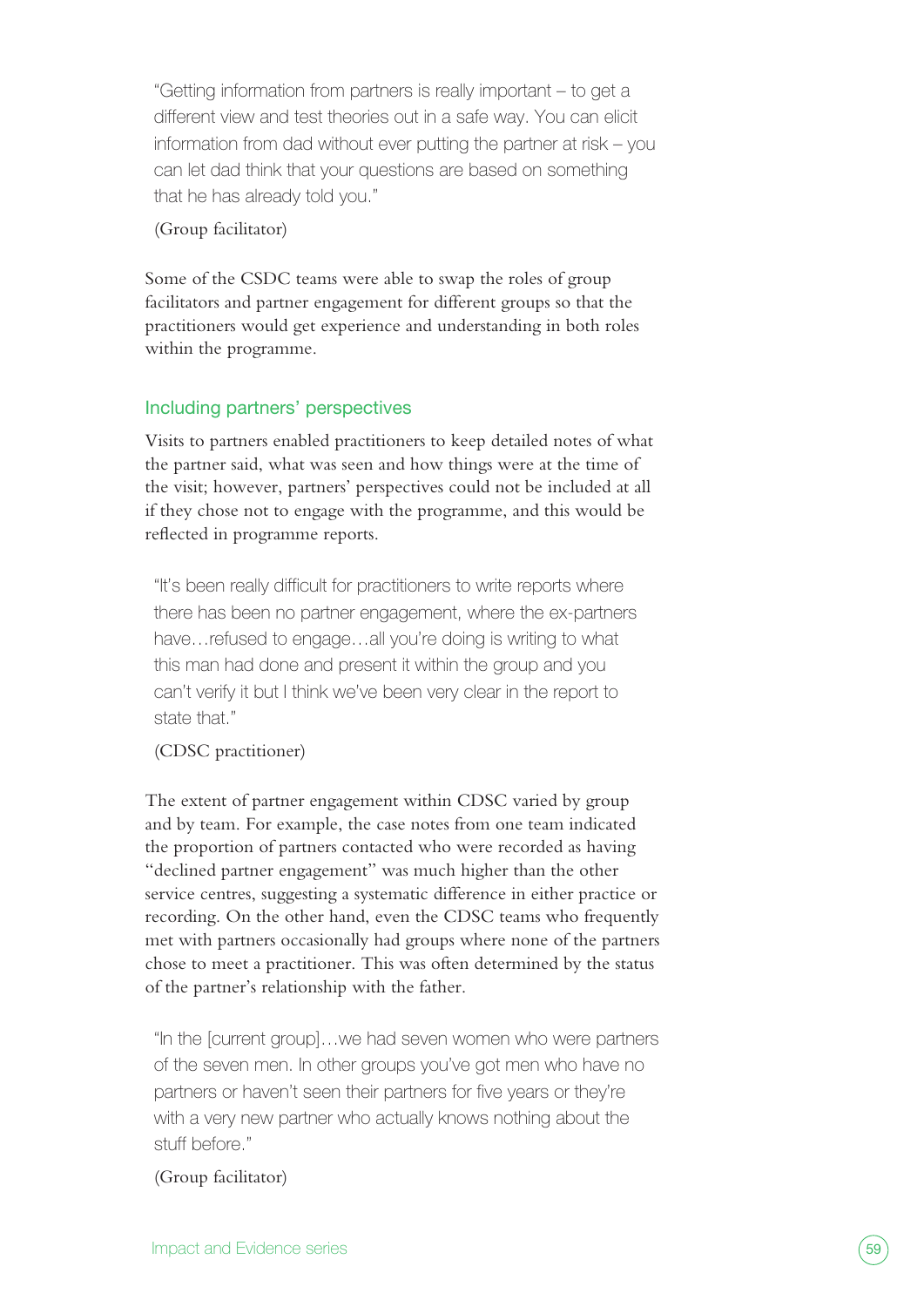Another concern about reporting when partners did not engage is that any court reports produced might understate the extent of the abuse that had occurred. The reports have to be clear about sources of information and what can and cannot be verified. Even though reports included statements acknowledging that there may be incidents of which the CDSC team were unaware, practitioners were concerned that partners might feel that their experience was being ignored or minimised.

"What we're reporting to is the number of domestic abuse incidents that has been given to us...we would think that he probably did more than that...but our report is not for the purpose of proving that. So again we were mindful of that and managed to put in a statement to clarify that these are incidents based on his account and does not take away that there could have been other incidents that we've not been made aware of. You know I would hate for a woman sitting in court reading [a report] feeling like she's just being completely forgotten and undermined. But at the same time we can't say that there has been if we don't know."

### (CDSC practitioner)

To protect different family member's confidentiality, CDSC teams had to carefully consider what information could be included within reports and with whom the report could be shared. Reports that were sent to court were likely to be shared with the other party to the case, usually an ex-partner who did not need to know confidential details about the father's other children or partners. A team manager explained that the report contents had to be decided on a case-by-case basis as it would depend on the different circumstances of each father and his partners:

"It's really a case-by-case decision that I would make a decision on in terms of how it's formulated, who it's shared with, where it's passed onto, because sometimes the ex-partner – hers it's a standalone report, but the current partner - hers is amalgamated in for a case conference. It's very hard to be prescriptive about that."

(Team manager)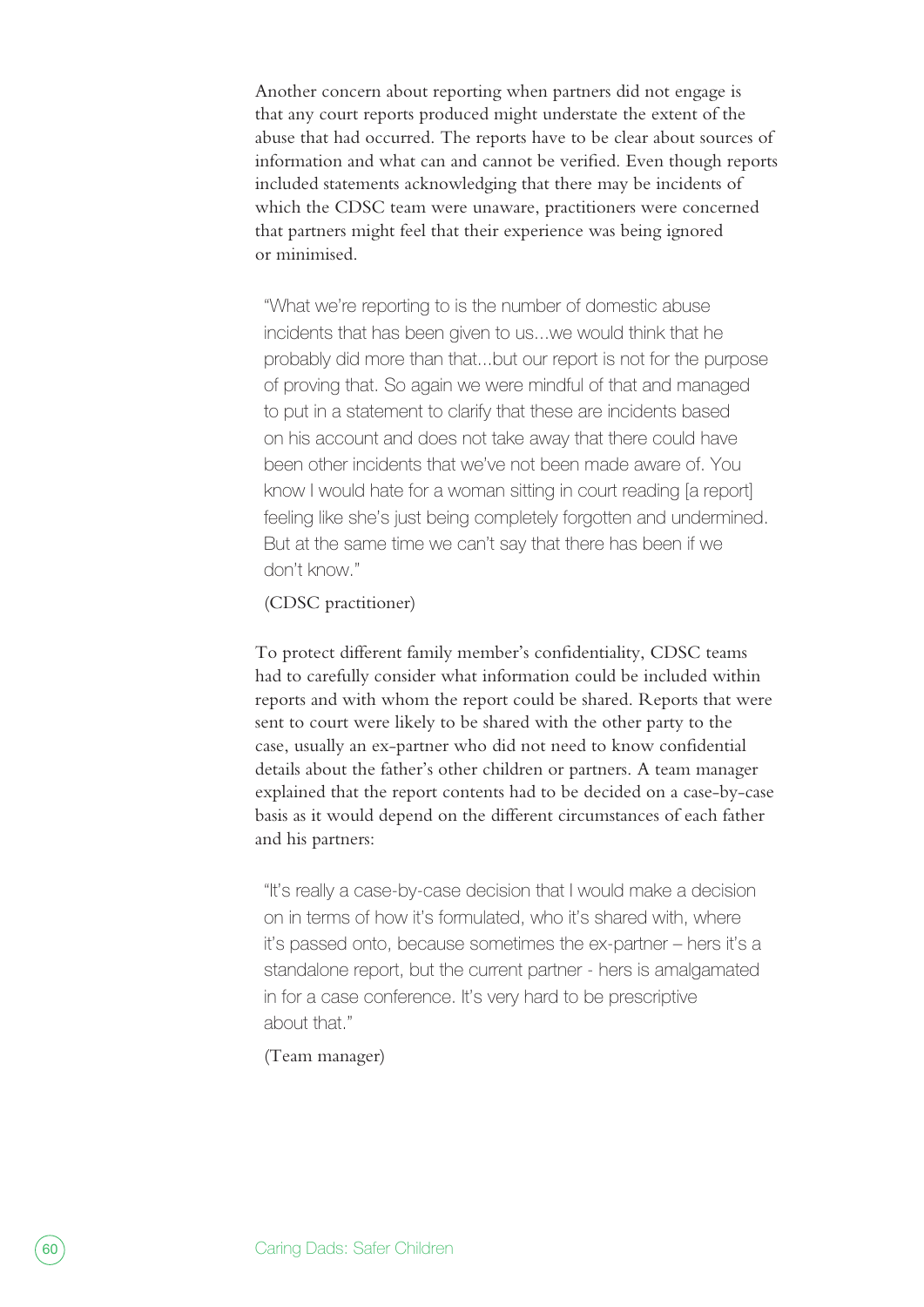## Support for families

Practitioners thought that it was good to be able to provide families with a link to further support if they needed it, and that the programme also provided workers who were "there for them". However, practitioners felt uneasy that this support was only because of the father's participation on the programme and would cease if and when he stopped attending the programme.

"What annoys me is, I may be engaging with the woman, who is beginning to work very well with me and...the man doesn't engage...I have to go out and say, 'Sorry, finished.' But I always say to them, 'Look, I am here if you need me. Don't let it be that you think you're left on your own, but in terms of me coming out, I'll not be out to see you.' But I leave them contact numbers and I do all that safety planning stuff with them but...they feel aggrieved because what they are saying to you is, 'It's because of what he's done you're coming now to see me and then now because he decided not to do the group any more, now you're saying you can't see me'."

(Partner engagement worker)

This was particularly difficult if the practitioners had started working with the children, as it meant that the children were being let down once again. Unsurprisingly, practitioners in some teams felt that the family engagement element of the programme could have been more "thought through" with more consideration given to what additional support could have been offered to the father's children or linking CDSC with other interventions for both parents, for example the Triple P1 programme.

There was real frustration in not being able to provide more help to partners and children. Practitioners described how, even when the couple had separated, the partner was often still in a very difficult situation.

"…and they are left with children to bring up and no support financially, no emotional support and issues going on through the courts with contact, which are quite harrowing for families."

(Partner engagement practitioner)

<sup>1</sup> The Positive Parenting Program: <http://www.triplep.net/glo-en/home/>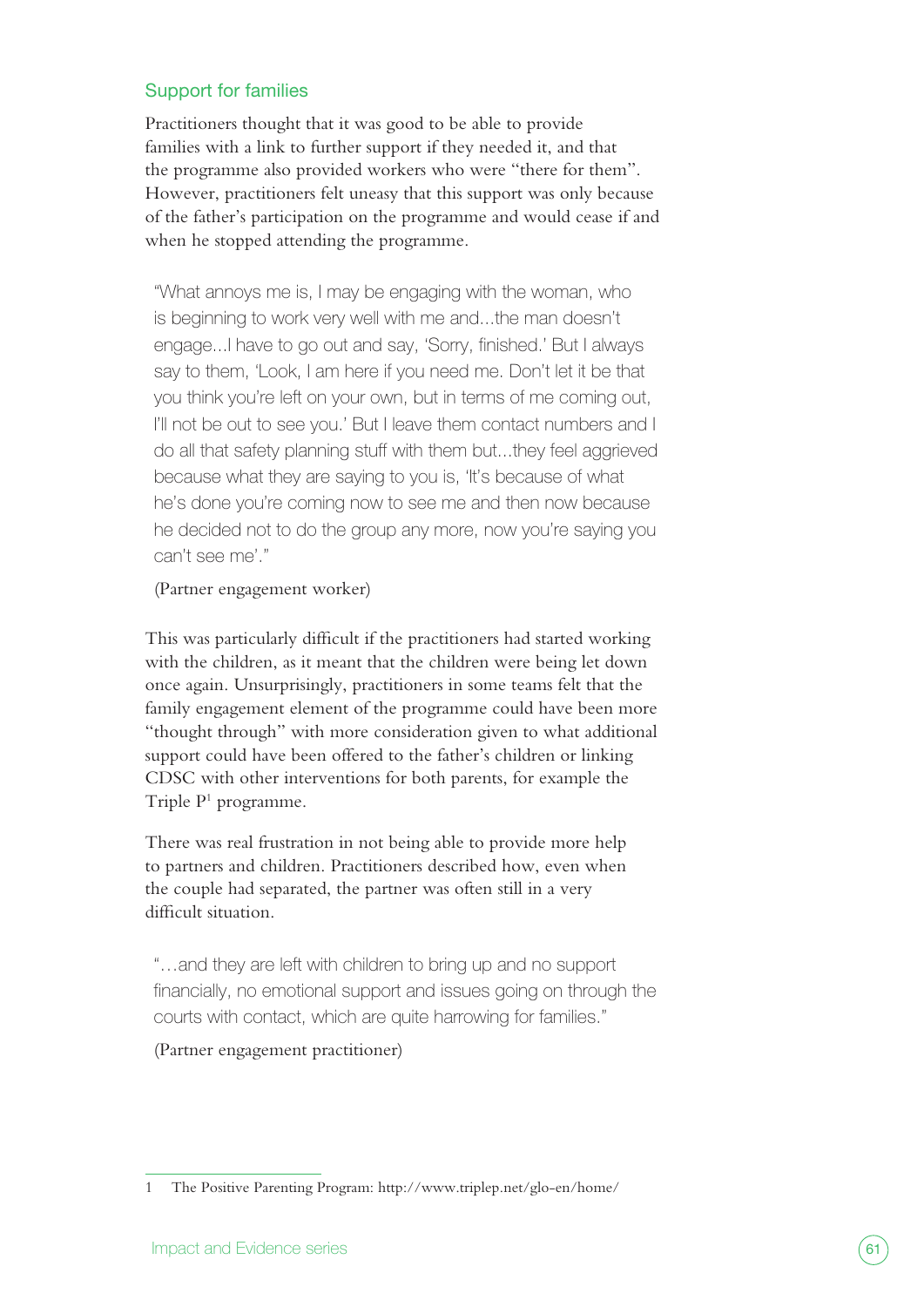Practitioners had to manage partners' expectations. Some partners thought that the visit would lead to therapeutic intervention for their children or that the practitioners would provide them with weekly updates on the fathers' progress. It was useful when teams delivered parenting interventions or post-abuse recovery services from their centre as they could refer some partners and children to those services if appropriate. It was also good if the team had really strong links with Women's Aid or other support services within their area.

Practitioners in some CDSC teams felt that they had to emphasise the importance of the partner engagement element of the programme to managers and other colleagues, to ensure that the whole intervention was safe and benefitting the family's needs, rather than just being focused on the father. There were concerns that partner engagement "could easily get lost" even though "it was actually more risky than some of the work with the dads".

### Negotiating complex relationships

Engaging the father's families could be complicated and not without risk. Unlike the group facilitators who usually just met the father and other professionals involved, the partner engagement practitioners would have to negotiate sometimes complex dynamics between different family members. Notwithstanding the father, practitioners needed to be aware of the relationships between current and former partners of the father or within families where the mother and children might have very different feelings about him.

"Some kids can be quite angry with Mummy because they still love their Daddy. And it's hard for Mummy's to hear that because they are so caught up with all of the issues they are dealing with and the kid is saying to you, 'I really love my Daddy'. Because [children] see two sides to Daddy, they see the good side and the not so good. And we would work through that [individually] with them, helping them to see that it's okay to say that you love your Daddy, it's okay to say you recognise the things he did were wrong but we're here to support you through that."

(Partner engagement worker)

Partners could have very different perspectives about the father's behaviour and whether the programme would help.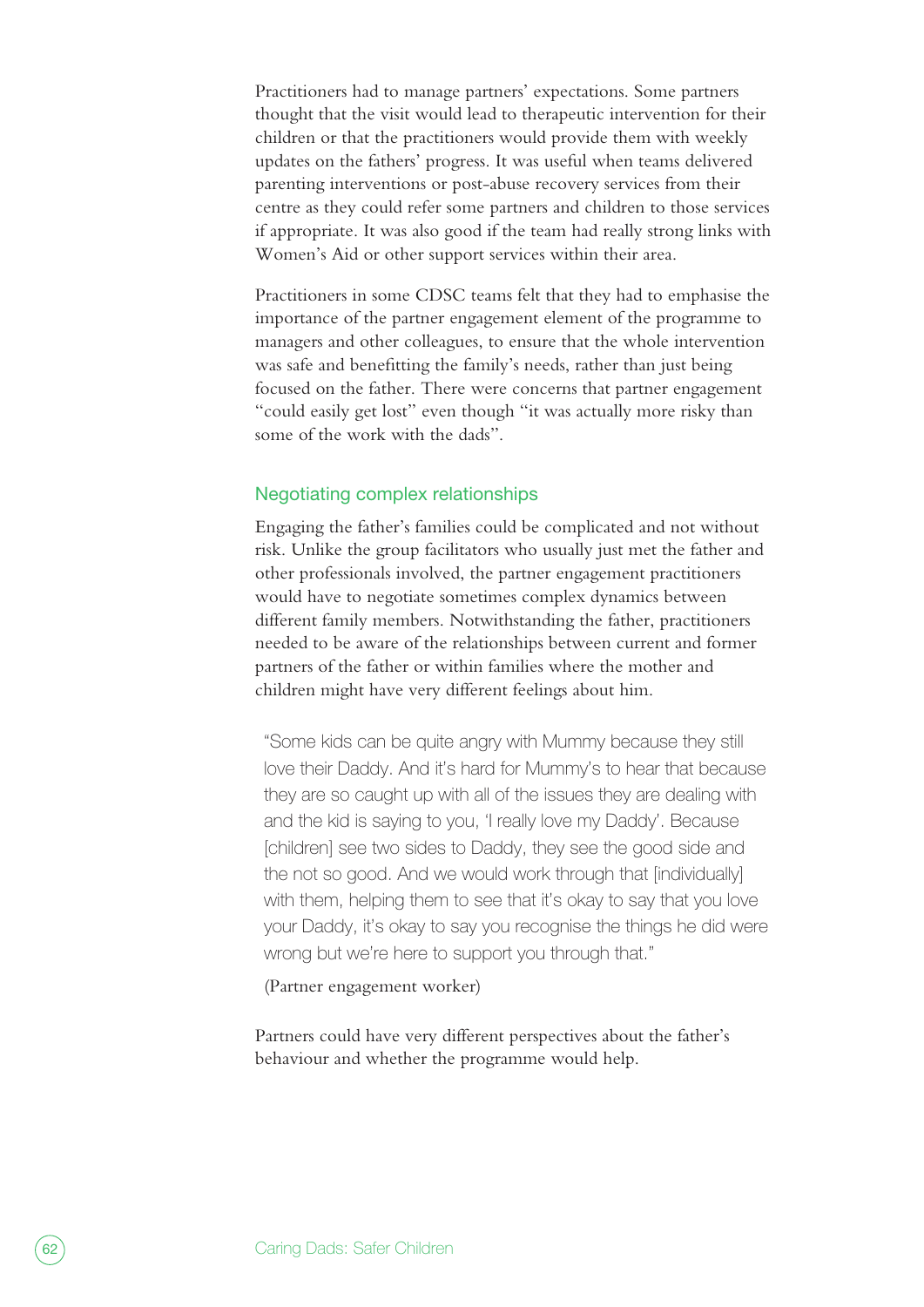"The ex-partner, who was the victim of the domestic abuse and quite significant incidents of domestic abuse, was quite scathing in her comments about how she perceived he might progress through this programme. The current partner, who was in her response to the qualitative questions saying very clearly she didn't understand why this man was being asked to do this programme, that in her opinion he didn't need to do it and if he did do it, it would only serve to make him a much better person than he already is."

(CDSC practitioner)

Current and ex-partners might need support in making the best decisions for their children. For some ex-partners, it was about making it easier for the children to have contact with the father if that was what the children wanted and it was safe and appropriate to so.

"Sometimes it ends up in floods of tears, but it's done in a very sensible and professional way, that we need to be adults when we're dealing with issues in terms of contact. That we need to be looking at what's best for the children and that most children will want to have some form of contact if they can with their Daddy and that we need to be mindful that we're not influencing their decisions in that. And that's why I think sometimes maybe mediation might help in the early stages before solicitors get involved."

(CDSC practitioner)

On the other hand, current partners may have limited knowledge of the father's history of domestic abuse, and she and her children may not be known to social services. For these mothers, the practitioner's visits provided an opportunity to talk to her about protecting her own children from a man whose history of abuse she may not be aware of.

"I am very clearly saying to these women, even though they are being positive [about him], 'Whilst I still can't go into details in terms of why this man is coming to see us, you are aware that in the past he has been domestically abusive and whilst he may have disclosed some information to you, I have to remind you of your responsibility as a parent to protect your children'."

(CDSC practitioner)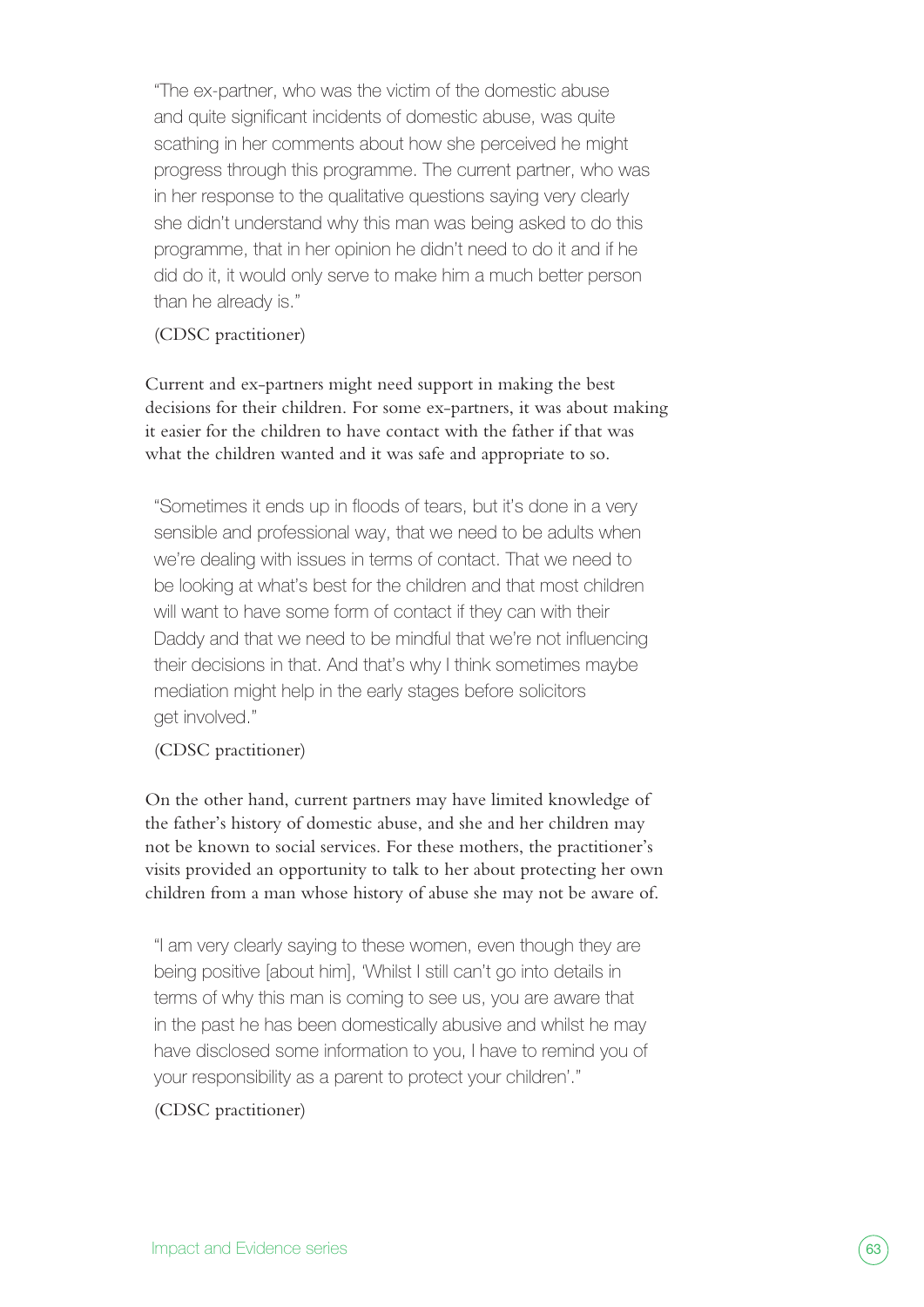Ex-partners had often moved on and were suspicious about partner engagement or a programme that was helping the perpetrator of their abuse. Practitioners were able to help partners who did not want to resume their relationship, by linking her with other agencies, and helping reinforce her decision to end the relationship. When partners said they were not interested in the programme, the practitioner would inform them that they could always contact the team while the father was attending the programme if they had concerns; for example, noticing any changes with the children after they had contact with their father.

# 5.3 Impact of location

Acknowledging that in some **rural or isolated communities**, transport links were poor and expensive, the CDSC teams occasionally held groups away from the service centre to make it easier for fathers from the area to attend the service, as described previously in Chapter 2. Taking referrals for a group from a smaller geographical area meant that the fathers were more likely to be aware of each other or have a connection, which could potentially cause difficulties within the group or in maintaining confidentiality; for example, within one group two of the fathers had dated the same woman.

"For one of the men it was a significant partner, for the other it was somebody that he had dated a long time ago, was a short-term relationship. It was only during group sessions and conversations where the two men twigged that they had a partner in common, but they just laughed about it, but potentially that could have been really awkward and difficult."

(Group facilitator)

Fortunately, in the above instance it was not a problem, and the group facilitator also thought it helped that fathers living in a small community were more used to encountering people they knew than fathers who came from a city.

"It didn't seem to be a problem. People from that kind of community...they're used to it being quite interlinked and everybody knowing everybody else, so it's not something that's really new for them. It might be more peculiar for somebody perhaps from London...where there's a massive population, [if they] end up knowing each other on a group, that might feel a lot more awkward for them."

(Group facilitator)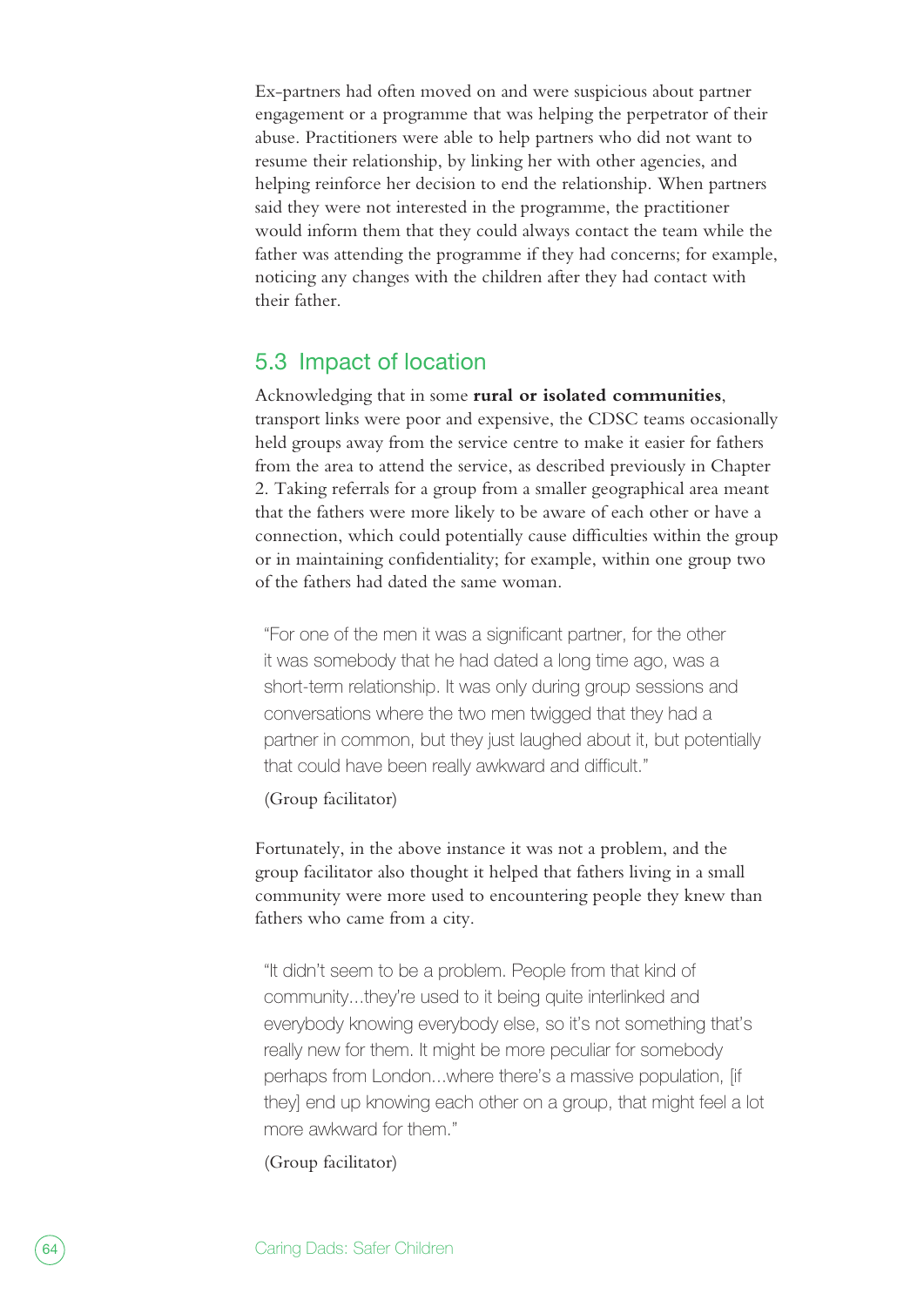Even so, this type of situation still needed managing. Another example was when the practitioners already knew the father or members of his family. Practitioners talked about judging each situation on its merits, talking to the fathers involved to find out whether it was a problem for them, whether they were happy to continue on the group, and being open and clear about agreeing boundaries for discussion and behaviour. Equally, when teams took referrals from large geographical areas, they potentially had different issues to overcome when putting together groups with fathers from very different populations and cultures.

"That can be a challenge in itself, putting together a group that might have a number of people from [area] who might hold certain attitudes that are unhelpful, and then they come to [city] and there are perhaps people from minority ethnic backgrounds coming to the group, possibly people with different religions, and you're trying to manage that diverse experience for everybody, make sure everybody maximises their learning."

#### (Group facilitator)

Although the programme was intended for any father who met the referral criteria, undoubtedly, the CDSC teams were unable to meet the needs of some fathers referred to the service. Issues of diversity are also discussed later in Chapter 6 of this report.

With Northern Ireland increasingly described as a post-conflict society, the two CDSC teams based there encountered very different influences of the conflict on the fathers referred to them. While one team had not observed any impacts of the conflict upon the fathers that they worked with, practitioners within the other team described working with fathers who were directly involved, either as paramilitaries or as members of the armed forces, plus a significant number of men who were exposed indirectly.

Practitioners referred to the fathers' relationships with their own fathers, who might have been absent because of imprisonment or because of involvement in or avoidance of sectarian activity. There were also men whose fathers were domestically abusive and may have had a higher tolerance of exposure to violence.

"The next generation coming through, the experience that their fathers had and the links with paramilitaries and all of that is filtering down and impacting on them."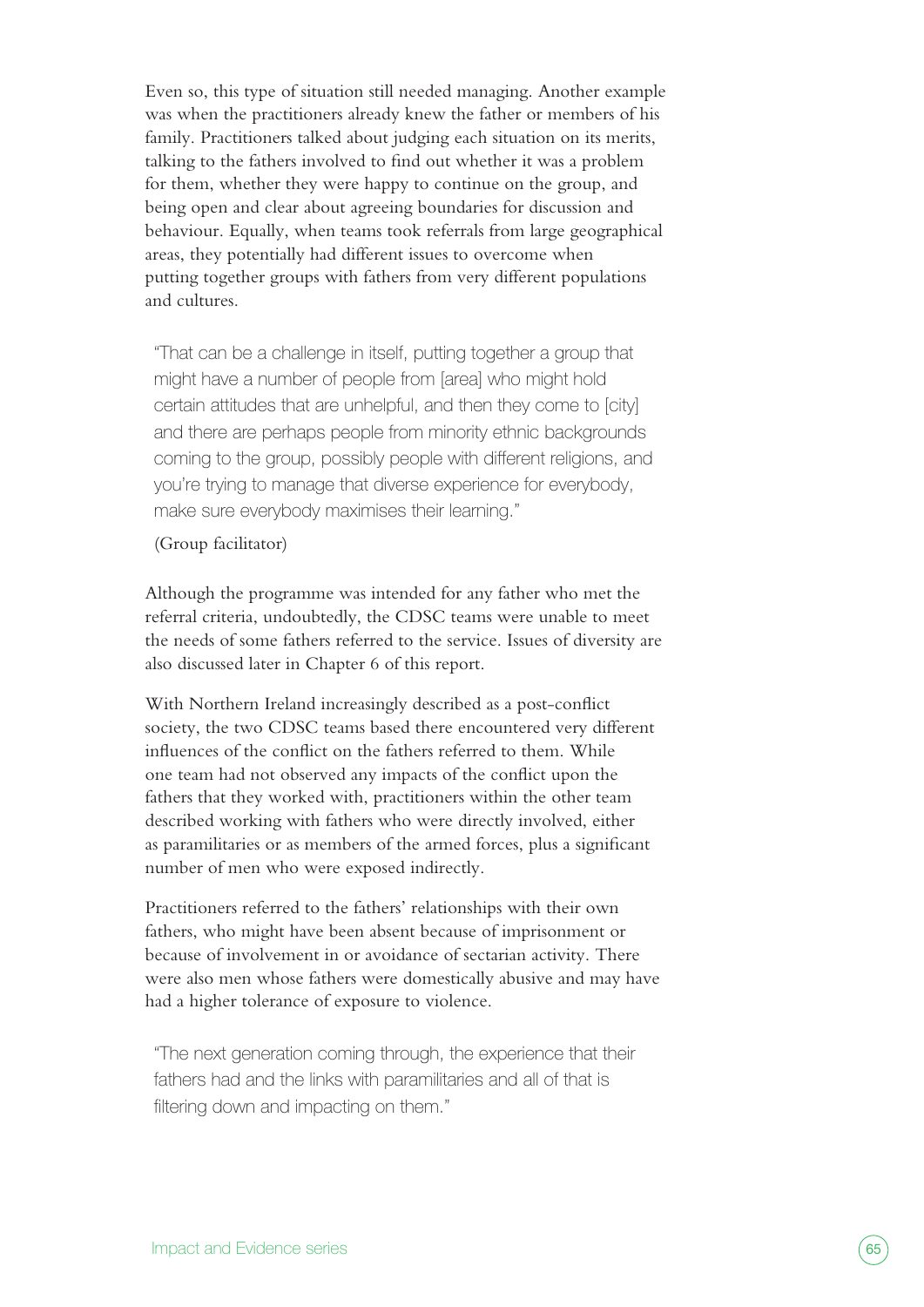"Quite a number of the men...are becoming aware of the impact of that, the loss and the traumas that these men have suffered and the impact that that has had on their development and their functioning. And whilst that isn't addressed within the group, it is...about looking at has that started to be addressed? Where are they within that? Or giving them information about that needing to be something that is looked at."

### (Group facilitators)

Practitioners also talked about how growing up within a community where there is conflict and violence can affect children's understanding of masculinity, their expectations about the use of or threat of violence, and their trust in authorities: all factors that can influence the prevalence and prevention of domestic abuse within a community. The interviews suggest that all the CDSC teams encountered fathers who had symptoms of post-traumatic stress disorder. Practitioners referred to fathers who had witnessed violent incidents in their own childhood or while serving in the armed forces. Awareness of these issues and their impacts on fatherhood and parenting can usefully inform intervention with other groups of fathers; for example, fathers who are refugees from areas of conflict or fathers who grew up in areas with high levels of criminal gang activity.

"It makes us aware that there are a lot of families...who are still dealing with the aftermath of things that have gone before and because now it's no longer of interest to the media, people tend to put it away and also people who maybe aren't of a generation who were aware of what went on at those times, wouldn't be looking for those types of things as explanations of maybe why they might be behaving in a certain way."

Practitioners were asked how they managed potential difficulties within the group because the fathers came from different communities.

"We haven't had that but we do stipulate that whenever we're doing our rules and our agreement that it's important to be respectful of each other, of everyone's culture and to be conscious of what you're wearing and how you dress etc."

(Group facilitator)

"all the CDSC teams encountered fathers who had symptoms of post-traumatic stress disorder"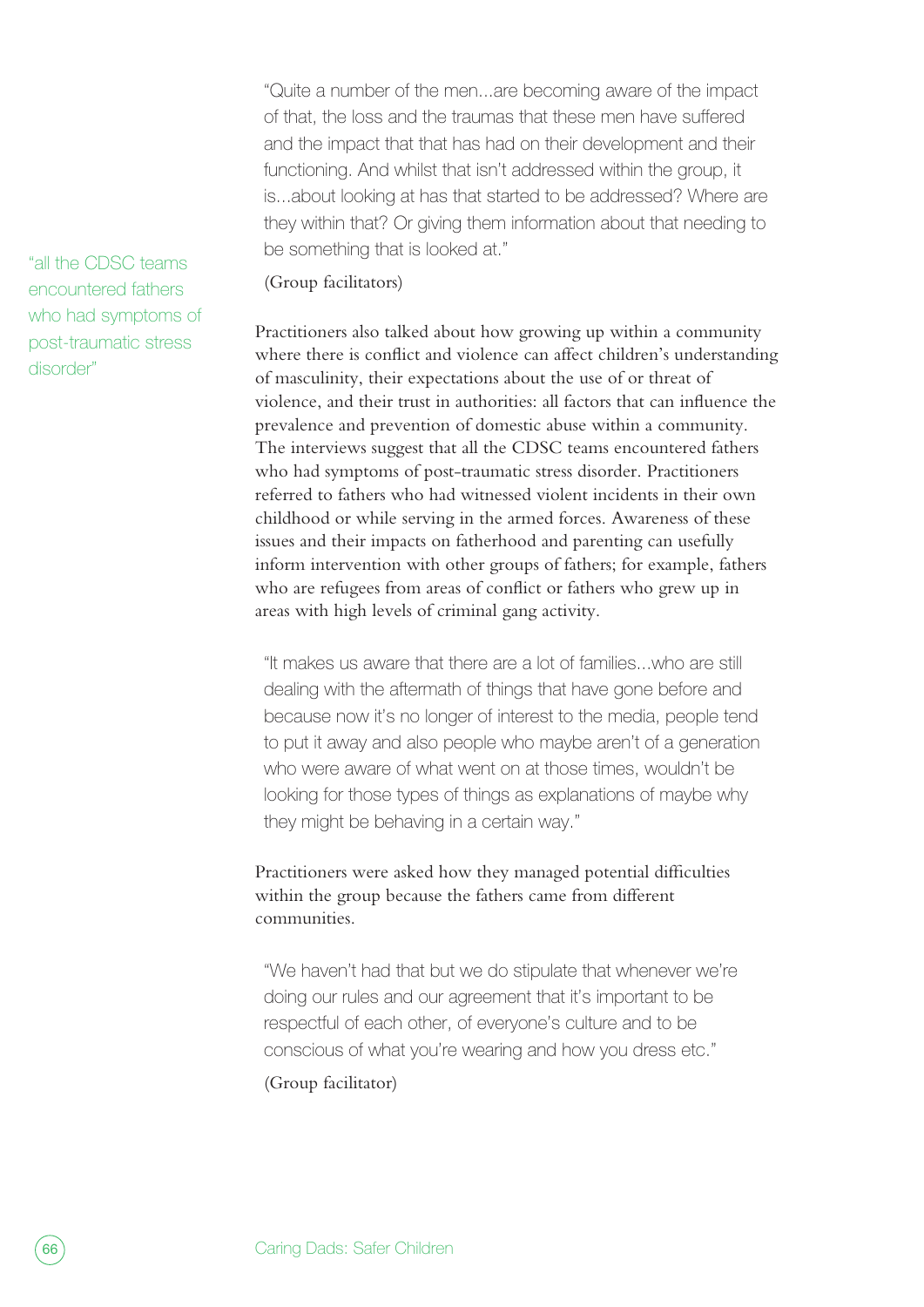Thus, rather than focusing on religion or sectarianism directly, the team asked fathers to be respectful of each other generally, and the fathers would understand that the reference to clothing would include not wearing clothing that would affiliate them with a particular community or might be seen as disrespectful to others in the group.

# 5.4 Delivering CDSC in a prison environment

Practitioners delivering CDSC within a prison environment had far less control over the physical environment and access to the room and facilities. Security procedures meant that the process of entering the prison could take a long time, and if the prison was in 'lock down' the group would have to be cancelled.

"The advantage of being here [at the service centre] is obviously we could set up the room, the boundaries and our relationships with the men, even refreshment breaks. Or we could set up group rules together...In the prison that's not the case. You can do a part of that and you can make requests for that; but obviously we don't have the keys to go and get the coffee if it's not available. Or if there's a lock down, there's a lock down and that's it, no group. We couldn't control the environment in the same way that we can in the community."

#### (Group facilitator)

Even though the workers were given a choice of rooms to use within the prison, neither was completely suitable. One room was more closed and inaccessible, which presented safety issues for the practitioners delivering the group. Another room had a large glass wall or window, which meant that the fathers attending could not have complete privacy – other prisoners would be aware they were attending a group even if they did not know what it was about. Another very practical consideration was that the female practitioner had no access to a toilet as the only toilets available within the all-male prison wing had saloon doors.

Within the prison, there were additional cultural or environmental factors for the facilitators to manage that could potentially affect the group dynamic that were not present within a community group. The practitioners needed to be mindful of not only safeguarding families, but also, within a prison environment, the fathers themselves. Fathers referred to or attending the programme did not want any reference to the 'NSPCC 'or 'domestic abuse' to be mentioned in relation to the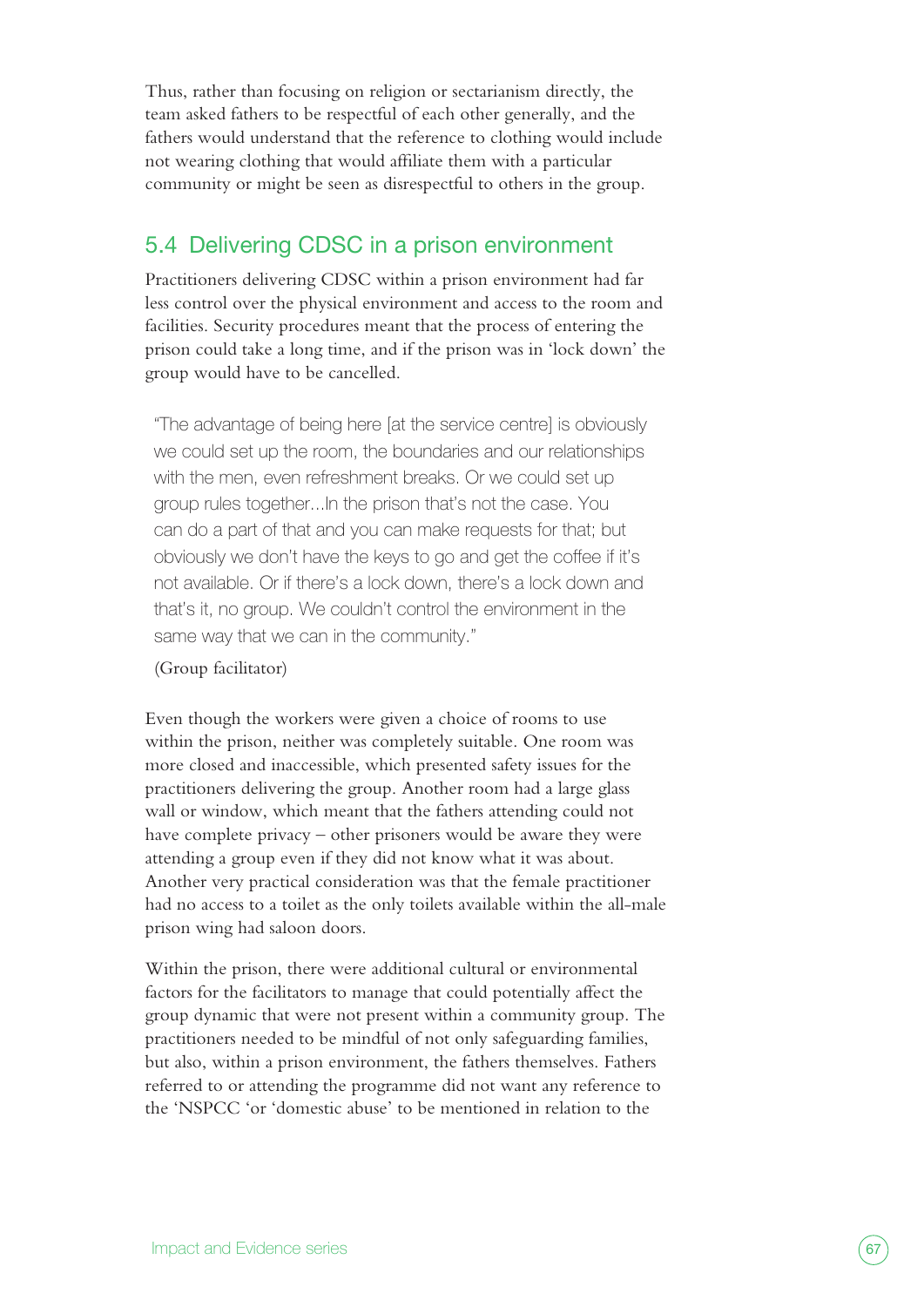group, as any associations with child abuse could lead to them being targeted by other prisoners.

"We had to work quite hard to make sure that it was clear that that group was not about that, it was about being a good dad and not about hurting children."

#### (Group facilitator)

Group participants were torn between conforming to prison culture and the required behaviours for participating in a CDSC group: for example, being respectful to the female group facilitator; being respectful to other participants; being honest and open to change. The group facilitators recognised that the fathers needed to be quite brave to share personal information in a prison group or show willingness to change, both of which would normally be interpreted as a sign of weakness within prison culture.

"It's easier in the community to show how you've changed and you're willing to change, whereas that same demonstration of willingness to change in prison can be seen as a sign of weakness. And if you don't respond in a particular way, you're seen as a weak person as well."

### (Group facilitator)

Another difference observed was that, while it would be normal to provide refreshments for the group participants in a community group, the refreshments presented a potential challenge for the facilitators within a prison environment, where tea, coffee, biscuits can be considered currency. The group facilitators had to think about how they managed the situation and the group members' behaviour.

"Teas, coffees and biscuit, became a challenge to you, in terms of your authority. In terms of taking things, stealing things, and filling their pockets with stuff."

#### (Group facilitators)

Compared with the fathers they had worked with in the community groups, the practitioners were less confident about the prison father's motivations for attending the programme. The way some prison staff described the programme to fathers was unhelpful, resulting in the practitioners having to tell one father who had been told the programme "will help him to see his children" that he was not suitable. The team also wondered whether fathers attending wanted to be better parents or merely wanted to escape the prison routine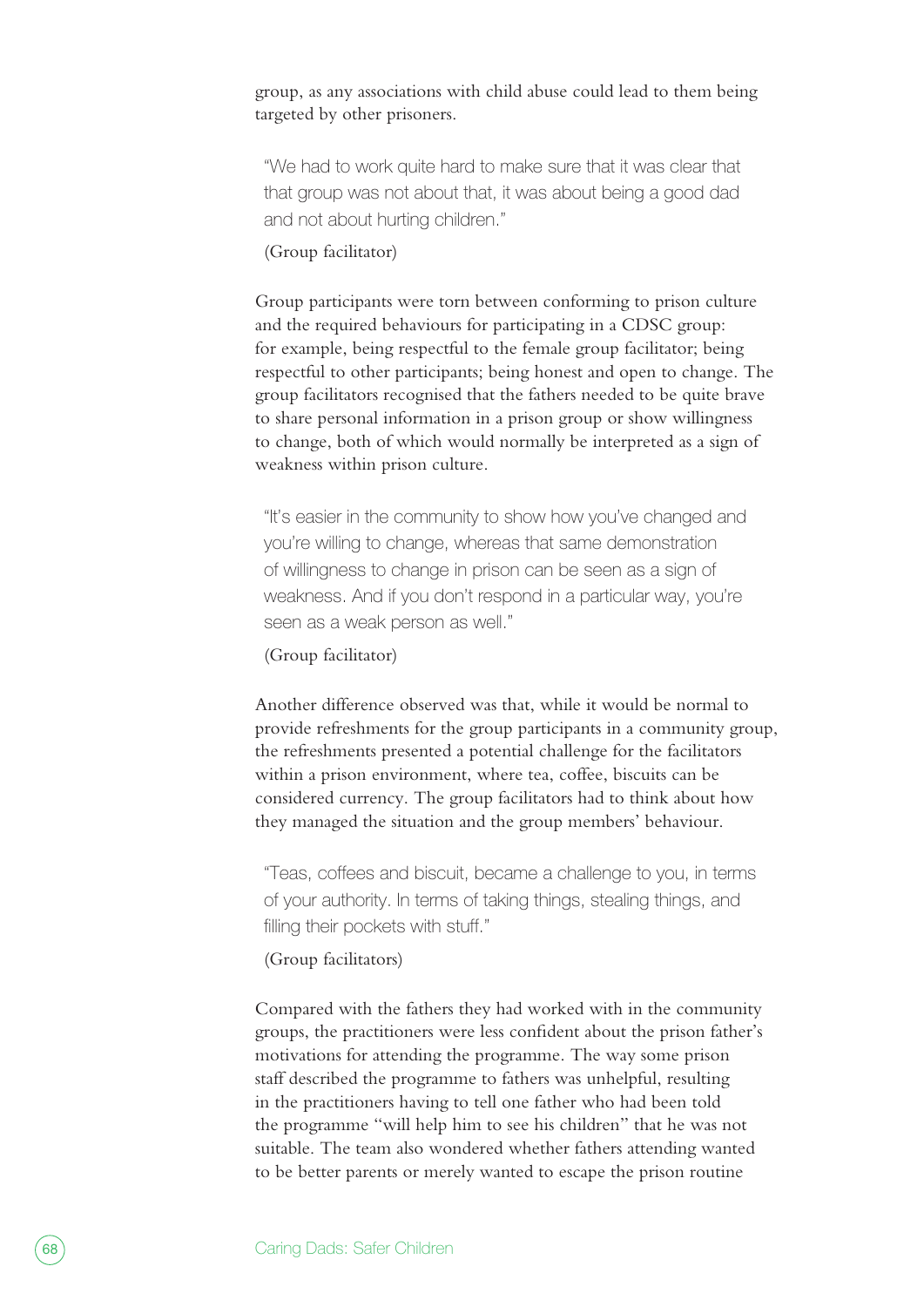for a couple of hours. However, the practitioners also recognised that, after the first few sessions, the programme would become quite challenging for participants who were locked up most of the time and less able to escape their environment to distract their thoughts. This was one of the reasons why the team decided to run the programme twice weekly so that there was a shorter period of time between each session for fathers to dwell on the course content without being able to ask questions.

"One of the fears initially [was] that it was seen as an easy option to get out of our cell to do something and then once you got into the group itself, once you got past the first phase of the group with your instructions and scene setting it was much more challenging and, therefore, much more challenging for the men because they were in that environment all the time, they couldn't leave it like they could in the community."

(Group facilitator)

Despite being imprisoned, fathers' attendance within the prison groups could be just as erratic as fathers on the outside attending the community groups. Other meetings, events or even being transferred to different prisons meant that fathers missed sessions or had to drop out of the group.

"I had a naïve view that...I didn't think we'd have an issue about attendance...because they're in prison, they're contained. But actually there were issues about attendance even within that environment...if their solicitor had visited or they were in the hospital or whatever."

(Group facilitator)

One of the main barriers to the effectiveness of a parenting programme delivered within a prison was the limited contact the fathers had with their children. Although there was contact with their children via visits, letters and phone calls, unlike fathers within the community groups, the prison fathers had little opportunity to implement what they were learning about parenting or see the benefits of a change in their approach. Part of the theory of change for the CDSC evaluation was that fathers who successfully completed the programme would report lower measurements of parenting stress than when they began the programme. It was possible to compare the mean scores for the Parenting Stress Index of fathers within the community with those of the fathers within prison. Both groups were delivered by the same facilitators. The differences between the before

"the prison fathers had little opportunity to implement what they were learning"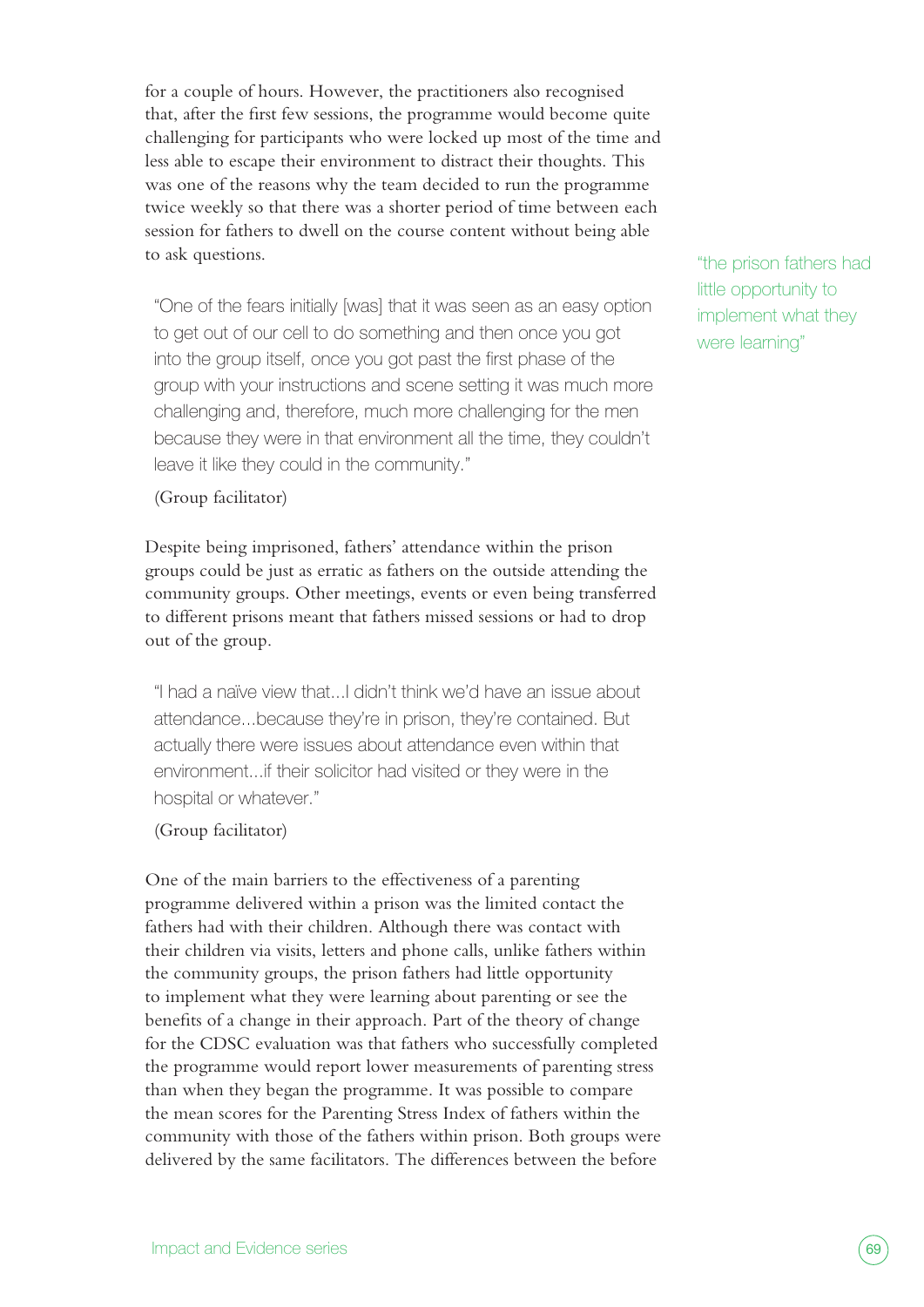and after scores of fathers within the community and prison groups are presented in Chart II in Appendix F.

While both groups experienced a reduction in parenting stress during the programme, a far greater reduction occurred within the community group. Notably the community group, who had more opportunity to do tasks between sessions and interact with their children during the programme, were less likely to perceive their child as difficult after the intervention. This suggests that delivery of the CDSC programme might be more effective within a community setting than within a prison; however, a larger sample and more robust statistical tests are needed to be more certain. Some research with offender populations suggests that longer time periods are needed to achieve behaviour change. The reasons for running the group twice weekly were sensible given the amount of time the fathers spent locked up and also the frequency of prisoners being required to move prisons. However, it is possible that the overall length of the compressed intervention, combined with the limited contact with children may have affected the amount of change possible to achieve.

The team struggled to engage the families of fathers attending the prison groups. Only one partner engaged with the programme and the practitioners questioned whether the partner engagement element of the programme could be of much benefit to families when the father was in prison.

"There was less in it for them...'it's just another hassle that I don't really need because the children aren't seeing him, or they're seeing him but we're all safe'."

(Partner engagement practitioner)

However, the practitioners working with the prison groups also learnt that they could not make any assumptions about the situations of families when the fathers are in prison, as even when a father was locked up he could continue to control members of his family, which may very well have affected their willingness to engage with the programme.

"Although they were separated and he had this positive relationship with his child who came to visit, [we got reports] that he was somehow moving people around on the outside… to threaten his ex-partner…she wouldn't engage at all with family support."

(Group facilitators)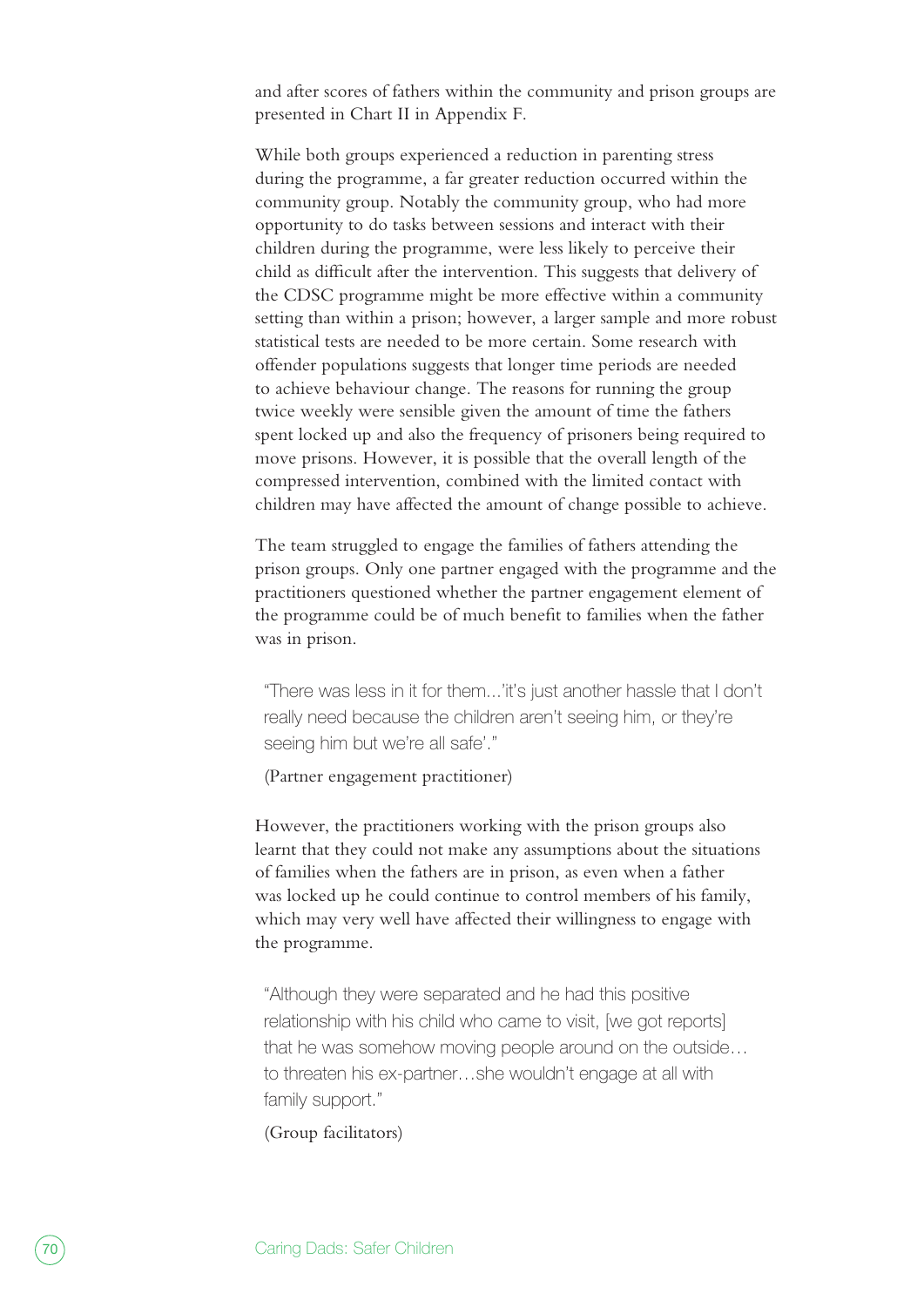# 5.5 Conclusion

Differences in assessment and reporting practice between CDSC practitioners appeared to be determined by the extent to which they felt it was their role to focus solely upon the father's suitability for and learning from the programme, or to provide a more comprehensive assessment of risk. Engagement of partners and children, although welcomed as an opportunity to provide them with information and obtain better insight into what was happening within a family, was sometimes considered lacking. Practitioners wanted to offer more comprehensive, tailored support to families, particularly as many of the issues they were presented with were complex. The location and context within which CDSC groups were delivered had a considerable impact upon practice and group planning.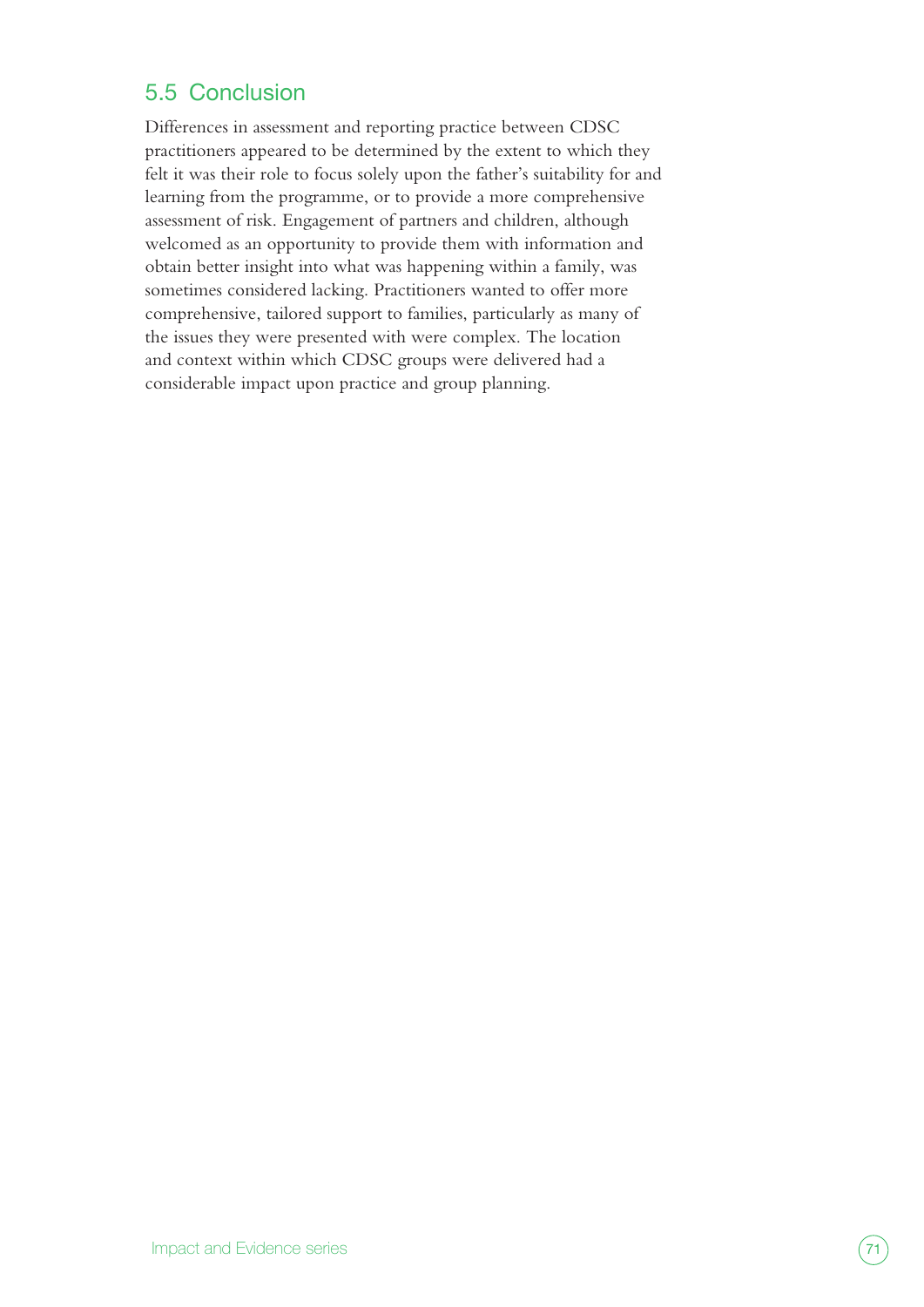# Chapter 6: Barriers and facilitators

This chapter describes the factors that acted as barriers and facilitators for effective delivery of the programme and achieving positive change for children. It also includes suggestions for improvement based on our learning.

# 6.1 Barriers

Barriers tended to be factors to do with the father and his circumstances or issues to do with programme delivery.

### Factors to do with the father

Factors that prevented fathers from successfully completing the programme included issues intrinsic to him that affected his ability to engage with the programme. For example, the father's state of mind or his readiness to change; or sometimes connected with this, any substance, drug or alcohol problems that prevented him from participating. Practical reasons also prevented fathers from attending sessions. Where the father lived, his access to transport, his income, working hours or whether he was looking for work could all get in the way of whether he was able to attend every session (see Chapter 4). Mental health problems or a learning disability sometimes meant that it was difficult for fathers to participate in group work. Practitioners described cases when it became apparent that the father was on the autistic spectrum, but this had not previously been identified. These fathers found it particularly difficult to apply their learning from the group to other situations.

The eighth session in the CDSC programme tries to increase fathers' awareness of the connections between their thoughts, feelings and actions, and how becoming more aware of negative feelings increases your ability to control your actions. This was seen as one of the most pertinent sessions if the fathers were able to grasp it: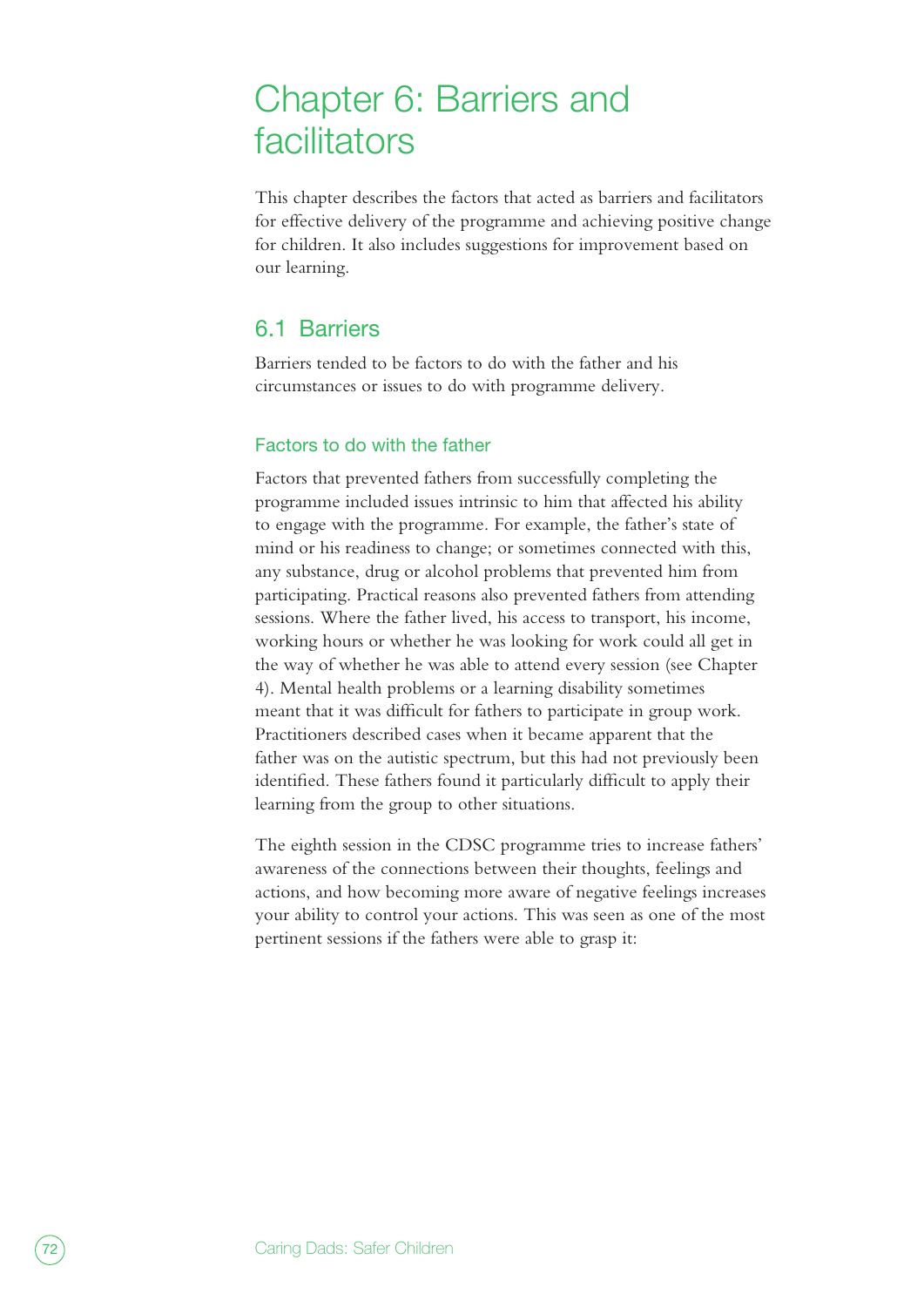"The most difficult session in Caring Dads I think to watch and for people to run…is the triangle...Unless men can link their thoughts and feelings together there's not much change... But it's the most pertinent session...In one group…it was clear that for three or four of the men the penny dropped straight away, but... for some they struggled...for violent men…feelings is the most difficult bit to identify and work through…if we could get men to do that, you could stop that behaviour at the end, because dealing with those feelings will stop that action, nothing else."

#### (Group facilitator)

Sometimes, a father's expectations of the programme were unrealistic, believing that his attendance on the programme would help him to get custody of his children. Or that once he started the programme, his relationship with his children would improve, overlooking that this would take time and his children might not want to develop the relationship after what had happened. These fathers could become increasingly disillusioned during the programme. Even though practitioners could sometimes anticipate that this might happen, with some fathers it was not possible to motivate them to stay on the programme and focus on more child-centred, achievable goals.

#### Factors to do with the fathers' current circumstances

Fathers who wanted more contact with their children often found the court process difficult. There were differences in views between practitioners as to whether it was helpful for the father to start on the programme prior to court decisions being made. Was it better to wait until a court decision had been resolved before the father started the programme? This would allow him to focus on his parenting and any progress would not be interrupted by a court decision where the father was disappointed. Or was it useful for the father to attend the programme while the case was going through the court as it was an opportunity to advise and support him through the process? Practitioners who held the latter view believed that if the father could be encouraged to be more accommodating and less combative during the court process, it was likely to result in a better outcome for his children. There was less certainty about including fathers whose children were being adopted – although they may have contact with other children, it would be a difficult time to participate in the group.

"[his] children were being totally removed and they were going to be adopted and I felt it was almost like a slow torture for him to be here."

(Team manager)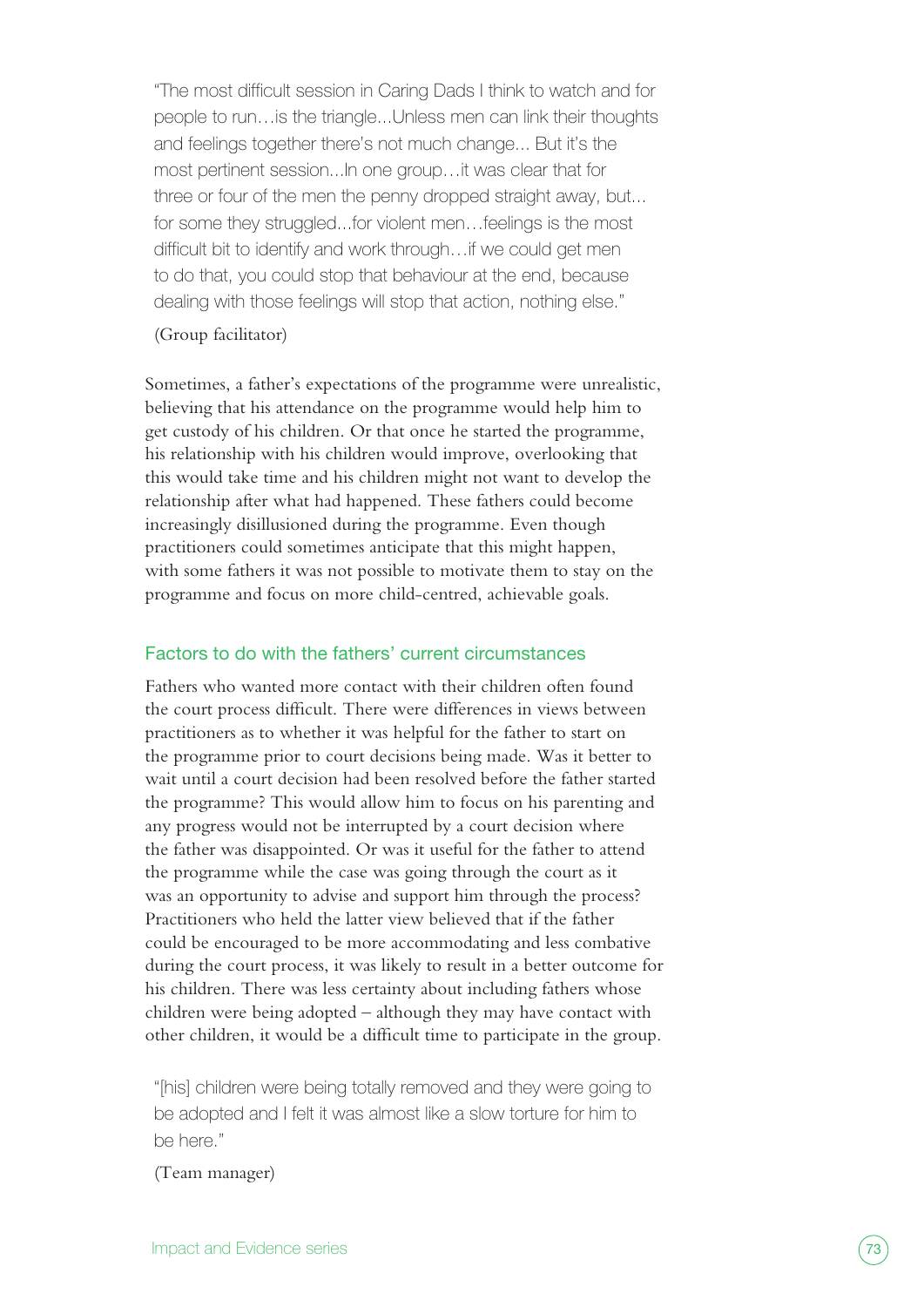"the number of fathers within the group influenced the quality of the fathers' learning experience"

As discussed previously in Chapter 3, for fathers of children on a child protection register or plan, maintaining the involvement of the referrer was helpful encouragement for fathers to stay on the programme. Fathers who wanted less scrutiny from social services could lose interest if their child was deregistered at an early stage of the programme, before they had time to appreciate how the programme could help with parenting. Fathers also needed cooperation and support from their partner and family to be able to change. In some cases, the father's attempts to change were hampered by a lack of cooperation between him and his current partner. Attempts to implement more child-centred parenting strategies could be undermined if not explained to or supported by a partner, particularly if she too could also have benefitted from help with her parenting.

#### Factors to do with service delivery

Any service factors that prevented fathers attending or engaging with the programme were potential barriers to success. Previous chapters of this report have referred to service barriers, including insufficient numbers of suitable referrals to create viable groups (Chapter 3); the times and venue of the group preventing some fathers attending (Chapter 2); inability to engage fathers at the beginning of the group (Chapter 4); and the evaluation process hindering the setting of the right tone and building a good working relationship (Chapter 6).

The number of fathers within the group influenced the quality of the fathers' learning experience; too many fathers or too few fathers within the group affected group process and dynamics. While a group made up of six to eight fathers was seen as ideal, practitioners facilitating larger groups struggled to prevent their input being didactic.

"In the past we've had big groups, twelve or thirteen, it's become quite hard to manage, even with three facilitators. [So] by the time you get through everything...it becomes more educative rather than therapeutic – you're just sort of going through the book."

#### (Group facilitator)

Practitioners facilitating small groups often had to provide a lot of additional support to less committed fathers in order to keep the group going.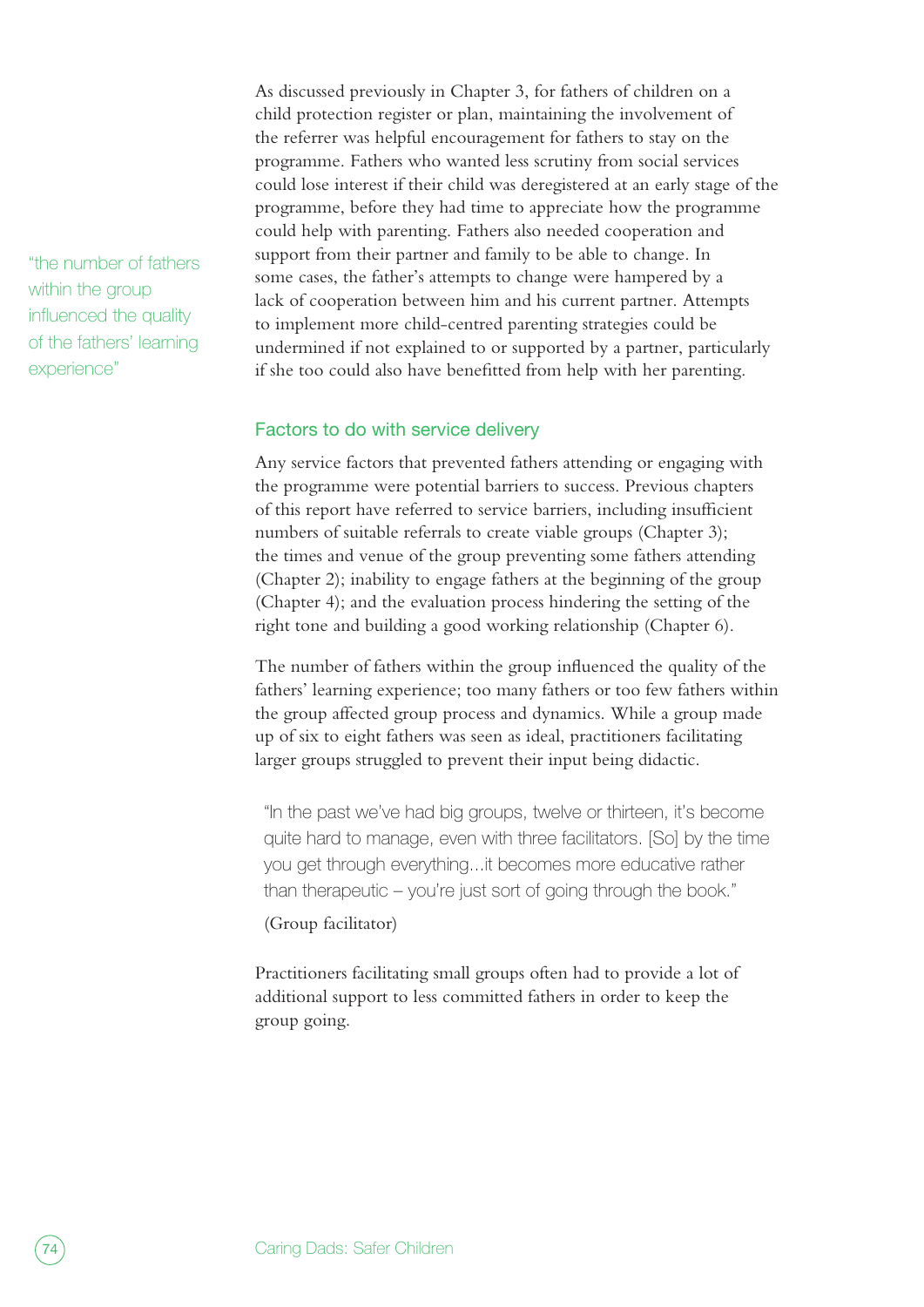"We're left with very few men who have multiple needs and we're trying to be accommodating to some of their needs...to help them to complete the programme. If they were in a bigger group where there were men who were committed and who were attending regularly then we would have said to them, 'I'm sorry you're clearly not able to be here for this', and…they would have been referred elsewhere or their involvement in the group would have ended."

(Group facilitator)

Overly negative or intimidating individuals could unsettle other members of the group, particularly if the group facilitators were not confident and skilled at respectfully confronting unhelpful behaviour or deciding when it was necessary to exclude an individual.

Another service barrier was the inability of the programme to meet all of the diverse needs of fathers who could potentially benefit. Programme data suggests that CDSC was more accessible to some fathers than others. Data about the fathers' ethnicity was similar to that of the UK population (ONS, 2013) but less diverse that the relevant populations for children in need or on a child protection plan or register (Welsh Government, 2015; DHSSPS, 2014; Department for Education, 2014), which we might expect to be similar. This suggests that fathers from minority ethnic groups were less likely to be referred to or attend CDSC. Language was certainly a barrier to participating in the programme, as the group facilitators spoke only in English or Welsh. The CDSC teams received referrals for fathers for whom English was not their first language, including Portuguese and Polish speakers. Although there were a few accommodations for language (for example, bilingual group facilitators in Wales and a few materials like the Strengths and Difficulties Questionnaire potentially available in other languages), if the fathers were unable to understand and speak English they were unable to participate in the groups.

There were no records of any gay, bisexual or transgender fathers referred or attending the programme, although it is likely that recording about sexuality was probably not reliable. Similarly, recording on religion and disability was incomplete. Although the service centres were accessible for fathers with physical disabilities, it was difficult for fathers with learning disabilities to participate in group work. Occasionally, practitioners did individual work with a father when it became clear during the assessment that his learning disabilities meant that he would be unable to learn effectively within a group work setting.

"fathers from minority ethnic groups were less likely to be referred to or attend CDSC"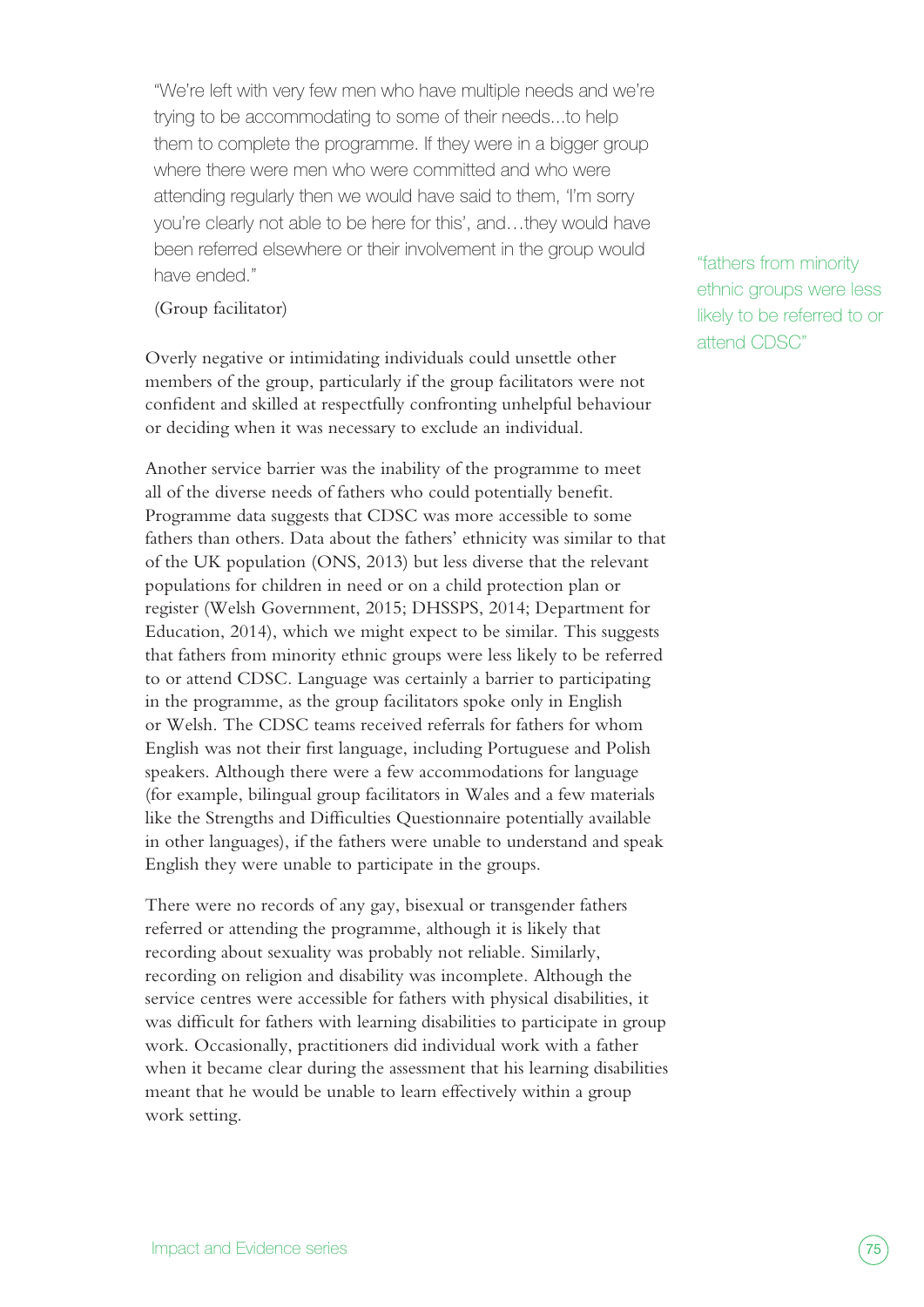### 6.2 Facilitators

Any factors that supported fathers' engagement and motivation within the programme facilitated success, as did the sharing of ideas between the CDSC teams.

#### Familiar practitioners

As the practitioners' relationship with fathers was key to engagement (see Chapter 4), the CDSC teams tried to ensure consistency in who delivered a particular programme. Although it was usually two practitioners who facilitated the group, there was also another practitioner on standby if there was illness or if one of the workers had to take leave. Usually, this person would be introduced at the beginning so they would not then be a stranger to the group if they had to help out part-way through the programme. Ideally, the same practitioners who carried out assessments also facilitated the group, as then the fathers would be less anxious about the personal information that they had disclosed and they would have already started to build a connection with the assessing practitioner.

"You do your best but I've a feeling you can't beat actually doing the assessment, connecting with the man from referral stage right through to group work. I think that connection is essential and whilst we are very good being flexible and connecting with people...realistically if you are looking at achieving maximum change, that connection in the professional relationship should be from referral straight through to intervention ending."

(Group facilitator)

#### Co-gendered group facilitation

Using male and female co-facilitators, as recommended by the programme authors, enabled the facilitators to model an equal and respectful gender relationship during the group. The presence of a male facilitator reassured some fathers and also provided an alternative role model for behaviour, while the presence of the female facilitator sharing expertise and leading discussions countered fathers' negative expectations of women.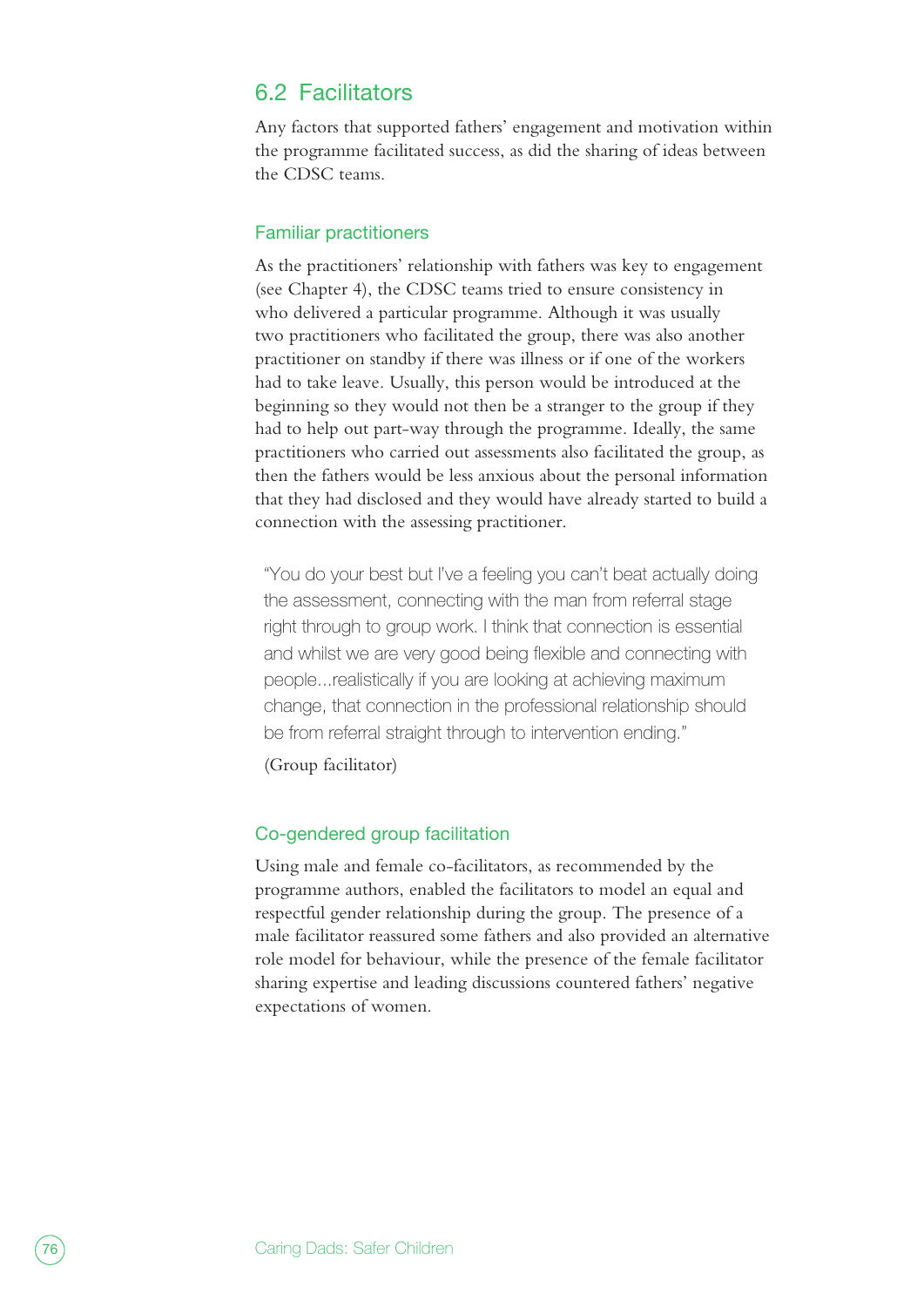"[the fathers] certainly have assumptions about women that are very demeaning, very negative, very discriminatory. So for us to put a man in the room who role models respectful working relationships, and the female social workers obviously take the lead at times...Also they are challenged on some of their statements and their behaviours by another male, which is very powerful."

#### (Team manager)

The effect on group culture was noticeable when a female facilitator was not present.

"Yes, it became very 'footbally', very male, and then it was a real uphill struggle and no female personality within the group."

(Group facilitator)

Despite being the preference, it was difficult for some of the CDSC teams to always maintain a gender balance among the facilitators. Although all of the teams had male workers, the NSPCC workforce is predominantly female, so the CDSC teams sometimes struggled to always run each group with a male worker.

#### Parenting as a motivator

The practitioners described how some fathers had not previously had much involvement with their children, but by gradually carrying out activities required from the programme they began to realise what they had been missing out on. Regardless of whether the fathers were currently in a relationship, they usually had an interest in their children and being a better parent.

"Often they're not bothered if they never, ever see or hear from the ex-partner again. But they're very focused on their sons or their daughters and want to see them: 'I want to be the best dad, I want to be a better parent; I know I've done stuff that has upset them or affected them so I want to focus on that'."

(Group facilitator)

The programme could be enlightening. One of the group facilitators noted that some fathers did not fully understand the impact or damage their behaviour had caused because, within their own upbringing, the exposure to abuse had been similar or worse.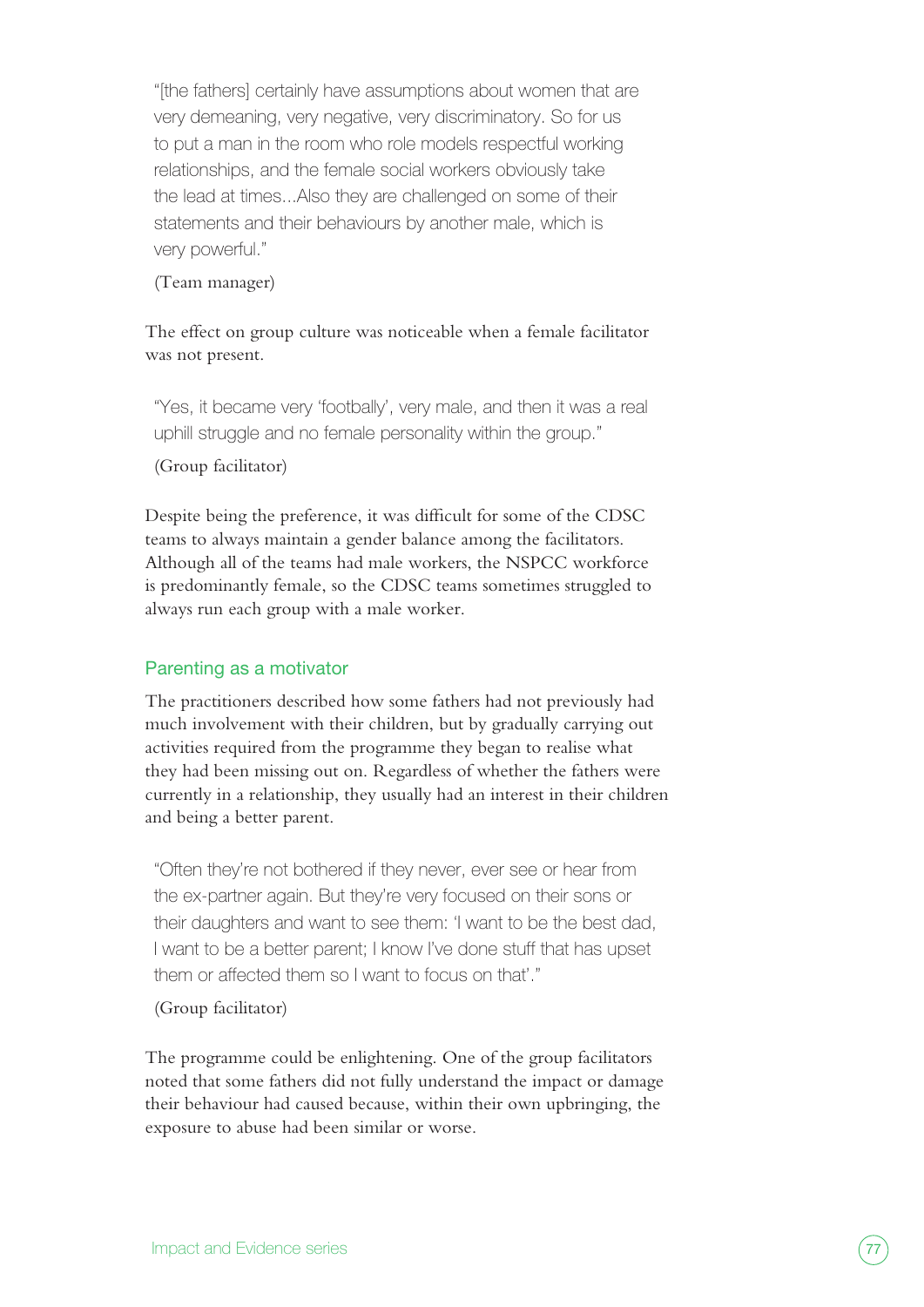"I've learnt that a lot of the dads come in and when you find out how they've been parented they just don't know any different. They see that their dad may have hit them or hit mum when they've been young, and they see themselves: 'I'm not that bad; all I do is this or all I do is that'; my upbringing was much worse'."

#### (Group facilitator)

As discussed previously in Chapter 2, the practitioners' knowledge of child development helped them to provide examples or feedback that was meaningful for each father. For example, the group facilitators needed to explain to one father that his child was probably far too tired to act gratefully after being taken for a long day out. One facilitator described climbing onto a table to physically demonstrate to another father how he might appear to his small daughter:

"He was just like, 'Oh my God! That's how I look to her?' He had no idea of his presence, his physical presence or never mind then the violence and what he might...[mimicking] 'What about when you look angry? What about if I'm now shouting from up here on this table'."

#### (Group facilitator)

Another advantage of the focus on parenting was that it provided learning that the fathers could apply to other areas of their life. Fathers often told practitioners how the programme had changed how they thought through and resolved situations, and how they should speak to other people.

#### Parenting as a common interest

The focus on parenting and the impact of domestic abuse on children was also a unifying factor, enabling the group to discuss common problems and become more cohesive before focusing upon the more challenging areas of the programme.

"We start off by looking at a lot of parenting behaviours and how to engage with children, it draws men in and it allows them to kind of form a group in perhaps a less challenging environment, and by the time we get on to doing the more heavy-hitting work towards the second half of the group, they've already done all that group cohesion work, they've already got the buy-in."

(Group facilitator)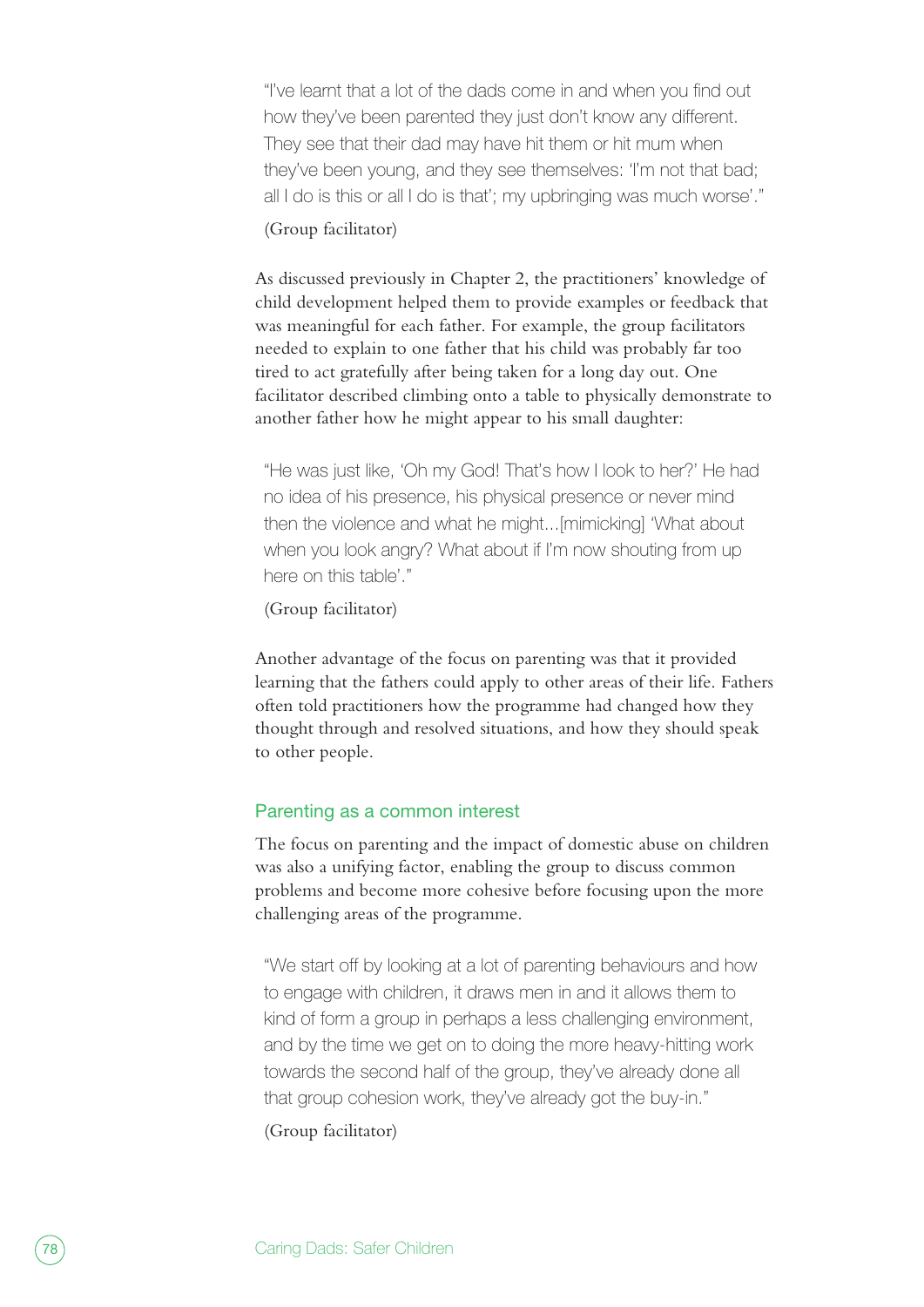One practitioner made a distinction between the cohesion that the focus on parenting that CDSC could bring compared with "more hard-hitting" programmes where men with very different types of offending might attend and, apart from domestic abuse, had little in common between them. The facilitators also felt that the group process added more than if the programme materials were used to work with an individual. Listening to others describe their situations enabled men to recognise and begin to challenge abusive behaviour of others – the message would often resonate more if it came from other members of the group rather than from the facilitators.

"The ones that have had the light bulb moments will then say to the other dads, 'Well, you don't want to be doing that mate, do you? Because I used to do that'. Or, 'I never thought about it like that'."

"the group process added more than if the programme materials were used to work with an individual"

(Group facilitator)

#### Sharing ideas with other CDSC teams

There were good examples of the CDSC teams sharing ideas and suggestions across the different service centres delivering the programme. It was important for group facilitators to reflect on how they could improve their delivery and the content of programme, for example by using different film clips, so that they could maintain their interest and refresh their skills.

"I think I learn something every time I do it. Even though I've done it so many times, I still need to test out the book beforehand and check out what we're doing, and we do still try and bring new materials to it to freshen it up, maybe another DVD, or if somebody's seen something that could be relevant, because there's so much Billy Elliot that you can watch as part of the programme!"

#### (Group facilitator)

Practitioners thought that there could have been better methods for sharing films and resources across the five teams. Speaking to colleagues in other teams about their practice encouraged practitioners to try different approaches, for example by being more protective of their time when fathers missed a session. Whereas previously the facilitators had provided a full catch-up of the two hours with men who had missed a session, they copied other teams' practice of asking the men to arrive at the next session half an hour earlier.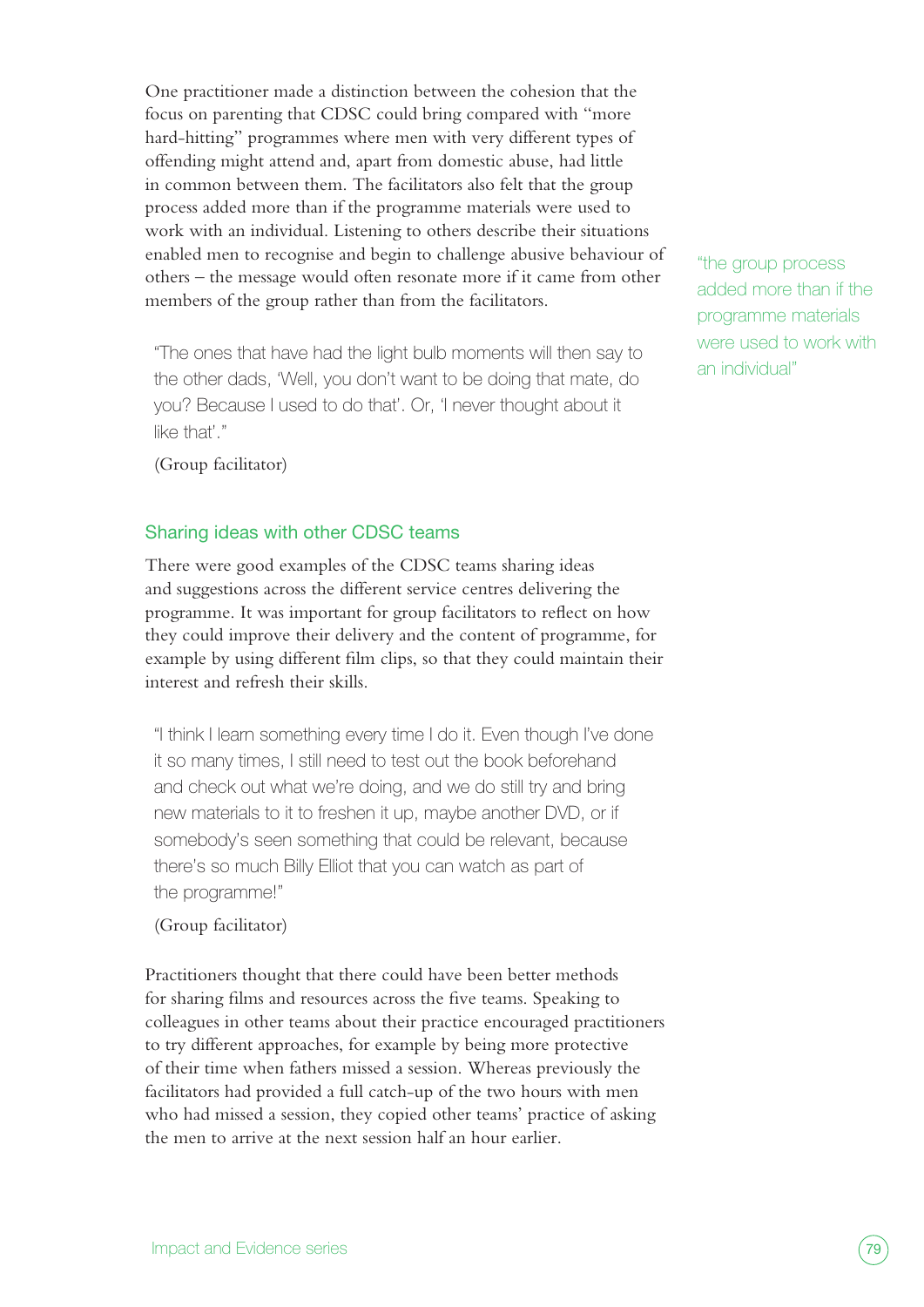"If men miss a session, we would have been doing a catch-up of the full two hours...you could have been doing a session in a week plus three or four other sessions for whoever couldn't make it...and it was just getting a bit impossible, a bit resource heavy. Then...having spoken to somewhere else [we had] the idea of bringing men in half an hour early and just doing a briefing, giving them the worksheets and getting them to do their homework."

#### (Group facilitator)

The team increasingly spent less time "chasing after men" and put the onus on the fathers to be responsible for communicating with the team and catching up if they could not attend a session: "making sure they ring us as opposed to us ringing them 20 times trying to get hold of them".

#### 6.3 Areas to improve

The practitioners came up with several suggestions for improving the delivery of CDSC. These included more supervision and time to reflect as a team; greater focus on the couple relationship within some families; and further development of support to families.

#### More supervision and time to reflect on the group

There were different experiences and views about the extent of time practitioners had to reflect on their practice. Practitioners in some teams described an organisational culture that was more focused on setting up groups than reflecting on the practice within the group and how it could be improved.

"It's very much about the drive towards assessing and setting up of groups and not being able to stop and reflect on practice and reflect on what went well, what could be done differently as practitioners, as a team and as a [service] really."

Good supervision and support for practitioners was important as the work could be draining; for example, assessing men who were manipulative or oppressive.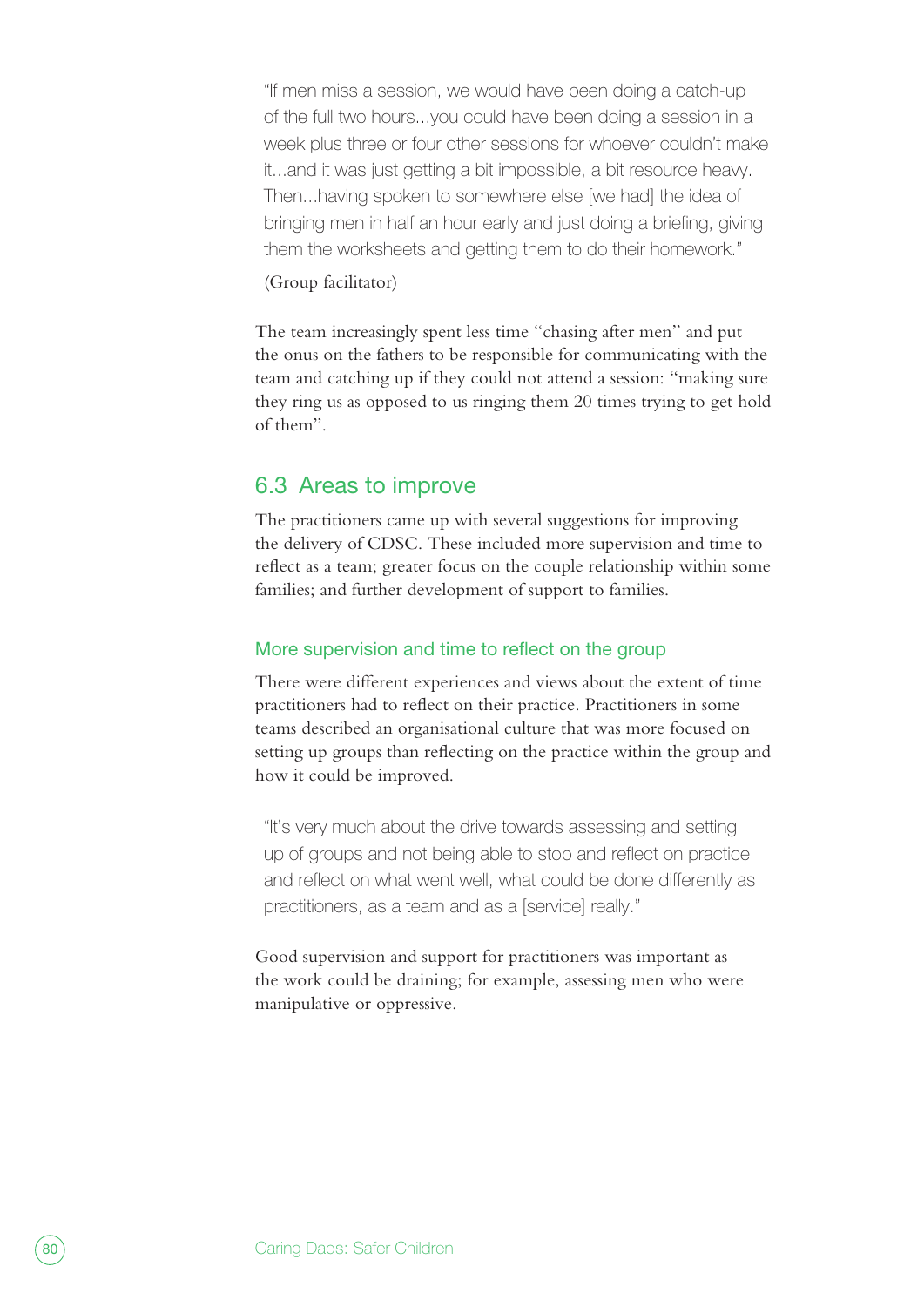"It was hard enough just sitting in a meeting for two hours and nearly coming out thinking 'maybe I'm wrong?'...you know he was that skilled in twisting and turning things and if we were to have more of those I will be worried about how the impact of that would have on staff because that one person had quite a bit of an impact on everybody."

#### (Team manager)

Practitioners were also concerned that they might become desensitised to domestic abuse, which good supervision or having a break from the work can overcome.

"When the referrals come in you think 'oh, that's not as bad as that one we had, or that's not as bad as this one...I think you maybe need to step away from it...otherwise you become used to it."

#### (Group facilitator)

Facilitators and managers also thought that facilitators could benefit from more observation of how they ran the groups, so that they could receive feedback to improve their facilitation skills. Regular detailed feedback on how they could have done things differently from experienced supervisors who had watched DVDs of the groups was considered helpful. Practitioners who were new to the programme and had been trained via colleagues said that they would feel more confident in their knowledge and practice if they received formal CDSC training. Practitioners also wanted more regular opportunities for reflection and debriefing.

"Delivering the same material to different groups doesn't always have the same outcome so there's always that bit of reflecting after a session about what went well and what could have been done differently but I don't think as an organisation we're very good at that."

#### (CDSC practitioner)

They felt that more opportunities for reflection within the team collectively would enhance co-working and minimise clashes between facilitators, who might have different styles and preferences for running the group.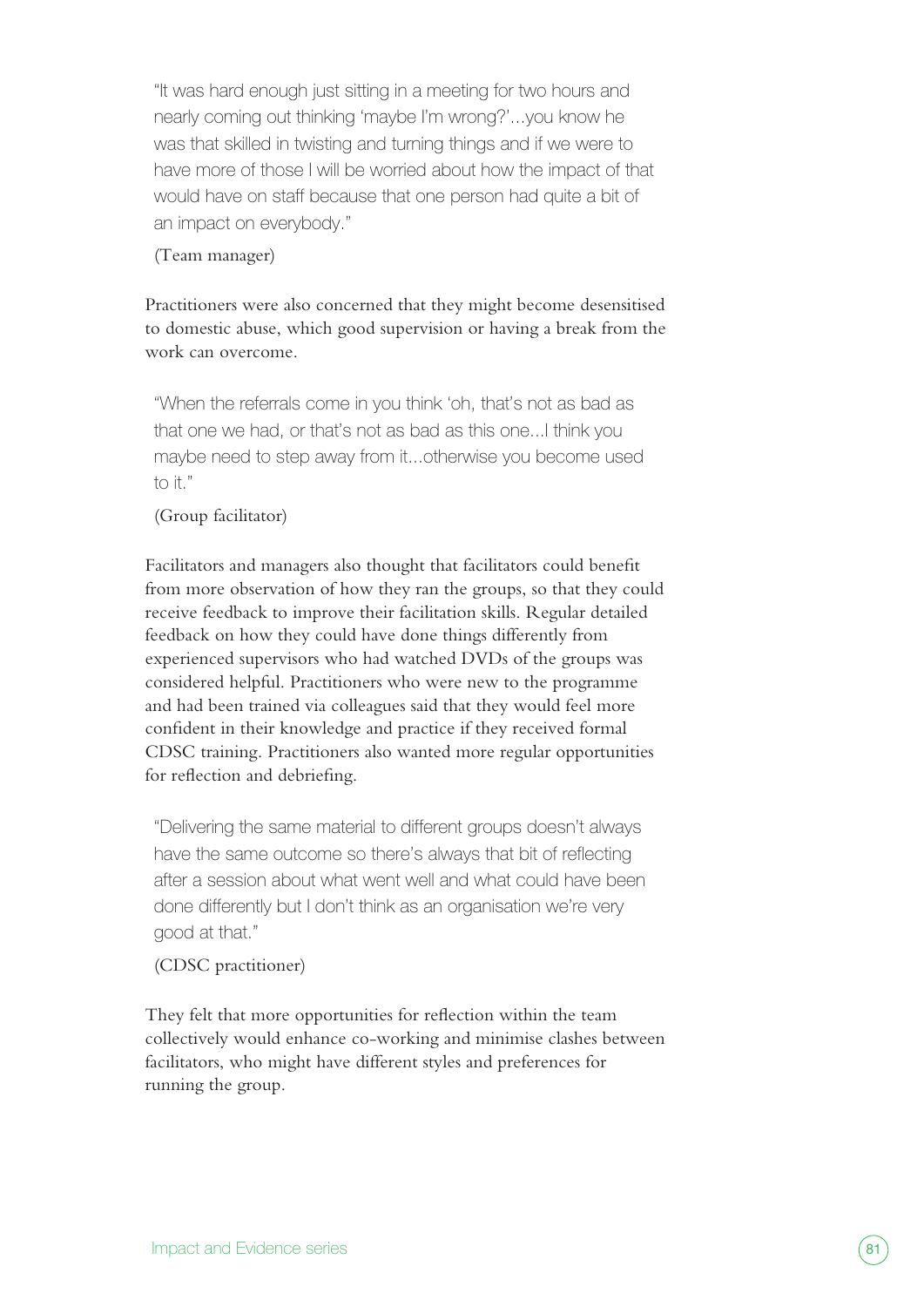#### More focus on the couple dynamic

The CDSC programme is an unusual intervention within the domestic abuse arena because it is specifically aimed at fathers who have contact with their children. In many of the cases referred, the perpetrator of the abuse was still either living at the family home (see Table VII in Appendix F), or frequently visiting.

"Most agencies won't work with families when the perpetrator of domestic abuse is still in the family home. So, that's quite unique in itself."

#### (CDSC practitioner)

Although for many families, the practitioners felt that it was probably in the children's and the partner's best interests in the long term if the couple separated; as discussed in Chapter 5, sometimes to best protect children, professionals needed to recognise the actual circumstances of the family that they were working with. Indeed, the majority of partners who engaged with the programme were the current partner of the father – this led some practitioners to suggest that group facilitators would benefit from more training on couple dynamics. So rather than focusing solely on the father attending the group, their practice would have greater appreciation of the impact of the intimate couple relationship on his behaviour.

"I think it's a bit like nurses seeing a patient in a hospital bed; they don't tend to think as much about the family and I think it's the same thing that when we're just seeing the man we know that somebody's meeting with the partner...but I don't think we think enough about this man is part of an intimate couple and that has hopes, fears, you know there's so much about the need to be a couple…And I don't think we pay a lot of attention to that really."

(CDSC practitioner)

Recognising that many of the fathers were still part of a couple, it was suggested that the programme content could benefit from more materials on dealing with couple conflict. For example, there could be more guidance on taking time out when couples were having a disagreement, so that the father does not just walk out without any communication and potentially increase concerns for a partner who is left wondering when he will come back and what type of mood he will be in when he does.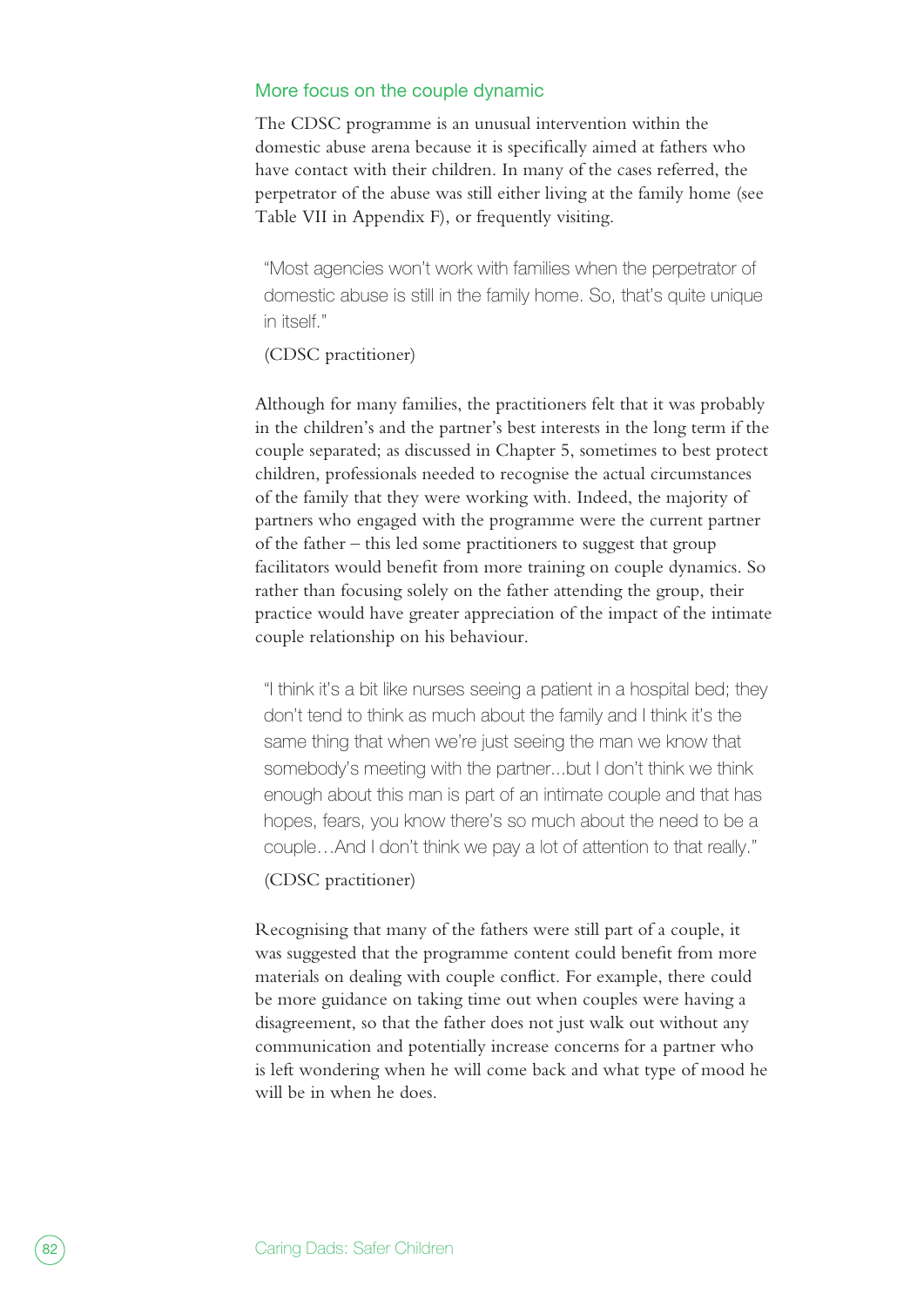#### Development of support for families

A consistent theme throughout the interviews was that the partner engagement could have been much more comprehensive.

"I think for me I felt that family support was kind of an add-on – or that's how it felt – that actually priority was given to...the group."

(Partner engagement practitioner)

Practitioners described ways in which the partner engagement could have been done differently. They referred to practice prior to CDSC when they had carried out an assessment and did individual work with the family alongside the delivery of the Caring Dads group. Practitioners described how partners sometimes thought that the visits would lead to sessions with the children and the practitioners would have liked to have provided this when appropriate. Some of the teams were able to refer families to other services that were available at their centre, for example parenting skills for both of the parents, or postabuse recovery work for ex-partners and children (see Smith et al, 2015); and all teams referred families to other local services. However, as described previously in Chapter 5, a general theme was that the partner engagement element of the programme could have been "more thought through".

#### 6.4 Conclusion

Factors to do with the father or his particular circumstances at the time of the referral affected both his motivation and ability to participate in group work. Recognising these factors can help with decision making during referral, assessment and delivery of the programme. Identifying potential barriers within service delivery can help teams to plan how they can change practice to make the service more effective and also accessible for all families who could potentially benefit from the fathers' participation. Ensuring that the fathers had time to build a connection with the group facilitators, co-gendered group facilitation and the focus on parenting all helped to facilitate fathers' progress and the smooth running of the group. Sharing ideas with other teams was also helpful.

Areas for improvement included having more supervision and time to reflect as team; greater focus on the couple relationship and further development of the support provided to families.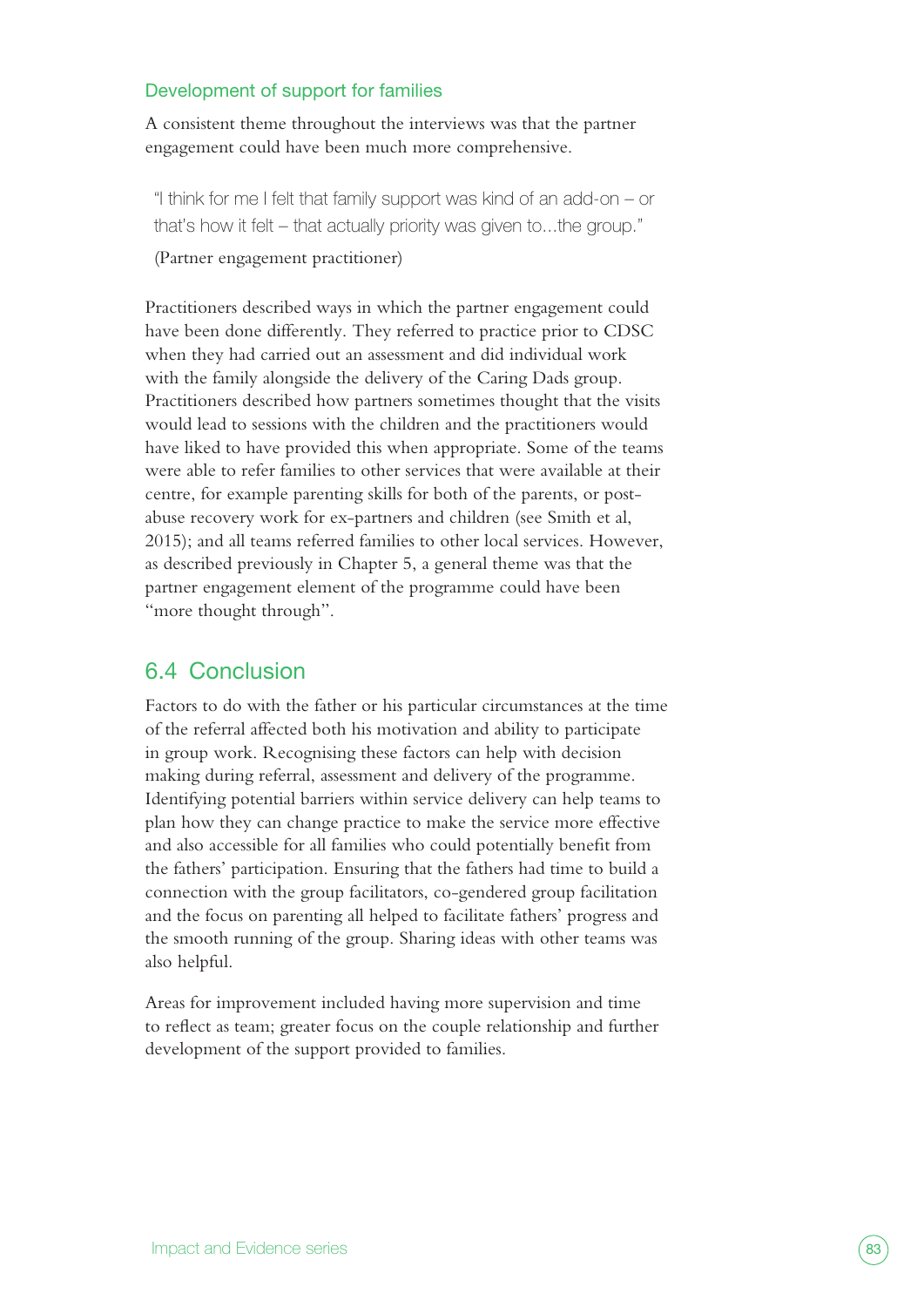## Chapter 7: Evaluation of the CDSC programme

This chapter describes the CDSC teams' involvement in the evaluation, ethical issues considered and the effect of the evaluation on programme delivery.

### 7.1 CDSC teams' involvement in the evaluation

Managers, practitioners and administrators within the CDSC teams were integral to the evaluation of the programme, having responsibility for the collection and collation of evaluation data from individuals using their service centres. Appendix E lists the responsibilities of each role within the organisation in relation to the evaluation. CDSC teams received training prior to the start of the programme so that they had a common understanding of the evaluation, the content of the questionnaires and the process for obtaining consent. This proved to be helpful as language, literacy and learning difficulties among the fathers and their families often required practitioners to support them in completing consent forms and questionnaires. Information sheets and consent forms that the practitioners gave to participants stated that receiving a service was not dependent on participating in the evaluation.

#### Feedback on the evaluation process and findings

Throughout the evaluation, members of the CDSC teams also had a key role in advising the evaluation officer. They regularly provided feedback on evaluation documents and processes so that they could be adapted to fit better with practice. This included helping to create the face-to-face survey questions used with families, and the subsequent inclusion of an additional question asking partners how they felt about the evaluation; practitioners also suggested which would be the best session in which to ask the father to the complete the Strengths and Difficulties Questionnaire (SDQ) about their child.

The CDSC teams also participated in presentations and webinars about the interim evaluation results, during which they provided possible interpretations of the early findings; for example, reasons why most of the SDQ data about children who had been exposed to domestic abuse was unexpectedly within the normal range. They also suggested further questions and areas for analysis; for example, whether current partners or ex-partners were more likely to report change in the father's behaviour.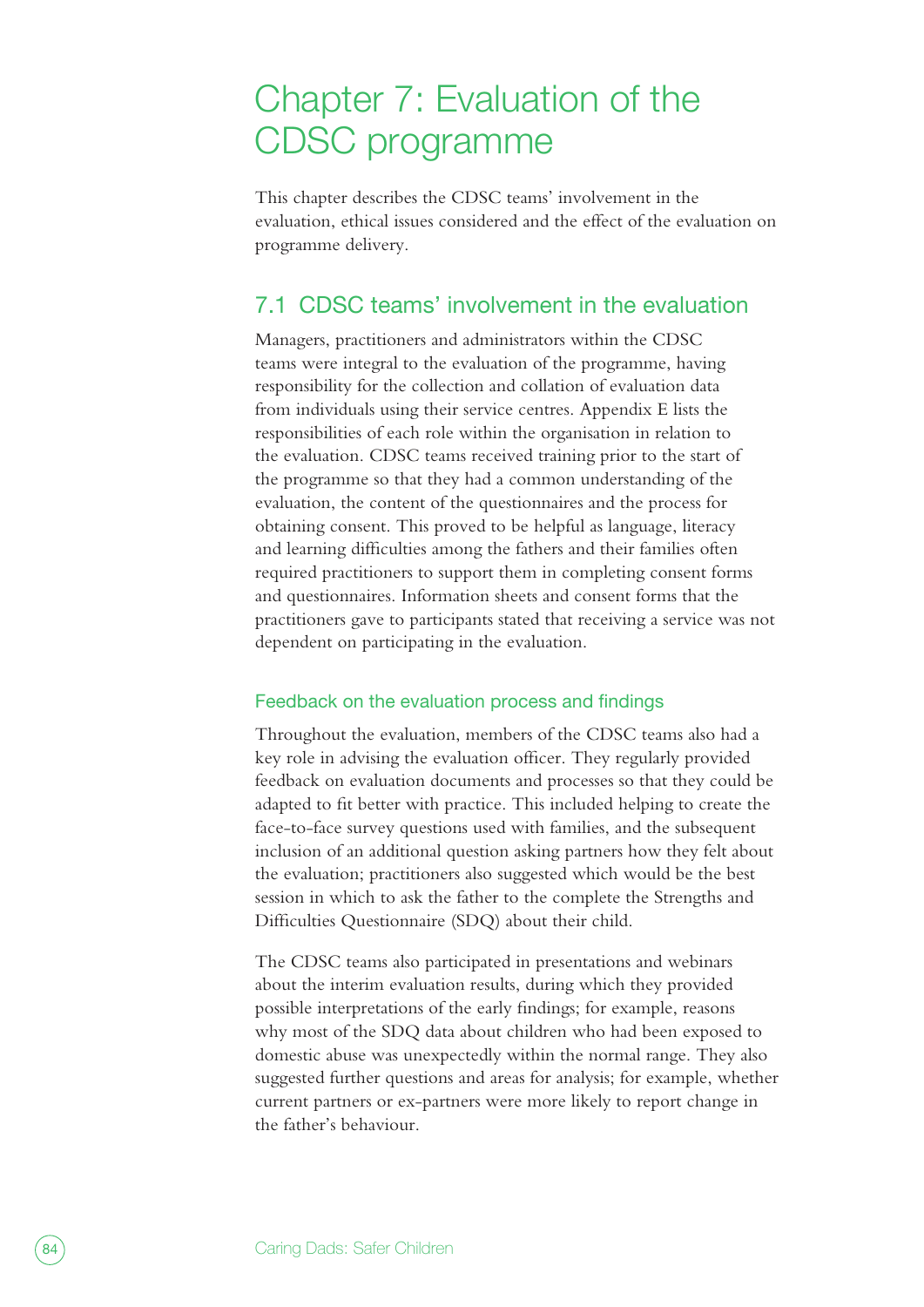### 7.2 Ethical considerations

Recruiting fathers and particularly their partners and children to participate in the evaluation of a programme for abusive fathers can be ethically and professionally challenging. Attrition and difficulties in engagement are common and practitioners must carefully balance the need to collect robust data with the priority to ensure vulnerable family members' wellbeing.

Ethical approval from the NSPCC Research Ethics Committee was given on the proviso that there would be a review of the impact of data collection on all evaluation participants after pre-programme data collection had been completed for the first set of programmes (see McConnell & Taylor, 2014). The review led to a reduction in the number of measures used with fathers, and written guidance on the timing of engagement with partners.

#### Involving children in the evaluation

The review identified several barriers to involving children within the evaluation: many of the children were of pre-school age (see Chart III in Appendix F) and, therefore, standardised measures could not be used. Older children did not participate when their mother did not consent or engage with the service, or when the practitioner felt that it was inappropriate to use a questionnaire with the child. Practitioners also described a reluctance to involve children in the evaluation if they thought that the children might not want to discuss their father, particularly as they were not offering a therapeutic service to the children.

Despite the challenges, the value of involving children within the evaluation was demonstrated when children's reports and fathers' self-reports on his parenting behaviour were compared (see Chart I in Appendix F). The results suggested that the children provided a more realistic appraisal of their father's parenting behaviour, with their average total scores falling within the normal range for the standardised measure. Meanwhile, the fathers' average scores indicated better parenting behaviour that would be found in typically warm and loving families, suggesting response bias, with the fathers either believing or presenting an idealistic view of their parenting.

#### Interviews with families

During the second year of the evaluation, it became clear that the numbers of partners and children participating in the evaluation through the survey and the completion of questionnaires administered by partner support practitioners would be lower than anticipated and too few to run the statistical tests originally planned. Therefore, to ensure that the programme was explored from children's and partners'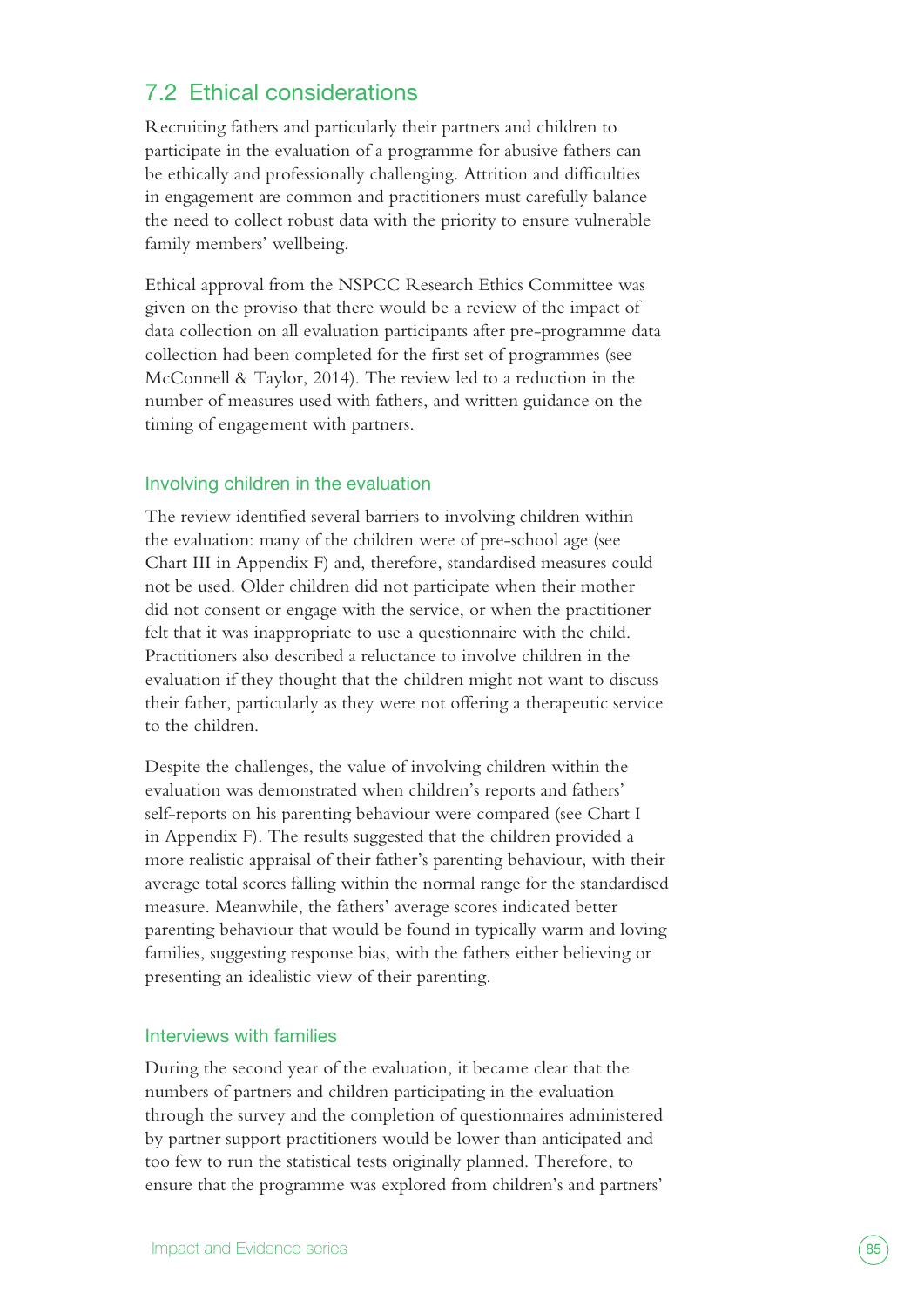perspectives, in addition to the survey and standardised questionnaires, the evaluation department conducted ten qualitative interviews with eleven family members of fathers attending CDSC.

Interviewees were recruited via the partner engagement practitioners who were in contact with the families while the father attended the programme. The practitioners provided partners with written and verbal information about the purpose of the interviews and the consent process. Partners were reassured that they did not have to participate and choosing not to participate would not affect the service that they received in any way. Where possible, information was given in a staged manner so that the partner had time to reflect on whether they wished to participate. The contact details of partners who had agreed to be interviewed were then passed by the practitioners to the evaluation officer who would telephone them to arrange an interview.

Recruiting family members to participate in the interviews was a time-consuming process that took over a year to complete. While some interviews were very easy to arrange, it was often very difficult to contact the partners who had agreed to have their contact details passed to the interviewer. Several partners, after initially agreeing, subsequently decided they did not want to participate. Others were not at home at the time they agreed to be interviewed. None of this was surprising, given that it was the fathers rather than their partners who were the main focus of the programme.

There were a number of barriers to partners agreeing to be interviewed. Even if the partners had engaged well with the practitioner, they may not have wanted to meet the evaluation officer. There were also the potential risks and sensitivity of the interviews, the same difficulties that partner engagement practitioners had also faced in initially making contact with partners (McConnell & Taylor, 2014) and also what we know about the disruption domestic abuse can bring to families' lives (Stanley, 2011). Given these difficulties, the sampling strategy for recruiting interviewees was somewhat opportunistic but did include three young people aged between 10 and 15-years-old, four current partners and four ex-partners (see Table IV in Appendix D).

#### Safe and sensitive interviewing

It was essential that the interview process was attentive to the sensitivity of the subject area and avoided undue intrusion. Prior to the qualitative interviews, the evaluation officer conducting the interviews completed training on interviewing vulnerable people and managing the risk of interviews causing distress. Partners and children were made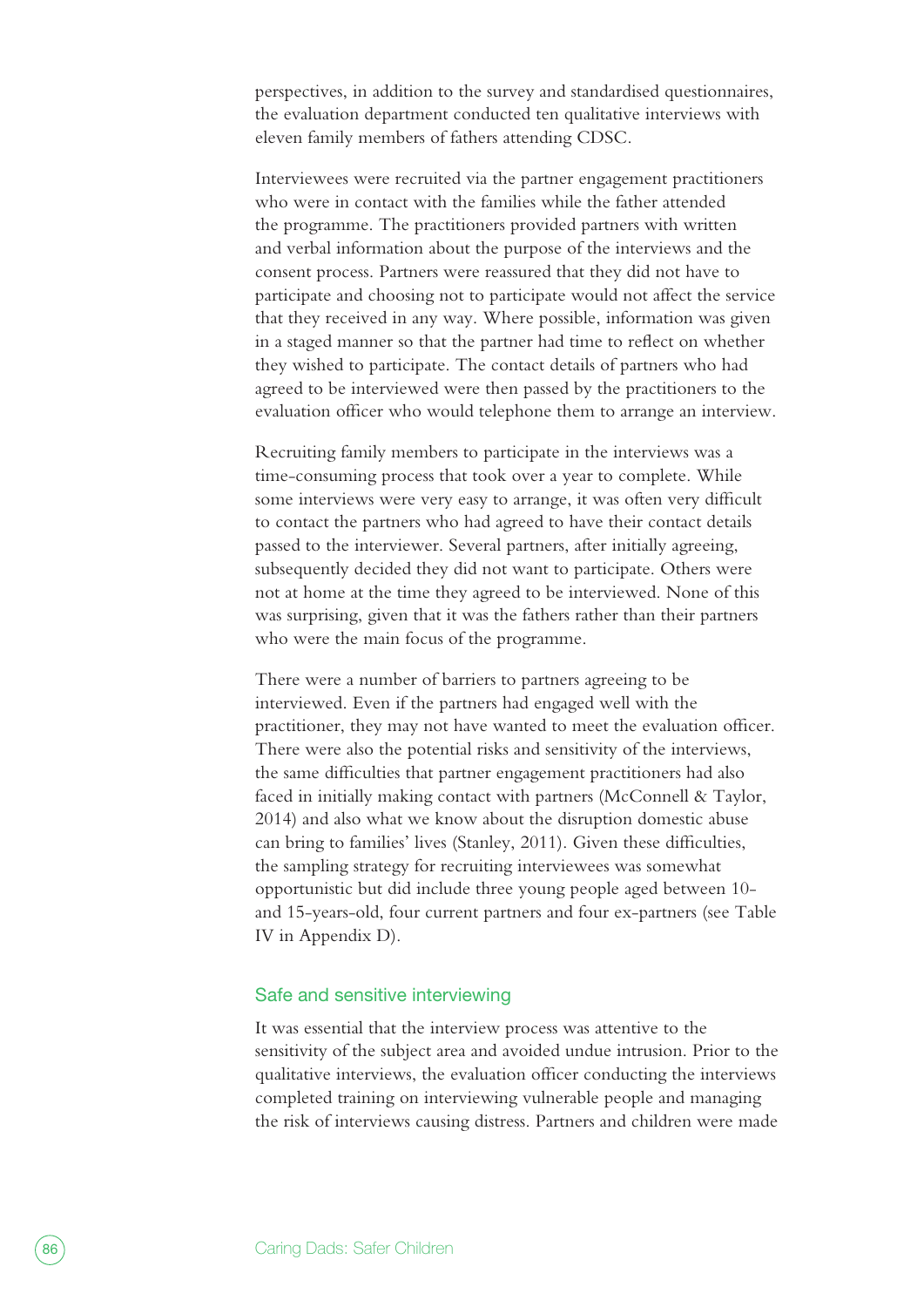aware of the topics that the interview covered so that they could make an informed decision about whether they wished to participate. They were also told that they could withdraw from the evaluation at any time and/or refuse to answer questions they did not want to, without giving a reason. The interviewer did not ask about past experiences of abuse but instead concentrated on the contact with the father, their views on the CDSC programme, whether the programme had made a difference to their family and, if so, in what ways.

Although it was envisaged that most interviews would take place at the NSPCC service centres (on a different day to when the CDSC programme was being delivered, thus avoiding any chance of an unplanned meeting with the fathers), in practice, all but two of the 11 interviewees preferred to be interviewed at home. Shortly before each interview, the interviewer contacted the practitioner who knew the family to discuss any potential risks that the planned home visit could pose to either the family or the interviewer.

### 7.3 Effect of evaluation on programme delivery

During the evaluation, practitioners complained that the evaluation process could get in the way of programme delivery. Practitioners had concerns about the nature of the father's consent, time taken to complete questionnaires encroaching upon programme delivery, and the status of standardised measures and whether they should be integrated into practice.

#### Concerns about standardised questionnaires

Before and after evaluation designs require the collection of baseline data at the beginning of the programme to be able to measure change; but this part of the evaluation process occurred at precisely the time the practitioners wanted to focus on engaging fathers and setting the right tone for building a good working relationship. Practitioners thought that the questionnaires could put fathers on the "back foot" – if they were to complete them independently, they required a level of literacy that some fathers did not have, and also some of the questions would have been difficult to answer honestly without leaving themselves open to the possibility of feeling judged. Although they would try to explain the difference, practitioners also wondered about whether fathers were able to distinguish completing a questionnaire as part of the evaluation from other activities within the programme. This raises a question about the degree to which the evaluation consent the fathers were giving was informed.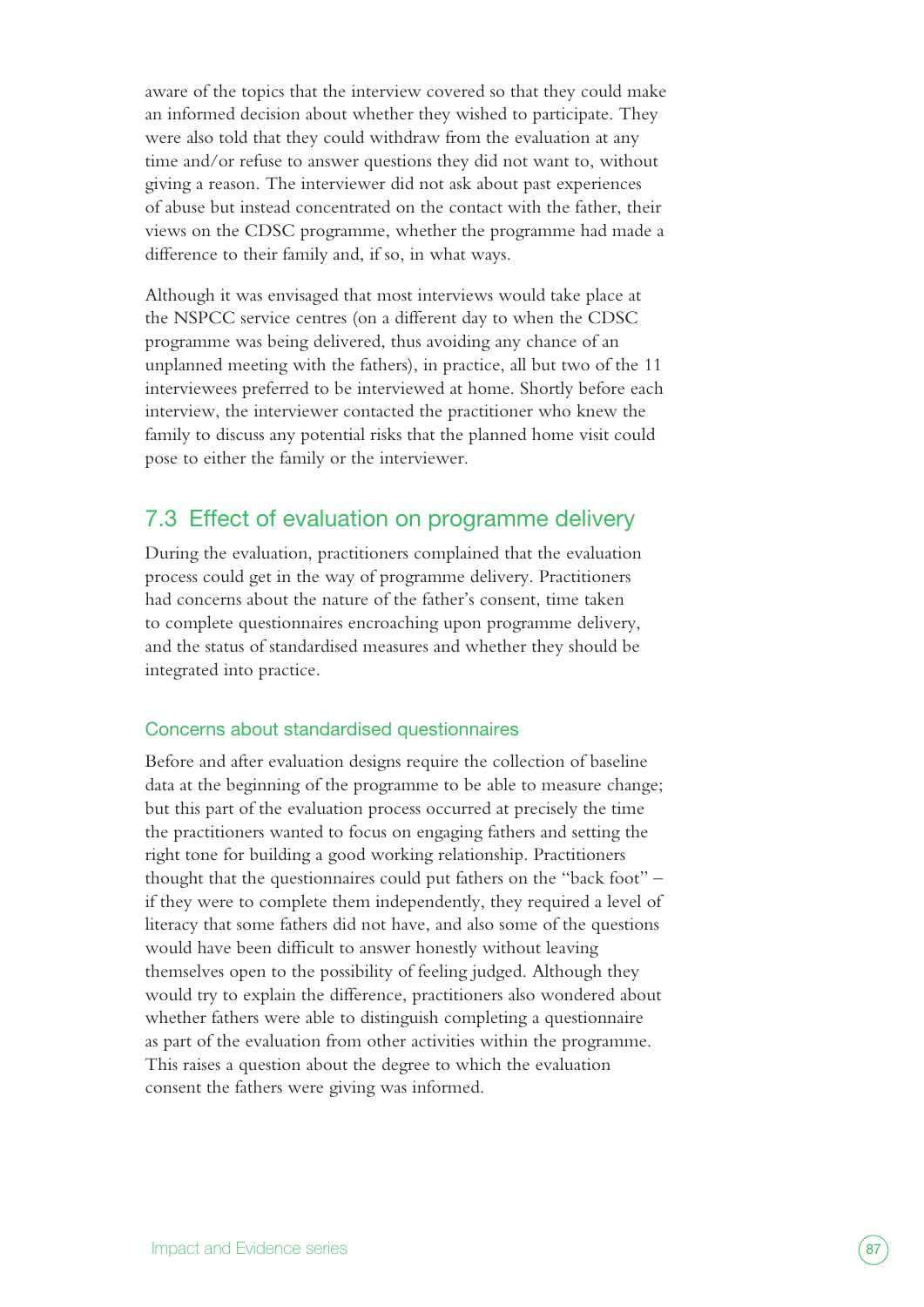Practitioners also had queries about the status of questionnaires within practice – should they contribute to assessment? If so, this would have implications for the storage of documents, depending on whether it was information for evaluation or also for practice.

Some measures were already used within the organisation to inform practice: however, other measures felt less relevant and imposed, leaving some practitioners with concerns about whether they were qualified to use, interpret or refer to them within reports. These issues were discussed with the Commission Delivery Group (see Appendix E).

For the practitioners working with fathers' families, collecting baseline data often felt too early and intrusive, which posed two further potential problems. First, were the respondents able to respond honestly to questions in such circumstances? And second, would any of the questions cause the respondents distress? Responses to the standardised measures could sometimes provide helpful information for practitioners. Occasionally, the questionnaires completed by families led to disclosures that the father had breached his non-abuse contract. Questions could also help the practitioners to identify unmet needs, for example the Adult Wellbeing Scale prompted one partner to disclose self-harm:

"The adult wellbeing scale for the mums, I thought that was really good and really insightful because that's what led to [a] disclosure...One of the mums...she never disclosed to anybody at all about it, so it was very good...that was noted and… even though she didn't really want to talk about it but when she realised the concerns around it and she welcomed a referral, an agency locally that works with people who self-harm."

(Partner engagement practitioner)

Another criticism of the standardised measures used with families was that they involved too many questions and were not child friendly.

"I think there are too many questions on the questionnaire, especially the child one, I don't think it's child-friendly at all. I mean happy faces or symbols could be put on it instead of the child trying to recognise...the four categories. One of my children, he didn't know where to put his evaluation, he was kind of stuck in the middle."

(Partner engagement practitioner)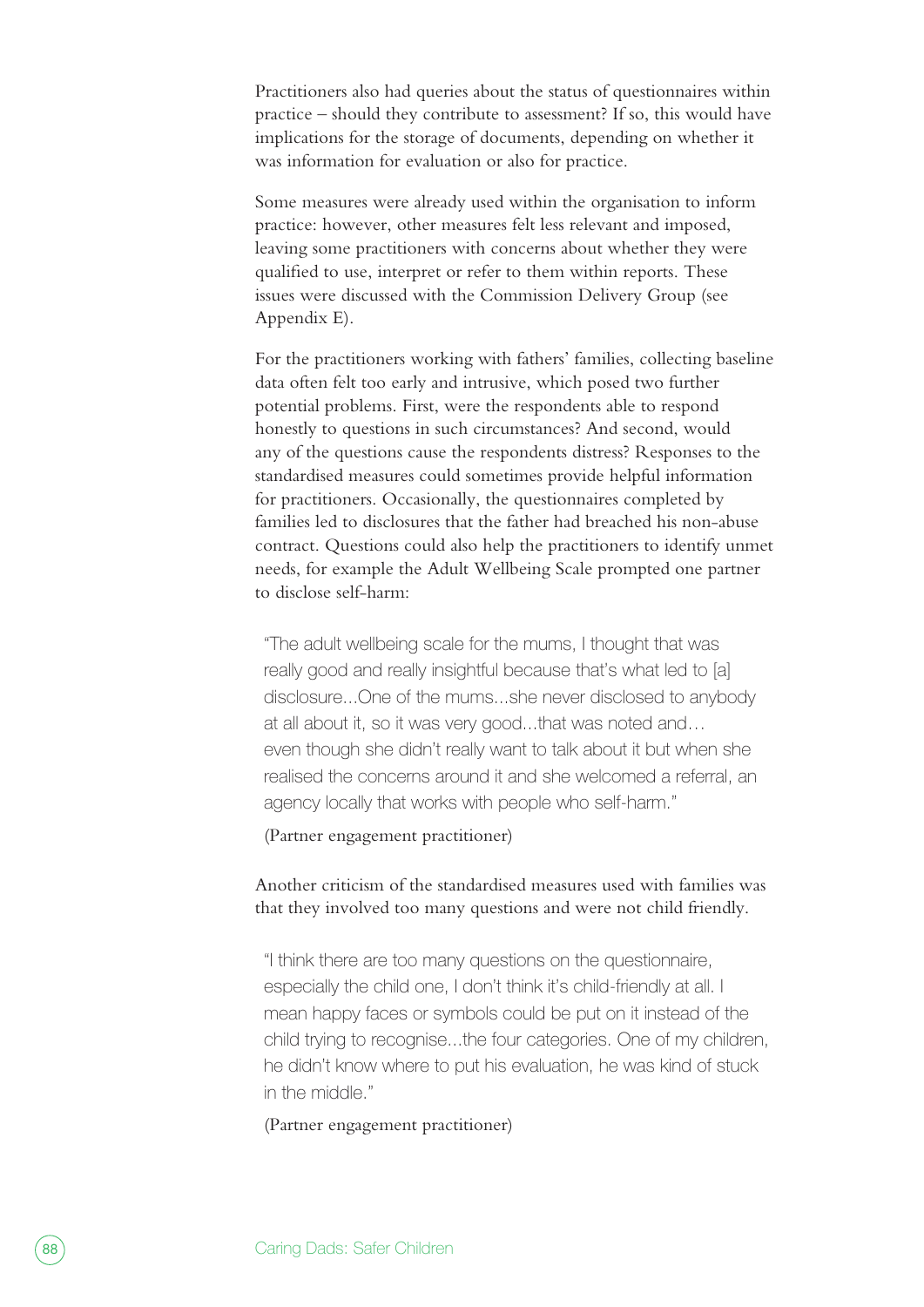#### Sample sizes and performance targets

Robust outcome evaluations require sample sizes large enough to have the statistical power for the strongest statistical tests. Therefore, there was an expectation that, within the timescales of the evaluation, a sufficient number of fathers would complete the CDSC programme so that their data could be analysed. Organisational performance targets made it clear that one of the measures of success was the number of service users attending and completing an intervention. However, these expectations can potentially create competing priorities for CDSC teams: for example, to what extent should teams try to retain fathers who were not engaging well?

The main priority for retaining fathers was so that the group could continue and the fathers attending would get the most out of a group learning process. Yet over-prioritising retention could potentially have a negative impact on practice, for example if the team were trying to retain fathers who were not engaging well and who should have been asked to leave the group (see Chapter 6). This is a common dilemma for any organisation: how should the success of an intervention be measured – retention, satisfaction, change? And would a change in the focus of measurement have made any difference to practitioners' decision making?

Towards the end of the evaluation, the second case note audit looked at what changes in circumstances occurred for children whose fathers were attending the programme. Although the changes were influenced by many factors and, therefore, are not necessarily attributable to the programme, the audit provided an additional more nuanced approach to measurement. It did this by demonstrating how the programme influenced the child protection system and decision making that would ultimately benefit children, for example decisions about contact arrangements or further referrals.

There was a particular challenge for practitioners collecting followup data and this was reflected in the eventual sample sizes of postprogramme data. Fathers and families had often moved on: either psychologically and were no longer interested in being involved with CDSC or participating in the evaluation; or literally, so it was difficult to obtain current contact details after the case had been closed. For practitioners, it was difficult to prioritise collecting post-programme evaluation data when they were focused on their open caseload: assessing new referrals and facilitating current groups.

To address this, one team would arrange a meeting for fathers six months after the end of each group, primarily to collect the postprogramme data. However, the meeting was also a useful opportunity to review the goals that the fathers had previously set for themselves at the end of the programme. The team retained the meeting after

"There was a particular challenge for practitioners collecting follow-up data"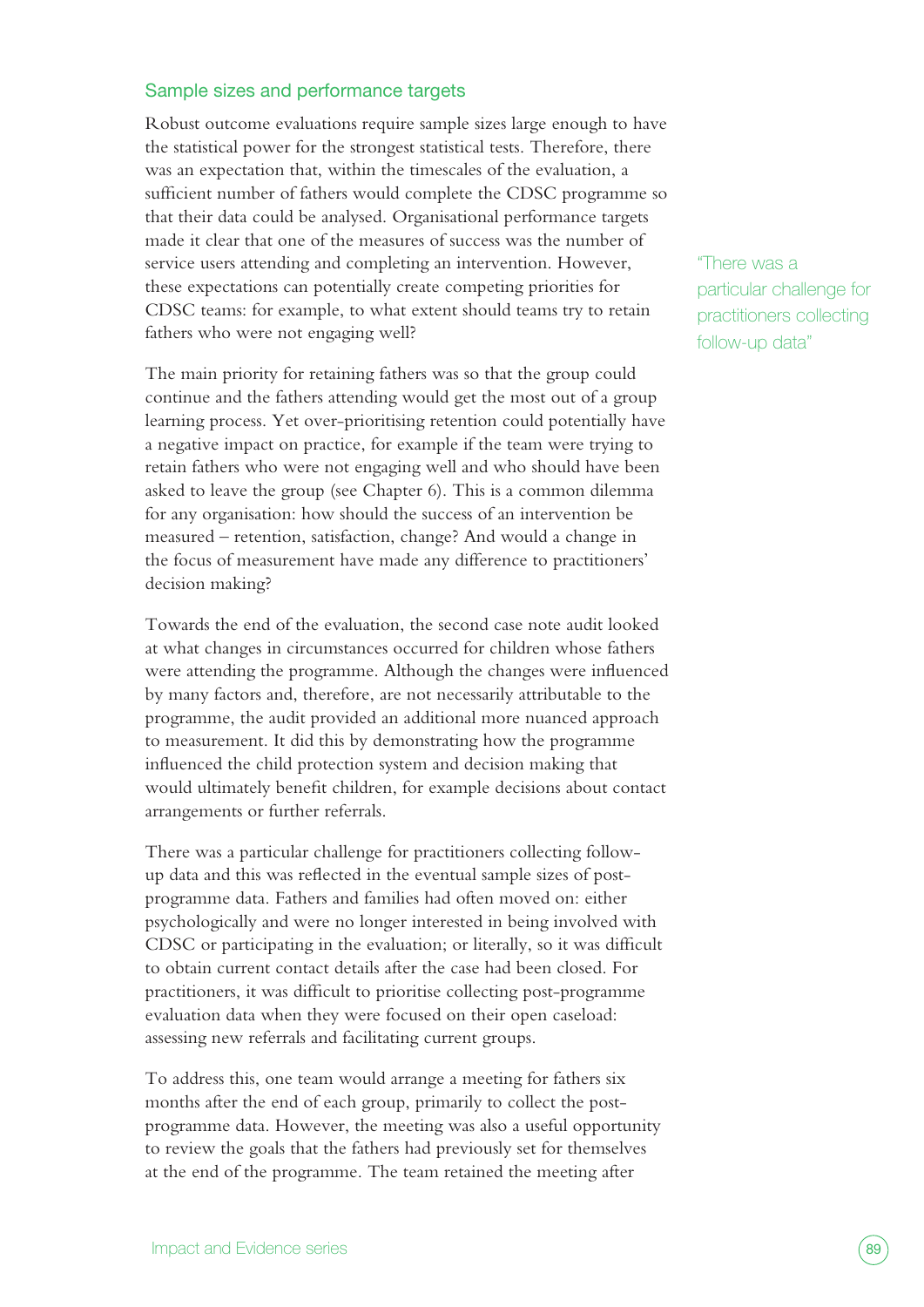evaluation data collection had stopped as they found that it was often a positive experience for the fathers to review how things had changed. For example, after six months', contact with their children may have increased or a father might have achieved his goal of moving to accommodation that was more suitable for his children. The team found that collecting post-programme data from partners was a much less positive experience. As most partners had not received any direct intervention themselves, quite often their circumstances had not changed or improved.

#### Obtaining evidence versus meeting need?

The CDSC teams were encouraged to deliver the programme as closely as possible to the original Caring Dads manual alongside data collection, but communications from the central group responsible for overseeing the commissioning and delivery of the programme were experienced as heavy handed, to the extent that the CDSC teams felt that evaluation data collection was being prioritised over practice. For the partner engagement work in particular, the teams also felt that the amount of evaluation tasks that needed to be done within the time allocated for visits with families meant that there was little opportunity to provide support.

"it was very prescriptive about working with these women and children, and it was very much perceived by staff as just a means to get evaluation data. That was a real struggle for us ethically and professionally. There were no other mechanisms that would have let these women think it was a check-in about them as opposed to evaluation."

#### (Team manager)

"It was kind of like you go in, just fill out a form and then walk away and even from a safeguard and safety point of view, it was quite difficult."

#### (CDSC practitioner)

This was an unfortunate message that was not in fact dictated by programme fidelity. Indeed, the Caring Dads manual clearly states that the programme should "provide children's mothers with information about the programme, referral to appropriate services, and if necessary safety planning" (Scott et al, 2006). Eventually, the concerns about evaluation were partly allayed as the teams gained more flexibility to do additional work with partners and children if needed.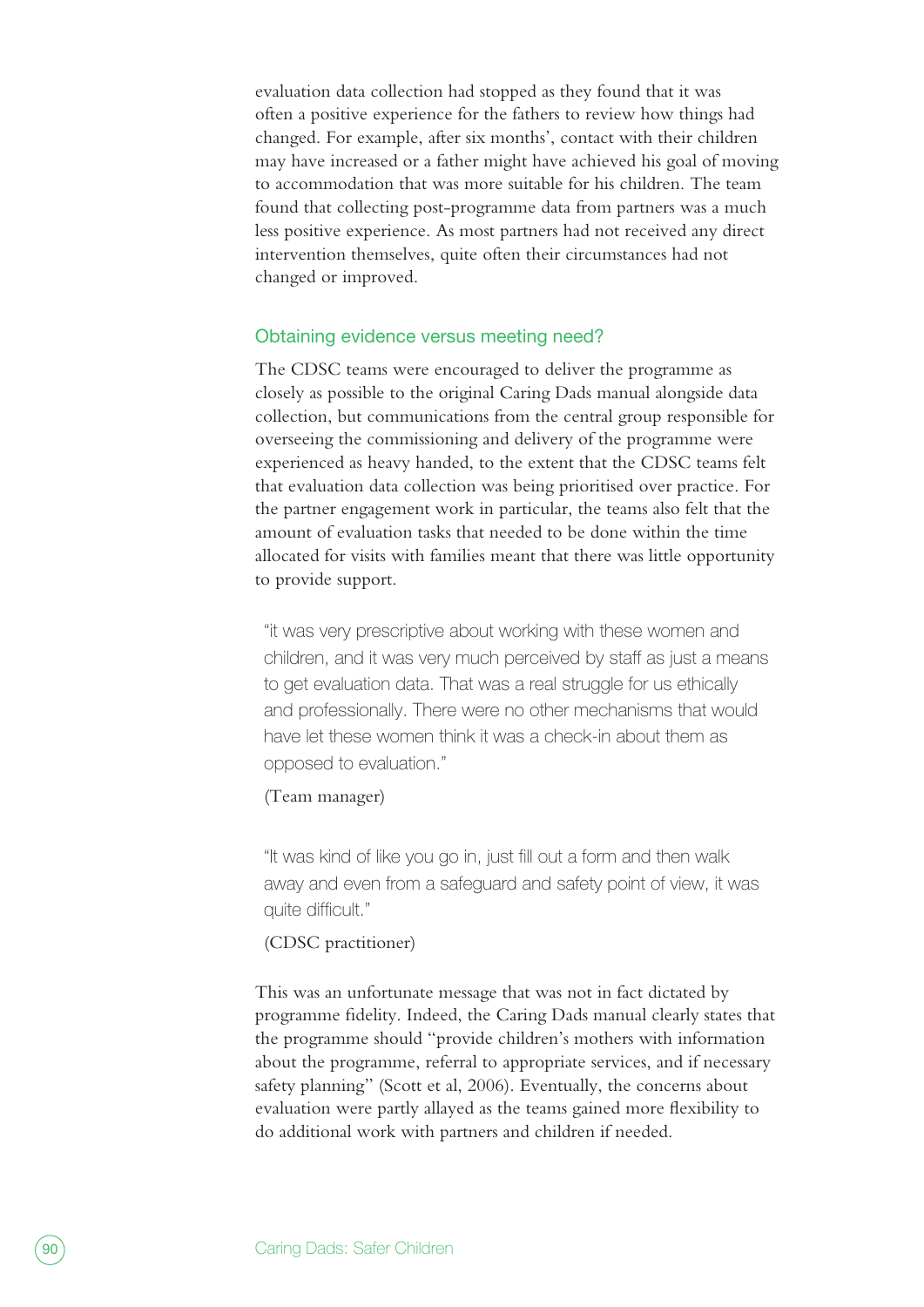"As time progressed then we were able to start doing different pieces of work with different women if they required it."

#### (CDSC practitioner)

Even before this, most of the practitioners did not let supposed evaluation priorities prevent them from working with families who needed help, in a way that they thought was appropriate: "if we see a need, that need will be met". This might even mean taking the decision to not contact a family. Practitioners explained that this was sometimes necessary in order to prevent fathers using the programme as another way of getting information or indirect control over former partners.

"Some of the men are like that...they are wanting...to get little snippets of information. So we actually could be seen to be feeding into that type of behaviour...where they're trying to glean information. And for the partners who are trying to move on... that's not going to be helpful."

#### (CDSC practitioner)

To avoid furthering fathers' attempts to gain information or control, practitioners described how they would first check with the referrer and ask whether they thought the partner would find it helpful to see a CDSC practitioner.

"What we're doing at referral meeting is asking the social worker [about whether to contact the partner], because she's the one who knows these partners better than we do because...nine times out of ten has a professional relationship with the mother of the children, the ex-partner or whatever. And we need to be very careful."

#### (CDSC practitioner)

Partners were asked how they felt about participating in the evaluation via the face-to-face survey and during the in-depth interviews. While most of those who participated said they felt fine about the process, a few noted that some of the questionnaires that described abusive behaviour were potentially shocking and one of the women interviewed disclosed that when she read the questions she experienced flashbacks to abuse from a previous relationship. This incident illustrated the value of asking experienced practitioners to administer the measures, who were able to provide support if necessary.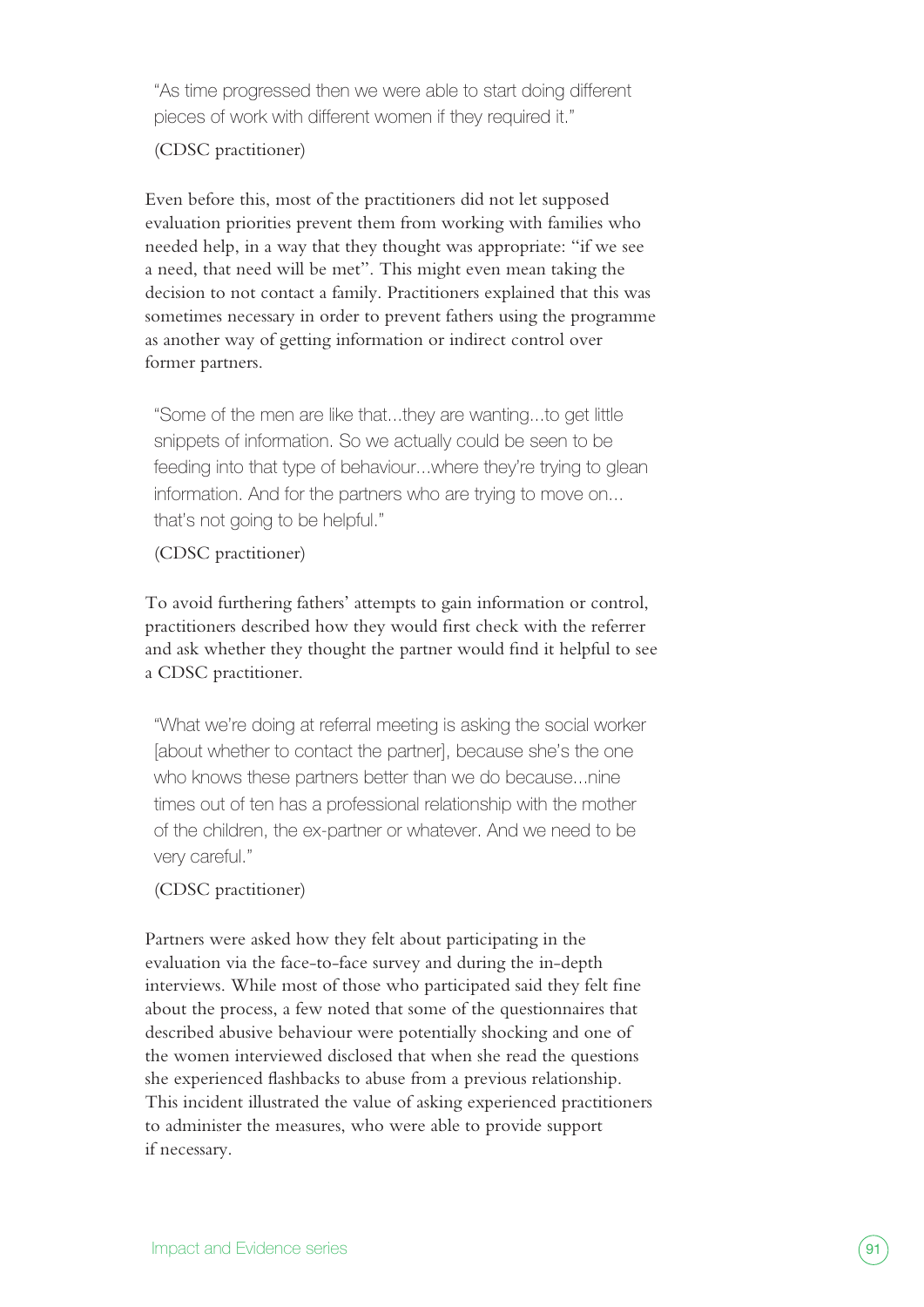### 7.4 Conclusion

CDSC teams' involvement within the evaluation of the service provided several benefits. First, the face-to-face surveys and questionnaires were administered by practitioners who were already meeting with the respondents, were skilled at engaging them, and could respond appropriately to respondents' questions or reactions to the measures used. Second, they could inform the development of survey questions and evaluation processes based on their practice experience. Third, partner engagement practitioners recruited family members who were willing to be interviewees for in-depth interviews and could advise if there were any safety considerations for either the family or the interviewer. Fourth, the CDSC teams helped to guide the analysis of data by providing possible explanations or interpretations of findings. The main drawbacks of practitioners' involvement were that some felt that a disproportionate amount of their time was spent gathering information for the benefit of the evaluation rather than delivering the service and safeguarding and/ or supporting families, and integrating evaluation could sometimes hinder practice.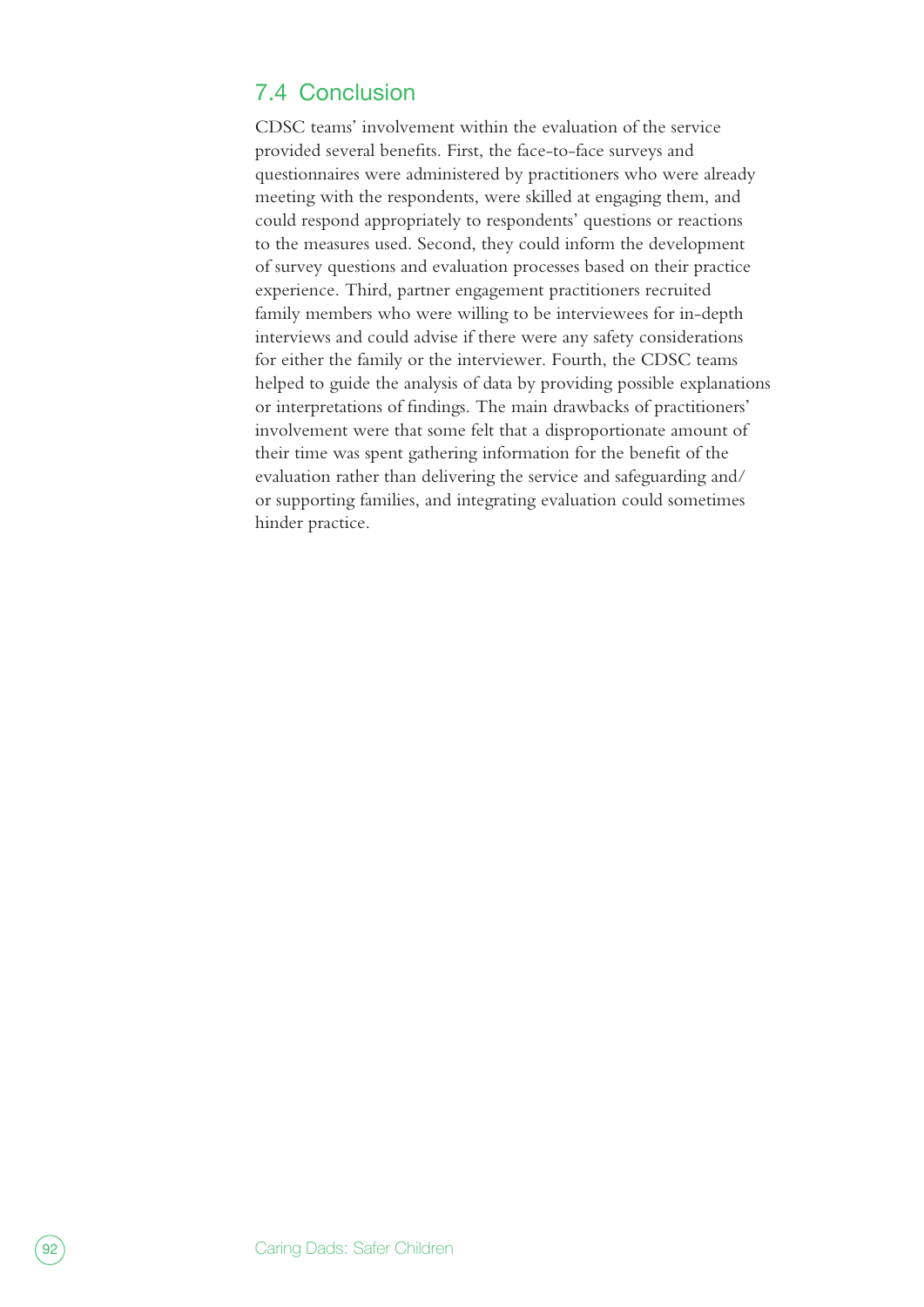## Chapter 8: Conclusion

There are several factors that point to the need for a programme like CDSC within the UK. Child protection policy makers and researchers have regularly called for services to get better at finding opportunities to work with abusive fathers and fathers generally (Brandon et al, 2011; Panter-Brick et al, 2014). Domestic abuse is one of the main reasons why children within the UK are on a child protection register or plan (Jütte et al, 2015; Scottish Government, 2015). Increasingly, other sectors working with clients who participate in high-risk behaviours, such as substance misuse, recognise the need to work safely and effectively with their clients who may also perpetrate domestic abuse (Hughes et al, 2015). The majority of abusive fathers are not sanctioned by the criminal justice system and are, therefore, unlikely to be referred to a perpetrator programme run by the probation service. Moreover, availability of communitybased perpetrator programmes is often limited or unavailable, meaning that in many areas there is no specialist support to which the abusive fathers can be referred.

Engaging abusive fathers is difficult and there needs to more avenues for referral and opportunities to work with them at an earlier stage to prevent further or more severe abuse. By engaging men through their role as a father, CDSC provides an opportunity for abusive fathers to examine their behaviour and ultimately stop their abuse. Even when efforts to encourage fathers to change their behaviour fail, the attempt by agencies to engage the father provides the child protection system with information about his motivation and readiness to change: useful indicators of the potential risks that he may continue to present.

However, this is not work that should be undertaken lightly; delivering CDSC is complex and potentially high-risk work that must always prioritise the needs and safety of the father's children and partners, above those of the father perpetrating abuse. CDSC teams, therefore, needed not only a comprehensive understanding of domestic abuse but also the challenges and considerations required for safe practice. Offering information and contact to partners and families in particular was seen as crucial but required careful management and recognition of very differing needs and perspectives. Good communication between group facilitators and partner engagement practitioners was essential, as was the communication between the CDSC team and other agencies working with the family.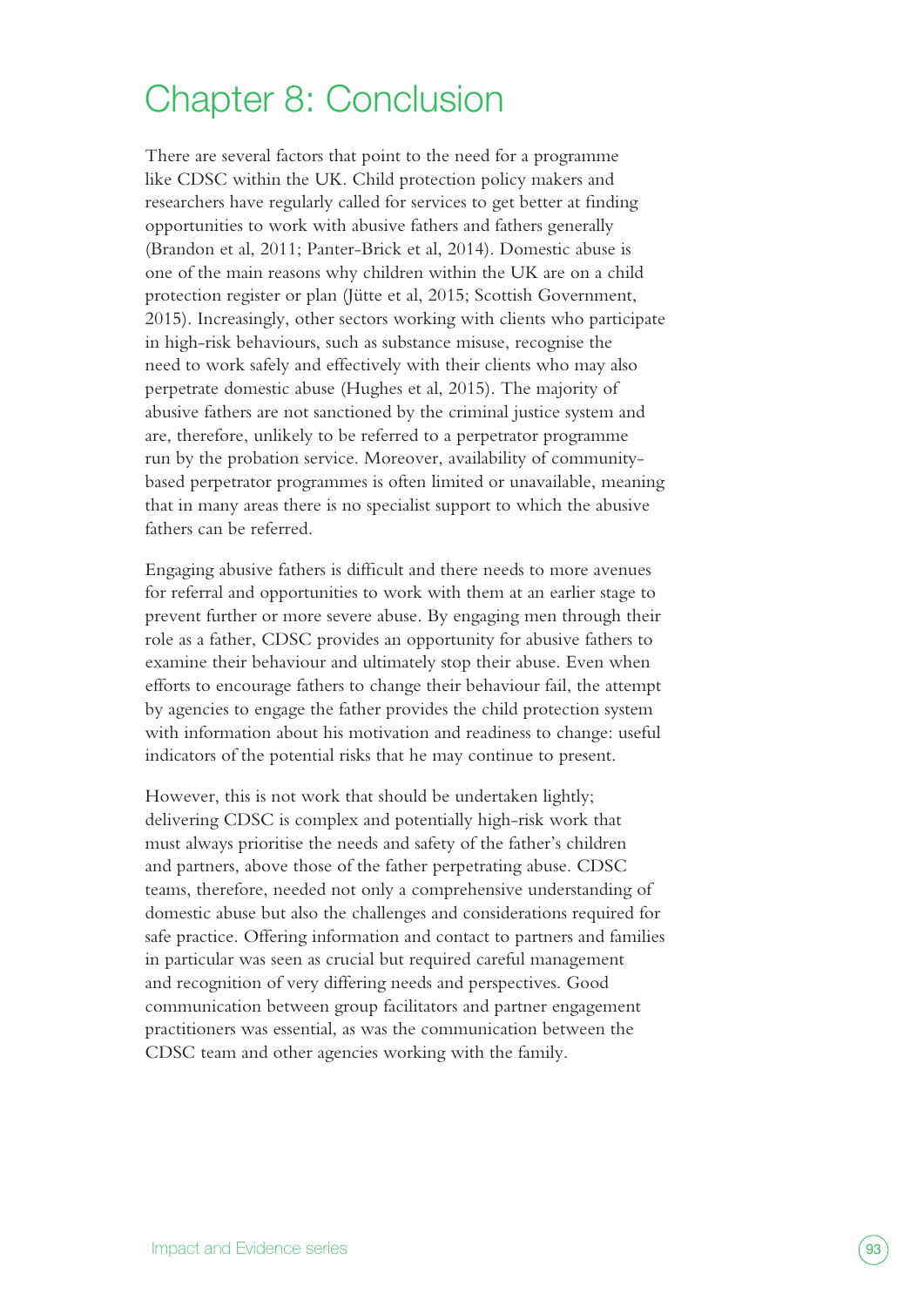Process evaluation has enabled learning that can inform others about the set up and maintenance of referral pathways; the engagement of resistant fathers and family members; the impact of location and context on the programme delivery; and the factors that acted as barriers and facilitators for effective programme delivery. The programme's focus on parenting and the impact of domestic abuse on children was the main motivator for fathers to participate in the group work and was also a unifying factor within the group process. Areas for improvement in the programme delivery identified by practitioners included having more time for supervision and reflection as a team, and greater freedom to undertake further work with families as and when needed.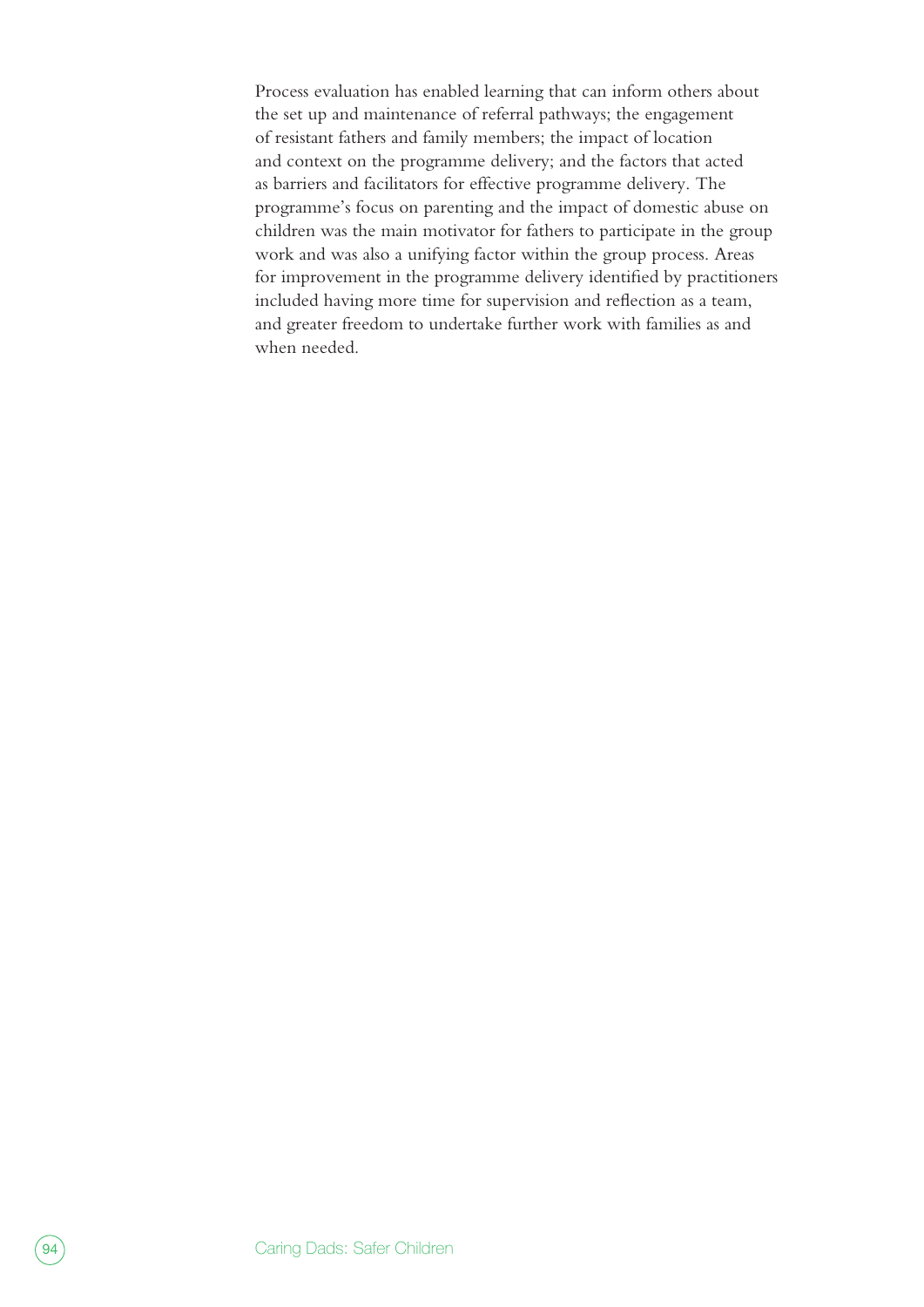# **REFERENCES**

- Abidin, R.R. (1995) *Manual for the parenting stress index*. 3rd Edition. Odessa, FL: Psychological Assessment Resources.
- Alderson S., Westmarland, N. & Kelly, L. (2013) The need for accountability to and support for children of men on domestic violence perpetrator programmes. *Child Abuse Review*, 22(3), pp.182–193 doi: 10.1002/car.2223
- Brandon, M., Sidebotham, P., Bailey, S. & Belderson, P. (2011) *A study of recommendations arising from serious case reviews 2009–2010*. London: Department for Education.
- Department for Education (2014) *Characteristics of children in need:2013–2014* SFR 43/2014. London: Department for Education.
- Department of Health (2000) *Framework for the assessment of children in need and their families*. London: The Stationery Office.
- DHSSPS (Department of Health, Social Services and Public Safety) (2014) *Children's Social Care Statistics for Northern Ireland 2013/14*. Belfast: DHSSPS.
- Donovan, C. & Griffiths S. (2015) Domestic Violence and Voluntary Perpetrator Programmes: Engaging Men in the Pre-Commencement Phase. *British Journal of Social Work*, 45(4), pp.1,155–1,171.
- Goodman, R. (1997) The Strengths and Difficulties Questionnaire: a research note. *Journal of Child Psychology and Psychiatry*, 38(5), pp.581–586.
- HM Treasury (2011) *The Magenta Book: guidance for evaluation* London: HM Treasury
- Hood, R., Lindsay, J. & Muleya, W. (2014) *Evaluation of Caring Dads: a single site evaluation in an urban local authority: interim report*. London: Faculty of Health, Social Care and Education, Kingston University and St George's, University of London. (Unpublished)
- Hughes, L., Fitzgerald, C., Radcliffe, P. & Gilchrist, G. (2015) *A framework for working safely and effectively with men who perpetrate intimate partner violence in substance use treatment settings*. London: King's College London.
- Jütte, S., Bentley, H., Tallis, D., Mayes, J., Jetha, N., O'Hagan, O., Brookes, H., McConnell, N., (2015) How safe are our children? The most comprehensive overview of child protection in the UK. London: NSPCC.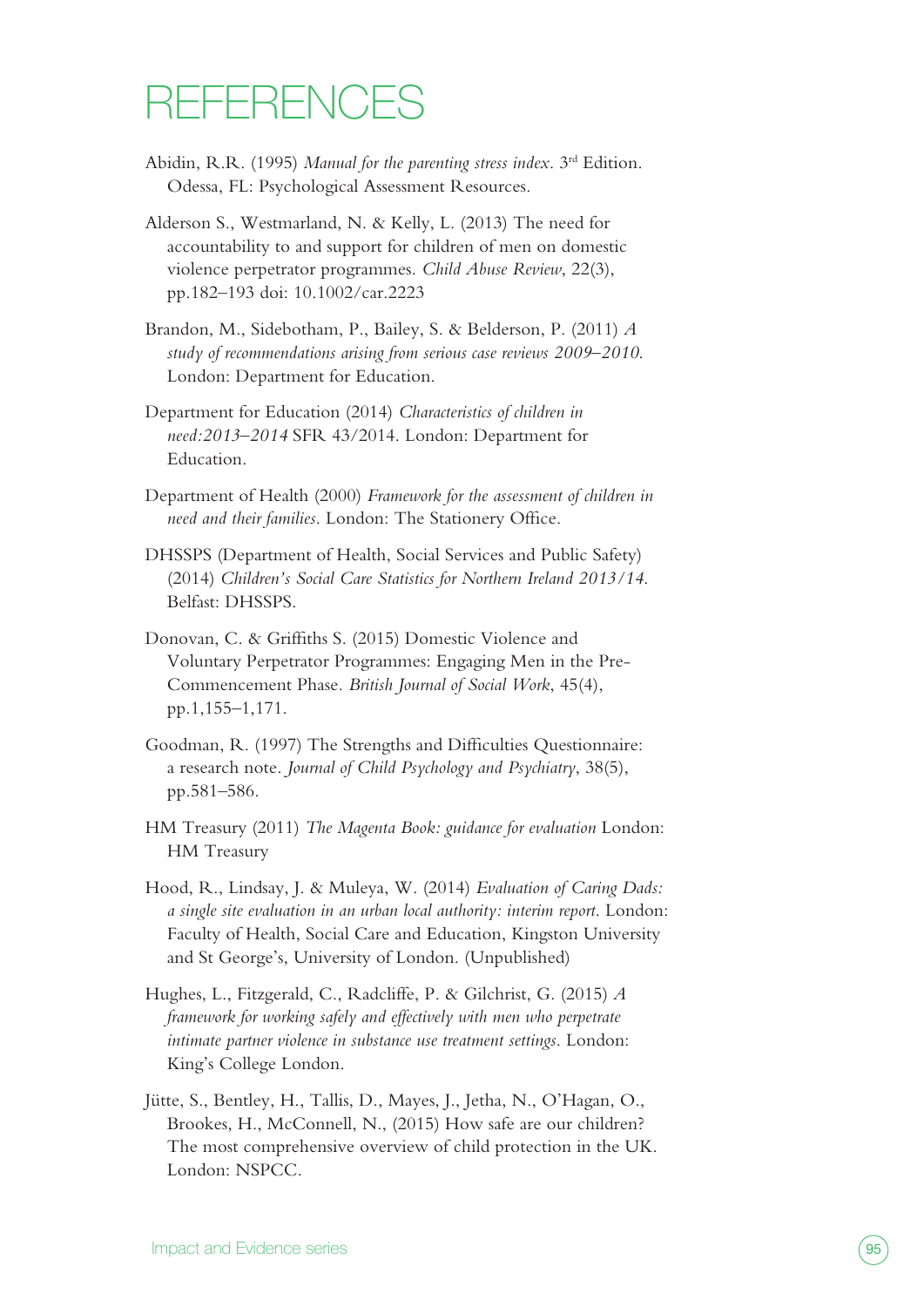- Kaur, R. & Frost, N. (2014) *Caring Dads: Helping Fathers Value Their Children. Evaluation of a Pilot Study in Leeds* (Unpublished).
- Lambert, M. J. (2013) Outcome in psychotherapy: The past and important advances. *Psychotherapy*, Vol 50(1), Mar 2013, pp.42–51.
- McConnell, N., Barnard, M., Holdsworth, T. & Taylor, J (2016) *Caring Dads: Safer Children: Evaluation Report.* London: NSPCC.
- McConnell, N. & Taylor, J. (2014) Evaluating Programmes for Violent Fathers: Challenges and Ethical Review. *Child Abuse Review*, doi: 10.1002/car.2342.
- McCracken, K. & Deave, T. (2012) *Evaluation of the Caring Dads Cymru Programme*. Merthyr Tydfil, Wales: Welsh Government Social Research.
- Miller, W.R. & Rollnick S. (2012) *Motivational Interviewing: Helping People Change.* New York, NY: Guilford Press
- NICE (2014) *Domestic violence and abuse: how health services, social care and the organisations they work with can respond effectively | Gaps-in-theevidence | Guidance and guidelines* | Available at: [www.nice.org.uk/](https://www.nice.org.uk/Guidance/PH50/chapter/gaps-in-the-evidence) [Guidance/PH50/chapter/gaps-in-the-evidence](https://www.nice.org.uk/Guidance/PH50/chapter/gaps-in-the-evidence) (accessed 05.03.16).
- NSPCC Evaluation Department (2007) *The Controlling Behaviours Inventory*. London: NSPCC.
- NSPCC (2009) *NSPCC Strategy 2009–2016*. London: NSPCC.
- ONS (2013) *Release Edition Reference Tables: 2011 Census, Key Statistics and Quick Statistics for local authorities in the United Kingdom – Part 1*. London: ONS.
- Panter-Brick, C., Burgess, A., Eggerman, M., McAllister, F., Pruett, K. & Leckman, J. F. (2014) Practitioner Review: Engaging fathers – recommendations for a game change in parenting interventions based on a systematic review of the global evidence. *Journal of Child Psychology and Psychiatry*, 55(11), pp.1,187–1,212.
- Rayns, G. (2010) *What are children and young people's and opinions of perpetrators for the violent father/male carer?* Leeds: Children's Workforce Development Council.
- Respect (2012) *The Respect Accreditation Standard* Second Edition. London: Respect.
- Richardson-Foster, H., Stanley, N., Miller, P. & Thomson, G. (2012) Police intervention in domestic violence incidents where children are present: police and children's perspectives. *Policing and Society*, 22, pp.220–234.
- Rohner, R.P & Khaleque A. (2005) *Handbook for the study of parental acceptance and rejection*. Storrs, Connecticut: Rohner Research.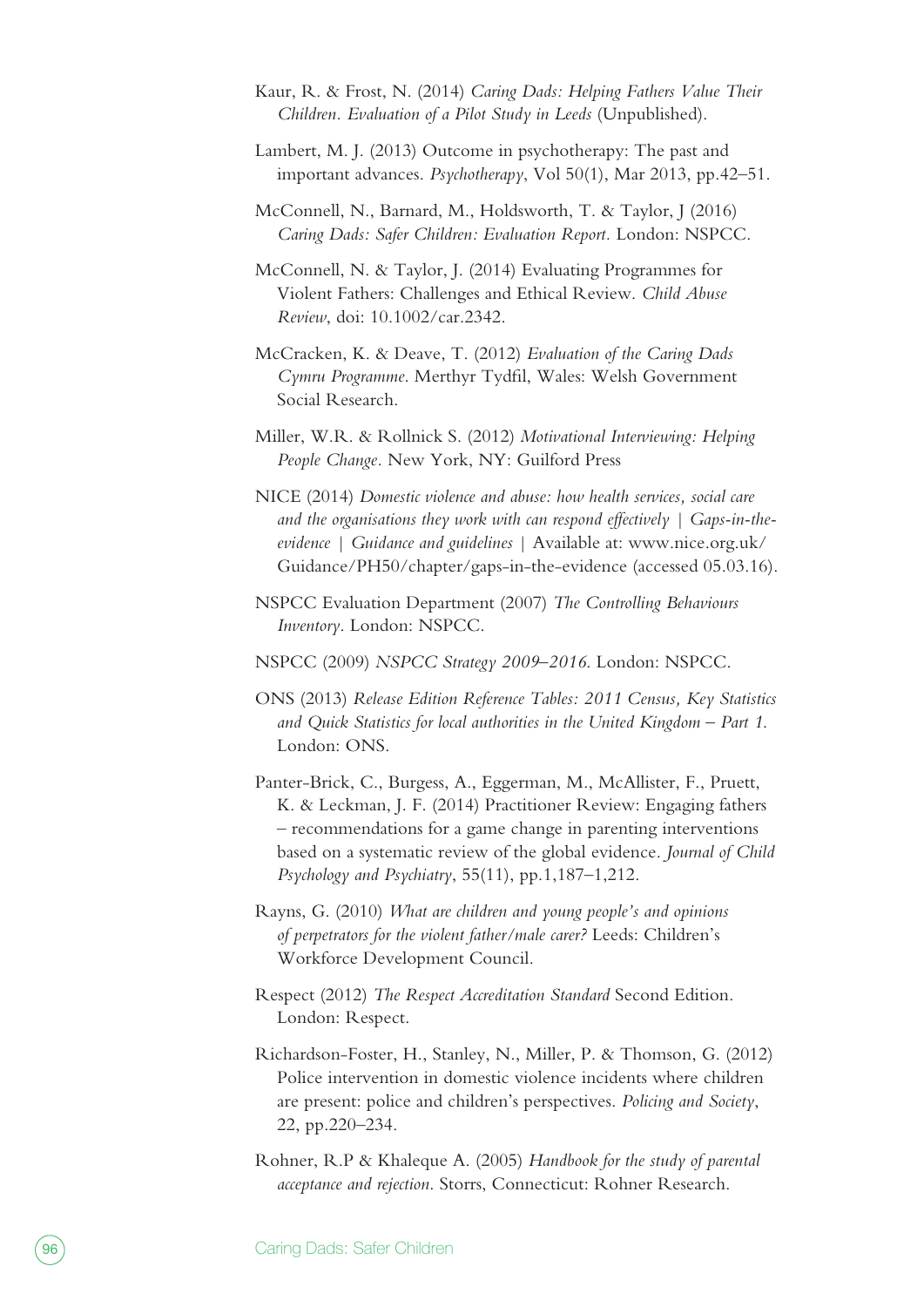- Scott, K.L., Francis, K., Crooks, C. & Kelly, T. (2006) *Caring dads: Helping fathers value their children*. Trafford.
- Scott, K.L. (2010) *Caring Dad Theory Manual*. Available at: [www.](http://www.caringdads.org/images/stories/caring-dads-theory-manual.pdf) [caringdads.org/images/stories/caring-dads-theory-manual.pdf](http://www.caringdads.org/images/stories/caring-dads-theory-manual.pdf)  (accessed 05.03.16)
- Scott, K.L. & Lishak, V. (2012) Intervention for maltreating fathers: Statistically and clinically significant change. *Child Abuse & Neglect*, 36(9), pp.680–684.
- Scottish Government (2008) *National domestic abuse delivery plan for children and young people*. Edinburgh: Scottish Government.
- Scottish Government (2015) *Children's Social Work Statistics Scotland, 2013–14*. Edinburgh: Scottish Government National Statistics.
- Smith, E., Belton, E., Barnard, M., Fisher, H. L. & Taylor, J. (2015) Strengthening the Mother–Child Relationship Following Domestic Abuse: Service Evaluation. *Child Abuse Review*, 24: pp.261–273. doi: 10.1002/car.2405.
- Stanley, N. (2011) *Children experiencing domestic violence: a research review*. Dartington: Research in Practice.
- Stanley, N., Borthwick, R., Graham-Kevan, N. & Chamberlain, R. (2011) *Strength to Change: An Evaluation of a New Initiative for Male Perpetrators of Domestic Violence*. Preston: University of Central Lancashire, School of Social Work.
- Walby, S. & Allen, J. (2004) *Home Office Research Study 276. Domestic violence, sexual assault and stalking: findings from the British Crime Survey.* London: HMSO.
- Welsh Government (2015) *Children in Need Census*. Cardiff: StatsWales.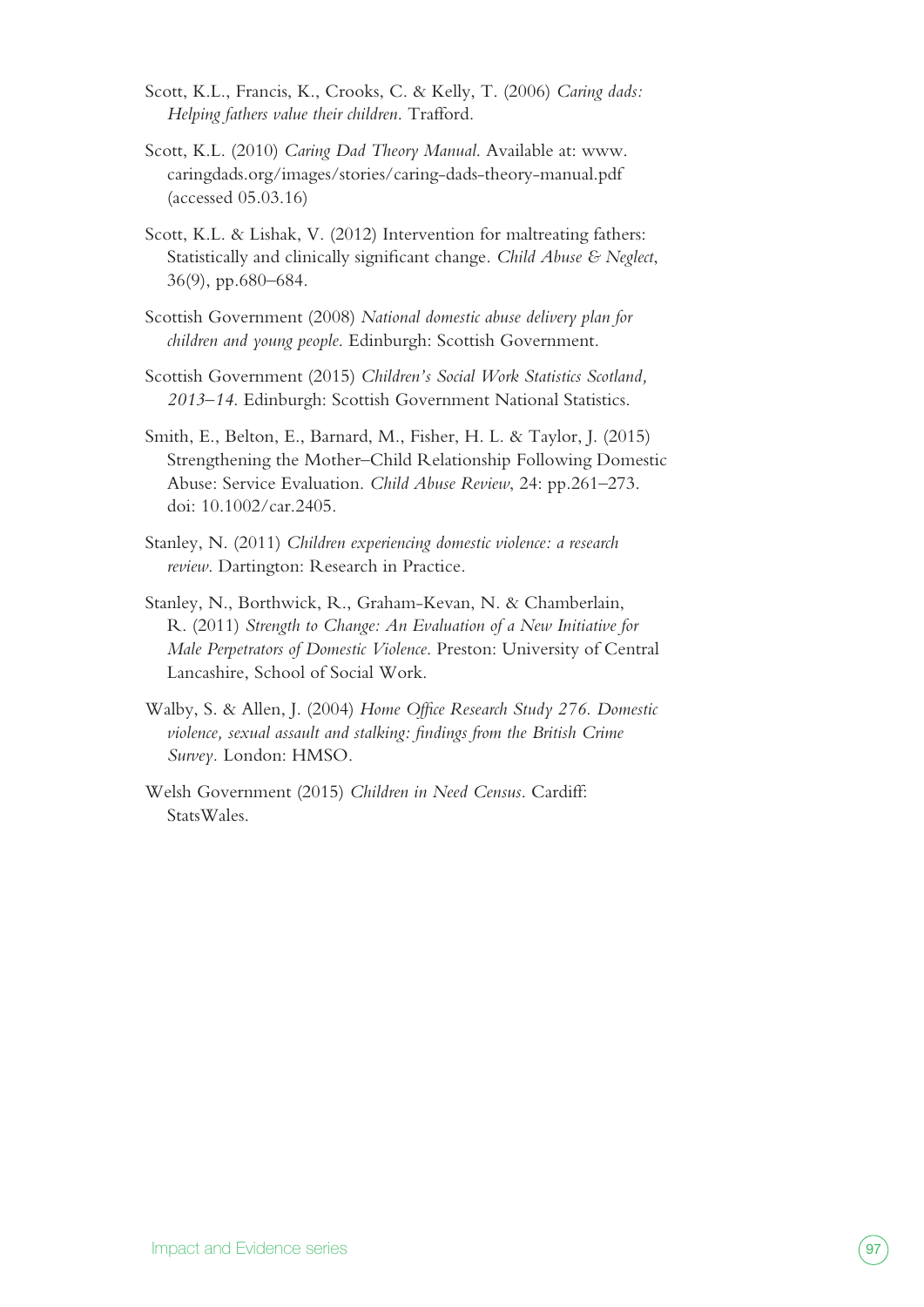# APPENDICES

## Appendix A: Definition of domestic abuse

The definition of domestic violence and abuse states:

"Any incident or pattern of incidents of controlling, coercive or threatening behaviour, violence or abuse between those aged 16 or over who are or have been intimate partners or family members regardless of gender or sexuality. This can encompass but is not limited to the following types of abuse:

- **•** psychological
- **•** physical
- **•** sexual
- **•** financial
- **•** emotional

Controlling behaviour is: a range of acts designed to make a person subordinate and/or dependent by isolating them from sources of support, exploiting their resources and capacities for personal gain, depriving them of the means needed for independence, resistance and escape and regulating their everyday behaviour. Coercive behaviour is: an act or a pattern of acts of assault, threats, humiliation and intimidation or other abuse that is used to harm, punish, or frighten their victim."

Source: Home Office website – [www.gov.uk/guidance/domestic](https://www.gov.uk/guidance/domestic-violence-and-abuse#domestic-violence-and-abuse-new-definition)[violence-and-abuse#domestic-violence-and-abuse-new-definition](https://www.gov.uk/guidance/domestic-violence-and-abuse#domestic-violence-and-abuse-new-definition) [Accessed March 2016]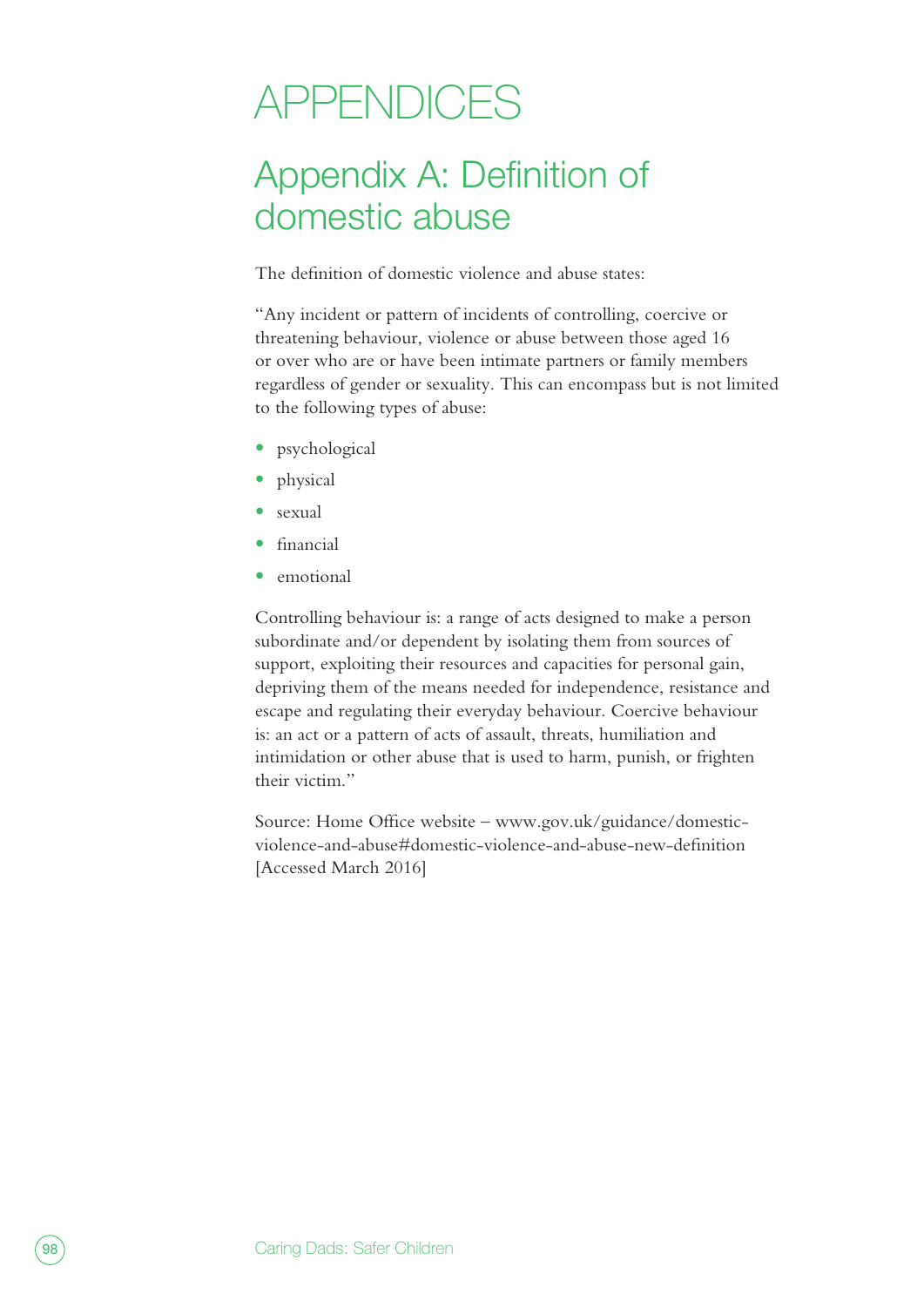## Appendix B: The Caring Dads Programme

#### Table I: Major goals and activities in the Caring Dads programme

| Goal 1: To develop sufficient trust and motivation to engage men in the process<br>of examining their fathering |                                                                                                                                             |                                                                    |  |  |
|-----------------------------------------------------------------------------------------------------------------|---------------------------------------------------------------------------------------------------------------------------------------------|--------------------------------------------------------------------|--|--|
| Session 1:                                                                                                      | Orientation                                                                                                                                 | • Programme overview                                               |  |  |
|                                                                                                                 |                                                                                                                                             | • Group rules                                                      |  |  |
| Session 2:                                                                                                      | Considering fathering                                                                                                                       | • Genograms                                                        |  |  |
|                                                                                                                 |                                                                                                                                             | • Family experiences                                               |  |  |
| Session 3:                                                                                                      | Developing discrepancy                                                                                                                      | • My goals                                                         |  |  |
|                                                                                                                 |                                                                                                                                             | • Continuing to develop discrepancy                                |  |  |
|                                                                                                                 | Goal 2: To increase men's awareness of child-centred fathering                                                                              |                                                                    |  |  |
| Session 4:                                                                                                      | Child-centred fathering                                                                                                                     | • Continuum of parenting behaviour                                 |  |  |
|                                                                                                                 |                                                                                                                                             | • Responsive and unresponsive praise                               |  |  |
| Session 5:                                                                                                      | Building relationships with                                                                                                                 | • Review of praise                                                 |  |  |
|                                                                                                                 | our children                                                                                                                                | • How well do you know your children?                              |  |  |
| Session 6:                                                                                                      | Listening to children                                                                                                                       | • Listening to children                                            |  |  |
|                                                                                                                 |                                                                                                                                             | • Relationship-building challenges                                 |  |  |
| Session 7:                                                                                                      | Fathers as part of families                                                                                                                 | • Setting a good example                                           |  |  |
|                                                                                                                 |                                                                                                                                             | • Appreciation for my children's mother                            |  |  |
| Session 8:                                                                                                      | Eliminating barriers to better<br>relationships                                                                                             | • The connections between thoughts,<br>feelings and actions        |  |  |
| Session 9:                                                                                                      | How are children different<br>from adults?                                                                                                  | • Understanding child development                                  |  |  |
|                                                                                                                 |                                                                                                                                             | • Practical applications                                           |  |  |
|                                                                                                                 | Goal 3: To increase men's awareness of, and responsibility for, abusive and<br>neglectful fathering behaviours and their impact on children |                                                                    |  |  |
| Session 10:                                                                                                     | Recognising unhealthy,<br>hurtful, abusive and neglectful                                                                                   | • The other end of the continuum: child                            |  |  |
|                                                                                                                 |                                                                                                                                             | maltreatment                                                       |  |  |
|                                                                                                                 | fathering behaviours                                                                                                                        | • A closer look at emotional abuse                                 |  |  |
| Session 11:                                                                                                     | How am I responding to my<br>children's needs?                                                                                              | • Emotional abuse and neglect as forms of<br>abuse                 |  |  |
|                                                                                                                 |                                                                                                                                             | • Problem solving for parents exercise                             |  |  |
| Session 12:                                                                                                     | Relationship with my child's                                                                                                                | • Problem solving for parents continued                            |  |  |
|                                                                                                                 | mother                                                                                                                                      | • What children learn from abuse and<br>controlling fathering      |  |  |
| Session 13:                                                                                                     | Problem solving in difficult<br>situations                                                                                                  | Abuse of children's mothers                                        |  |  |
|                                                                                                                 |                                                                                                                                             | • Problem solving for parents continued                            |  |  |
| Goal 4: Consolidating learning, rebuilding trust, and planning for the future                                   |                                                                                                                                             |                                                                    |  |  |
| Session 15:                                                                                                     | Rebuilding trust and healing                                                                                                                | • Taking responsibility for the past and<br>moving into the future |  |  |
|                                                                                                                 |                                                                                                                                             | • Rebuilding trust                                                 |  |  |
| Session 16:                                                                                                     | What about discipline                                                                                                                       | • Summarising alternatives to punishment                           |  |  |
|                                                                                                                 |                                                                                                                                             | • Defining discipline                                              |  |  |
| Session 17:                                                                                                     | Wrapping up                                                                                                                                 | • Review of main concepts                                          |  |  |
|                                                                                                                 |                                                                                                                                             | • Where am I going from here?                                      |  |  |

Source: Scott et al, 2006 pp.13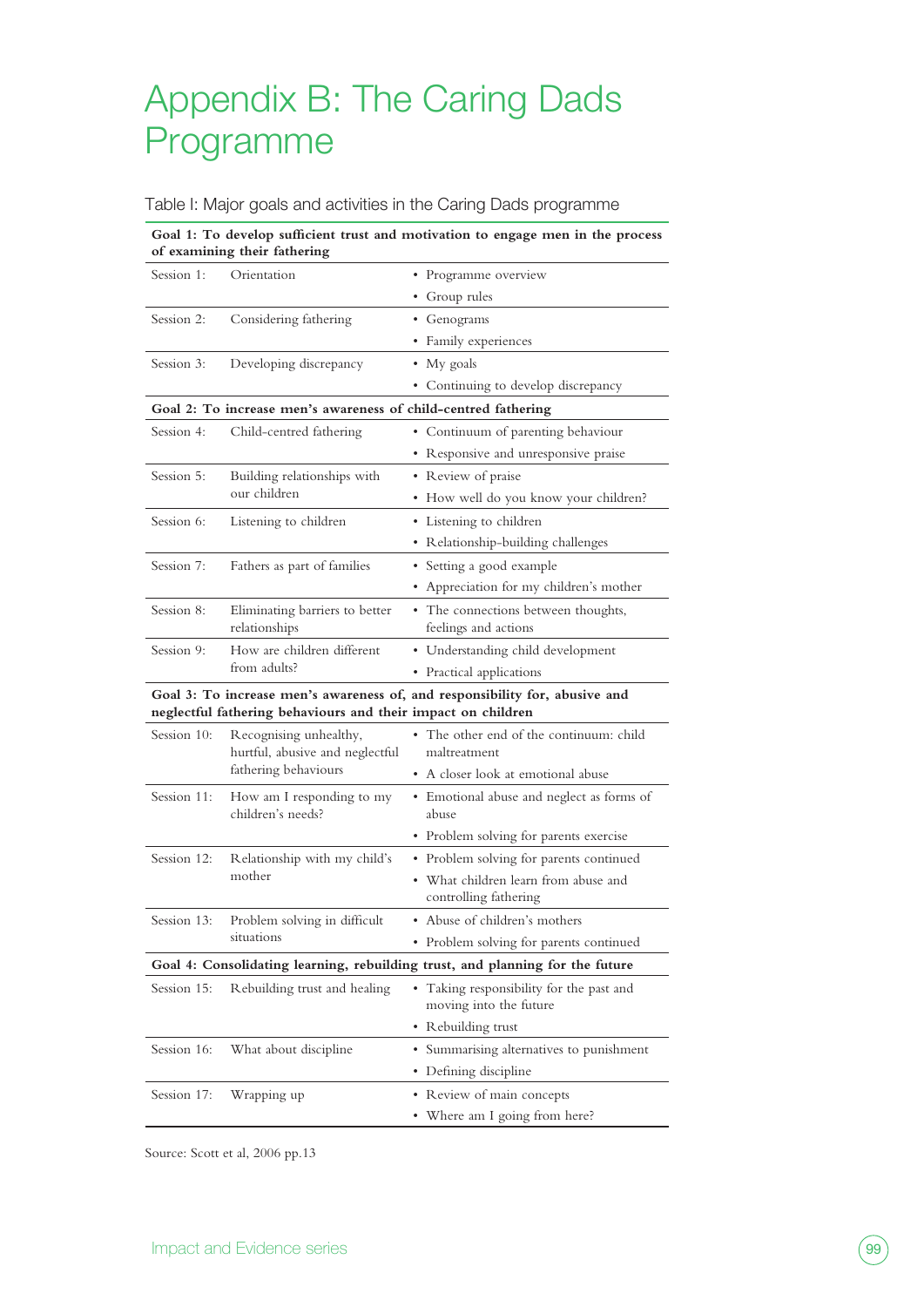| Programme<br>component  | Intervention<br>strategies            | Treatment needs<br>addressed                                                                       | <b>Target outcomes</b>                                                                                                                                                                                                                                                      |
|-------------------------|---------------------------------------|----------------------------------------------------------------------------------------------------|-----------------------------------------------------------------------------------------------------------------------------------------------------------------------------------------------------------------------------------------------------------------------------|
| Caring Dads<br>Module 1 | Motivational<br>interviewing          | Engagement in<br>examining fathering                                                               | By the end of this module,<br>fathers will:                                                                                                                                                                                                                                 |
|                         | Prosocial group<br>processes          | Compliance with<br>intervention<br>program                                                         | • commit to attending and<br>complying with Caring Dads<br>intervention                                                                                                                                                                                                     |
|                         |                                       |                                                                                                    | • identify problems in their own<br>behaviour in at least one<br>relationship within the family                                                                                                                                                                             |
| Caring Dads<br>Module 2 | Psychoeducation<br>Behavioural skills | Perceptions of the<br>child as a problem                                                           | By the end of this module,<br>fathers will:                                                                                                                                                                                                                                 |
|                         | training                              | Family cohesion/<br>co-parenting<br>Self-centeredness<br>Quality of parent-<br>child relationships | • actively care for their children<br>for a reasonable amount of<br>time ('reasonable' will vary<br>depending on fathers' living<br>situation, but at minimum,<br>fathers who live with their<br>children will spend at least 30<br>minutes a day in direct<br>interaction) |
|                         |                                       |                                                                                                    | • interact with their children in<br>a child-centred manner (for<br>example, focus on child's<br>choice of activities or<br>discussion topics)                                                                                                                              |
|                         |                                       |                                                                                                    | • praise and positively reinforce<br>their children                                                                                                                                                                                                                         |
|                         |                                       |                                                                                                    | generate multiple possible<br>explanations for child<br>misbehaviour                                                                                                                                                                                                        |
|                         |                                       |                                                                                                    | • anticipate and rehearse positive<br>and non-abusive methods for<br>dealing with child<br>misbehaviour                                                                                                                                                                     |
|                         |                                       |                                                                                                    | • avoid physical punishment,<br>name-calling, overly rigid<br>rules, and using other forms of<br>harsh parenting                                                                                                                                                            |
|                         |                                       |                                                                                                    | support children's relationships<br>with their mothers (for<br>example, speak positively to<br>children about their mother,<br>model respectful treatment)                                                                                                                  |

Table II: Summary of intervention strategies, treatment needs and target outcomes for each Caring Dads module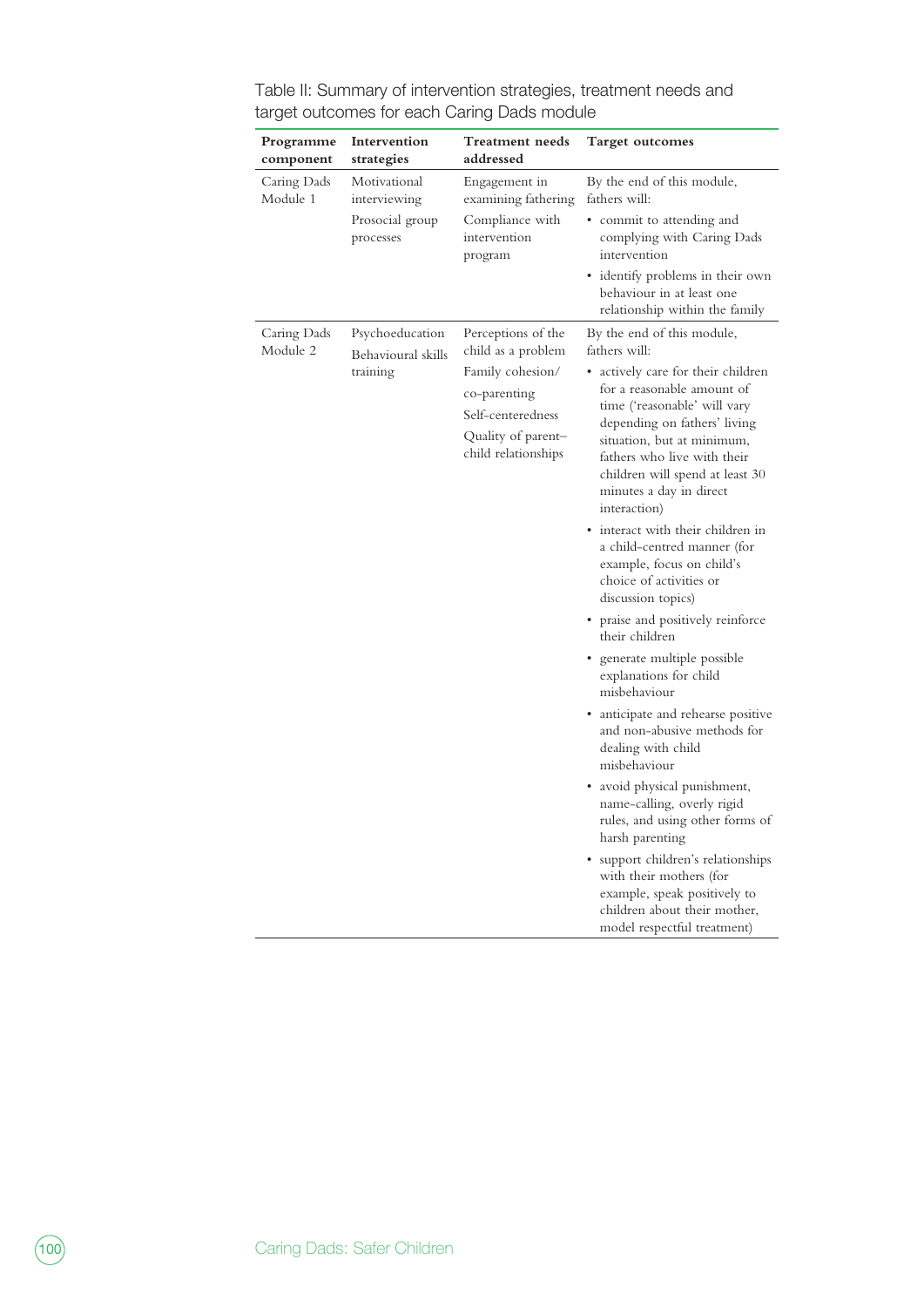| Programme<br>component  | Intervention<br>strategies          | <b>Treatment</b> needs<br>addressed                                                                                                                | <b>Target outcomes</b>                                                                                                                                                                                                                                            |
|-------------------------|-------------------------------------|----------------------------------------------------------------------------------------------------------------------------------------------------|-------------------------------------------------------------------------------------------------------------------------------------------------------------------------------------------------------------------------------------------------------------------|
| Caring Dads<br>Module 3 | Cognitive<br>behavioural<br>therapy | Anger/hostility/<br>over-reactivity<br>Domestic violence<br>Use of corporal<br>punishment and<br>other aversive<br>behaviours<br>Self-centeredness | By the end of this module,<br>fathers will:<br>respond to problems in family<br>relationships with less anger,<br>irritability and unpredictability<br>• cooperate respectfully with<br>children's mothers in making<br>decisions about parenting                 |
|                         |                                     |                                                                                                                                                    | avoid degrading, manipulative,<br>٠<br>undermining and otherwise<br>hurtful comments or<br>behaviours to or about<br>children's mothers<br>avoid behaviours that are<br>٠<br>emotionally or physically<br>abusive, neglectful or<br>otherwise hurtful to children |
|                         |                                     |                                                                                                                                                    | • maintain safe use of substances<br>(specifics will vary by client)                                                                                                                                                                                              |
| Caring Dads<br>Module 4 | Trauma theory                       | Keeping the focus<br>on the child                                                                                                                  | By the end of this module,<br>fathers will:                                                                                                                                                                                                                       |
|                         |                                     | Collaborative case<br>management for<br>containment                                                                                                | • identify specific impacts of<br>their past abuse on children,<br>children's mothers and on the<br>mother-child relationship                                                                                                                                     |
|                         |                                     |                                                                                                                                                    | hold realistic, child-centred<br>٠<br>expectations for their<br>continued relationship                                                                                                                                                                            |

Source: Scott, 2010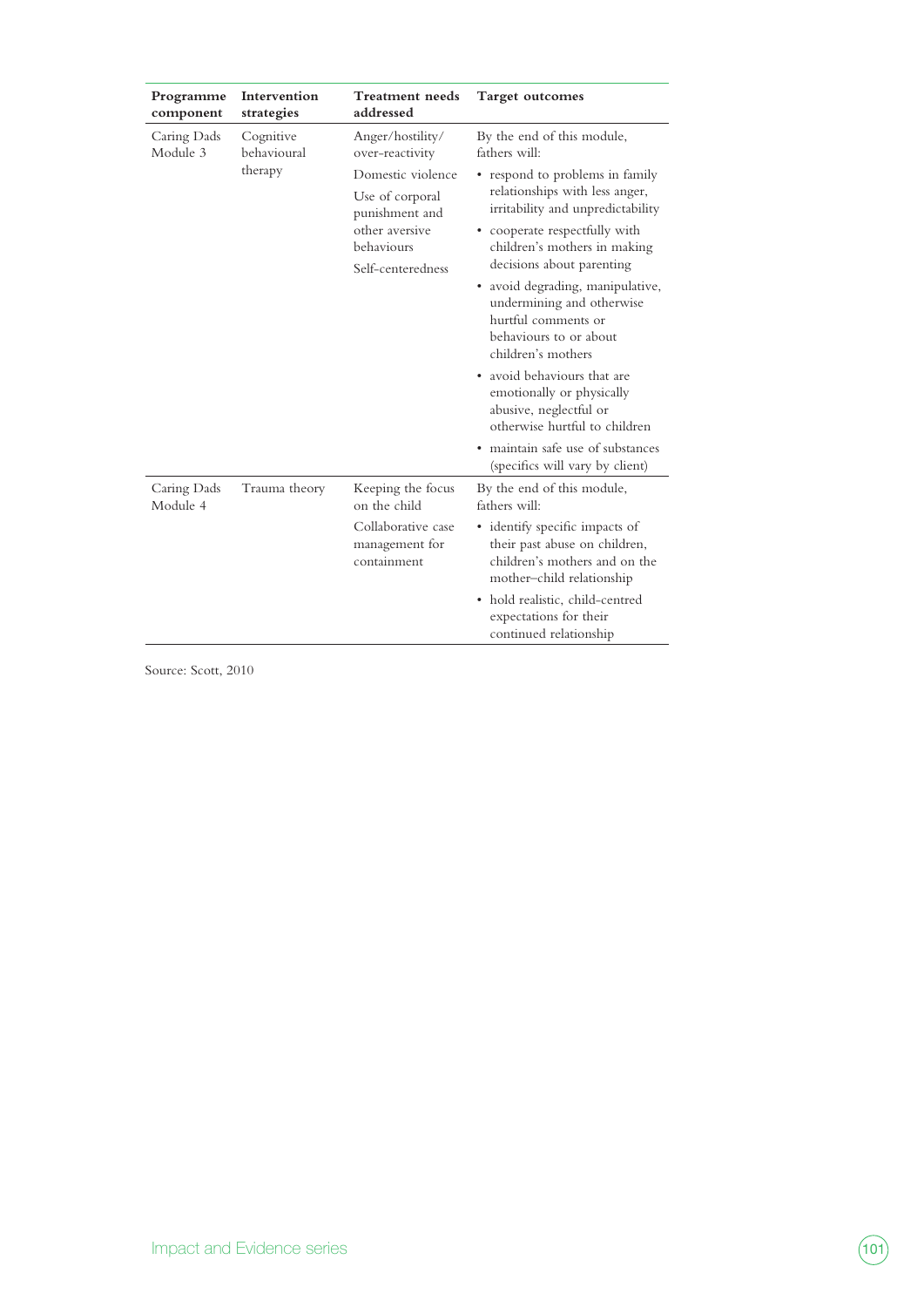## Appendix C: Outcomes and questionnaires used to evaluate **CDSC**

| Participant | Outcomes<br>measured                                                                                                      | Questionnaire                                                                                    | Description of measure                                                                                                                                                                                                                                                                   |
|-------------|---------------------------------------------------------------------------------------------------------------------------|--------------------------------------------------------------------------------------------------|------------------------------------------------------------------------------------------------------------------------------------------------------------------------------------------------------------------------------------------------------------------------------------------|
| Fathers     | Awareness and<br>application of<br>child-centred<br>fathering<br>Awareness of,<br>and<br>responsibility                   | Parental<br>Acceptance<br>Rejection<br>Questionnaire<br>(Parent)<br>(Rohner &<br>Khaleque, 2005) | Father's self-report of warmth and<br>affection, hostility and aggression,<br>indifference, neglect and rejection<br>towards child.<br>24 items, 4 subscales                                                                                                                             |
|             | for, abusive<br>fathering<br>behaviours and<br>their impact on<br>children<br>Relationship<br>between father<br>and child | Controlling<br>Behaviour<br>Inventory for<br>Service Users<br>(NSPCC, 2007)                      | Perpetrator's self-report of abusive<br>behaviour towards partner. Includes<br>emotional, economic and sexual<br>abuse, intimidating, isolating,<br>threatening, coercive, and violent<br>behaviour, the use of children, denial<br>of abuse and negotiation within the<br>relationship. |
|             |                                                                                                                           | <b>Parenting Stress</b><br>Index Short<br>Form<br>(Abidin, 1995)                                 | 69 items, 11 subscales<br>Parent's self-report of stress<br>experienced in their parenting role<br>and its associated behaviours, such as<br>dysfunctional interaction with their<br>child.                                                                                              |
| Children    | Risk from being<br>subject to<br>abusive fathering<br>behaviours<br>Feelings of<br>safety and<br>wellbeing                | Parental<br>Acceptance<br>Rejection<br>Questionnaire<br>(Child)<br>(Rohner &<br>Khaleque, 2005)  | 36 items, 3 subscales, plus validity<br>indicator<br>Child's perception of father's warmth<br>and affection, hostility and aggression,<br>indifference, neglect and rejecting<br>behaviour towards child.<br>24 items, 4 subscales                                                       |
|             | Relationship<br>between child<br>and parents                                                                              | Goodman's<br>Strengths and<br><b>Difficulties</b><br>questionnaire<br>(Goodman,<br>1997)         | Parent's perception of their child's<br>emotional and behavioural problems,<br>including conduct, hyperactivity,<br>emotional symptoms, peer problems<br>and prosocial behaviour. Self-report<br>for $11+$ years.<br>25 items, 5 subscales                                               |
|             |                                                                                                                           | Adolescent<br>Wellbeing Scale<br>(Department of<br>Health, 2000)                                 | Young person's self-report on<br>different aspects of their life and how<br>they feel about them. Can be used to<br>identify depression.<br>18 items                                                                                                                                     |

#### Table III: Outcomes and measures used by participant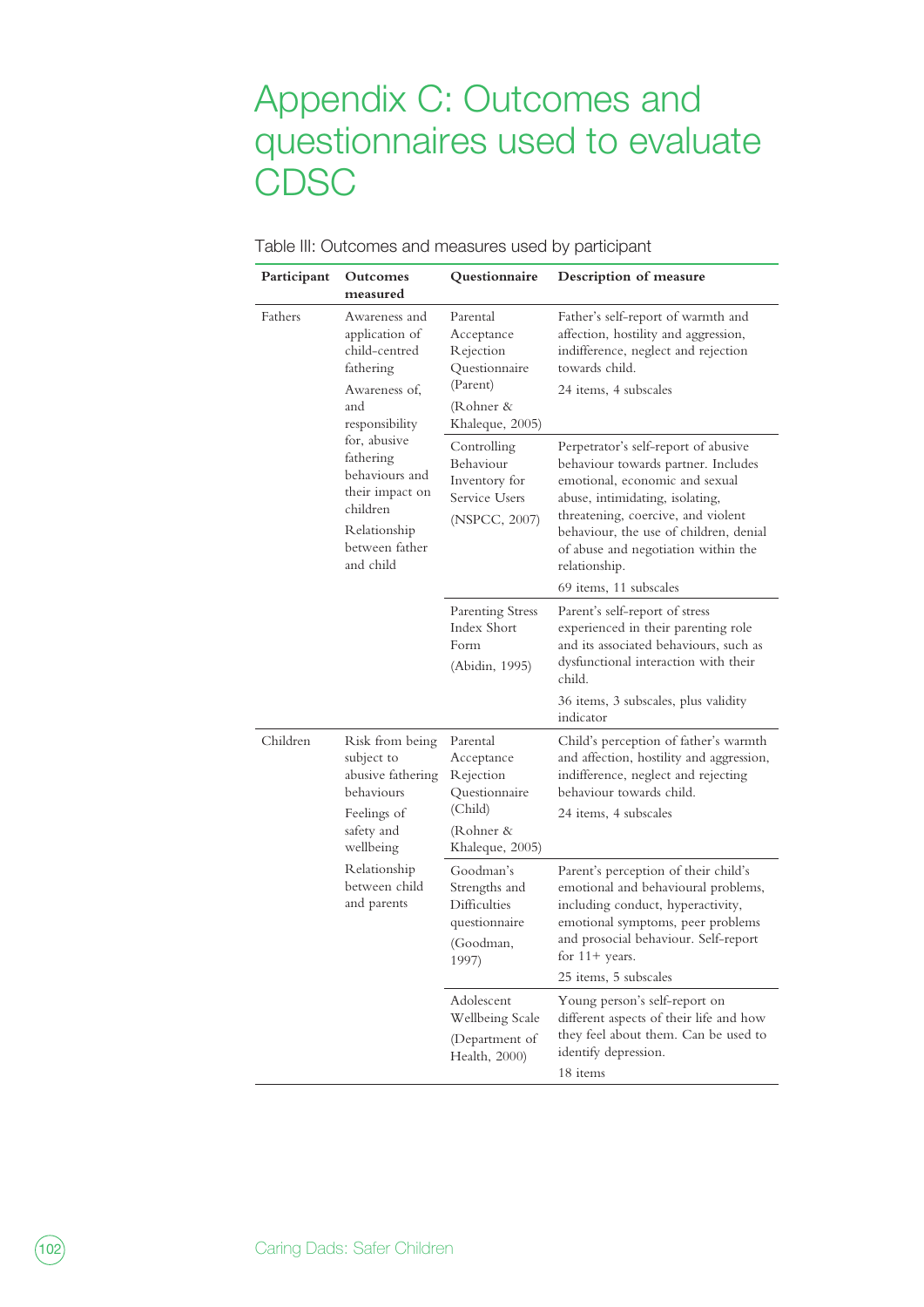| Participant | Outcomes<br>measured                                                                             | <b>Ouestionnaire</b>                                                   | Description of measure                                                                                                                                    |
|-------------|--------------------------------------------------------------------------------------------------|------------------------------------------------------------------------|-----------------------------------------------------------------------------------------------------------------------------------------------------------|
| Partners    | Risk from being<br>subject to<br>abusive<br>behaviours<br>Feelings of<br>safety and<br>wellbeing | Controlling<br>Behaviour<br>Inventory for<br>Partners<br>(NSPCC, 2007) | Partner/ex-partner's perception of the<br>perpetrator's abusive behaviours (as<br>above).<br>69 items, 11 subscales                                       |
|             |                                                                                                  | Adult Wellbeing<br>Scale<br>(Department of<br>Health, 2000)            | Adult self-report on their wellbeing,<br>including depression, anxiety, and<br>inwardly- and outwardly-directed<br>irritability.<br>18 items, 4 subscales |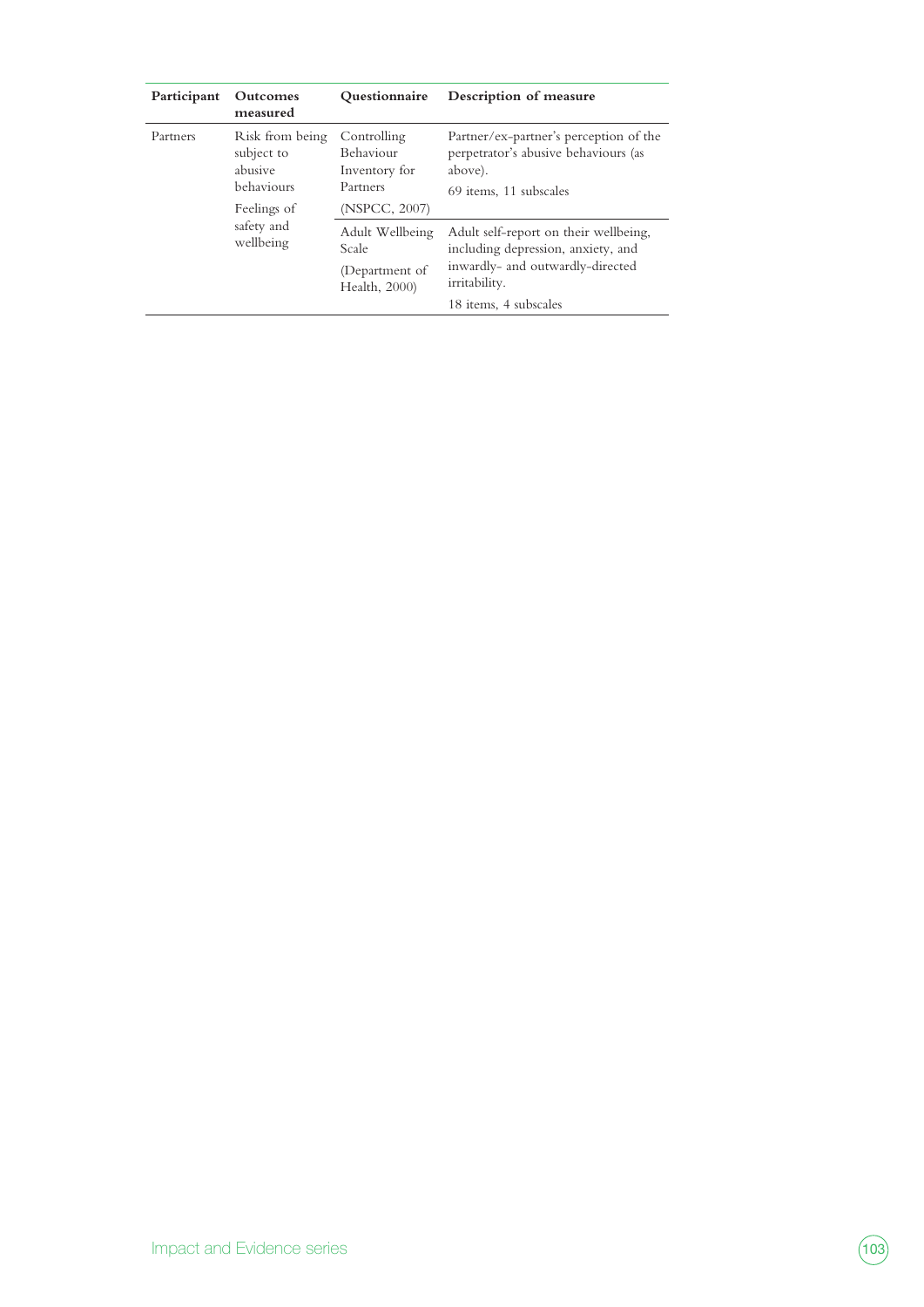## Appendix D: Qualitative **Interviews**

## Qualitative interview participants

Table IV: Qualitative interviews with family members of fathers attending the programme

| Relationship with father attending CDSC | No. of participants |
|-----------------------------------------|---------------------|
| Birth daughter                          |                     |
| Stepdaughter*                           |                     |
| $P$ artner – current                    |                     |
| Partner – former                        |                     |
| Partner - separated during programme    |                     |
| Total number of interviewees            |                     |

\*Sisters interviewed together

| Table V: Qualitative interviews with CDSC workers |  |
|---------------------------------------------------|--|
|---------------------------------------------------|--|

| Interview<br>No.             | Location       | Roles                                            | No. of<br>participants |
|------------------------------|----------------|--------------------------------------------------|------------------------|
| $\mathbf{1}$                 | Cardiff        | Group facilitation and partner engagement        | $\overline{4}$         |
| 2                            | Cardiff        | Group facilitation and partner engagement        | 1                      |
| 3                            | Cardiff        | Acting team management and group<br>facilitation | 1                      |
| $\overline{4}$               | Cardiff        | Team management and group facilitation           | $\mathbf{1}$           |
| 5                            | Peterborough   | Partner engagement                               | $\overline{c}$         |
| 6                            | Peterborough   | Group facilitation and team management           | 3                      |
| 7                            | <b>Belfast</b> | Group facilitation and partner engagement        | 2                      |
| 8                            | <b>Belfast</b> | Group facilitation and partner engagement        | 2                      |
| 9                            | <b>Belfast</b> | Team manager                                     | $\mathbf{1}$           |
| 10                           | Foyle          | Team manager                                     | $\mathbf{1}$           |
| 11                           | Foyle          | Partner engagement                               | $\mathbf{1}$           |
| 12                           | Foyle          | Group facilitation and partner engagement        | 1                      |
| 13                           | Foyle          | Group facilitation and partner engagement        | $\mathbf{1}$           |
| 14                           | Foyle          | Group facilitation                               | $\mathbf{1}$           |
| 15                           | Foyle          | Group facilitation                               | 1                      |
| 16                           | Prestatyn      | Group facilitation                               | 1                      |
| 17                           | Prestatyn      | Group facilitation                               | 1                      |
| Total number of interviewees |                |                                                  | 25                     |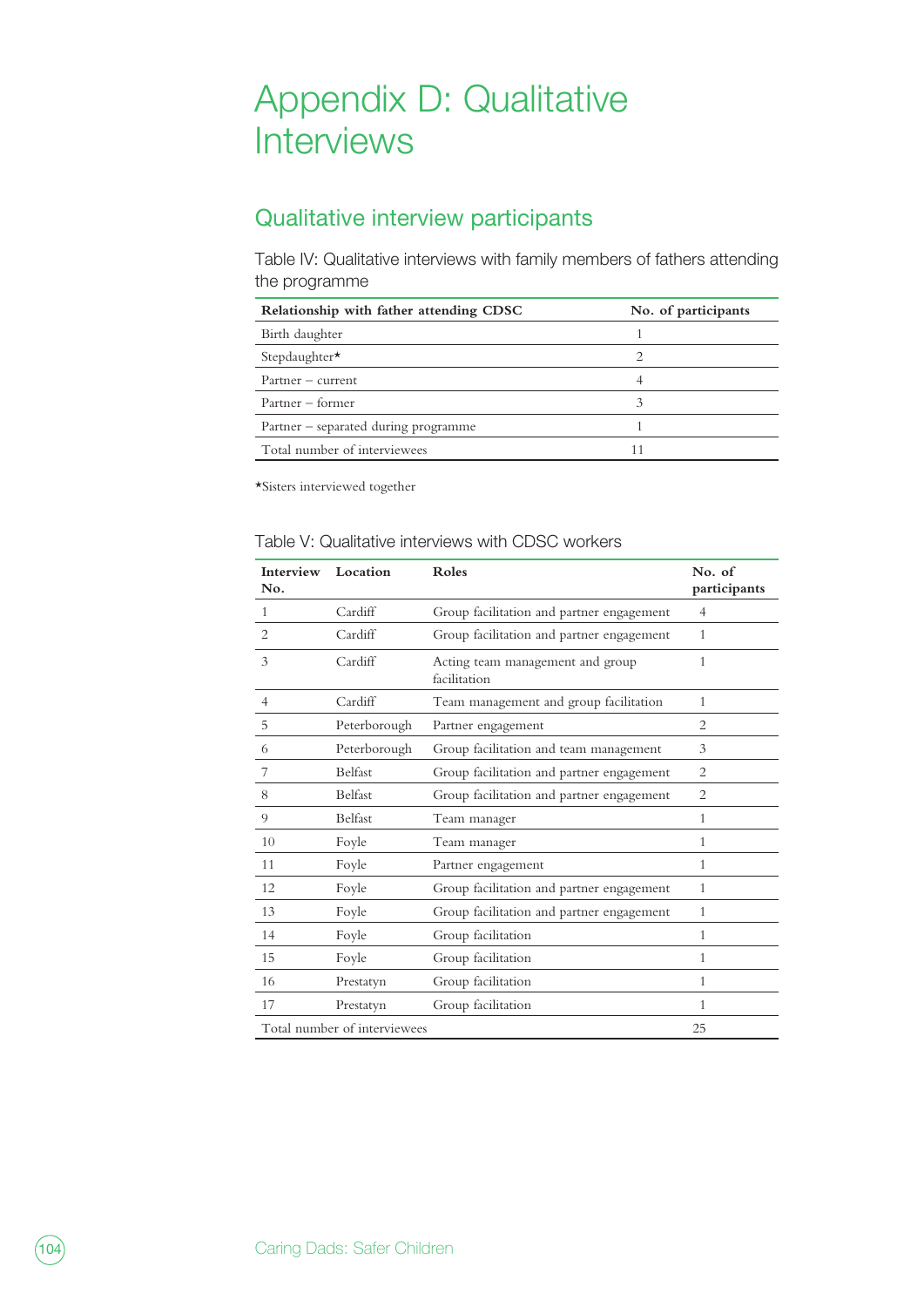### Interview topic guide for practitioners

#### Research objectives

The study has the following objectives:

- **•** Describe the differing ways the CDSC programme can benefit and reduce risks to children.
- Identify what aspects of the programme contribute to the wellbeing of children, including working with referrers and other agencies.
- **•** Describe the impact of different contexts and locations on the delivery of the programme.
- **•** Identify what factors support successful implementation of the programme within a UK context.

#### 1. Introduction

*Introduce self and explain purpose of research and how information will be stored and used. Give an outline of interview and topics covered. Explain limits of confidentiality in these circumstances. Check whether interviewee has any questions, whether interview can be tape recorded and if interviewee is happy to continue.*

#### 2. Background and general impressions of programme

*Aim: To get respondent talking and to provide contextual information about their experience of delivering the programme.*

- Involvement with CDSC (length of time, role, number of groups)
- **•** Previous experience of working with perpetrators or with domestic abuse
	- **•** What has been useful or relevant to CDSC
- **•** What have they liked about working on CDSC
- **•** What have they learnt from delivering CDSC
- **•** What aspects of delivering the programme could be improved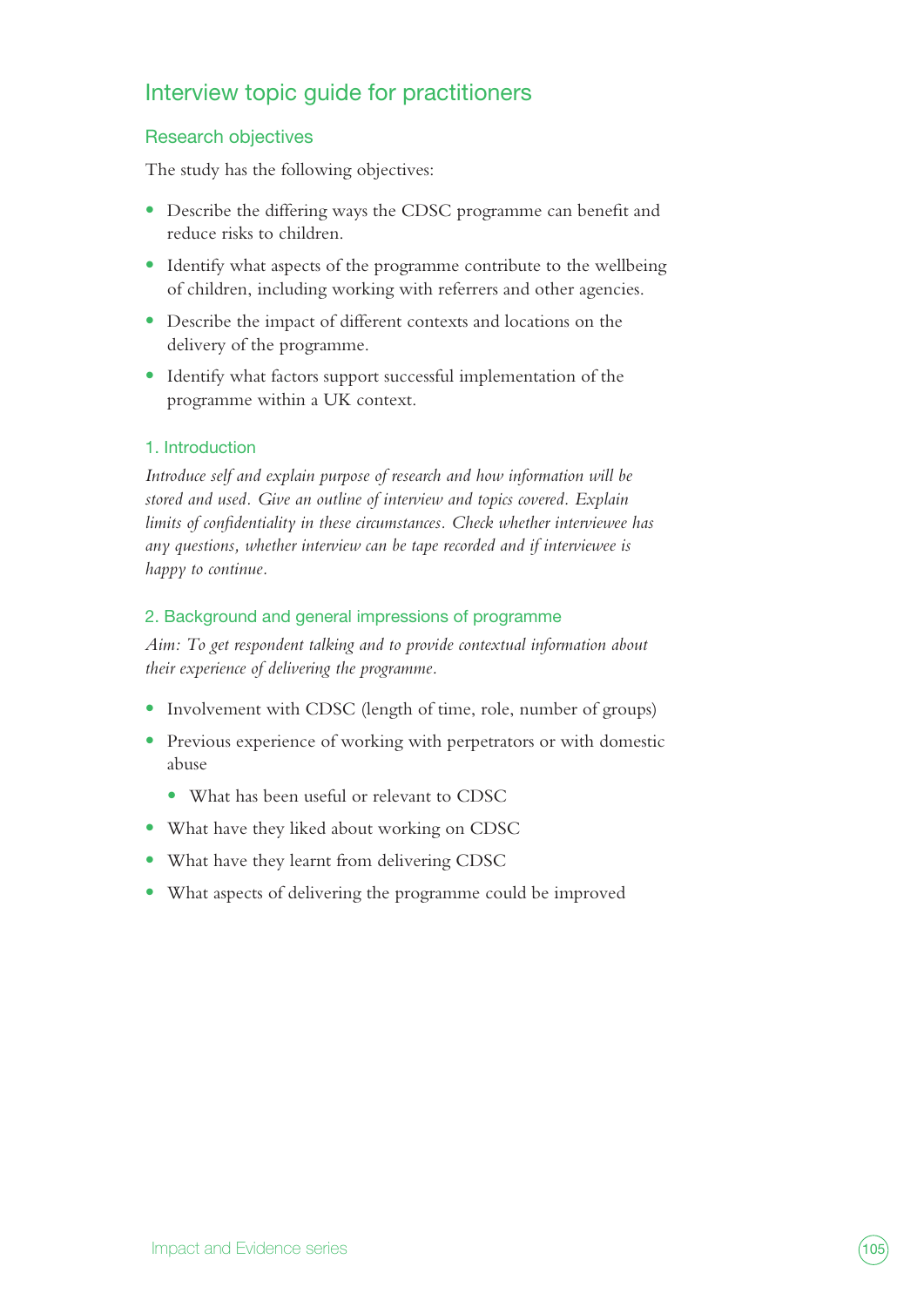#### 3. Outcomes for children

*Aim: Identify the different ways the programme can support children's wellbeing.* 

- **•** Outcomes team have tried to achieve for the children of fathers in recent group
- **•** Extent to which these were achieved
- **•** Evidence or examples of change
- **•** Factors or circumstances that support or inhibit change
- **•** Other examples of how the programme has benefitted children from previous groups
- **•** Any occasions when the programme increased risks for partner or children
	- **•** Circumstances
	- **•** How was this resolved

#### 4. Exploring differences in practice

*Aim: To learn what supports successful implementation of the programme in different contexts. Questions in this section would benefit from the input of the team manager (interview separately).*

- **•** How the context in which CDSC is delivered in your area differs from elsewhere (for example, rural area, prison environment, history of sectarianism)
	- **•** Difference this context makes to the delivery of the programme
	- **•** Implications of these differences for families and children
- **•** How team set up referral pathways
	- **•** Main referrers, who did not refer
	- How did they maintain them
	- **•** What worked well
	- **•** What else could be done
- **•** Environment within which programme was delivered
	- **•** Location: setting, control over environment
	- **•** Staffing capacity
	- **•** NSPCC context
	- **•** History of provision in area (domestic abuse services, for perpetrators)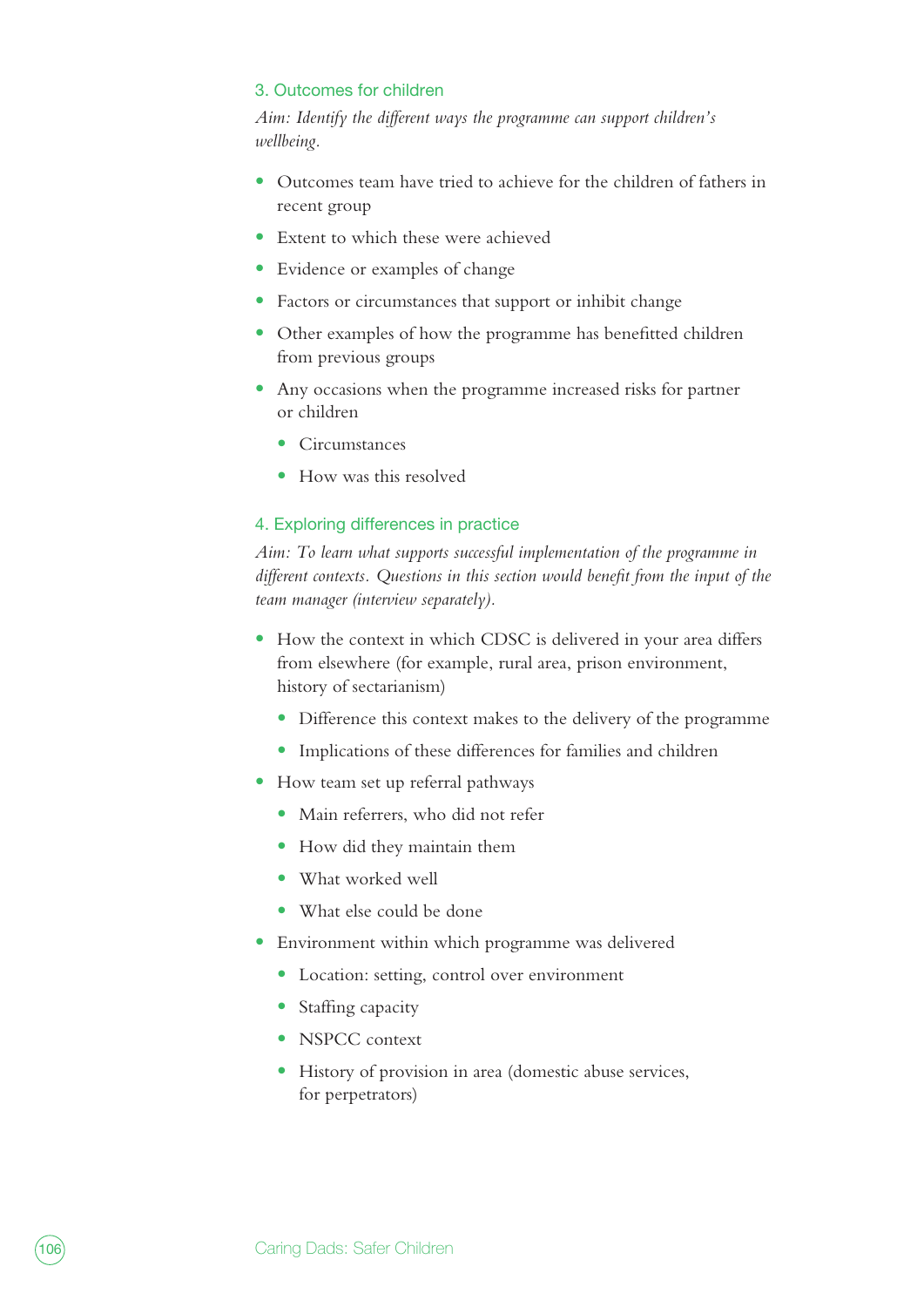- **•** Length of time cases tend to be open for group at this service centre
	- **•** Longest and the shortest periods of time
	- What factors affect how long a case is open
	- **•** Advantages and disadvantages of cases being open for longer periods and for shorter periods
- **•** Extent of participation in case conferences and other meetings
- **•** Extent of involvement with partners and children
- **•** Reports produced by CDSC teams
	- **•** Content
	- **•** Variation
	- **•** Used by whom
	- **•** Views on length

#### 5. Monitoring of father's progress and child's wellbeing

*Aim: To understand the quality of the relationship with the referrer and the monitoring of risks.*

- **•** Contact with referrers while fathers attend the programme
	- **•** Method
	- **•** Frequency
	- **•** Led by whom
- **•** Describe how services tend to respond in the following circumstances
	- **•** Father is considered to have improved
	- **•** Father drops out
	- **•** Father completes but not considered to sufficiently improve
	- **•** Fathers who self-refer
- **•** Extent to which progress or lack of progress is followed up
	- **•** By team
	- **•** By referrers
- **•** General confidence in the consistency and quality of monitoring fathers' progress
	- **•** What works well
	- **•** What could be improved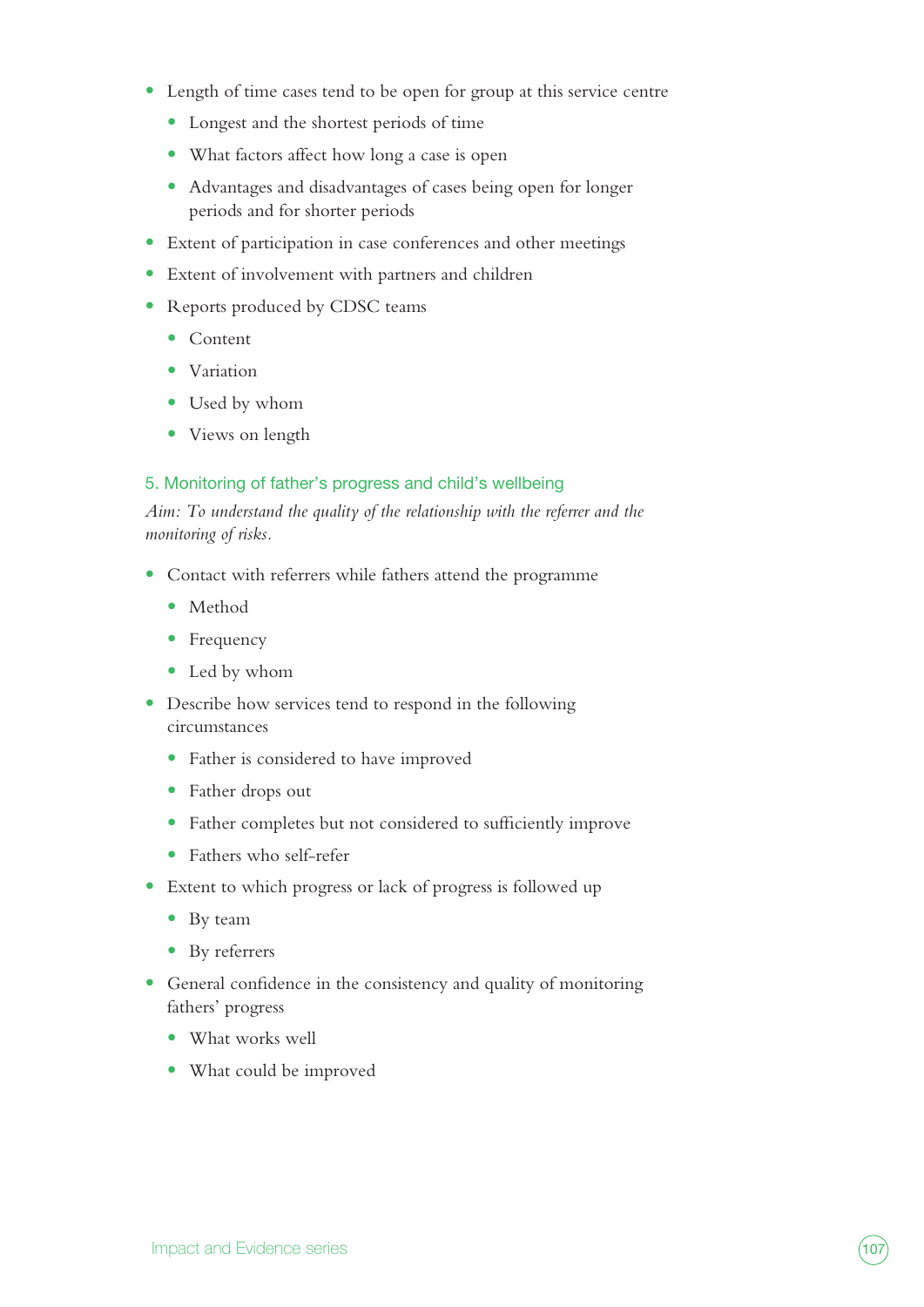- **•** Confidence in the consistency and quality of monitoring of children and partners' wellbeing
	- **•** Within CDSC team
	- **•** With referrers
	- **•** What works well
	- **•** What could be improved
- **•** Experience of using the concerns resolutions process during the programme
	- **•** Circumstances
	- **•** Level at which the process was resolved
	- **•** Confidence that the circumstances were resolved in the best interests of the child
	- **•** Confidence in using process in the future

#### 6. Closing

*Check whether there is anything that they would like to add to the interview, for example, anything else that the NSPCC or other organisations can learn from their experience of delivering this particular service. Thank the interviewee for their time. Explain what to do if there is anything that they want to add or withdraw or if they have any questions.*

Source: NSPCC Evaluation Department, December 2013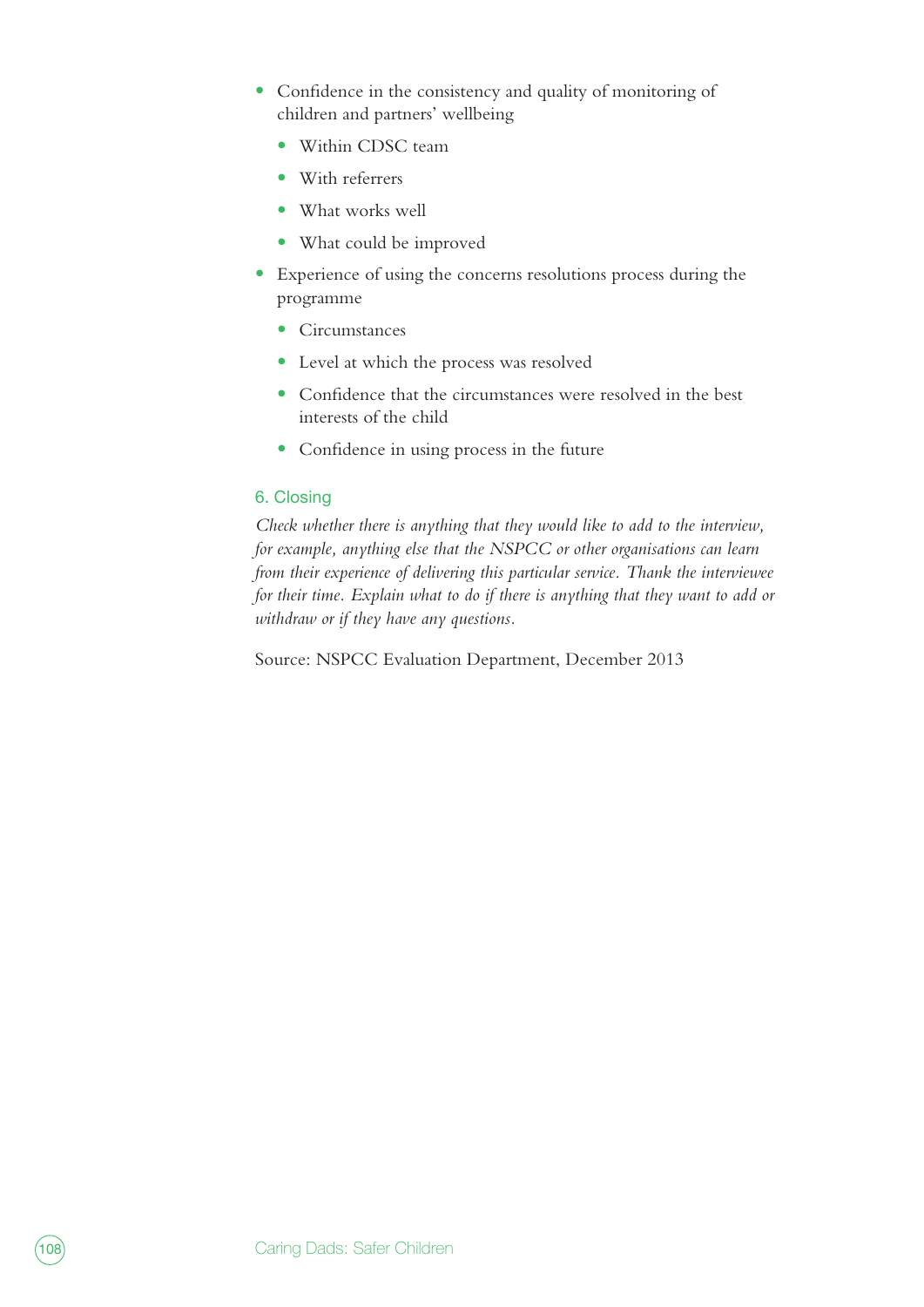## Information sheet for children Interviews for the Caring Dads: Safer Children **Evaluation**

### Information for Children

We would like to invite you to participate in a research project about Caring Dads: Safer Children. Before you decide whether you want to take part, it is important for you to understand why the research is being done and what it will involve. Please take time to read the following information carefully and discuss it with others if you wish. Ask us if there is anything that is not clear or if you would like more information.

#### Why do you want to interview me?

Your father has attended the Caring Dads: Safer Children programme. The NSPCC wants to learn more about whether the programme helps children and young people, and how they feel about the programme. To do this, the NSPCC evaluation department is carrying out interviews with some of the mothers and children of fathers attending the programme. Your father has been told that we may interview you, and your mother or carer has said we can interview you if you want to take part.

#### Do I have to take part in an interview?

No, you do not have to take part in an interview; it is up to you to decide if you want to. If you decide to take part in the interview, but later change your mind or do not want your interview to be part of the research, that's fine. Just tell your project worker or the researcher.

#### What will happen if I agree to take part?

The interviews would take place at the local NSPCC centre or if you would prefer not to attend the centre, the interviews can take place somewhere agreed by you and the project worker. The interviews will normally take place during the daytime, after school, on Mondays, Tuesdays or Wednesdays and would last between 30–45 minutes. To make things easier for you to attend, we can provide a taxi to and from the centre.

Most interviews will be carried out by a female interviewer, unless you ask for a male interviewer, which we can then arrange. During the interview, we would like to ask you some questions about Caring Dads: Safer Children. We will cover topics such as:

- how you feel about the Caring Dads: Safer Children programme;
- **•** your views on the help your dad got from the NSPCC;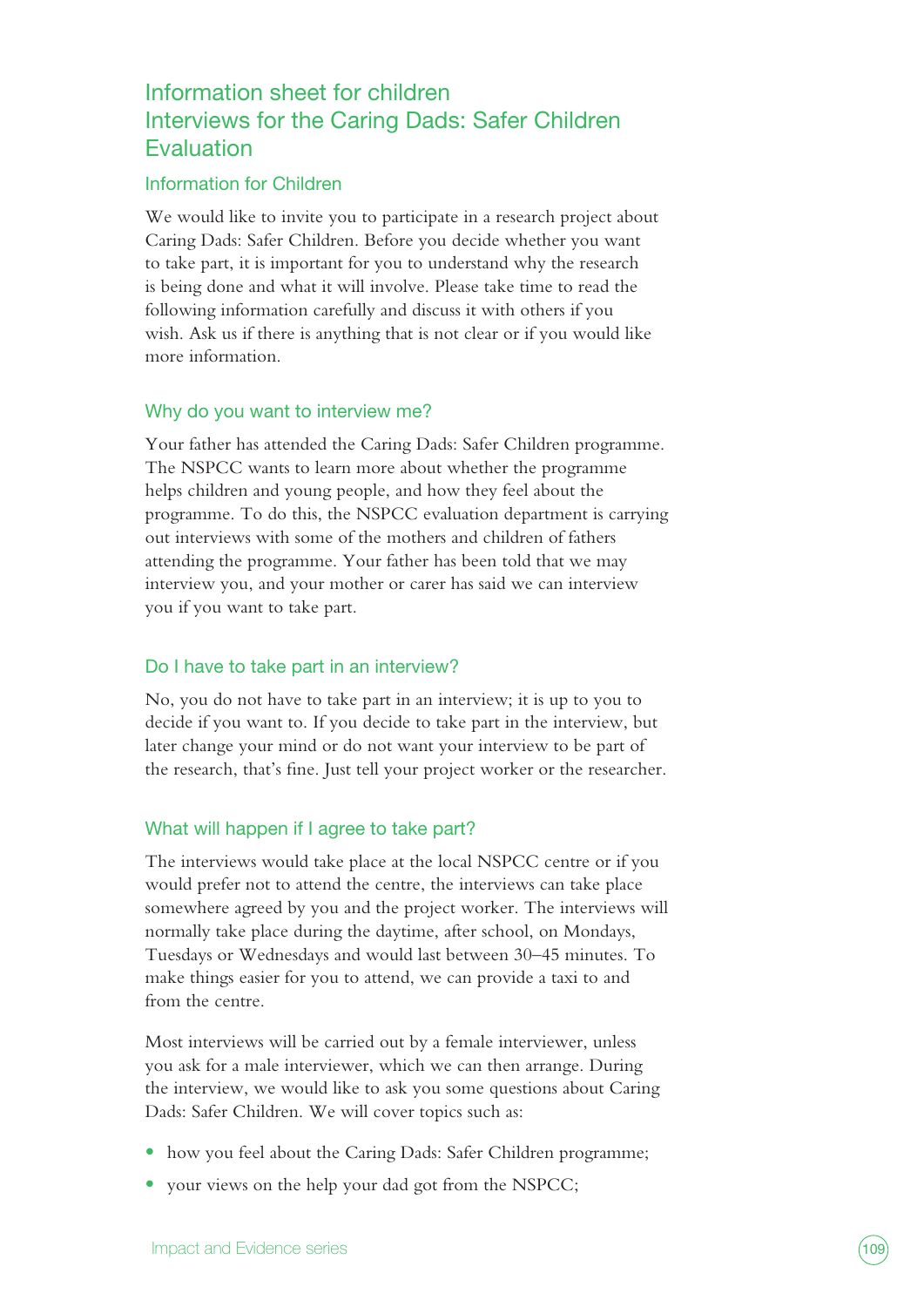- any changes you have noticed since he completed Caring Dads: Safer Children;
- how the programme affected you and your family;
- **•** your suggestions for how things could be improved.

If there are any questions you do not want to answer, you can just tell the interviewer and move on to the next question. You can also stop the interview at any point, or take a break from the interview.

We would like to record your interview so that we can accurately remember what you tell us. This will help us to compare what different children say. Before starting the interview, we will ask if you agree to us recording the discussion. If you do not want your interview recorded, that's fine, the researcher can take notes instead.

#### Will you tell anyone what I say during the interview?

No. We do not share your information with anyone outside the NSPCC evaluation team. However, if you tell us something that makes us worry that you or another child may be harmed or unsafe, then we have to tell the project worker and children's services about this.

When we have finished the research we will publish a report, but this will not use your name or other information that could identify you or your family, so no one will know that you have taken part in the research or been to the NSPCC. The research will be available on the NSPCC website. Two years after we have finished the research all the information you gave us during the interview will be destroyed.

#### What if I want to complain about the interview?

We would be sorry if there was anything that we did to make you feel upset and we would want to put things right. You can speak to anyone within the NSPCC and tell them you have a complaint and we will try to sort it out as quickly as we can. Your worker should give you a copy of our complaints leaflet: *What's up? What to do if you have something to say.*

#### What happens next?

If you have any questions about the research, either now or in the future you can contact your project worker or speak to the researcher, Nicola McConnell on 020 7825 XXXX or email her at nmcconnell@ nspcc.org.uk

If you are interested in taking part in an interview, please read, tick and sign the evaluation consent form if you agree to take part.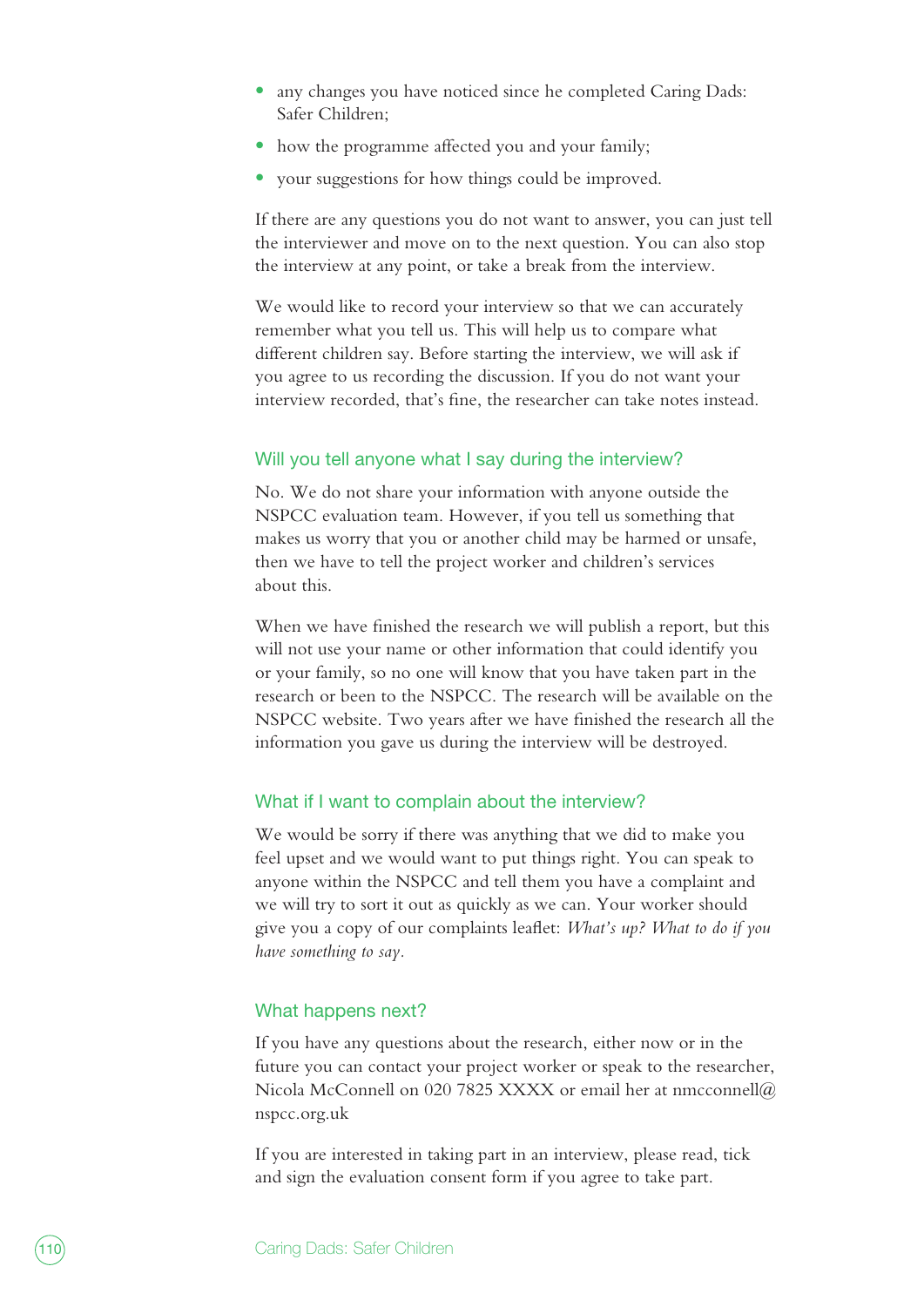# Appendix E: Roles and responsibilities within the CDSC evaluation

| Role                                                  | <b>Activities</b>                                                                                                                                                                                                                                                                                                                                     |  |
|-------------------------------------------------------|-------------------------------------------------------------------------------------------------------------------------------------------------------------------------------------------------------------------------------------------------------------------------------------------------------------------------------------------------------|--|
| Team managers and<br>service centre<br>managers       | Managed operational delivery of the CDSC programme, supervised<br>practitioners.                                                                                                                                                                                                                                                                      |  |
|                                                       | Responsible for ensuring evaluation data collection by their team or<br>service centre.                                                                                                                                                                                                                                                               |  |
| Group facilitators                                    | Facilitation of group work (including assessment of fathers,<br>coordinated case management and report writing).                                                                                                                                                                                                                                      |  |
|                                                       | Provide fathers with information about the evaluation; obtain<br>informed consent to participate in evaluation; administer<br>questionnaires; participate in interviews and advise evaluation officer<br>on process issues.                                                                                                                           |  |
| Partner engagement<br>practitioners                   | Partner engagement work (including coordinated case management).                                                                                                                                                                                                                                                                                      |  |
|                                                       | Provide partners and children with information about the<br>evaluation; obtain informed consent to participate in the evaluation;<br>administer questionnaires; undertake face-to-face surveys; participate<br>in interviews and advise evaluation officer on process issues and data<br>collection; recruit interviewees for qualitative interviews. |  |
| Team administrators<br>and/or project<br>coordinators | Managed evaluation data collection and the scoring of standardised<br>measures.                                                                                                                                                                                                                                                                       |  |
| Evaluation officer                                    | Evaluation design, creation of data collection processes and tools,<br>delivery of evaluation training, qualitative interviewing, data analysis,<br>dissemination of findings.                                                                                                                                                                        |  |
| Commission<br>Delivery Group                          | Members included Theme Lead, Development Manager, Service<br>Manager, Regional Manager, Project Coordinator, Evaluation<br>Officer, Communications Manager and Fundraising Manager.                                                                                                                                                                   |  |
|                                                       | Oversight of strategic direction of programme and evaluation.<br>Problem solving of programme-wide issues.                                                                                                                                                                                                                                            |  |

Table VI: Roles and activities within the evaluation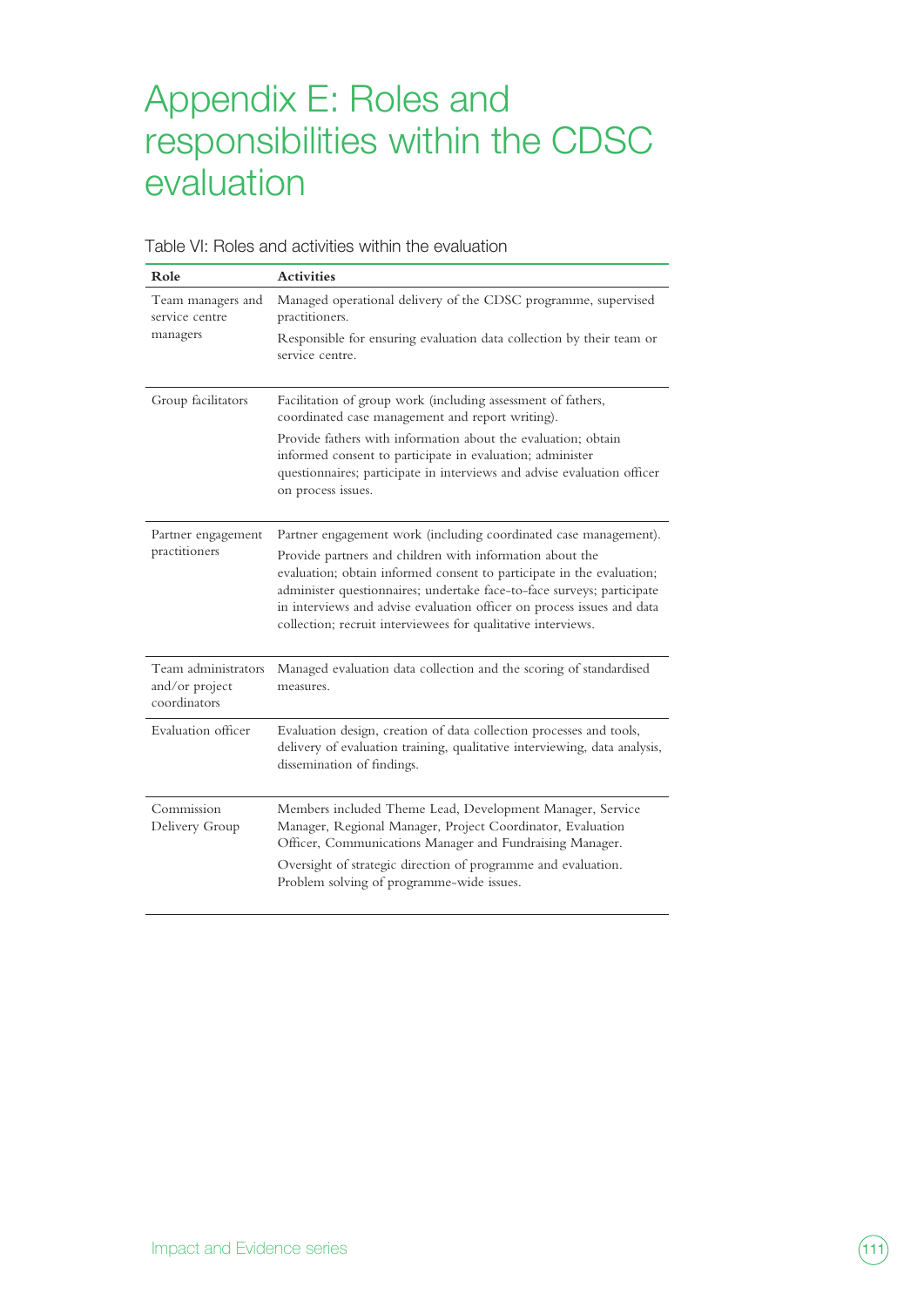## Appendix F: Tables and Charts

Chart I: Average scores for children's and fathers' responses to parental acceptance and rejecting questionnaire, comparing pre- and post-programme scores



Chart II: Difference-in-difference between the prison and community groups, demonstrating that the community group reported larger decreases in parenting stress post-programme than the prison group

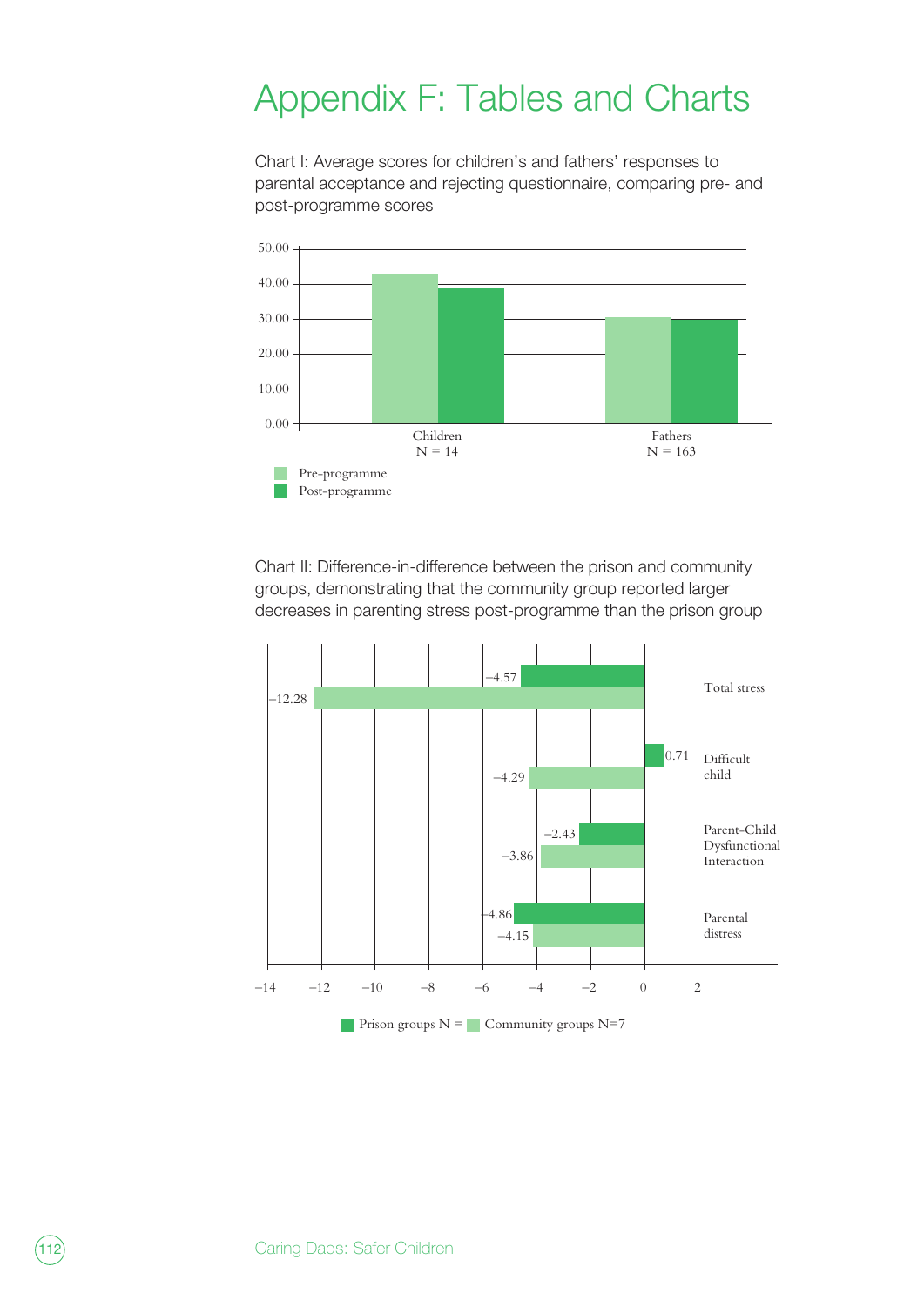## Children affected by the CDSC programme

Table VII: Profile of children potentially benefitting from CDSC at one centre (Prestatyn) (n=174)

| Details about potential beneficiary | Number of children | $\frac{0}{0}$ |  |
|-------------------------------------|--------------------|---------------|--|
| Relationship with father            |                    |               |  |
| Child                               | 157                | 90%           |  |
| Sibling                             | 3                  | $2\%$         |  |
| Step-child                          | 14                 | 8%            |  |
| Gender                              |                    |               |  |
| Female                              | 83                 | 48%           |  |
| Male                                | 91                 | 53%           |  |
| Recorded ethnicity                  |                    |               |  |
| Mixed                               | 3                  | 2%            |  |
| White British                       | 143                | 82%           |  |
| Welsh                               | 28                 | 16%           |  |
| Living with Father                  |                    |               |  |
| $\rm No$                            | 107                | 62%           |  |
| Yes                                 | 67                 | 38%           |  |

Chart III: Age of children potentially benefitting from CDSC at Prestatyn  $(n=174)$